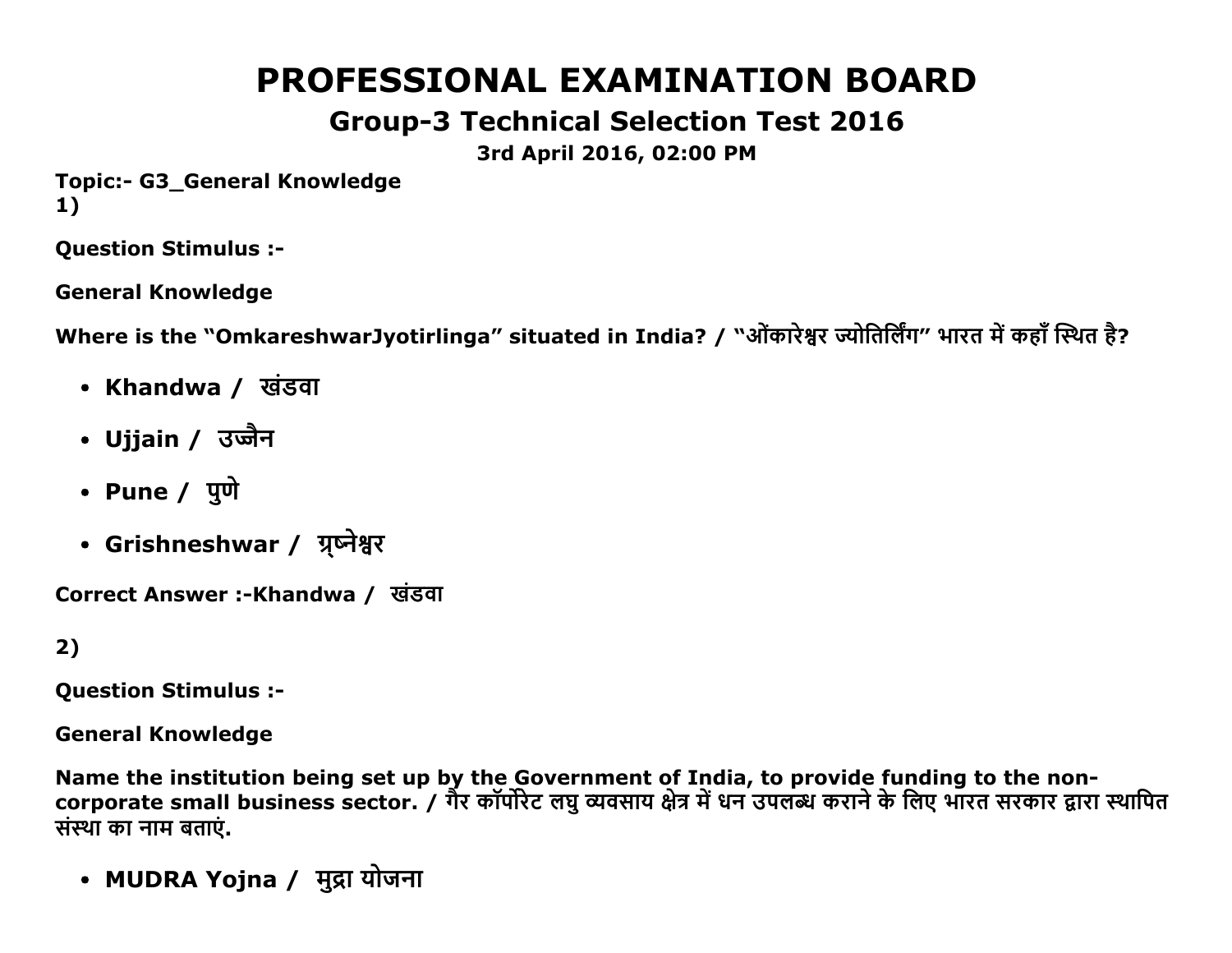- Jan-dhanYojna / जन-धन योजना
- HRIDAY Yojna / हृदय योजना.
- JeevanJyoti Bema Yojna. / जीवन ज्योति बीमा योजना

Correct Answer :- MUDRA Yojna / मुद्रा योजना

 $3)$ 

**Question Stimulus :-**

**General Knowledge** 

Where is the 'Tansen Music Festival" organized in Madhya Pradesh? / मध्य प्रदेश में कहाँ पर "तानसेन संगीत उत्सव" आयोजित किया जाता है?

- Maihar / मैहर
- Gwalior / ग्वालियर
- Khajuraho / खजुराहो
- Chitrakoot / चित्रकूट

Correct Answer :-Gwalior / ग्वालियर

```
4)
```
**Question Stimulus :-**

**General Knowledge** 

Name the state which was separated from Madhya Pradesh on 1<sup>st</sup> November, 2000. / उस राज्य का नाम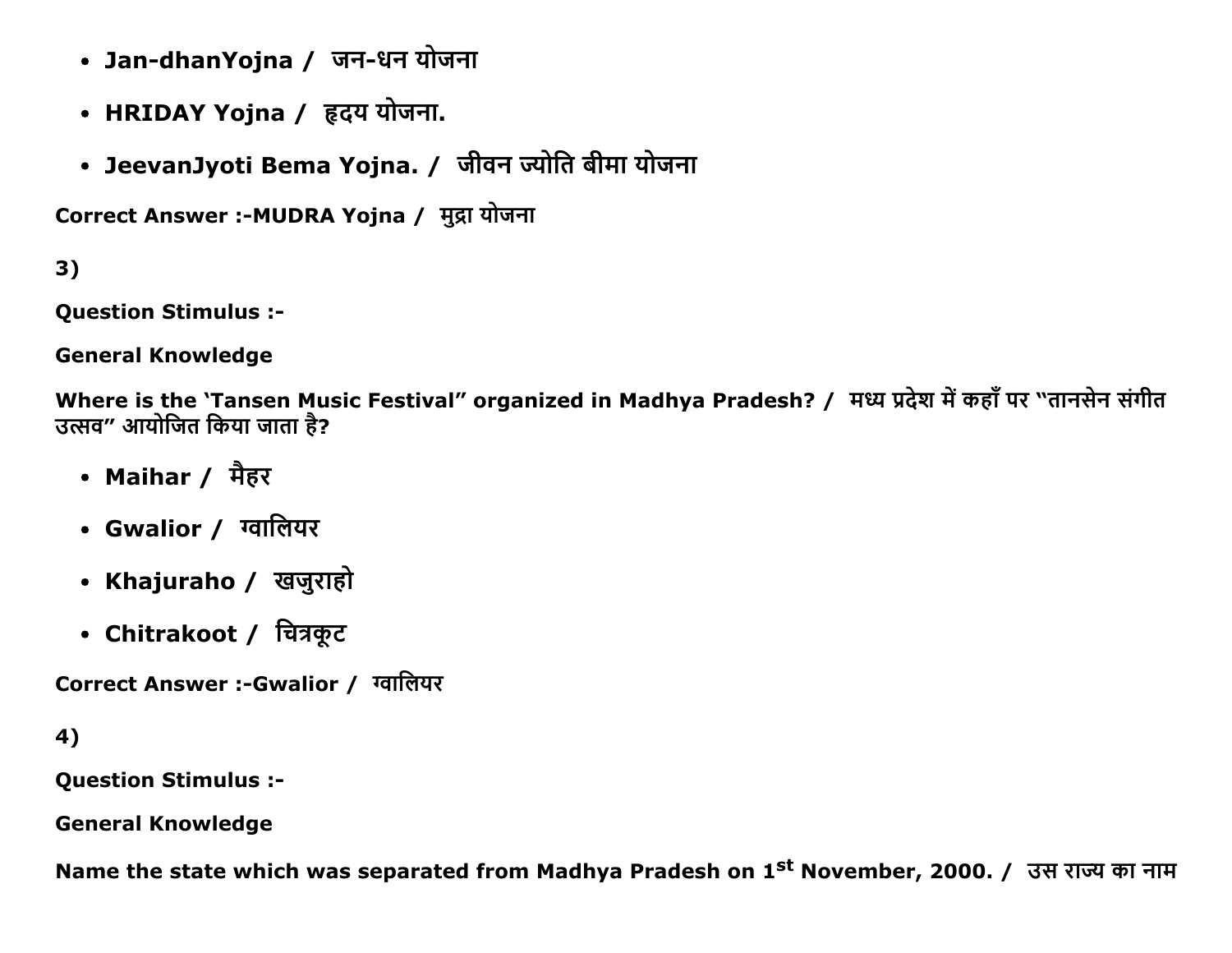बताएं जो मध्य प्रदेश से १ नवम्बर, २००० को अलग हो गया था

- Uttarakhand / उत्तराखण्ड
- Chattisgarh / छत्तीसगढ़
- Jharkhand / झारखण्ड
- Telangana / तेलंगाना

Correct Answer :-Chattisgarh / छत्तीसगढ़

# $5)$

**Question Stimulus :-**

**General Knowledge** 

Name the first Indian sound film made by ArdeshirIrani in 1931. / अर्देशिर ईरानी द्वारा १९३१ में निर्मित प्रथम भारतीय सवाक चलचित्र का नाम बताएं

- Raja Harishchandra / राजा हरिश्चन्द्र
- AlamAra / आलम आरा
- KisanKanya / किशन कन्हैया
- Pundalik / पुंडलिक

Correct Answer :-AlamAra / आलम आरा

 $6)$ 

**Question Stimulus :-**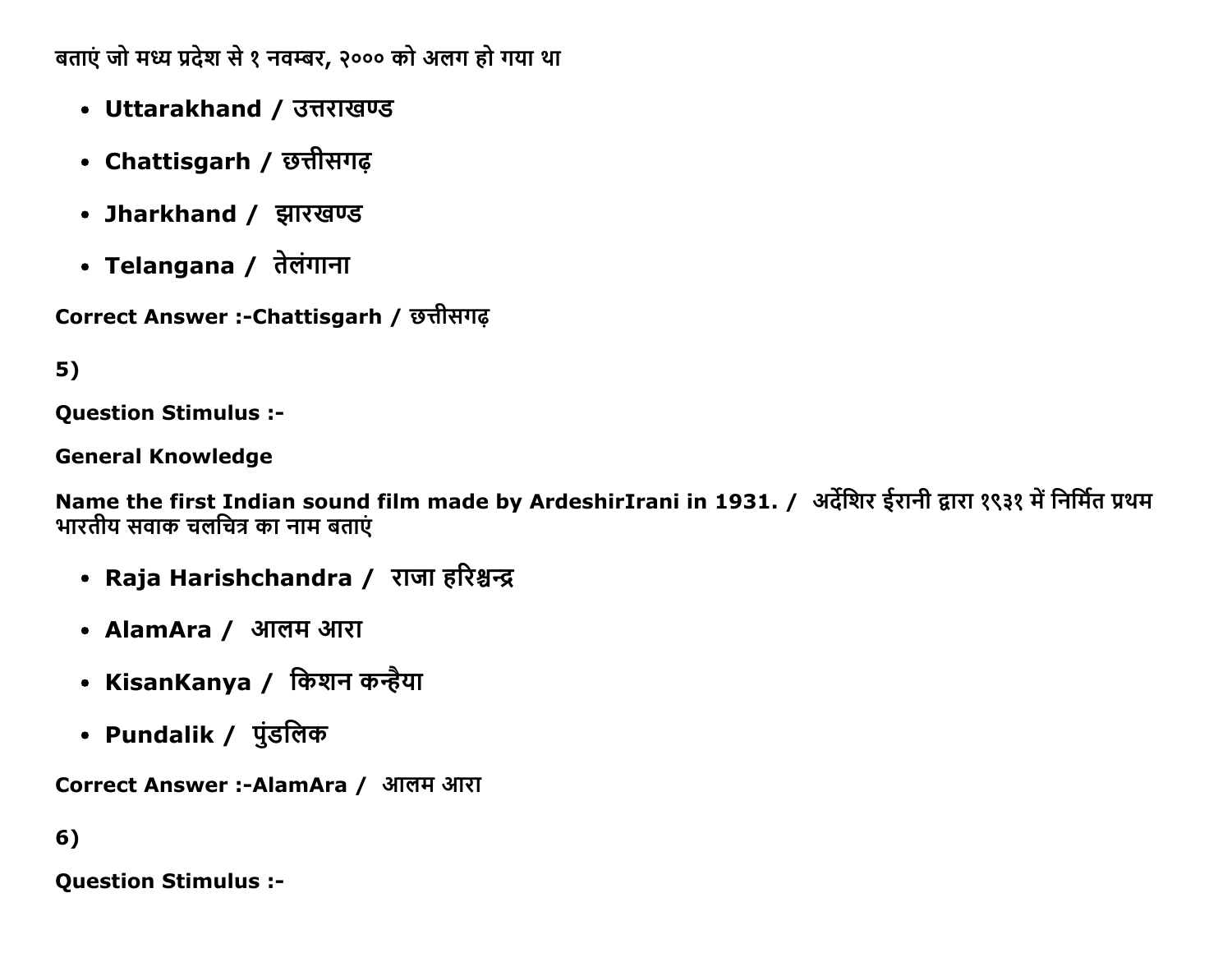#### **General Knowledge**

What is the national rank of Madhya Pradesh by its area? / मध्य प्रदेश अपने क्षेत्रफल के आधार पर कितने राष्टीय श्रेणी में है?

- 1st / १ते
- $2^{nd} / 27$
- $3^{\text{rd}} / 3^{\frac{1}{2}}$
- $\cdot$  4<sup>th</sup> /  $\times$ थे

Correct Answer :-2<sup>nd</sup> / २रे

 $7)$ 

**Question Stimulus :-**

**General Knowledge** 

Name the new train service, announced in Rail Budget 2016, which includes Double Decker Airconditioned train. / रेल बजट २०१६ में घोषित उस रेलगाड़ी का नाम बताए जो डबल डेकर (दो मंज़िली) वातानुकूलित रेलगाड़ी मे शामिल है

- Antyodaya / अंतोदय
- Tejas / तेजस
- Humsafar / हमसफ़र
- UDAY / उदय

Correct Answer :- UDAY / उदय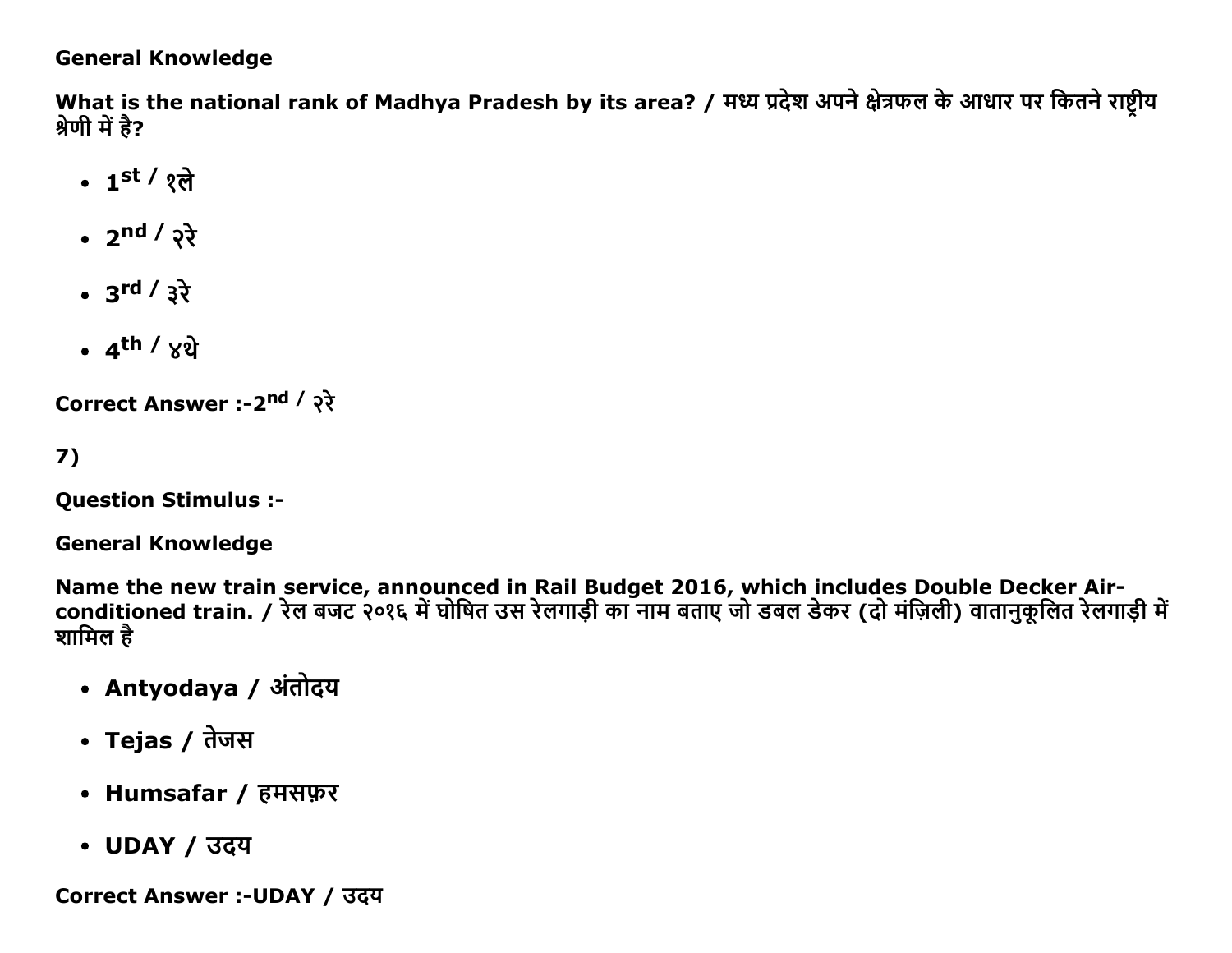8)

Question Stimulus :

General Knowledge

What is the name of the mobile app launched by Madhya Pradesh state government for teachers/ / .मध्य प्रदेश राज्य सरकार द्वारा शिक्षकों के लिए शुरू की हुई मोबाइल अनुप्रयोगों का नाम क्या है?

- E-Shiksha-Mitra / ई-शिक्षा-मित्र
- Shiksha-Mitra-app / शिक्षा-मित्र ऐप
- M-Shiksha –Mitra / एम-शिक्षा-मित्र
- Apps-for-teacher / शिक्षको के लिए अनुप्रयोगों

Correct Answer :-M-Shiksha –Mitra / एम-शिक्षा-मित्र

9)

Question Stimulus :

General Knowledge

Which among the following is NOT a fat soluble vitamin? / निम्नांकित में से कौन सा विटामिन वासा में घुलनशील नहीं है?

- Vitamin A / विटामिन A
- Vitamin C / विटामिन C
- Vitamin E / विटामिन E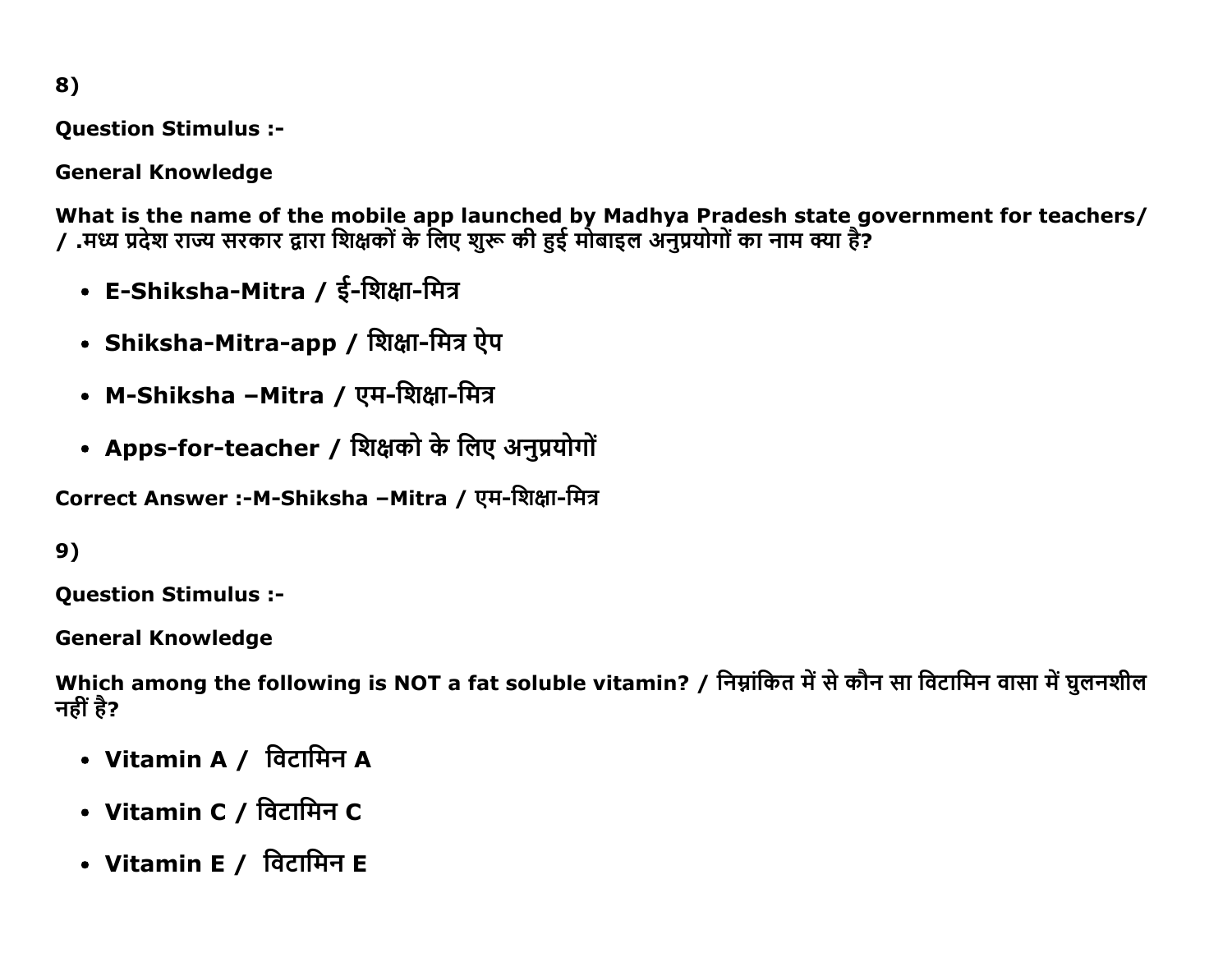• Vitamin D / विटामिन D

Correct Answer :-Vitamin C / विटामिन C

10)

**Question Stimulus :-**

**General Knowledge** 

When did the Madhya Pradesh state come into existence? / मध्य प्रदेश राज्य कब अस्तित्व में आया था?

- 1<sup>st</sup> November 1956 / १नवम्बर १९५६
- 11<sup>th</sup> November 1956 / ११नवम्बर १९५६
- 1<sup>st</sup> December 1956 / १ दिसम्बर १९५६
- 11<sup>th</sup> December 1956 / ११ दिसम्बर १९५६

Correct Answer :-1<sup>st</sup> November 1956 / १नवम्बर १९५६

 $11)$ 

**Question Stimulus :-**

**General Knowledge** 

Where is the 'Eden Garden cricket stadium' located in India? / "ईडन गार्डन क्रिकेट स्टेडियम" भारत में कहाँ स्थित है?

- New Delhi / नई दिल्ली
- Kolkata / कोलकाता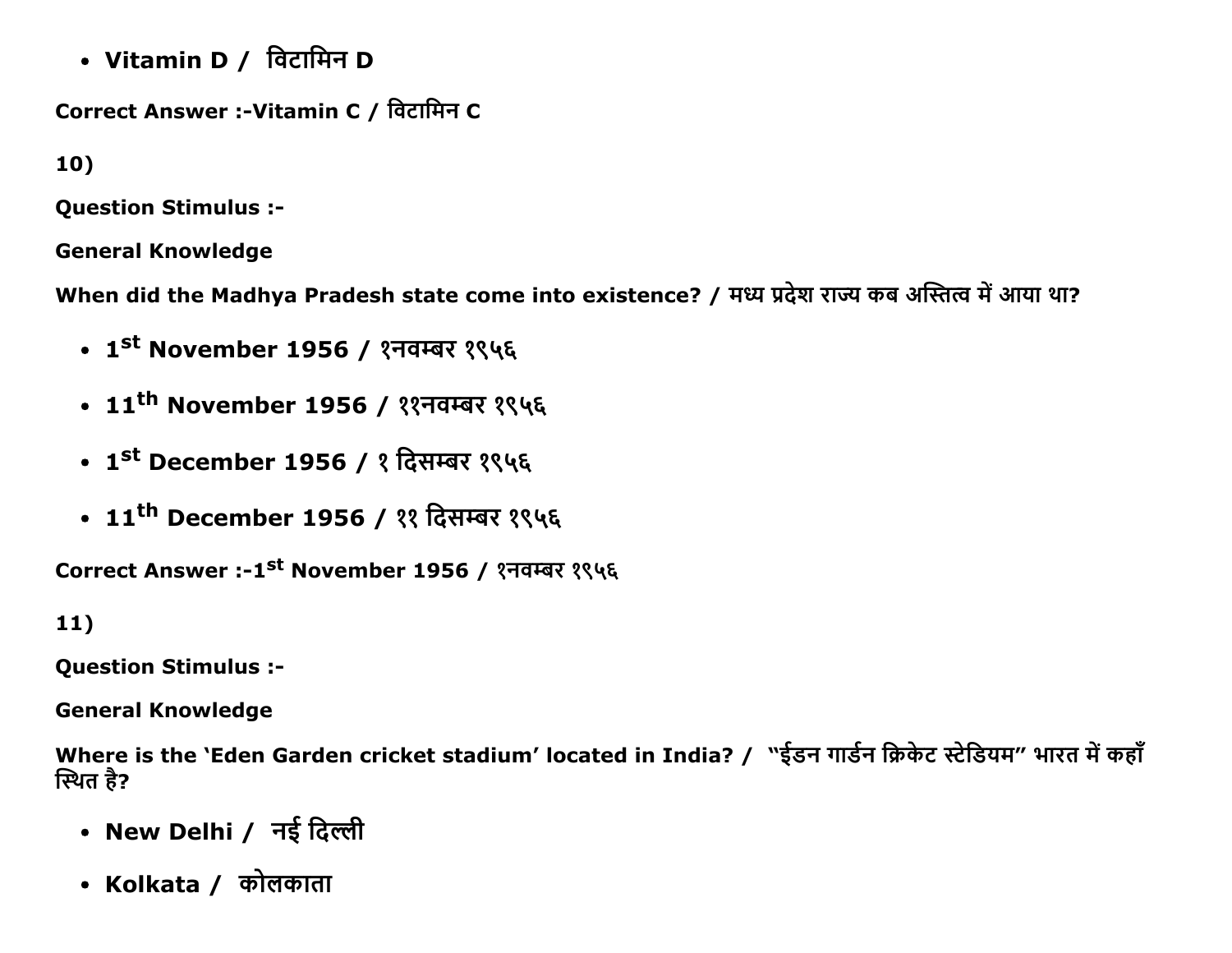- Cuttack / कटक
- Bangalore / बंगलौर

Correct Answer :-Kolkata / कोलकाता

 $12)$ 

**Question Stimulus :-**

**General Knowledge** 

When is the World Wildlife Day observed? / विश्व वन्यजीव दिवस कब मनाया जाता है?

- 1st March / १ मार्च
- 2<sup>nd</sup> March / २ मार्च
- 3<sup>rd</sup> March / ३ मार्च
- 4<sup>th</sup> March / ४ मार्च

Correct Answer :-3<sup>rd</sup> March / ३ मार्च

### 13)

**Question Stimulus :-**

**General Knowledge** 

What `Gurudakshina' did Dronacharya ask from Ekalavya? / द्रोणाचार्य ने एकलव्य से "गुरुदक्षिणा" में क्या माँगा था?

• Right index finger / दाहिनी तर्जिनी ऊँगली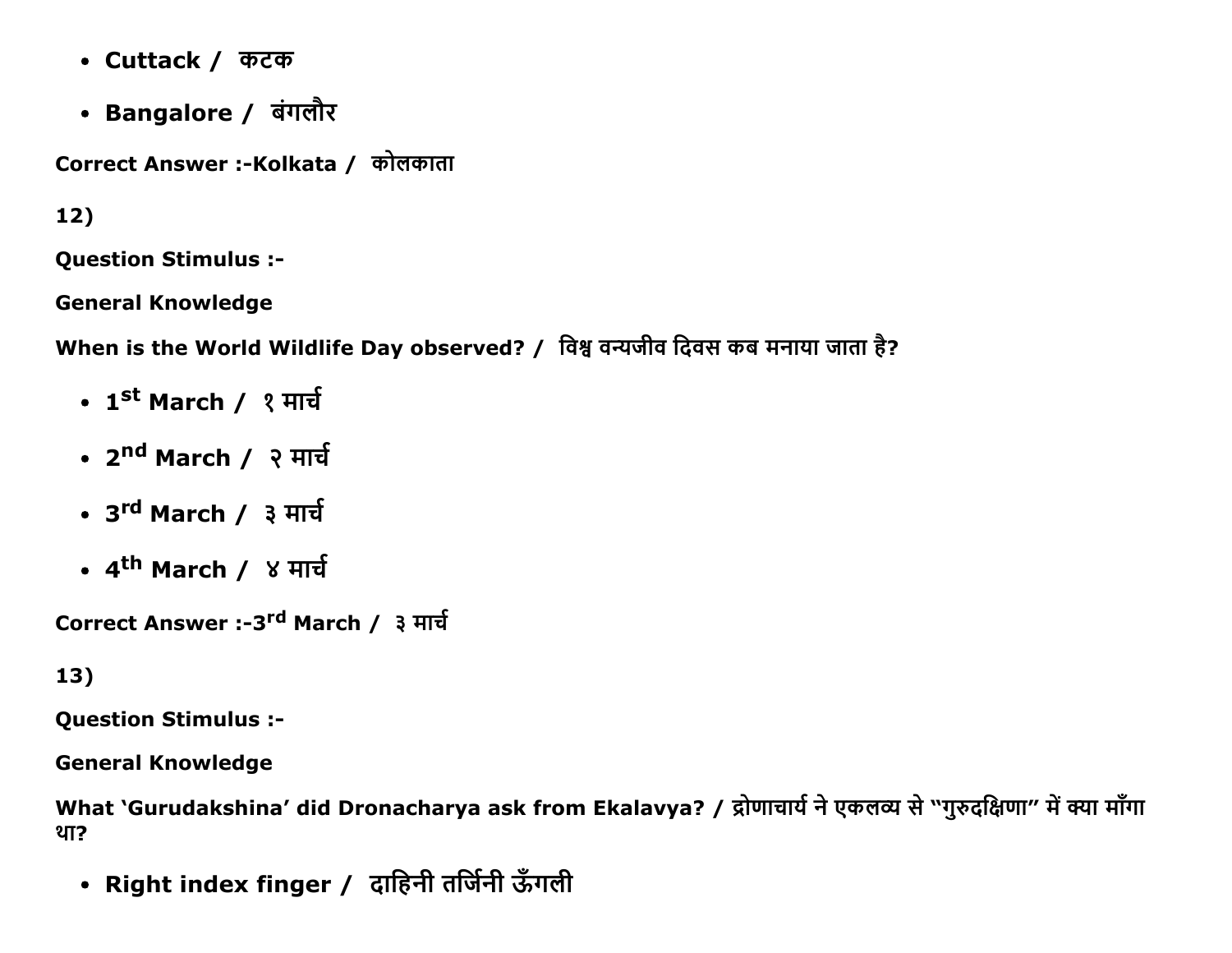- Right thumb / दाहिना अंगूठा
- Left thumb / बायाँ अंगूठा
- Left index finger / बायीं तर्जिनी ऊँगली

Correct Answer :-Right thumb / दाहिना अंगूठा

14)

Question Stimulus :

General Knowledge

Where will the world's largest 750MW solar power station come into existence? / दनिया का सबसे बड़ा ७५०एम डब्लू सौर उर्जा स्टेशन (स्थान कहाँ हैं?

- Neemuch / नीमुच
- Satna / सतना
- Jhansi / झांसी
- Rewa /  $\overline{x}$ वा

Correct Answer :-Rewa / रेवा

15)

Question Stimulus :

General Knowledge

Which one of the medicinal system does not come under "AYUSH", a government body in India? / औषधीय प्रणाली में से कौन भारत सरकार के निकाय "आयुष" के अंतर्गत नहीं आता है?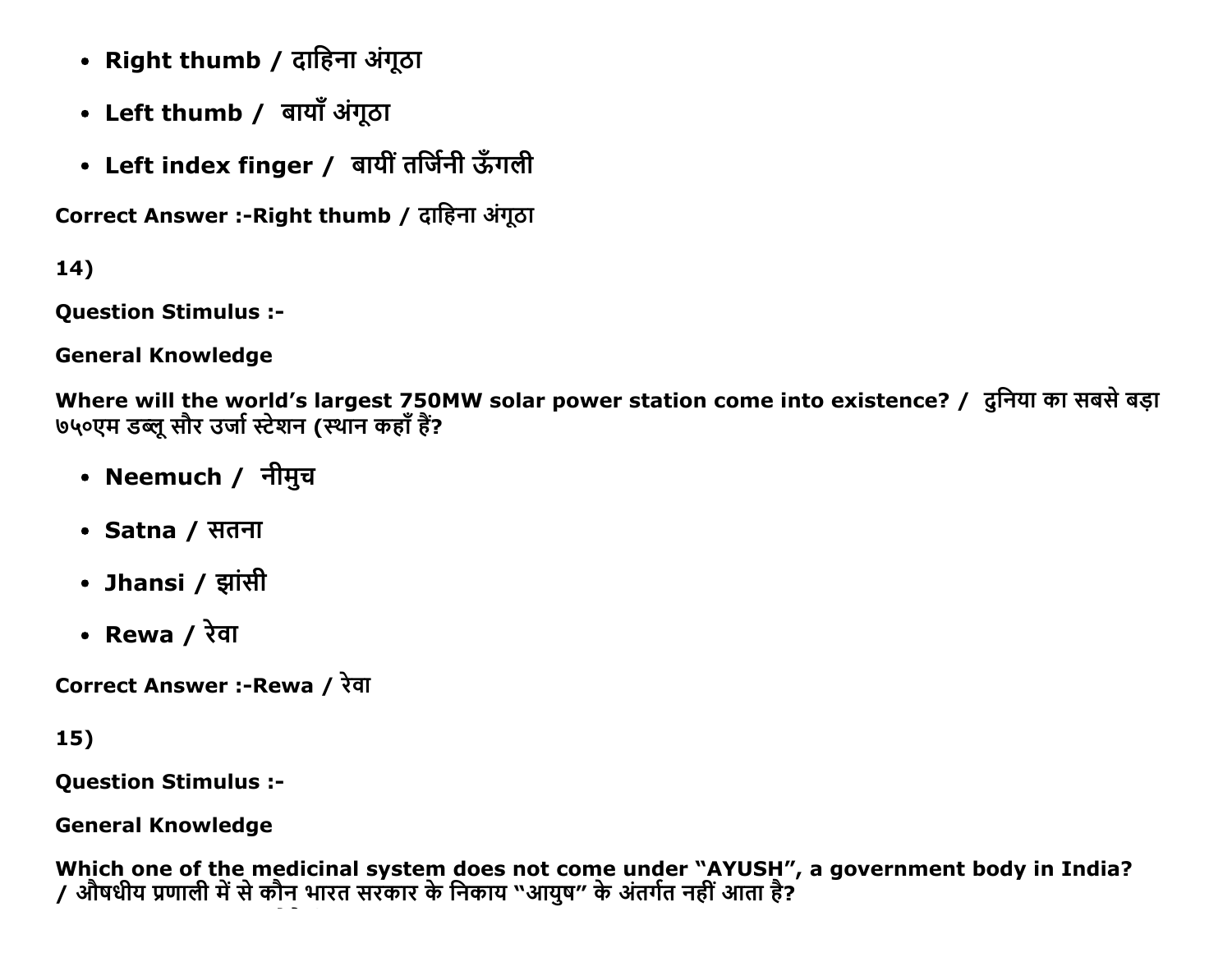- Allopath / एल्लोपैथी
- Homoeopathy / होमियोपैथी
- Yoga / योग
- Unani / यूनानी

Correct Answer :- Allopath / एल्लोपैथी

```
Topic:- G3_General Hindi
1)
```
**Question Stimulus :-**

**Hindi** 

```
अनेक शब्दों के लिए एक शब्द का चयन करें- नाटक के खेलने का स्थान
```
- रंगभूमि
- नेपथ्य
- रंगमंच
- नाटकगृह

Correct Answer :-रंगमंच

 $2)$ 

**Question Stimulus :-**

**Hindi**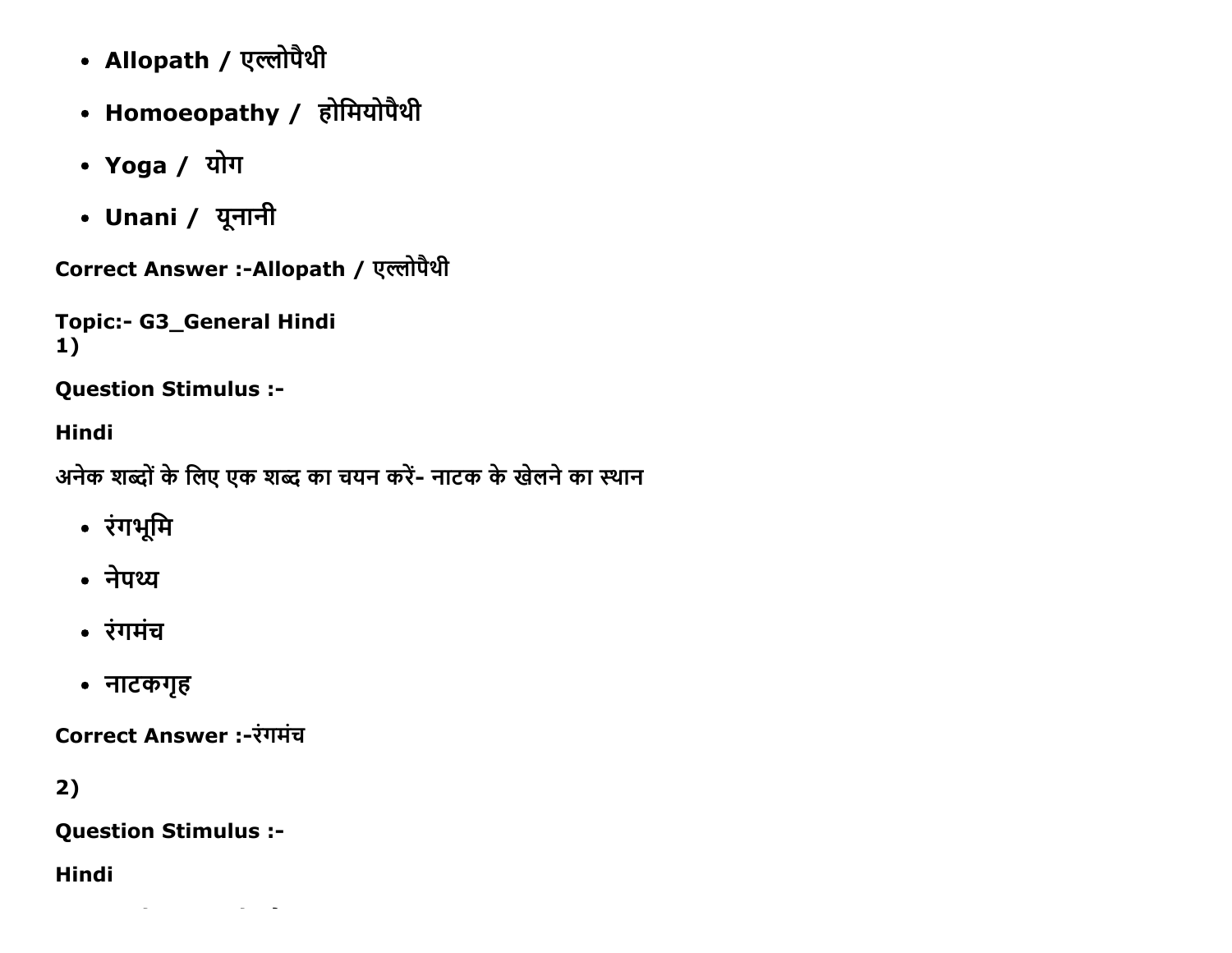तत्सम शब्दों का मूल स्रोत है-

- अपभ्रंश
- संस्कृत
- पालि
- इनमें से कोई नहीं

Correct Answer :-संस्कृत

# $3)$

**Question Stimulus :-**

**Hindi** 

'मैं नीर भरी दु:ख की बदली' किस कवि/कवयित्री की रचना है-

- सुभद्राकुमारी चौहान
- महादेवी वर्मा
- मीराबाई
- इनमें से कोई नहीं

Correct Answer :-महादेवी वर्मा

# 4)

**Question Stimulus :-**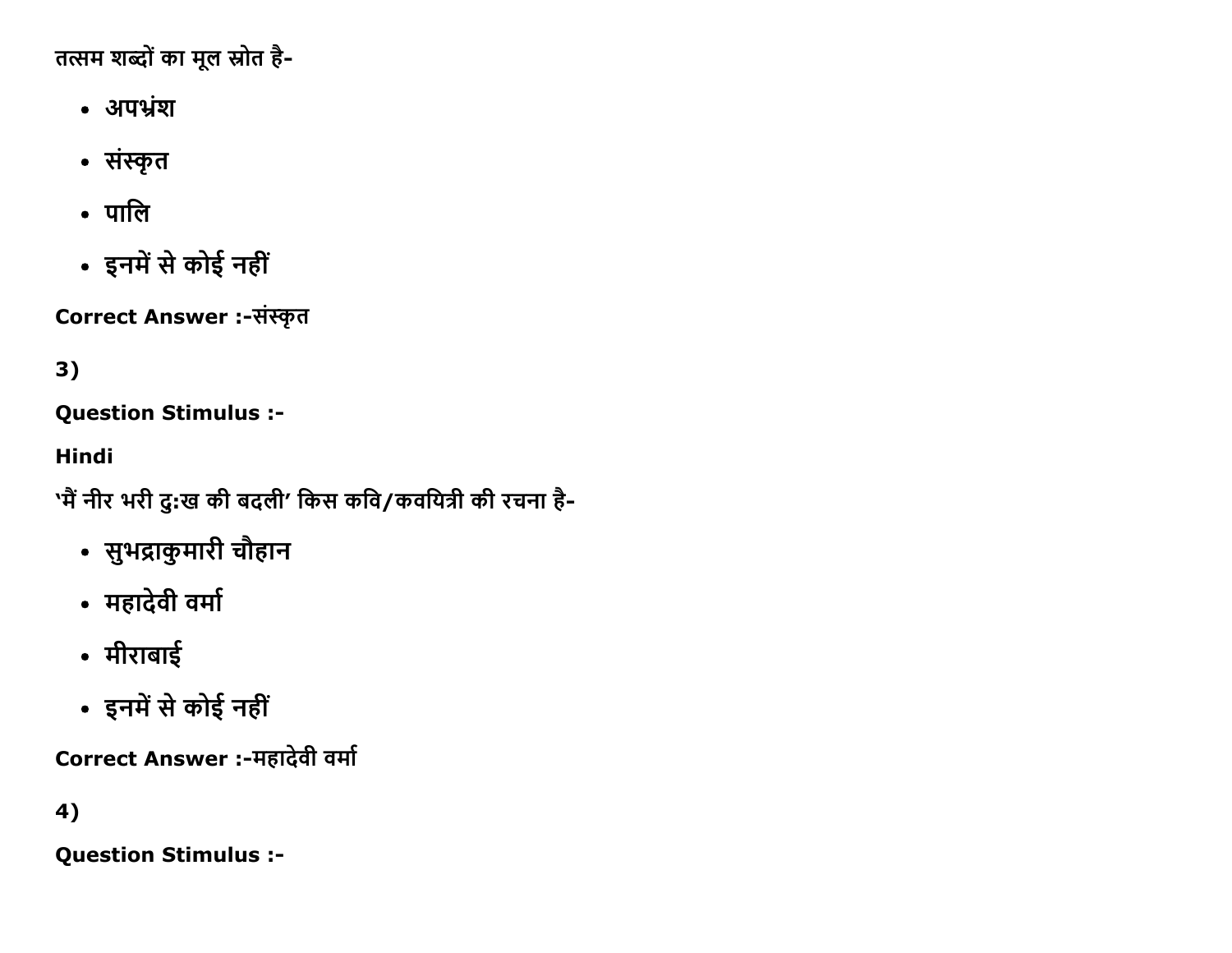### Hindi

निम्न शब्द के तीन अनेकार्थी शब्द हैं; जो शब्द इस श्रेणी में नहीं आते हैं उसे चुनिए- सारंग

- सर्प
- सिंह
- भौंरा
- वादक

Correct Answer :-वादक

## $5)$

**Question Stimulus :-**

Hindi

नीचे एक शब्द दिया गया है। दिए गए विकल्पों में से पर्यायवाची शब्द चुनिए-

अरूण

- प्रात: काल
- कुकुट
- सूर्य
- कमल

Correct Answer :-सूर्य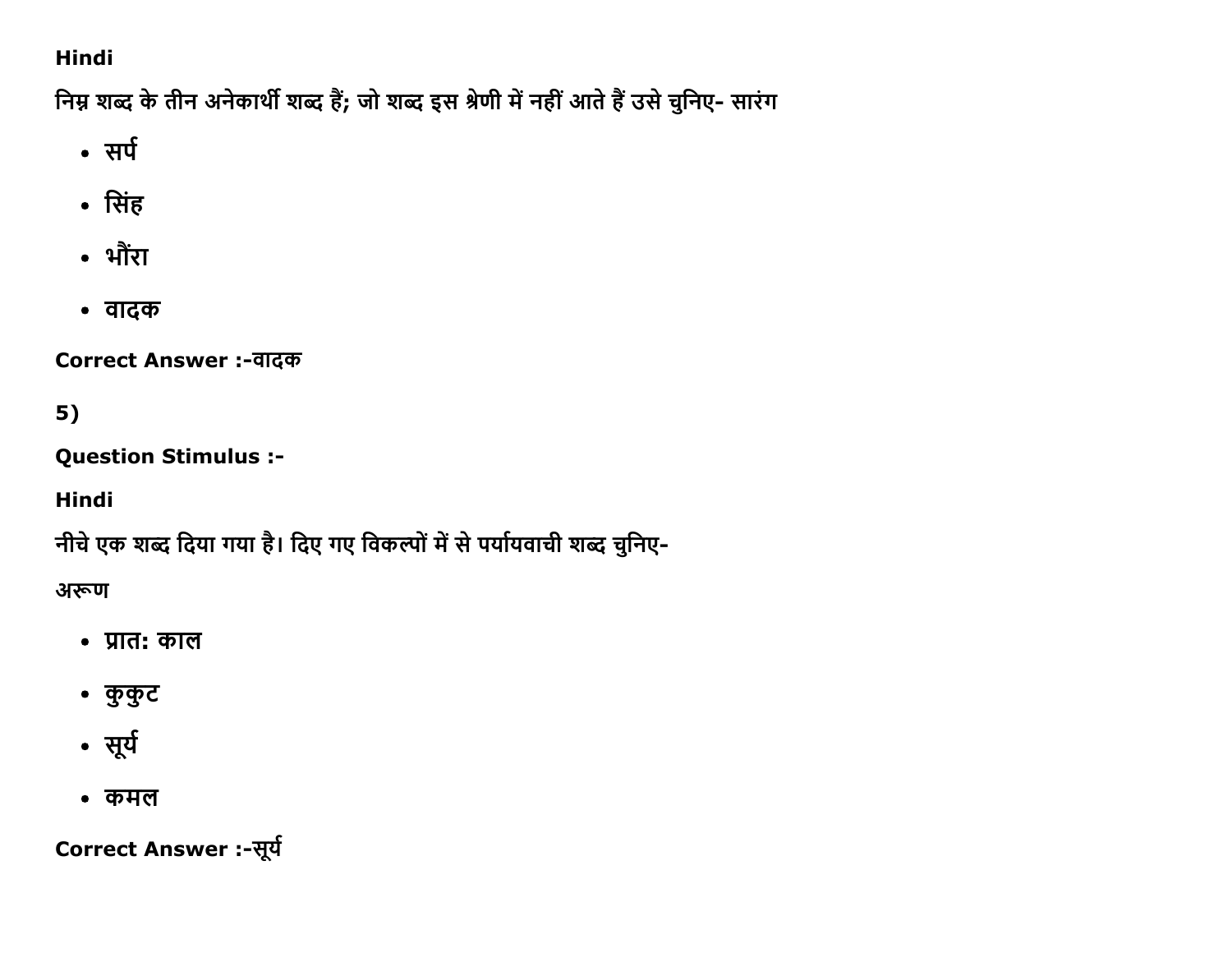6)

**Question Stimulus :-**

**Hindi** 

निम्नलिखित में शुद्ध वाक्य का चयन कीजिए-

- चरखा कातना चाहिए
- चरखे को कातना चाहिए
- चरखे से कातना चाहिए
- चरखा चलाना चाहिए

Correct Answer :-चरखा चलाना चाहिए

### $7)$

**Question Stimulus :-**

Hindi

निम्नलिखित शब्द के आगे चार शब्द दिए गए हैं। इनमें से उचित समानार्थक पर्याय चुनकर चिन्ह्ति करें- अतीत

- आने वाला
- बीता हुआ
- आगम
- आरम्भ

Correct Answer :-बीता हुआ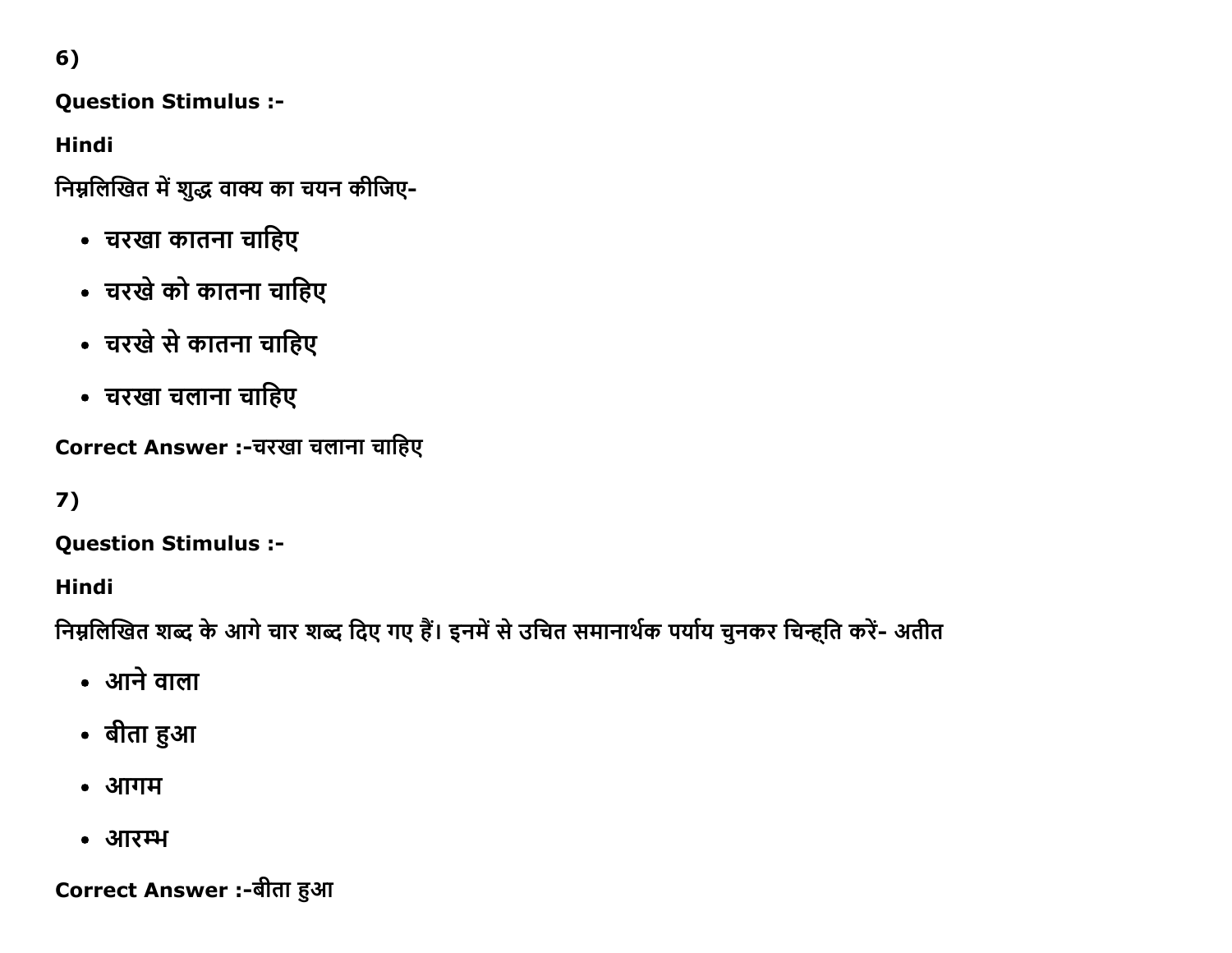# 8)

#### **Question Stimulus :-**

### **Hindi**

'गुरू' शब्द का विलोम होगा-

- विस्तृत
- बड़ा
- लघु
- विशाल

Correct Answer :-लघु

# 9)

**Question Stimulus :-**

**Hindi** 

'पद्मावत' महाकाव्य की रचना किसने की है?

- सूरदास
- विद्यापति
- मलिक मुहम्मद जायसी
- कुतुबन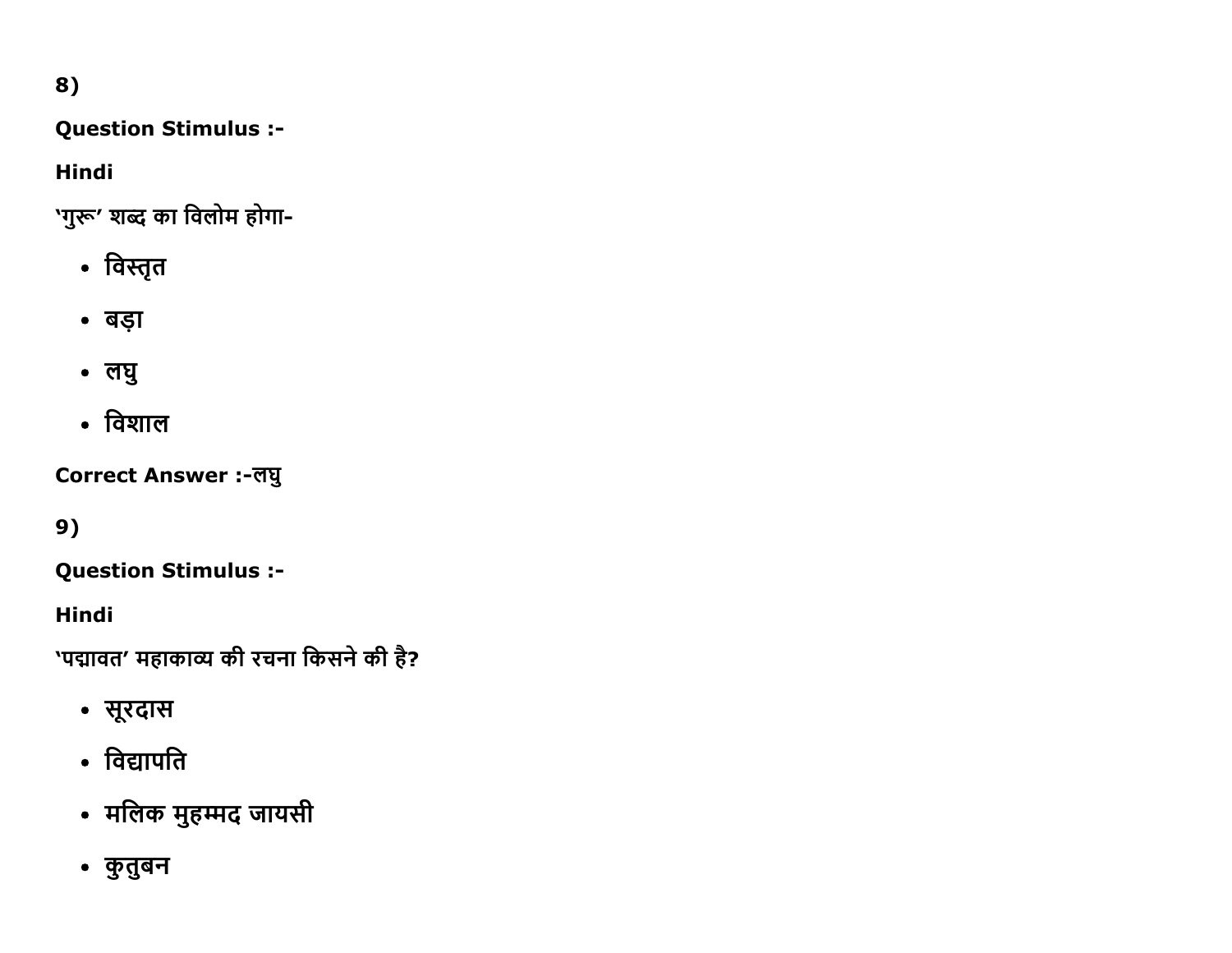Correct Answer :-मलिक मुहम्मद जायसी

10)

Question Stimulus :

Hindi

'दीपावली' शब्द का संधि विच्छेद होगा

- $\bullet$  दीपा + वली
- $\bullet$  दीप + अली
- $\cdot$  दीप + आवली
- $\bullet$  दीप + अवली

Correct Answer :-दीप + अवली

11)

Question Stimulus :

Hindi

निम्नलिखित में कौन उपसर्ग रहित शब्द है?

- सुरेश
- सुयोग
- अत्यधिक
- विदेश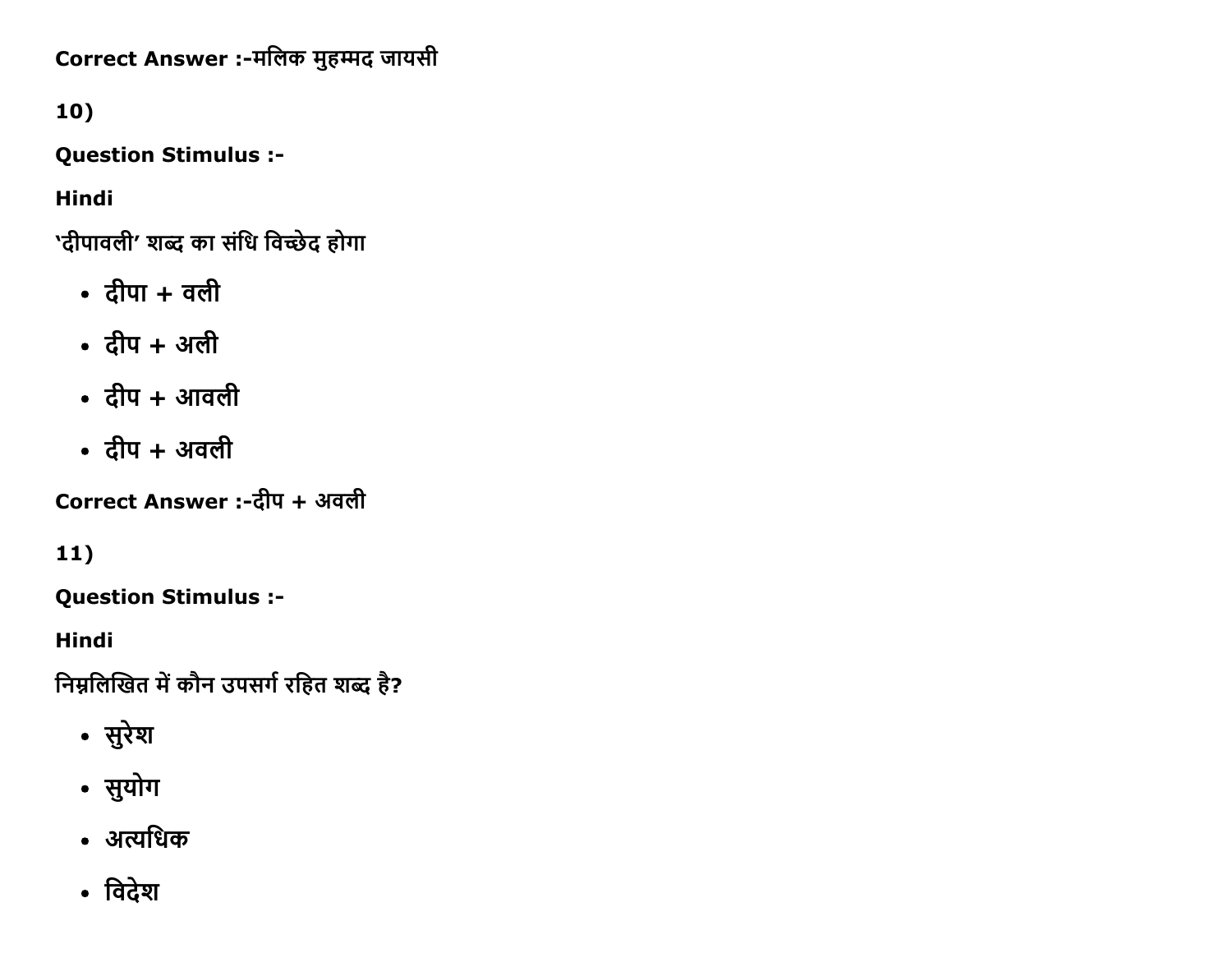# Correct Answer :-सुरेश

# $12)$

**Question Stimulus :-**

**Hindi** 

'देशभक्ति' में समास निर्दिष्ट कीजिए-

- तत्पुरूष
- बहुब्रीहि
- द्विगु
- कर्मधारय

Correct Answer :-तत्पुरूष

13)

**Question Stimulus :-**

**Hindi** 

निम्नलिखित में से कौन सा शब्द शुद्ध है-

- स्मसान
- समसान
- श्मशान
- श्मसान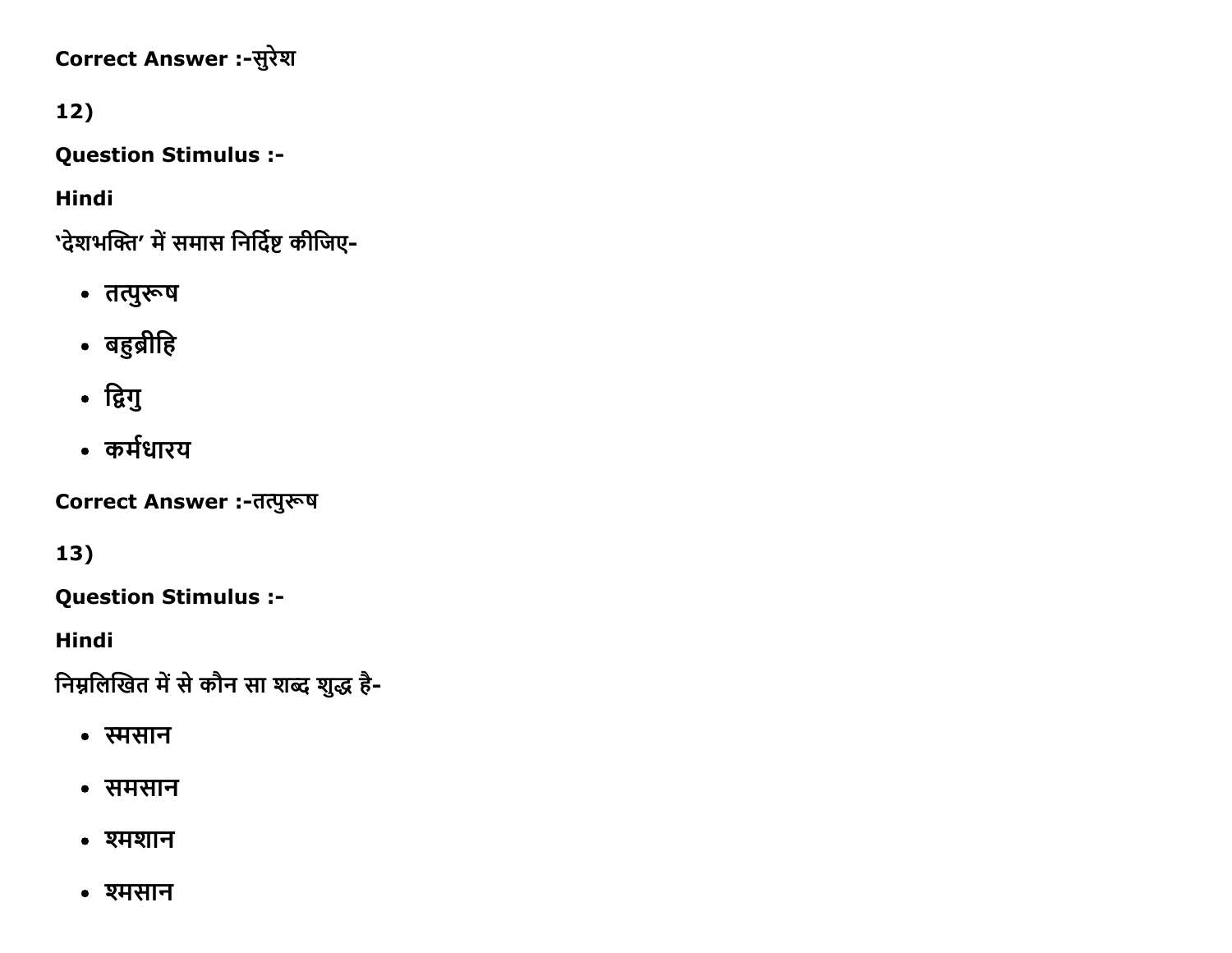Correct Answer :-श्मशान

# 14)

**Question Stimulus :-**

**Hindi** 

निम्नलिखित मुहावरें का सही विकल्प चुने- गूलर का फूल होना

- सुगन्धित होना
- फूल की तरह खिलना
- दुर्लभ होना
- अति प्रसन्न होना

Correct Answer :-दुर्लभ होना

15)

**Question Stimulus :-**

**Hindi** 

पुन: + विवाह में संधि होगी-

- पुर्नविवाह
- पुनरविवाह
- पुर्नर्विवाह
- पुनर्विवाह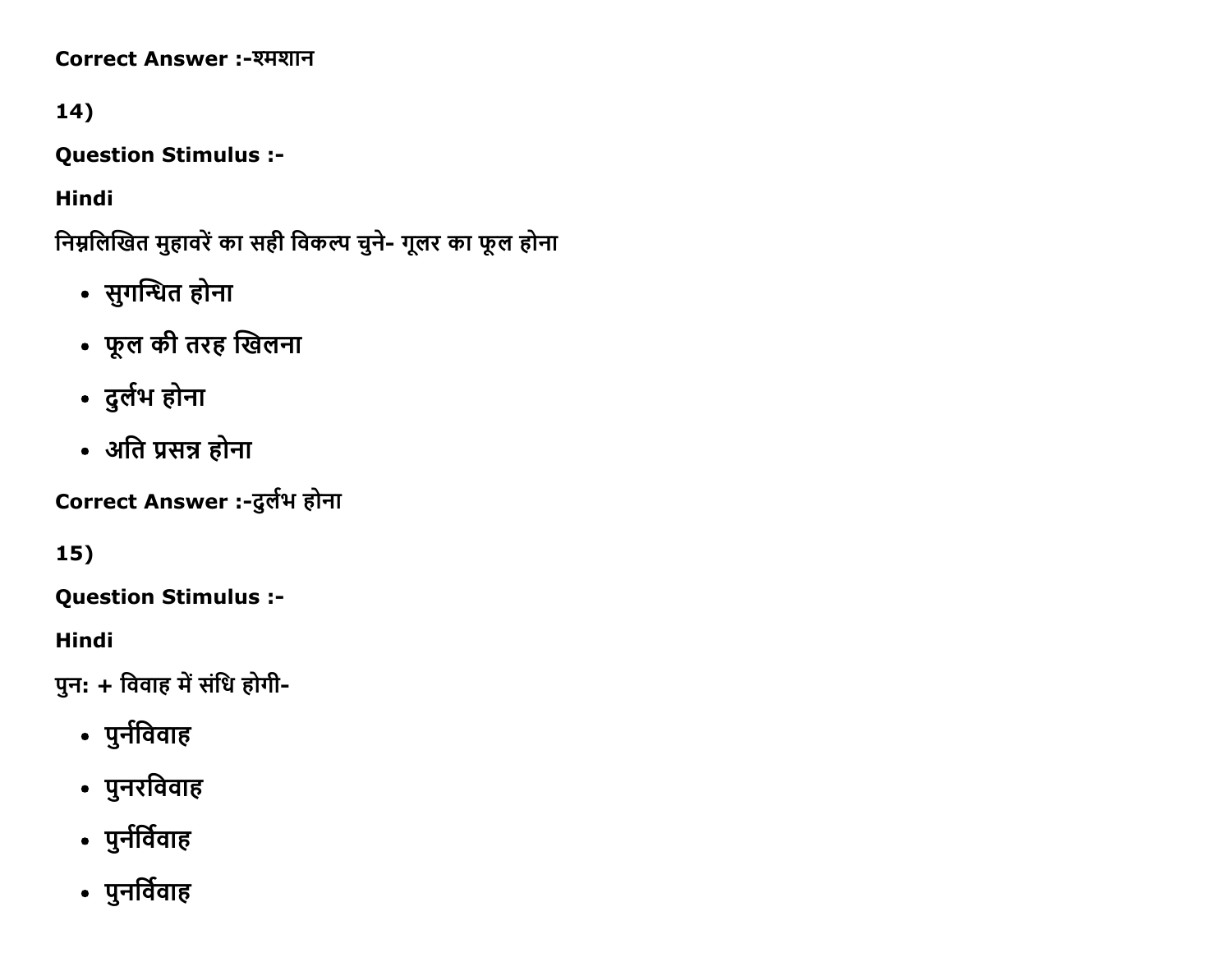Correct Answer :- पुनर्विवाह

Topic:- G3\_General English 1)

Question Stimulus :

English

Complete the idiom:

He will help his brother. Blood is thicker than \_\_\_\_\_\_\_\_\_\_\_\_\_\_.

- relations
- friendship
- ego
- water

**Correct Answer :-water** 

2)

Question Stimulus :

English

Fill in the blank.

The police \_\_\_\_\_\_\_\_\_\_\_\_\_\_\_\_\_\_\_\_ a thief this morning.

- arrests
- arrested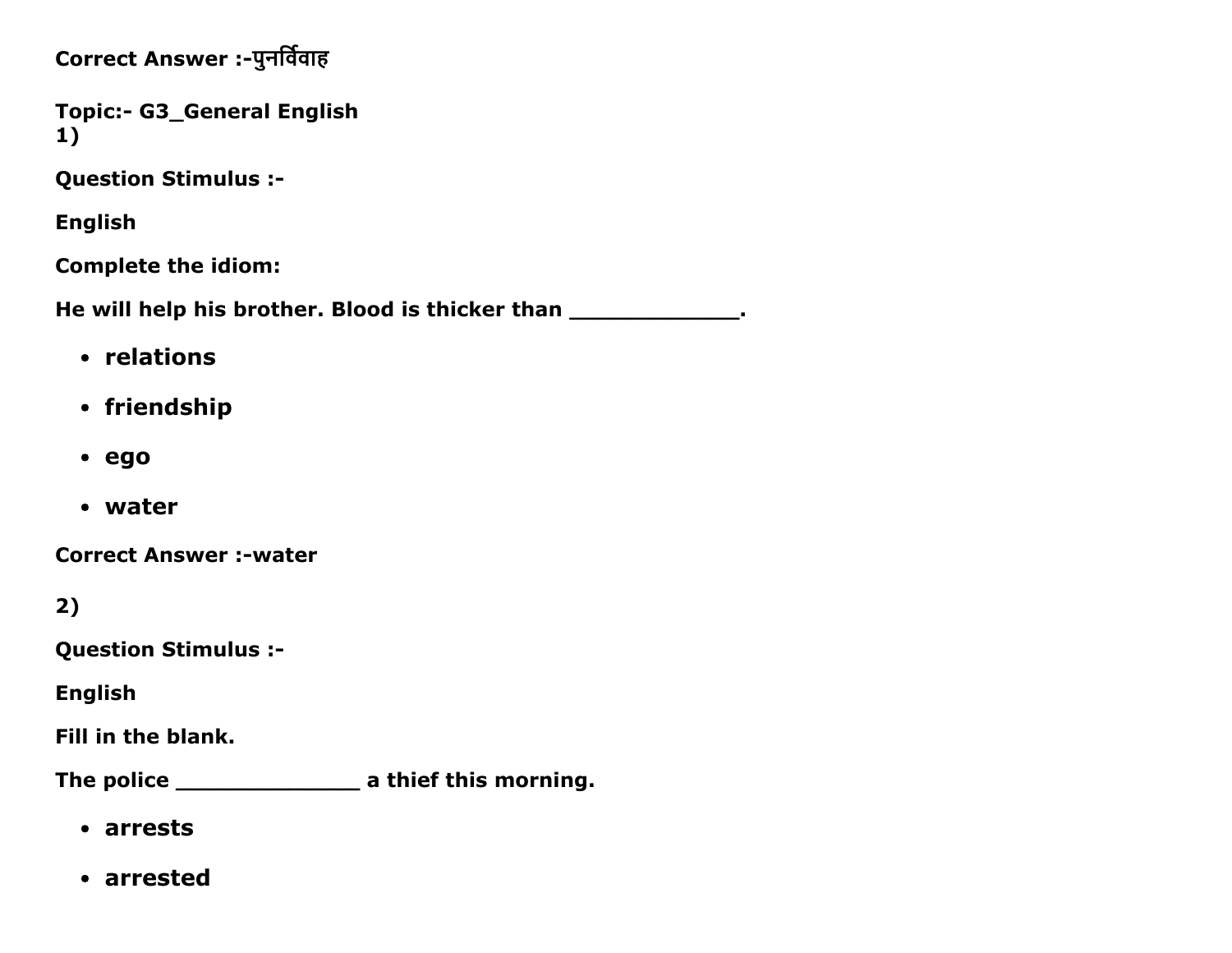- have arrested
- arrest

**Correct Answer :-arrested** 

3)

Question Stimulus :

English

Identify the given sentence.

He couldn't complete his work because the bank was closed.

- Complex
- Compound
- Simple
- Exclamatory

**Correct Answer :- Complex** 

4)

Question Stimulus :

English

What does this idiom mean?

'Cry wolf'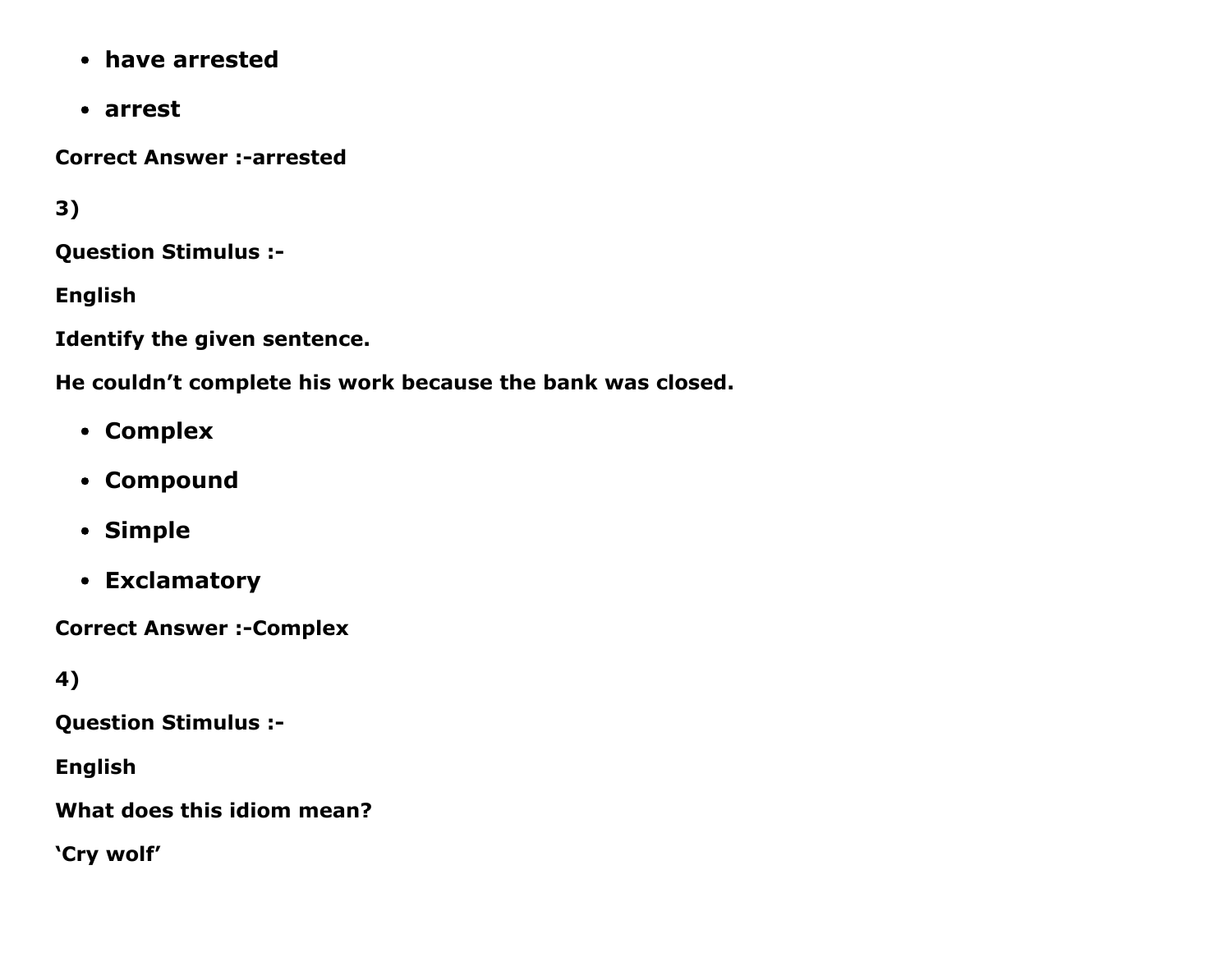- Shout in anger
- Tease someone
- Raise false alarm
- Attack someone

**Correct Answer :- Raise false alarm** 

5)

Question Stimulus :

English

What is the antonym of: praise

- Approval
- Cheers
- Compliment
- Abuse

**Correct Answer :- Abuse** 

6)

Question Stimulus :

CANCELLED

English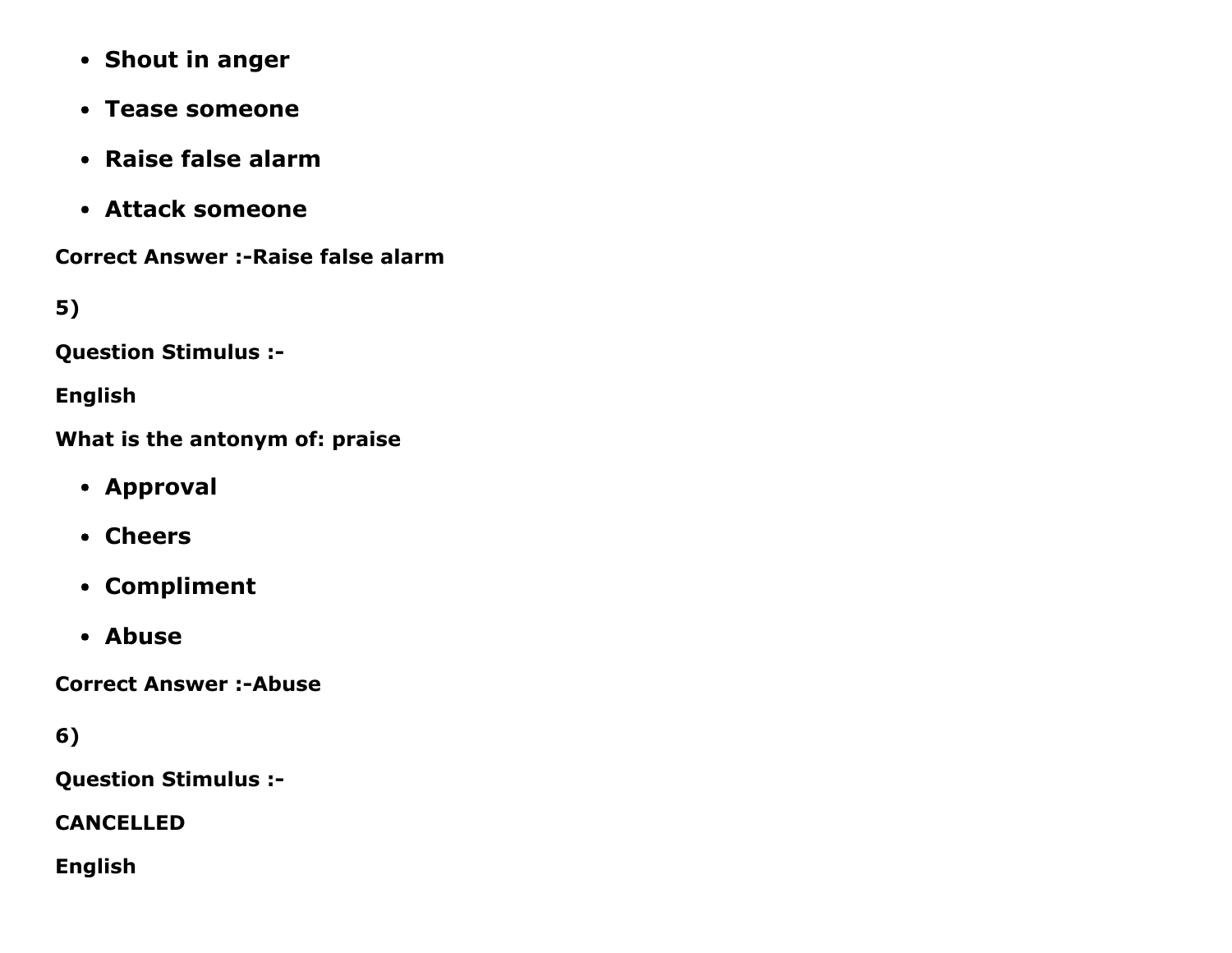What is the synonym of: merit

- Worth
- Value
- Flaw
- Excellence

**Correct Answer :-Excellence** 

7)

Question Stimulus :

English

Identify the given sentence.

Wow! What a beautiful picture!

- Simple
- Exclamatory
- Interrogative
- Declarative

**Correct Answer :-Exclamatory** 

8)

Question Stimulus :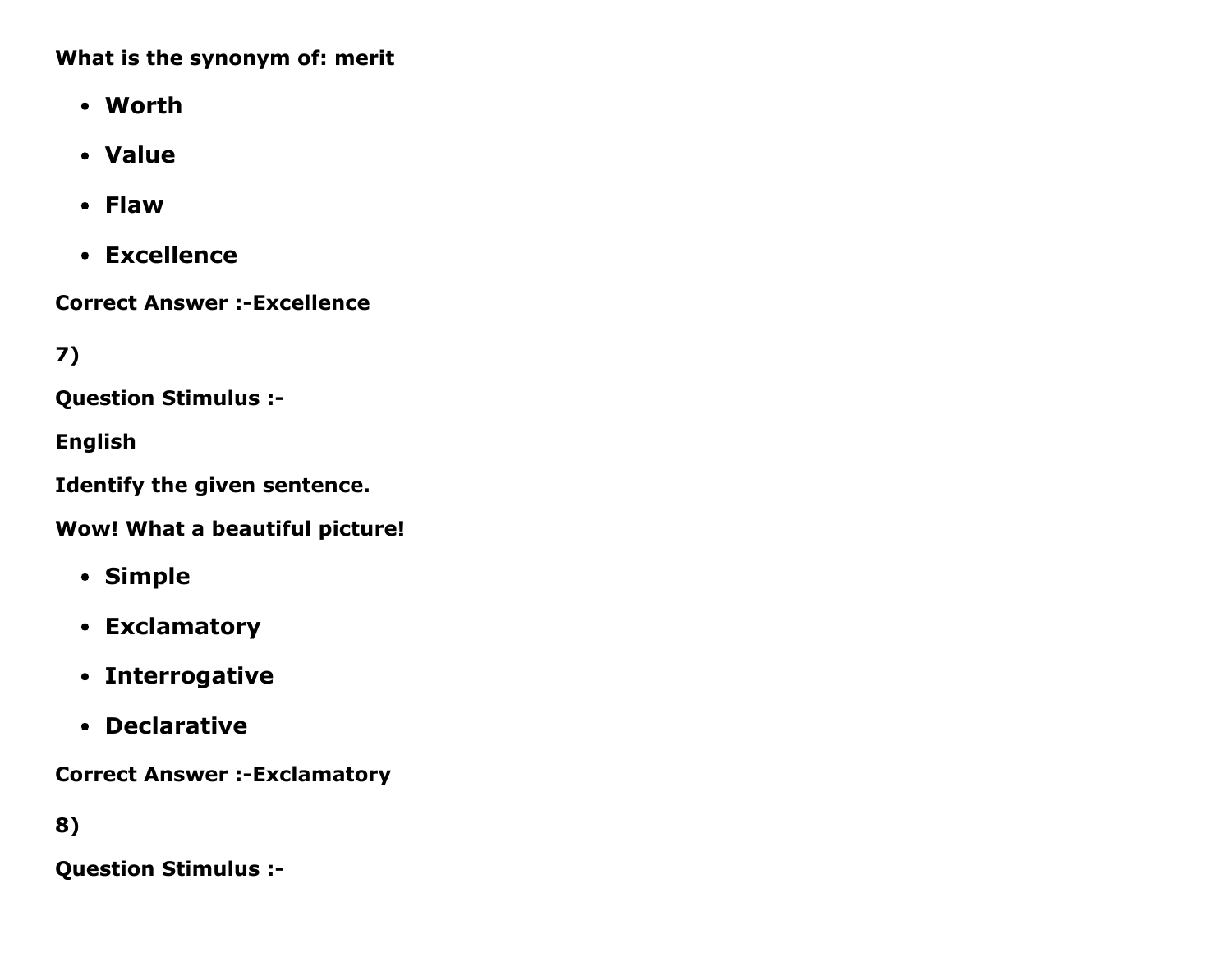#### English

Find the odd word out.

New, ancient, novel, fresh

- New
- Ancient
- Novel
- Fresh

**Correct Answer :- Ancient** 

9)

Question Stimulus :

English

What is the synonym of: torture

- Agony
- Soothe
- Ease
- Comfort

**Correct Answer :- Agony**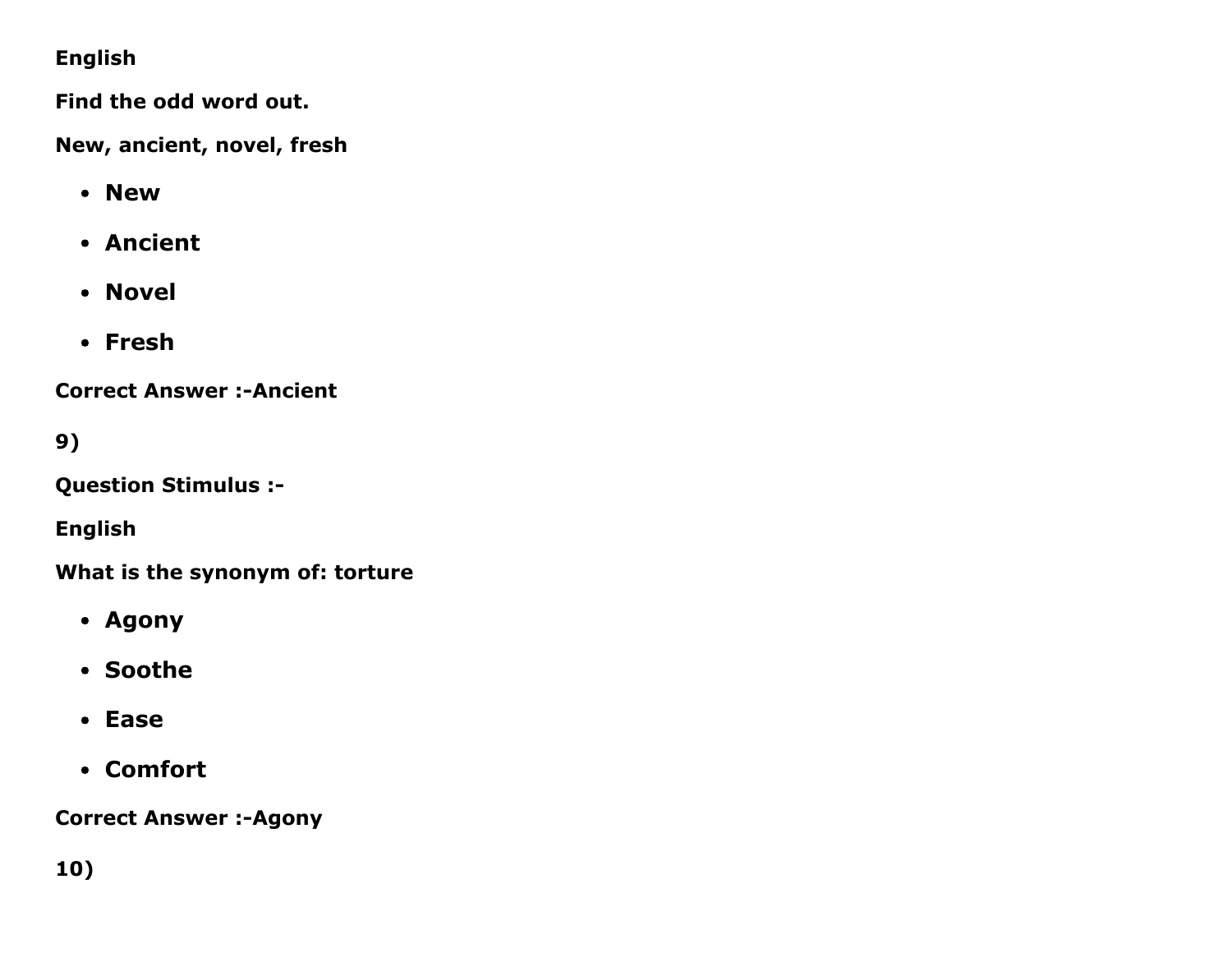Question Stimulus :

English

What does this idiom mean?

'Piece of cake'

- Something very easy
- Something soft
- Something sweet
- Something very pretty

Correct Answer :- Something very easy

11)

Question Stimulus :

English

Which of the below given words is spelt correctly?

- Harass
- Haarass
- Harrass
- Haras

**Correct Answer :-Harass**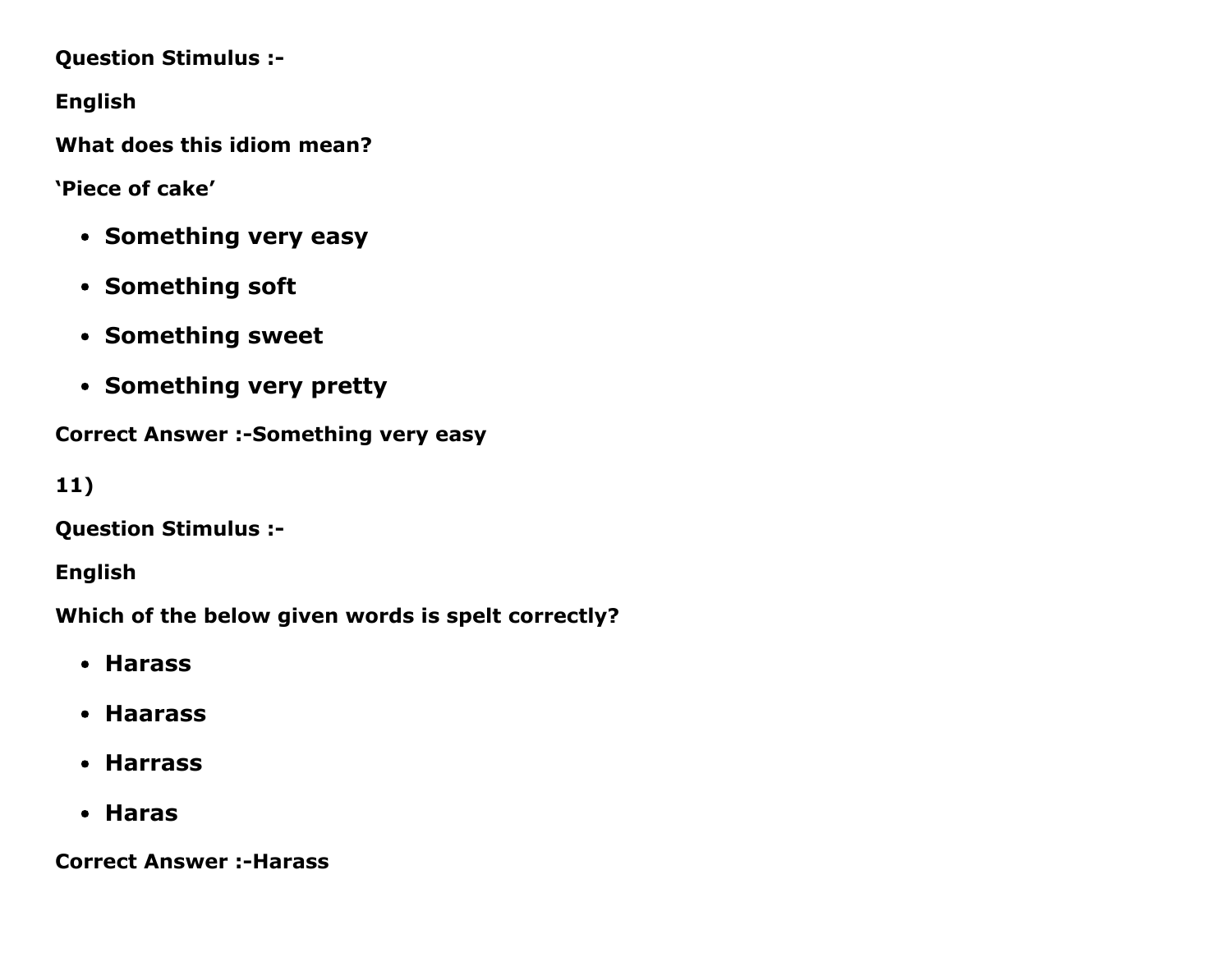12)

Question Stimulus :

English

Find the odd word out.

Tiny, minute, little, massive

- Tiny
- Minute
- Little
- Massive

**Correct Answer :- Massive** 

13)

Question Stimulus :

English

The antonym of the word 'CONTENT' is:

- happy
- matter
- enclosure
- dissatisfied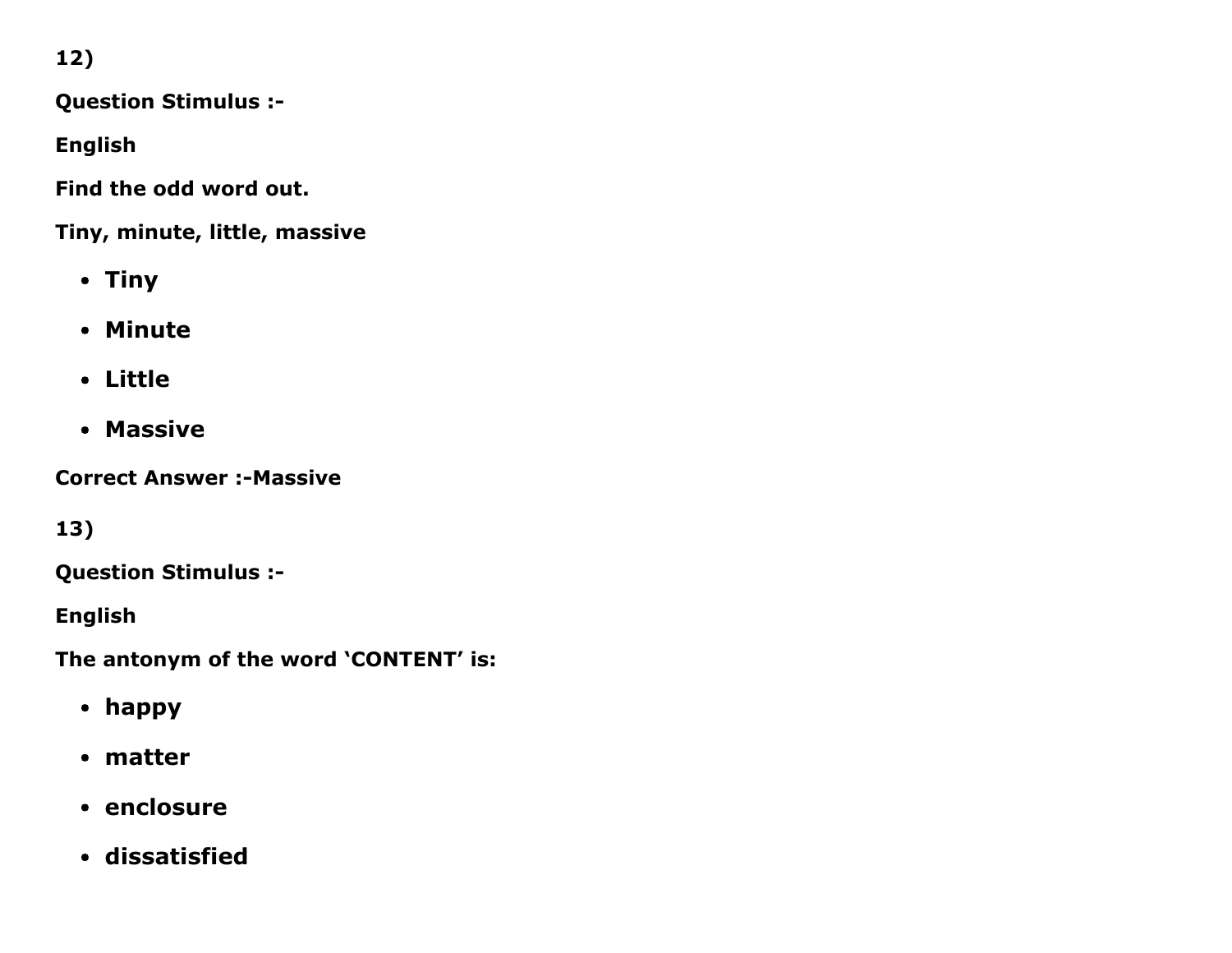**Correct Answer :-dissatisfied** 

14)

Question Stimulus :

English

Fill in the blank.

He \_\_\_\_\_\_\_\_\_\_\_\_\_\_\_\_ my car when this happened.

- repairs
- was repairing
- repair
- has repaired

**Correct Answer :-was repairing** 

```
Topic:- G3 General Maths
1)
```
Question Stimulus :

Maths

Everyday Ramesh walks to his office at a speed of 2 km/hr and returns at a speed of 3 km/hr. If he takes 5 hours in his to and fro journey, how far is his office from his home? / हर रोज़ रमेश २ किमी/घंटे की रफ़्तार से चलते हुए अपने कार्यालय जाता है और ३ किमी/घंटे की रफ़्तार से वापस लौटता है।अगर वह कार्यालय आने और जाने के लिए ५ घंटे लेता है तो उसके घर से उसका कार्यालय कितनी दूर है?

• 12 Kms / १२ किमी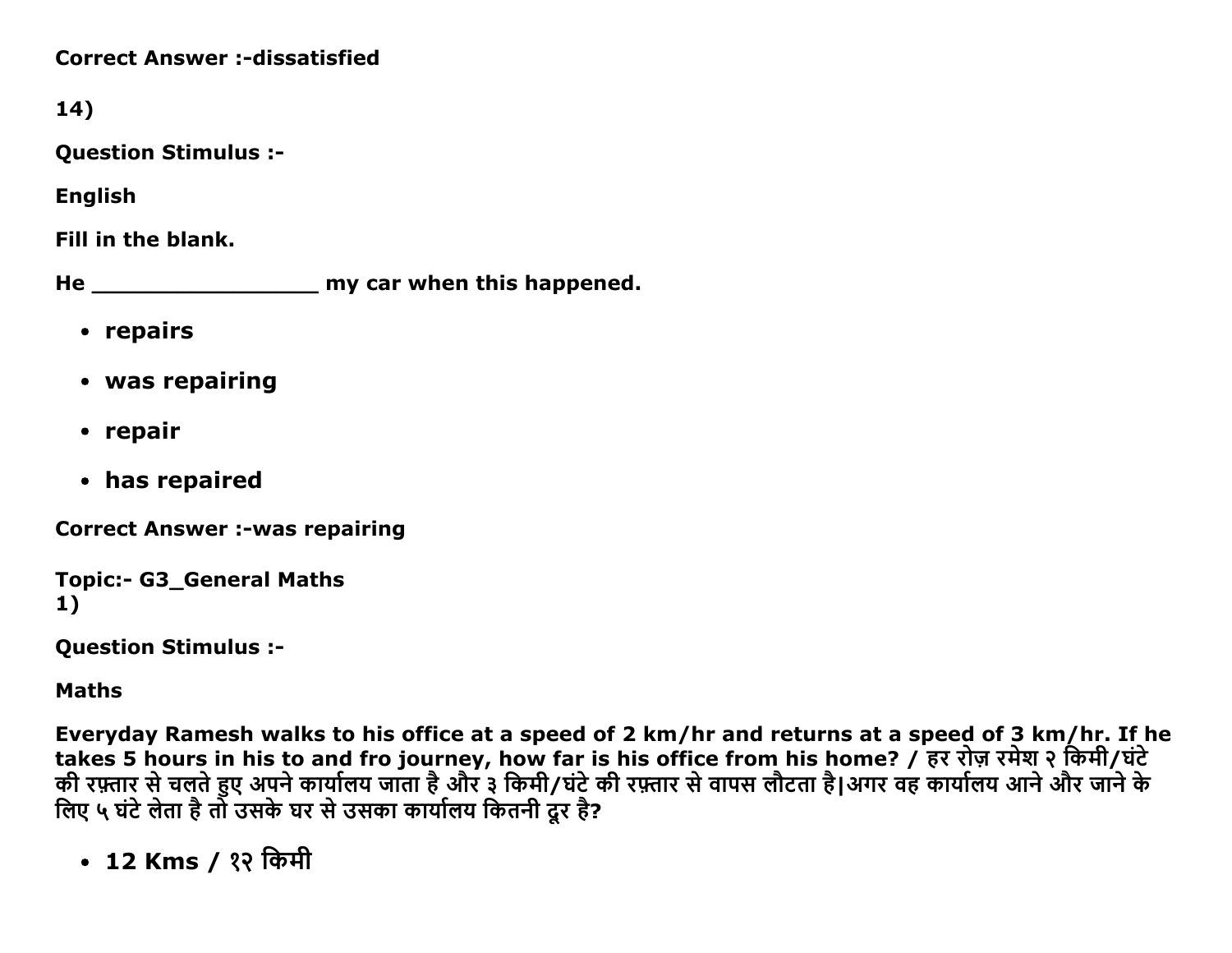- 6 Kms / ६ किमी
- 5 Kms / ५ किमी
- 3 Kms / ३ किमी

Correct Answer :-6 Kms / ६ किमी

 $2)$ 

**Question Stimulus :-**

**Maths** 

There are 3 children in the Khanna's family and it is known that there is at least 1 girl among the 3 children. What is the probability that all 3 of them are girls? / खन्ना परिवार में ३ बच्चे हैं और उन ३ बच्चों में एक लड़की के कारण जाना जाता हैं।अनुमान लगाएँ कि क्या वो तीनो लडकियाँ ही हैं?

- $\cdot$  1/7 / ?/0
- $\cdot$  1/8/ ?/  $\angle$
- $\cdot$  1/6/ ?/ &
- $\cdot$  2/7/ ?/ 0

**Correct Answer :-1/7 / 3/6** 

 $3)$ 

**Question Stimulus :-**

**Maths** 

If 3<sup>y</sup> + 3<sup>-y</sup> = 2, what can be the value of  $y^2$ ? / अगर ३<sup>y</sup> + ३<sup>-y</sup> = २ होगा, तो  $y^2$  का मान क्या होगा?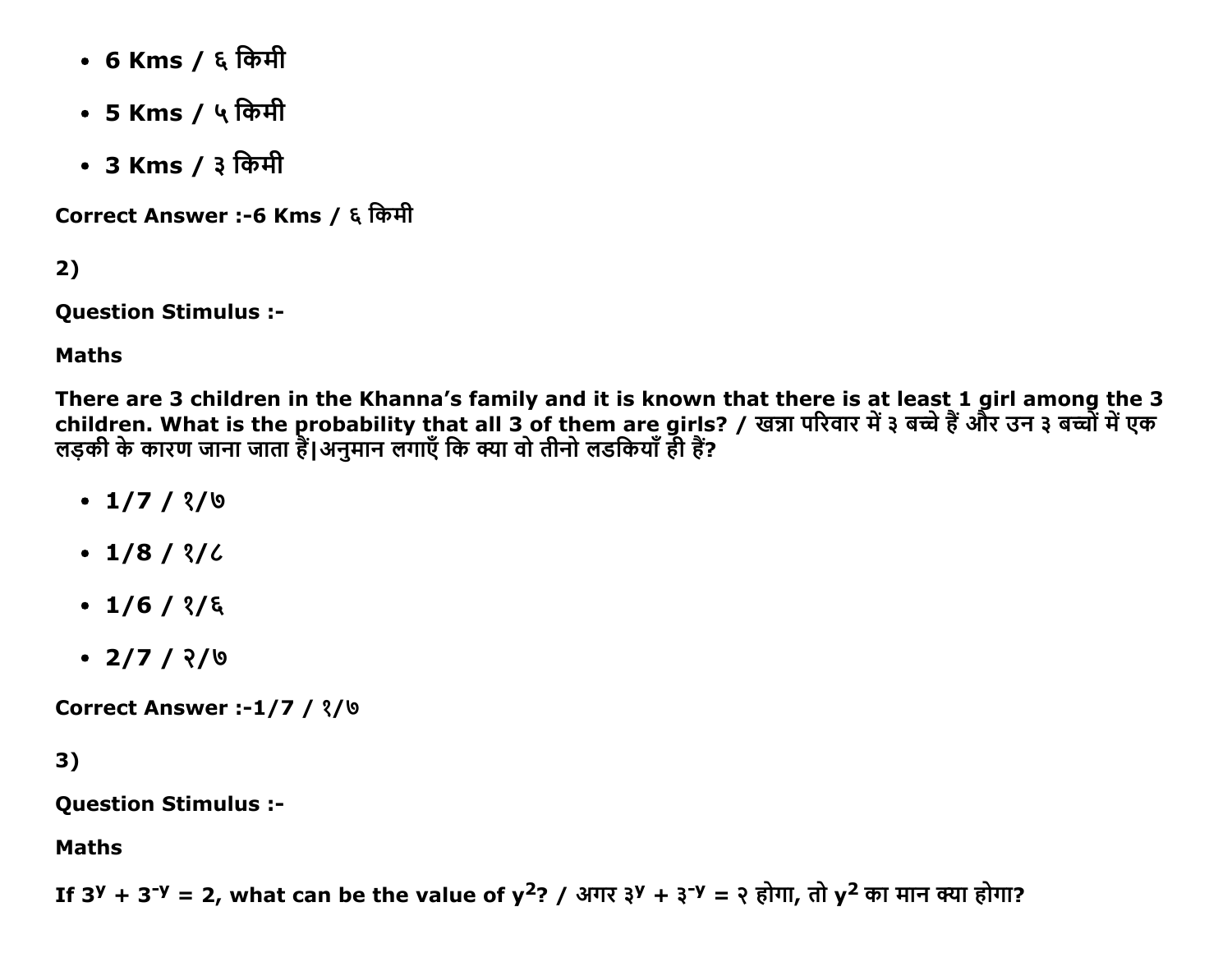- $0 / 0$
- $-1/3$
- $-4/8$
- $-9/$   $($

Correct Answer :-0 / 0

4)

Question Stimulus :

#### Maths

What is the mean proportion between 180 and 125? / १८० और १२५ के बीच का अनुपातिक मान क्या है?

- $\cdot$  135 / १३५
- $\cdot$  115 / ११५
- $-150/$  ?40
- $-159/$  ?49

Correct Answer :-150 / १५०

### 5)

Question Stimulus :

Maths

If one of the factor of 2x<sup>2</sup> – 11x + 12 is (x – 4), what is the other factor? / अगर २x<sup>2</sup> – ११x + १२ का एक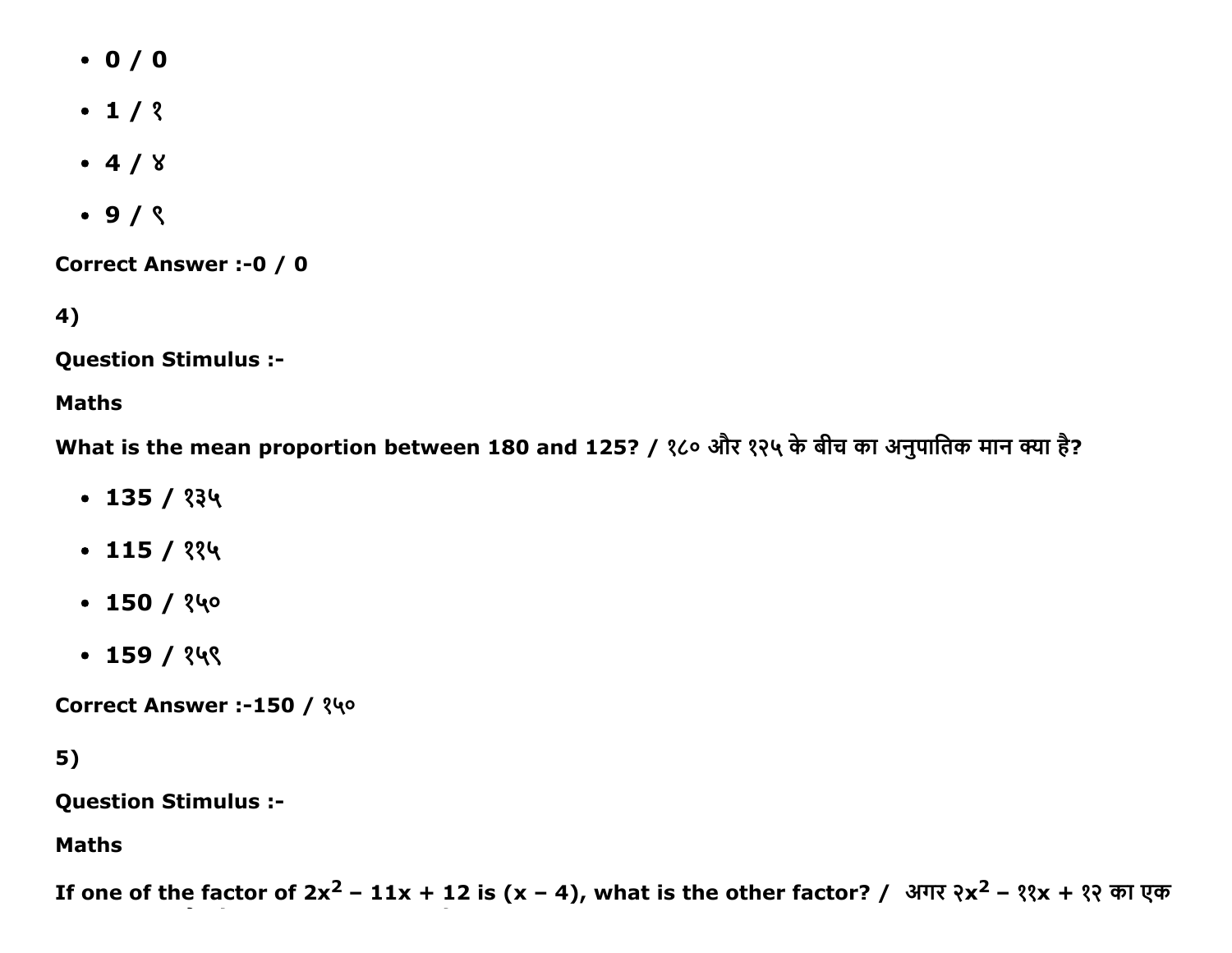गुणक  $(x - x)$ है, तो उसका अन्य गुणक क्या होगा?

- $\bullet$  (2x + 3) / ( $\sqrt{2x + 3}$ )
- $(2x 3) / (2x 3)$
- $(2x + 4) / (2x + 8)$
- $(2x 5) / (2x 4)$

Correct Answer :- $(2x - 3) / (2x - 3)$ 

## 6)

Question Stimulus :

#### Maths

Ankita earns 25% more than Binita. Cindy earns 10% less than Binita. Which of the following statement is true regarding the earnings of Ankita and Cindy in terms of percentage? / अंकिता बिनीता से २५% ज्यादा कमाती है।किंदी बिनीता से १०%कम कमाती है।अंकिता और किंदी के कमाने के प्रतिशत के संबंध में कौन सा कथन सही है?

- Ankita earns 35% more than Cindy / अंकिता किंदी से ३५% ज्यादा कमाती है
- Cindy earns 35% less than Ankita / किंदी अंकिता से ३५% कम कमाती है
- Ankita earns 38.88% more than Cindy / अंकिता किंदी से ३८.८८% ज्यादा कमाती है
- Cindy earns 10% less than Ankita / किंदी अंकिता से 10% कम कमाती है

Correct Answer :-Ankita earns 38.88% more than Cindy / अंकिता किंदी से ३८.८८% ज्यादा कमाती है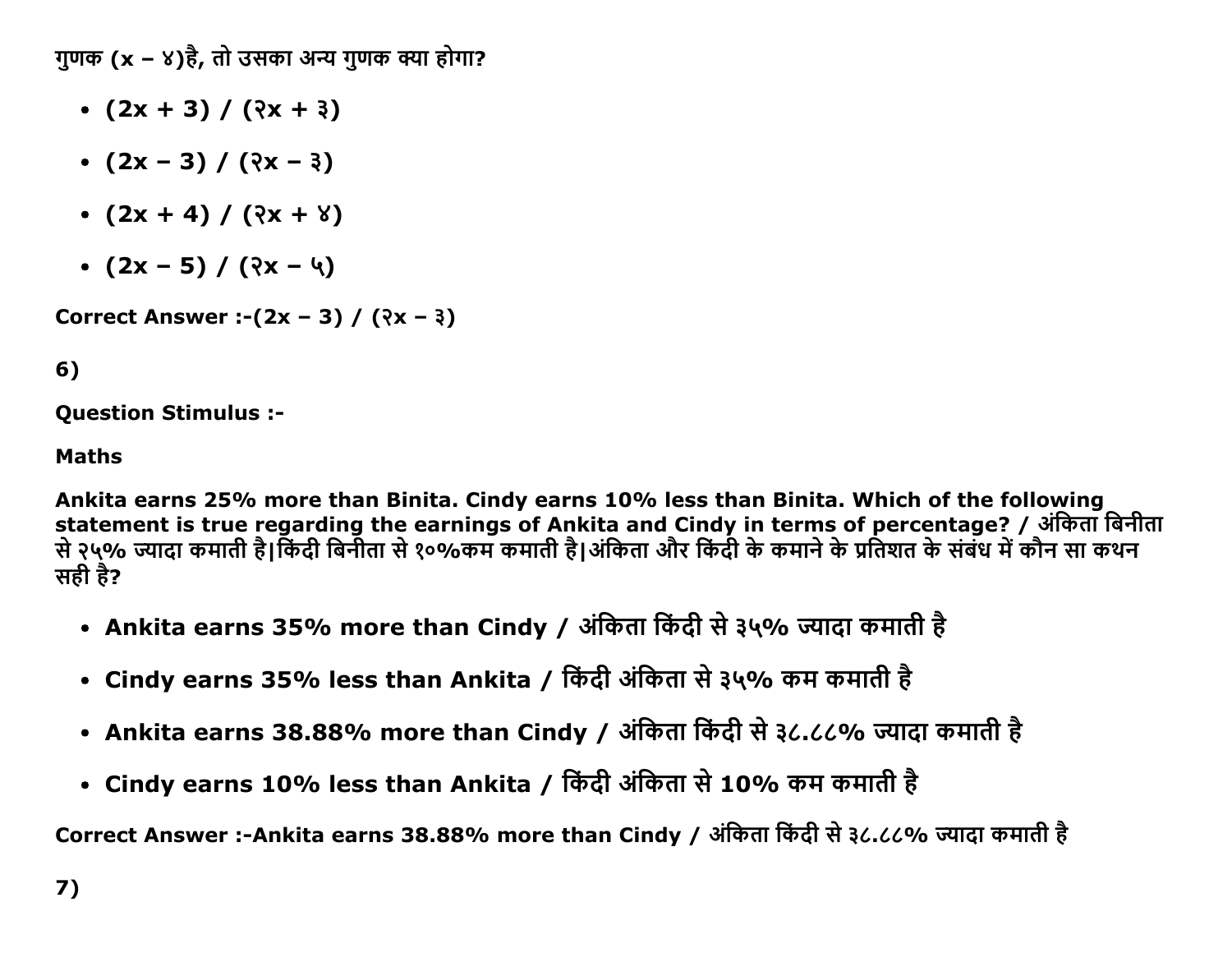**Question Stimulus :-**

**Maths** 

Which one of the following is not a natural number? / इनमें से कौन प्राकृत संख्या नहीं हैं?

- $\cdot$  11 / ??
- $\cdot$  9/ $\zeta$
- $\bullet$  0/0
- $-6/5$

**Correct Answer :- 0 / 0** 

8)

**Question Stimulus :-**

#### **Maths**

What is the Highest Common Factor of 14xy<sup>3</sup>, 22x<sup>2</sup>y and 26x<sup>3</sup>y<sup>4</sup>? / १४xy<sup>3</sup>, २२x<sup>2</sup>y और २६x<sup>3</sup>y<sup>4</sup> का सबसे बड़ा सामान्य गुणक क्या है?

- $2xy^2 / 2xy^2$
- $2x^2y / 2x^2y$
- $\cdot$  3xy /  $3xy$
- $\cdot$  2xy / ?xy

Correct Answer :- 2xy / ?xy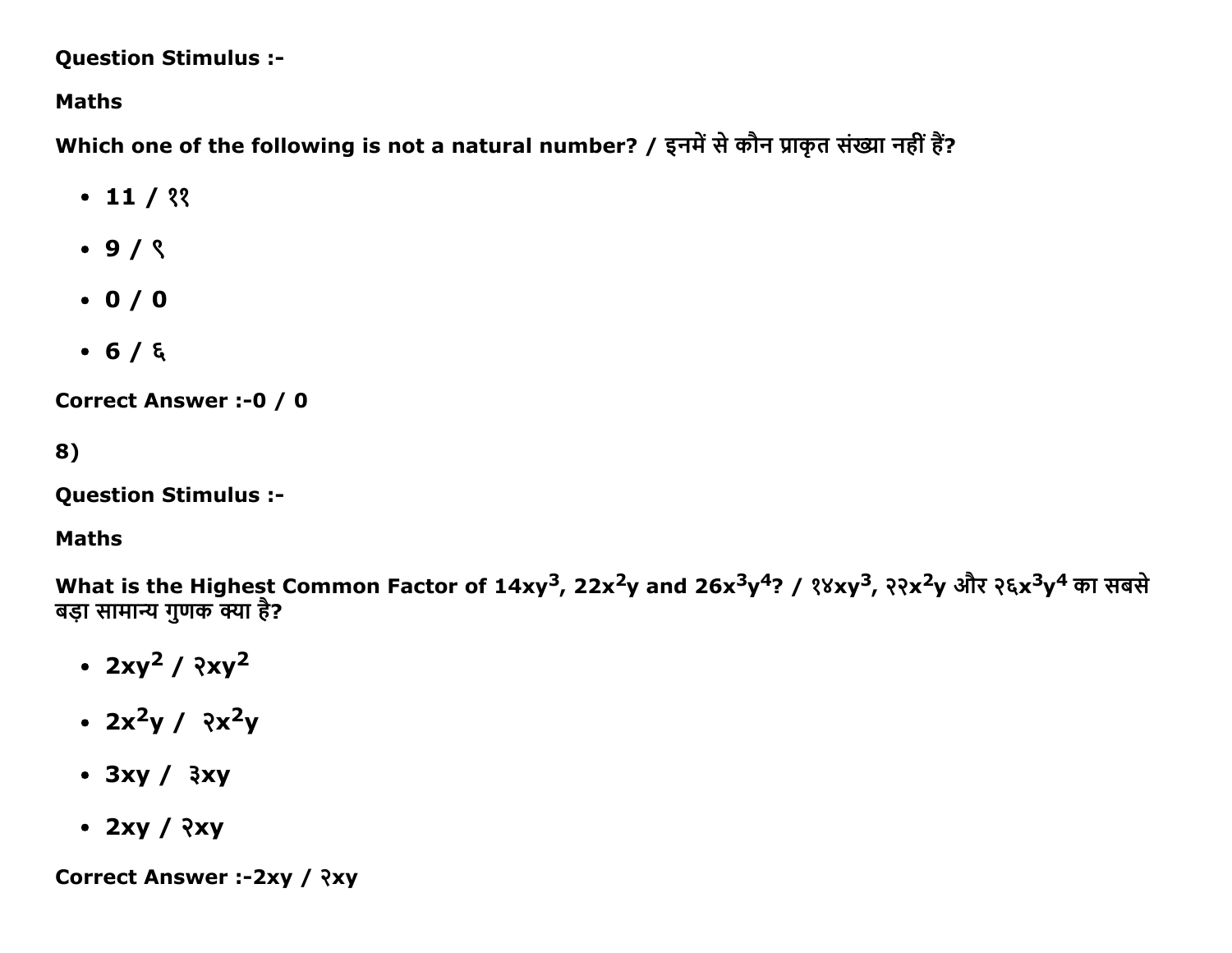$9)$ 

**Question Stimulus :-**

### **Maths**

On root of the equation  $2x^2 - 10x + y = 0$  is 4. What is the value of  $y/2$ ? /  $(x^2 - 30x + y = 0)$   $\xi$   $\xi$ समीकरण का मूल ४ है। y/२ का मान क्या होगा?

- $-4/8$
- $3/3$
- $-1/2$
- $\cdot$  2.5 / २.५

**Correct Answer :-4 / 8** 

### 10)

**Question Stimulus :-**

#### **Maths**

Mansi obtained 90 in Mathematics, 76 in Chemistry, 85 in Physics, 64 in English and 72 in Statistics. The weights given to the respective subjects are in the ratio of  $3:2:2:1:2$ . What is her weighted average score in all subjects? / मानसी गर्णित में ९०,रसायन में ७६,भौतिक विज्ञान में ८५,अंग्रेजी में ६४ और सांखियिकी में ७२ अंक प्राप्त करती है।संबंधित विषयों के लिए दिए गए अनुपात ३:२:२:१:२ हैं।उसके सारे विषयों की गणना का औसत निकाले

- $\cdot$  79 / 0९
- $\cdot$  80 /  $\zeta$ o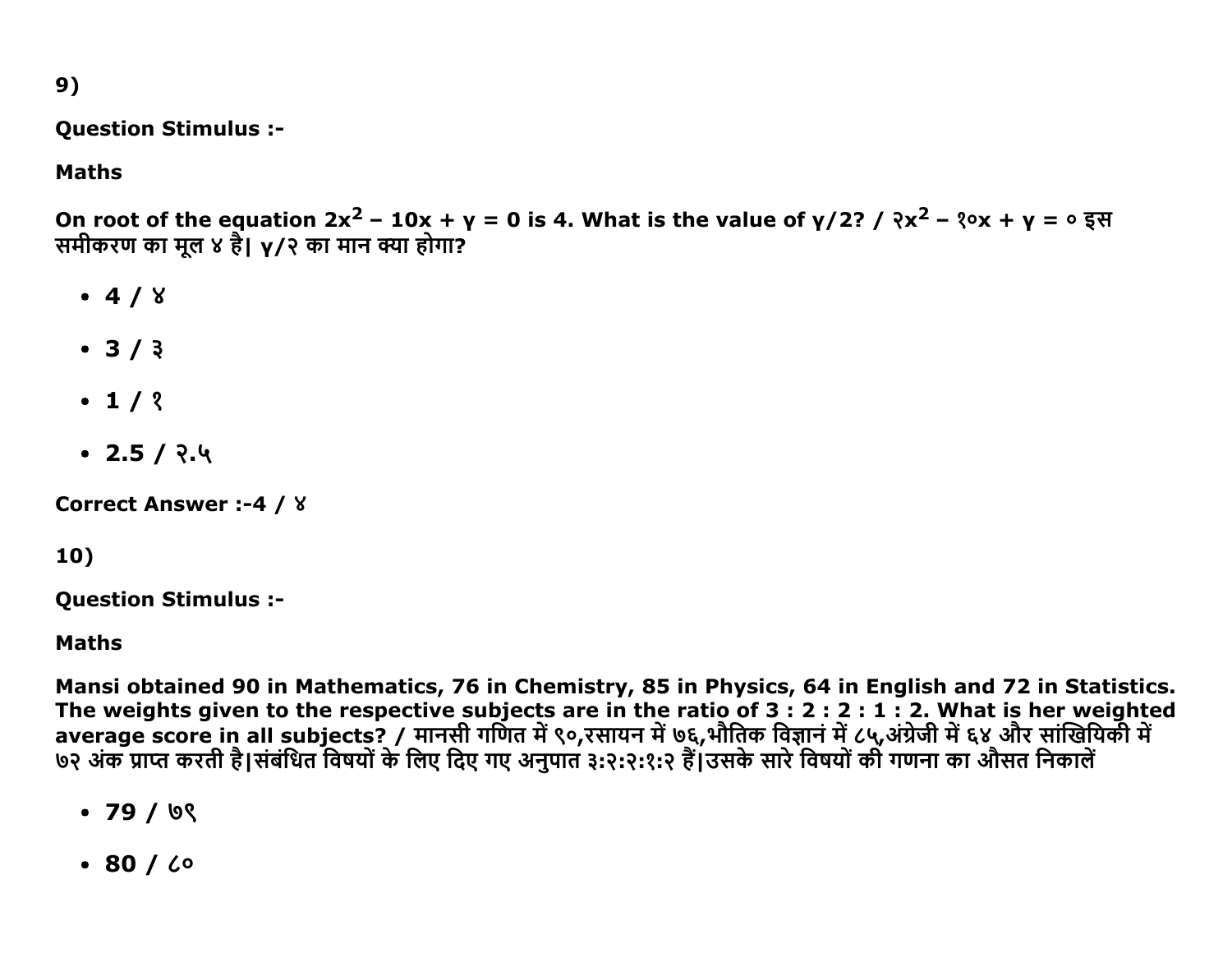- $-82/22$
- $-78/92$

Correct Answer :- 80 / Lo

### $11)$

**Question Stimulus :-**

**Maths** 

Three consecutive angles of a quadrilateral are 70°, 80° and 110° respectively. What is the measure of the fourth angle? / एक चतुर्भुज तीन अनुगामी कोण ७०°, ८०°और ११०°क्रमशः हैं। चौथे कोण का माप क्या होगा?

- $\cdot$  90<sup>o</sup> /  $\sqrt[6]{\circ}$
- $\cdot$  110<sup>o</sup> / ११०°
- $\cdot$  100<sup>o</sup> / 200<sup>o</sup>
- $\cdot$  125<sup>o</sup>/ १२५°

Correct Answer :-100° / ?00°

12)

**Question Stimulus :-**

**Maths** 

Radhe Shyam purchases 11 apples for Rs. 100 and sells 10 apples for Rs. 110. How much profit/loss does he make over the two transactions? / राधेश्याम ११ सेब १०० रुपये में खरीदता है और ११० रुपये मे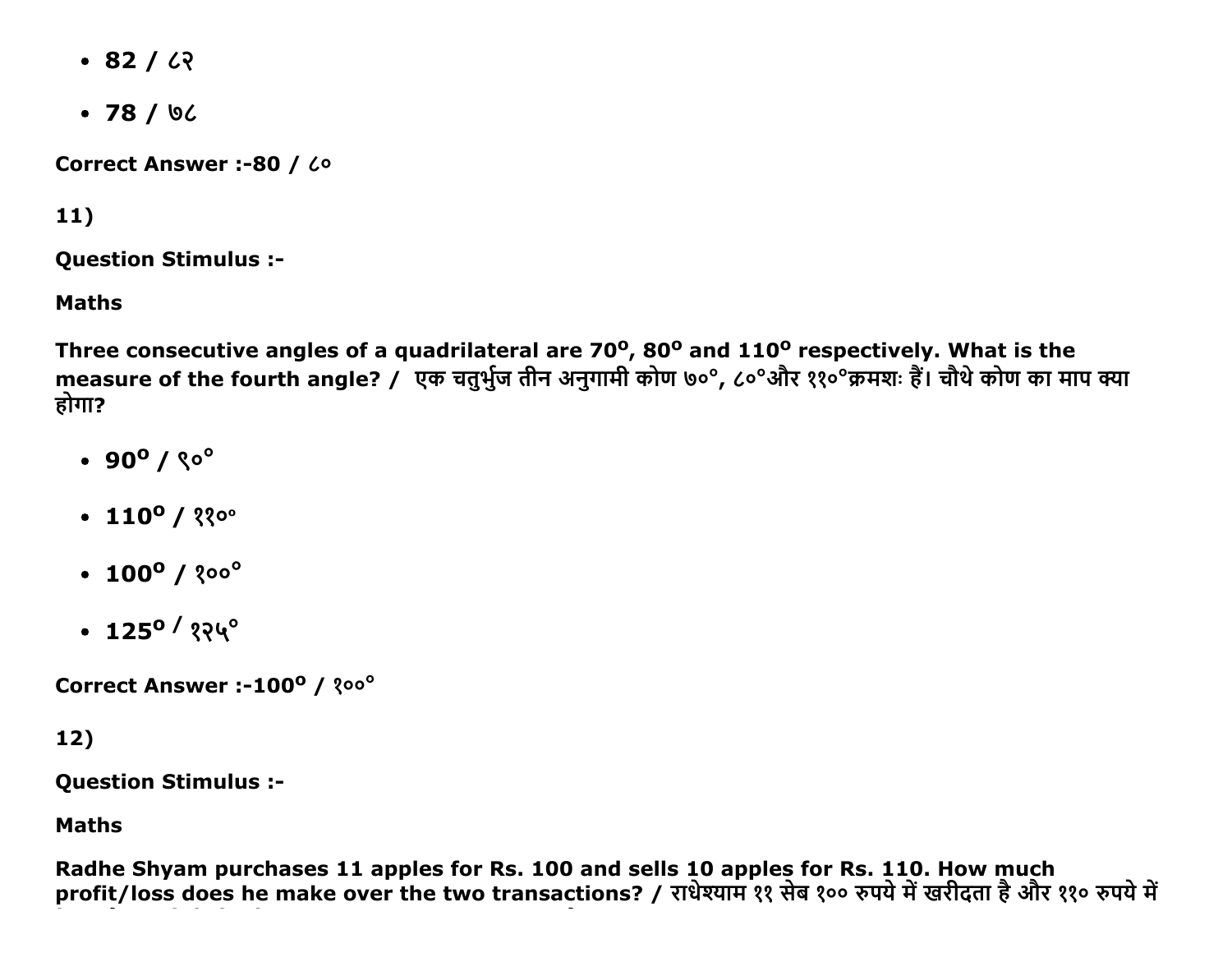बेचता है।इन दो लेनदेन में वह कितना लाभ/हानि प्राप्त करता है?

- 19% Profit / १९%लाभ
- 21% Loss / २१%हानि
- 1.9% Loss / १.९%हानि
- 21% Profit / २१%लाभ

Correct Answer :-21% Profit / २१%लाभ

#### 13)

**Question Stimulus :-**

#### **Maths**

Ms. Ankita invested Rs. X with a bank paying 10.5% simple interest per annum for 4.67 years and Rs. X grows to Rs. 3576 during this period. In how many years Rs. X would have become Rs. 2 X if invested at the same interest rate? / सुश्री अंकिता एक बैंक में 10.5% प्रतिवर्ष साधारण ब्याज भुगतान के साथ 4.67 साल के लिए Rs. एक्स में निवेश करती है और इस अवधि के दौरान x रुपया 3576 रूपये में बढ़ जाता है। अगर एक ही ब्याज दर पर निवेश करती है तो कितने साल एक्स में 2 एक्स बन जायेगा?

- 9 years / ९ साल में
- 9 11/13 years / ९ ११/१३ साल में
- 9 11/21 years / ९ ११/२१ साल में
- 11 9/11 years / ११९/११ साल में

Correct Answer :-9 11/21 years / ९ ११/२१ साल में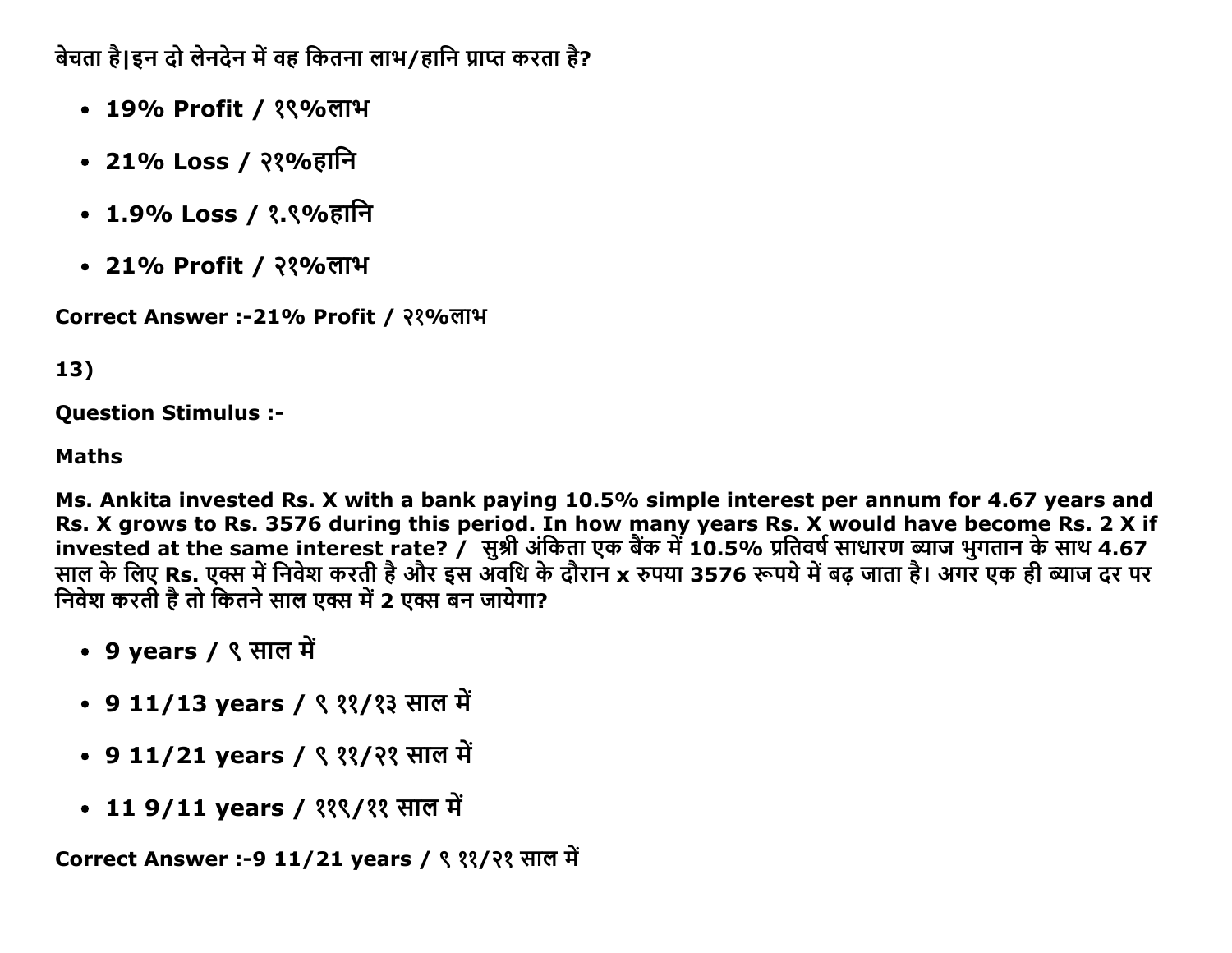14)

**Question Stimulus :-**

**Maths** 

What is the median of the following set of numbers: 70, 40, 100, 150, 70, 30, 50, 20, 90, 120? / इन निम्नलिखित संख्याओं का माध्य क्या होगा:७०,४०,१००,१५०,७०,३०,५०,२०,९०,१२०?

- $\cdot$  50 / 40
- $\cdot$  70 / ७०
- $\cdot$  67.5 / EQ.4
- $.90/80$

Correct Answer :- 70 / Vo

```
Topic:- G3_General Reasoning
1)
```
**Question Stimulus :-**

**Reasoning** 

Sanjai was standing in front of a pole on a very fine morning after sunrise and pole's shadow was to his exact right. Based upon this information, which direction was Sanjai facing? / संजय सूर्योदय के<br>बाद एक खम्भे के सामने खड़ा था और खम्भे की परछाई उसके दांये पड़ रही थी। इन जानकारियों के आधार पर,संजय किस दिशा मे खडा था?

- North / उत्तर
- South / दक्षिण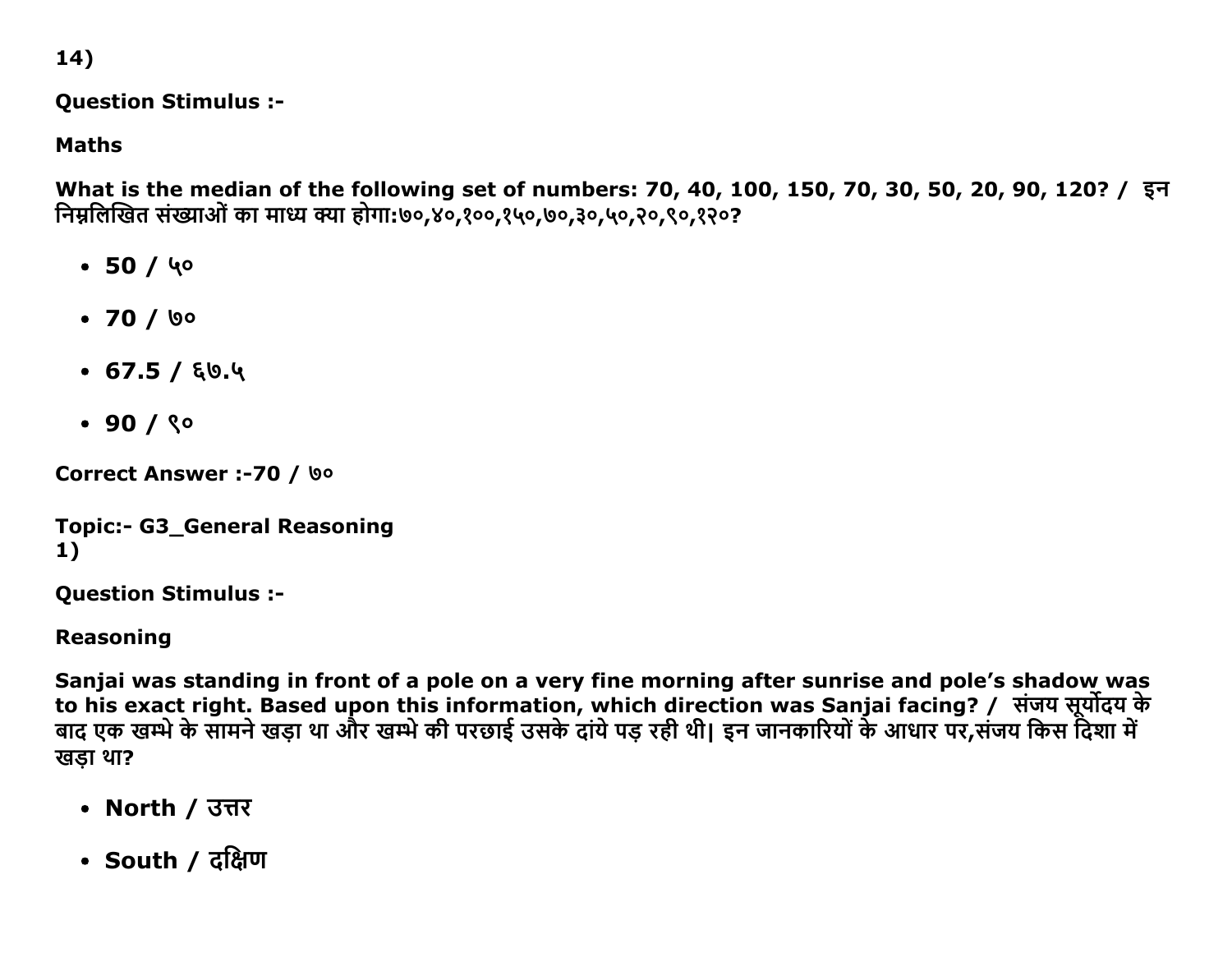- East / पूरब
- West / पश्चिम

Correct Answer :-South / दक्षिण

 $2)$ 

**Ouestion Stimulus :-**

**Reasoning** 

In a certain code, MADRAS is written as NBESBT. How would BOMBAY be coded in such coding system? / किसी संकेतावली में मद्रास(MADRAS) को एनबीइएसबीटी(NBESBT) लिखा जाता है. उसी संकेतावली में बोम्बे(BOMBAY) को कैसे लिखेंगे?

- CPNCBZ / सीपीएनसीबीजेड
- NBPTBV / एनबीपीटीबीवी
- ESBNBP / इएसबीएनबीपी
- BPNCNY / बीपीएनसीएनवाई

Correct Answer :-CPNCBZ / सीपीएनसीबीजेड

 $3)$ 

**Ouestion Stimulus :-**

**Reasoning** 

Ajay is Bhanu's uncle. Chandni is Bhanu's wife and their son's name is Dhawal who has a sister named Esha. How is Ajay related to Esha? / अजय भानु का चाचा है।चांदनी भानु की पत्नी है और उसके बेटे का नाम धवल है जिसकी बहन का नाम एशा है। तो अजय और एशा में क्या संबंध है?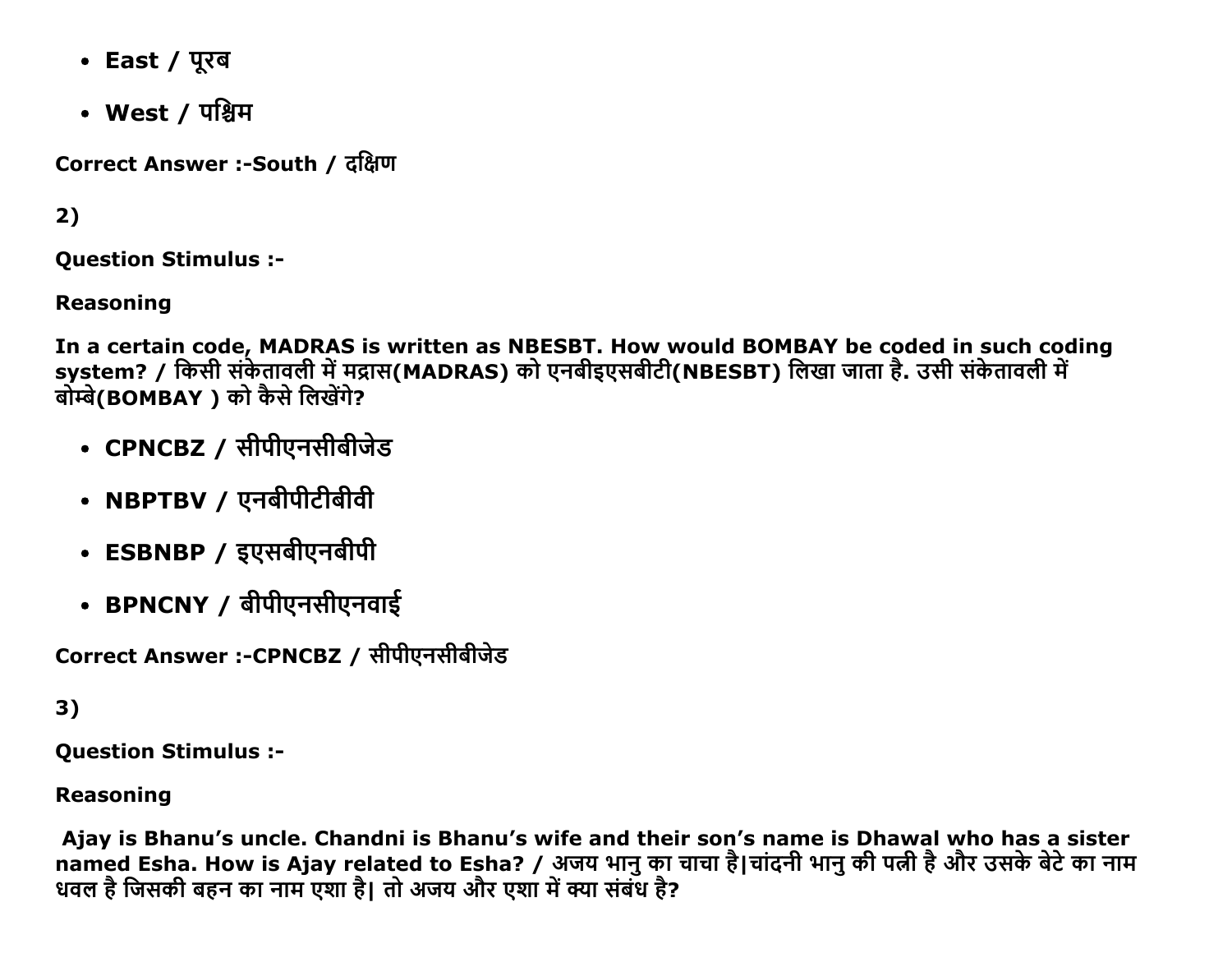- Uncle / चाचा
- Father / पिता
- Grand Uncle / चचेरे दादा
- Grand Father / ĉĭĉĭ

```
Correct Answer :-Grand Uncle / चचेरे दादा
```
4)

Question Stimulus :

#### Reasoning

Find the angle between minute and the hour hands when the clock strikes 3:25? / घड़ी की मिनट भुजा और घंटा भुजाओं के बीच का कोण ज्ञात करें जब घड़ी में ३:२५ बजते हैं.?

- 47.5 degrees / ४७.५ डिग्री
- 55 degrees / ५५ डिग्री
- 60 degrees / ६० डिग्री
- 40 degrees / ४० डिग्री

Correct Answer :-47.5 degrees / ४७.५ डिग्री

5)

Question Stimulus :

Reasoning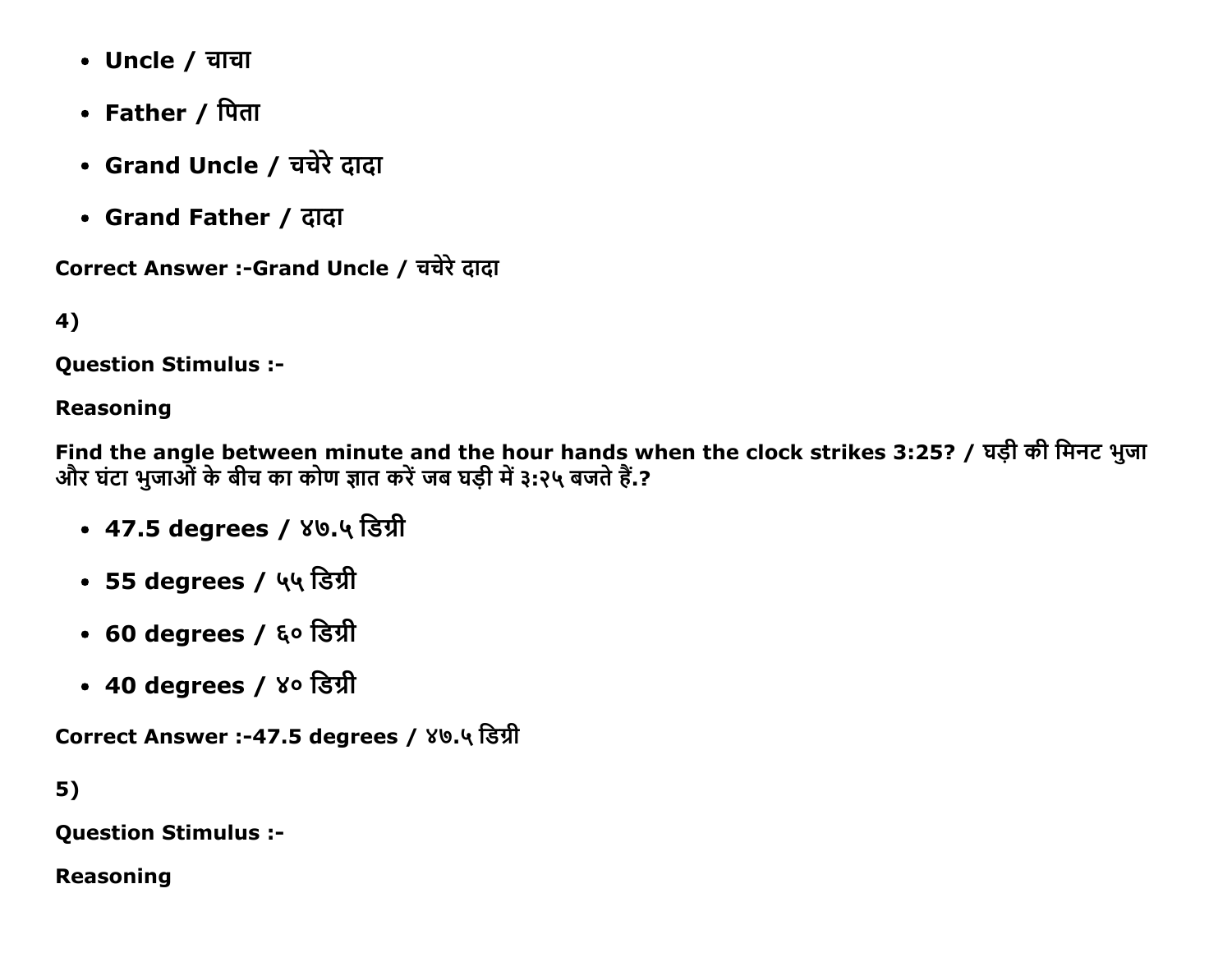Statements 1, 2 and 3 given below are followed by conclusions I, II, III and IV. From the options given below, find out the conclusions which are automatically derived from the statements. / नीचे दिए गए कथन १,२ और ३ का निष्कर्ष I, II, III और IV है। नीचे दिए गए विकल्पों में से वह निष्कर्ष निकालें जो कथनों से स्वयं उदूधत है.

Statement: / कथन:

- 1. No blanket is sheet / कोई पत्र चादर नहीं है
- 2. Some boxes are sheets / कुछ डिब्बे पत्र हैं
- 3. All cars are boxes / सारे कार डिब्बे हैं

Conclusions: / निष्कर्ष:

- I. No car is blanket / कार चादर नहीं है II. Some cars are sheets / कुछ कार चादर है III. No sheet is car / चादर यान नहीं है IV. Some blankets are boxes / कुछ चादर डिब्बे है
	- Only III follows / सिर्फ ३ के साथ
	- Only I follows / सिर्फ १ के साथ
	- Either I or III follows / या तो १ या ३ के साथ
	- None of these follows / इनमें से किसी के साथ नहीं

Correct Answer :-None of these follows / इनमें से किसी के साथ नहीं

 $6)$ 

**Question Stimulus :-**

#### **Reasoning**

A dice with different sides labeled as A, B, C, D, E and F respectively has been rolled thrice. All three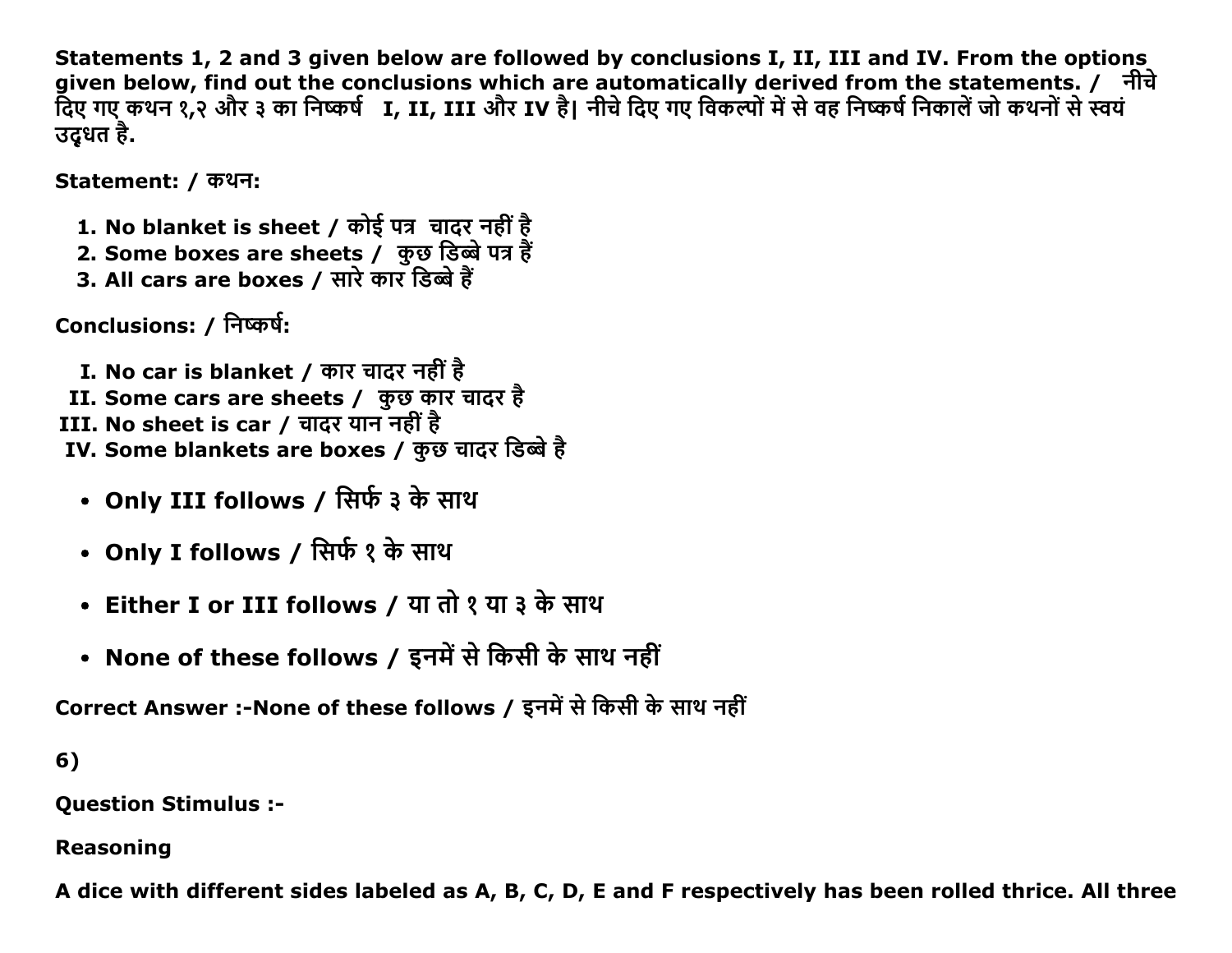positions are shown in the images (i), (ii) and (iii) below. Which of the following would be lying<br>opposite A on the dice? / एक पासा जिसके विभिन्न पक्षों को क्रमशः A, B, C, D, E और F से चिन्हित किया गया है, को तीन<br>बार घु विपरीत दिशा में आयेगा.



- $\cdot$  C/C
- $\bullet$  D/D
- $\bullet$  E / E
- $\bullet$  F/F

**Correct Answer :- E / E** 

 $7)$ 

**Question Stimulus :-**

**Reasoning** 

What will be the day on  $8_{th}$ December 2006 if the day on  $8_{th}$  December 2007 was Saturday? / ८ दिसम्बर २००६ को कौन सा वार होगा अगर ८ दिसम्बर २००७ को शनिवार था?

- Saturday / शनिवार
- Friday / शुक्रवार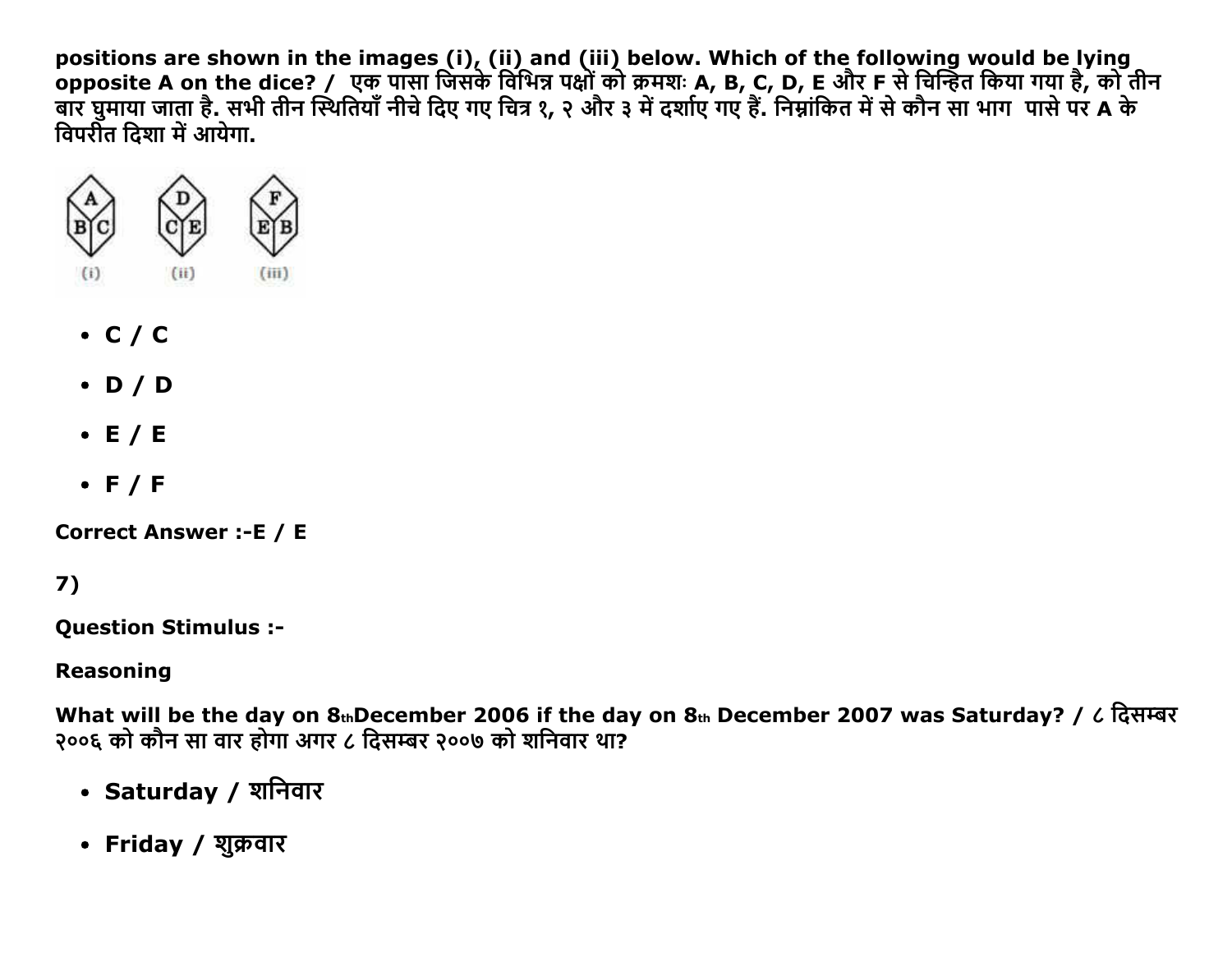- Mondav / सोमवार
- Tuesday / मंगलवार

Correct Answer :-Friday / शुक्रवार

8)

Question Stimulus :

Reasoning

Statements 1 and 2 given below are followed by conclusions I and II. From the options given below, find out the conclusions which can be automatically derived from the statements / कथन १ और ͙ कĸ ďĭĉ ċıचĸĮċĀĜŊक औē ख Įĉए गए Ğœ. ċıचĸĮĉए गए ĮęकĀļŃĝĸउċ ĮċĀĜŘ कļ ąijŃąĸजļ कĈċļŃĝĸĮċकĭलĸगए Ğœ.

Statement / कथन

1. All dogs are monkey / सारे कुत्ते बन्दर हैं

2.No monkey is a cat / कोई भी बन्दर बिल्ली नहीं है

Conclusion / निष्कर्ष 1.No dog is cat / (क)कोई कुत्ता बिल्ली नहीं है. 2.No cat is a dog / (ख)कोई बिल्ली कत्ता नहीं है.

- Only conclusion I follows / मात्र निष्कर्ष क
- Only conclusion II follows / मात्रा निष्कर्ष ख
- Either I or II follows / निष्कर्ष क या ख
- Both I and II follows / दोनों निष्कर्ष क एवं ख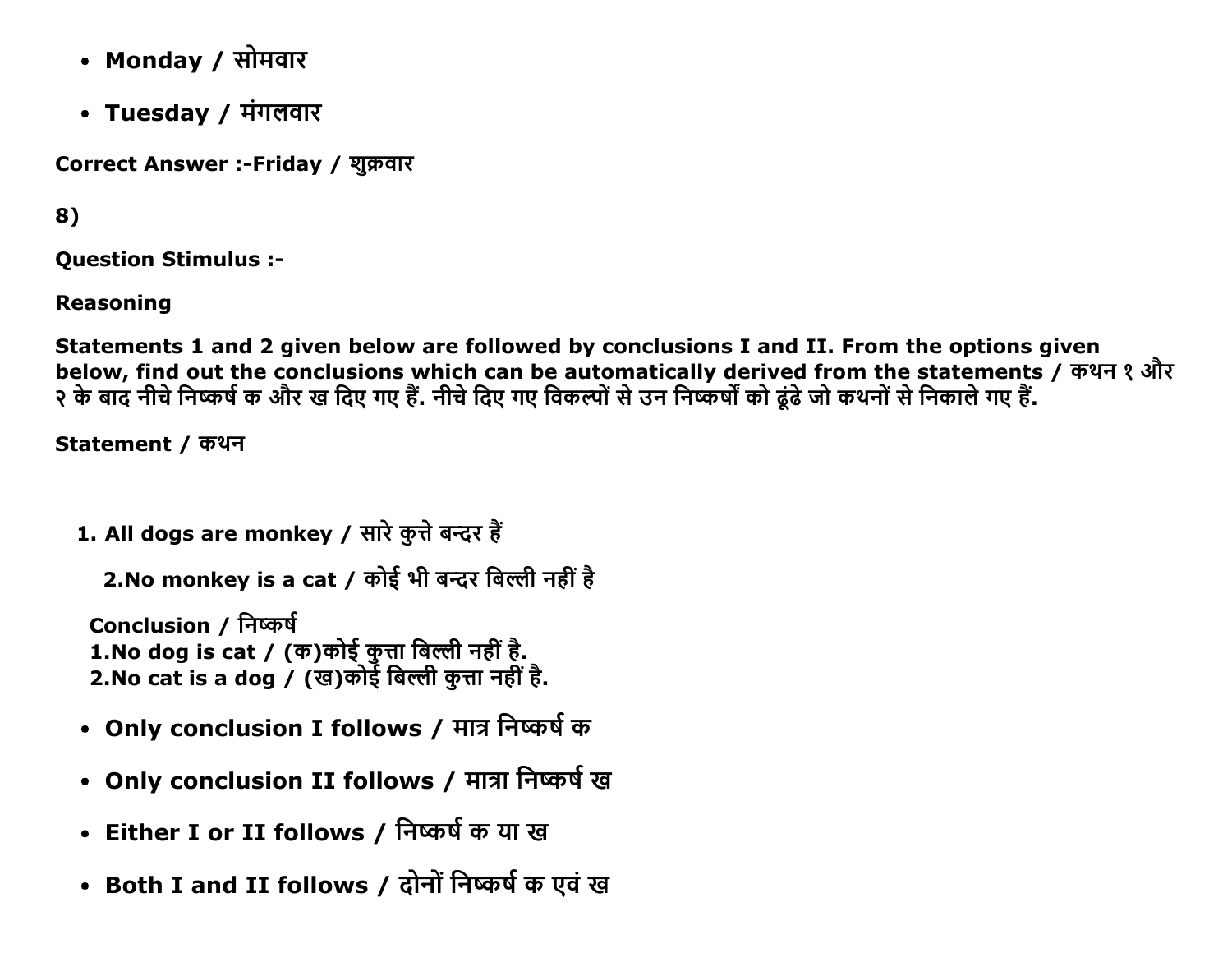Correct Answer :- Both I and II follows / दोनों निष्कर्ष क एवं ख

 $9)$ 

**Question Stimulus :-**

**Reasoning** 

Find the missing number of the following series:

512, 256, 128, ?, 32, 16, 8 / निम्नांकित श्रृंखला की लापता संख्या को ज्ञात करें:

५१२, २५६, १२८, ?, ३२, १६, ८

- $-52/42$
- $-61/53$
- $-64/68$
- $-56/46$

Correct Answer :-64 / ६४

10)

**Question Stimulus :-**

**Reasoning** 

During a single day, how many times do the hands of a clock overlap each other? / एक दिन में घड़ी की सुइयाँ कितनी बार परस्पर-अतिव्याप्त होती हैं?

 $\cdot$  20 / २०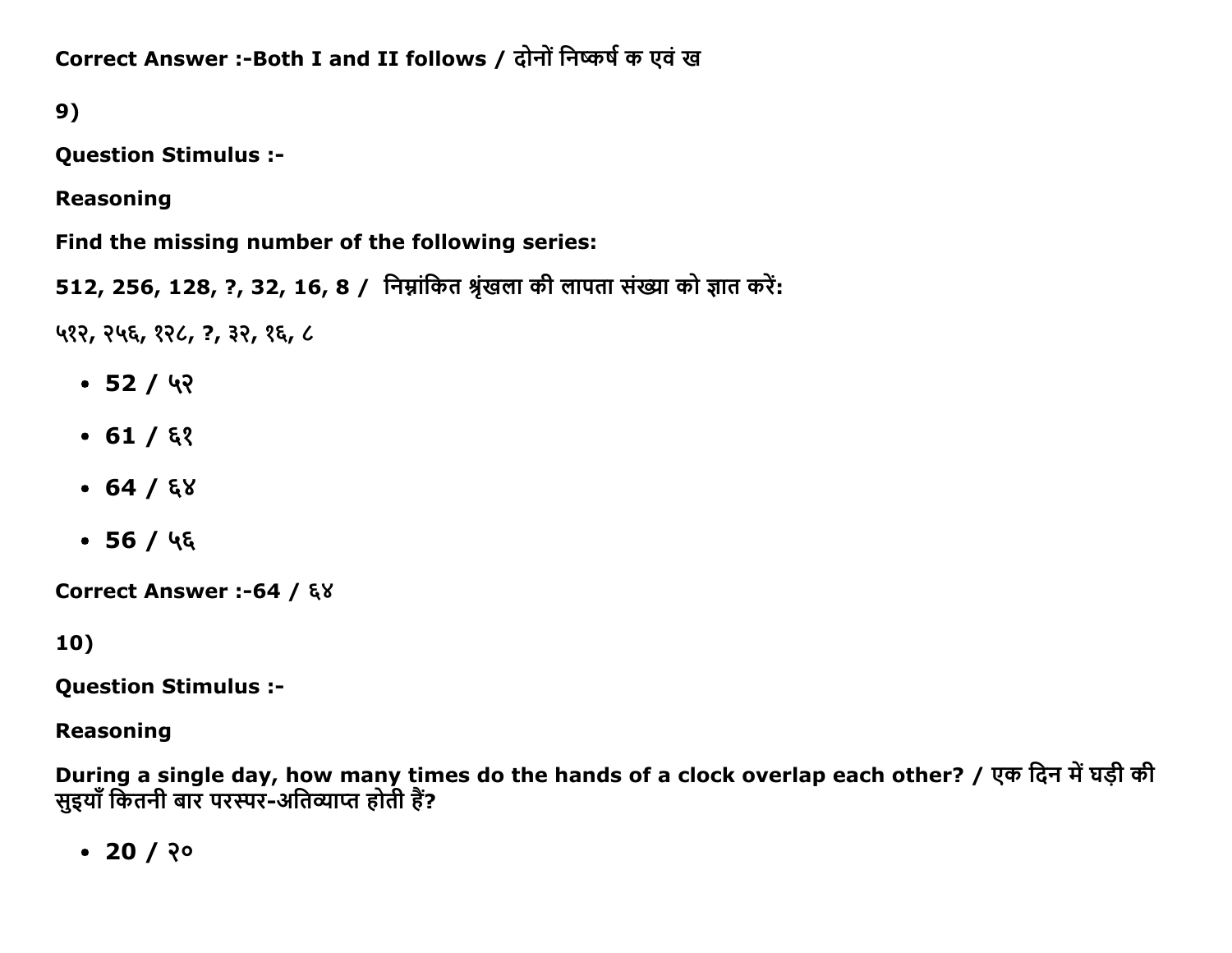- $-22/33$
- $-24/28$
- $-21/2$

Correct Answer :-22 / २२

11)

Question Stimulus :

Reasoning

Choose the group of letters from following options that would take place of the question mark (?) in the alphabet series given below:

BD CEF DFGH ? / नीचे दिए गए वर्ण क्रम के लिए उन वर्णों के समह को चने जो प्रश्नवाचक चिन्ह का स्थान ग्रहण कर सकती है.

BD CEF DFGH ?

- EGHIJ / EGHIJ इजिएचआइजे
- EGHI / EGHI इजिएचआइ
- EFGHI / EFGHI इएफजिएचआइ
- EGHIJK / EGHIJK इजिएचआइजेके

Correct Answer :-EGHIJ / EGHIJ इजिएचआइजे

12)

Question Stimulus :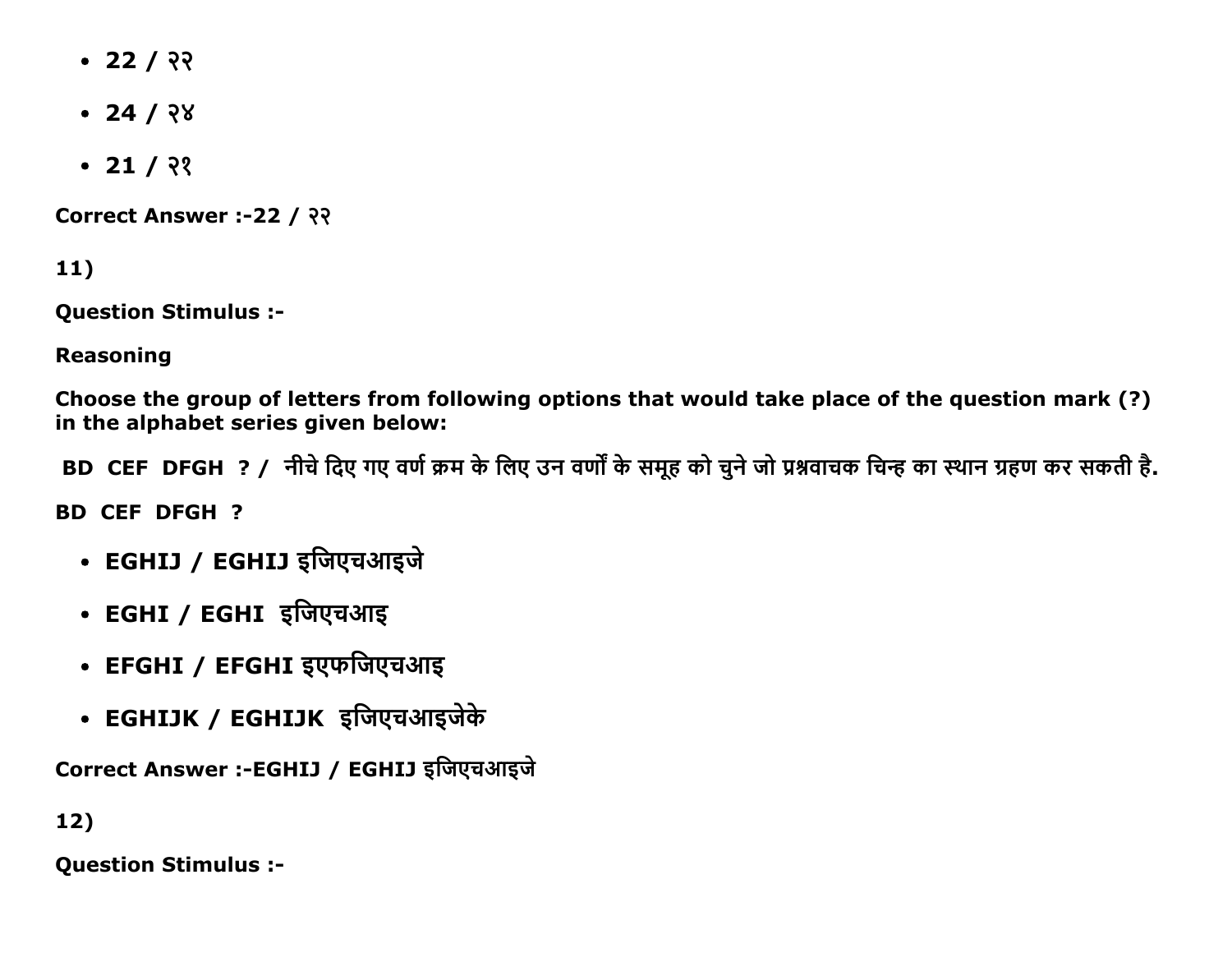#### **CANCELLED**

## **Reasoning**

What can be the maximum number of years after which another leap year takes place? / अधिक वर्ष(लीप वर्ष) की अधिकतम अवधि कितने वर्षों की होती है?

- 4 years / ४ वर्ष
- 2 years / २ वर्ष
- $\cdot$  8 years /  $\angle$  वर्ष
- 1 year /  $\sqrt{3}$  वर्ष

Correct Answer :-8 years / ८ वर्ष

```
13)
```
**Question Stimulus :-**

**Reasoning** 

AxB means A is the sister of B, A/B means A is the daughter of B, A-B means A is the son of B. On the basis of this information you have to tell, how is P related to S in the relationship P-QXR/S? / AxB का मतलब है A B की बहन है, A/B का अर्थ है A B की बेटी है, A-B का मतलब है A B का बेटा है. इन सूचनाओं के आधार पर आपको बताना है कि P का S से क्या संबंध है जहाँ-: P-QXR/S?

- Brother / भाई
- Son / बेटा
- Grandson / पोता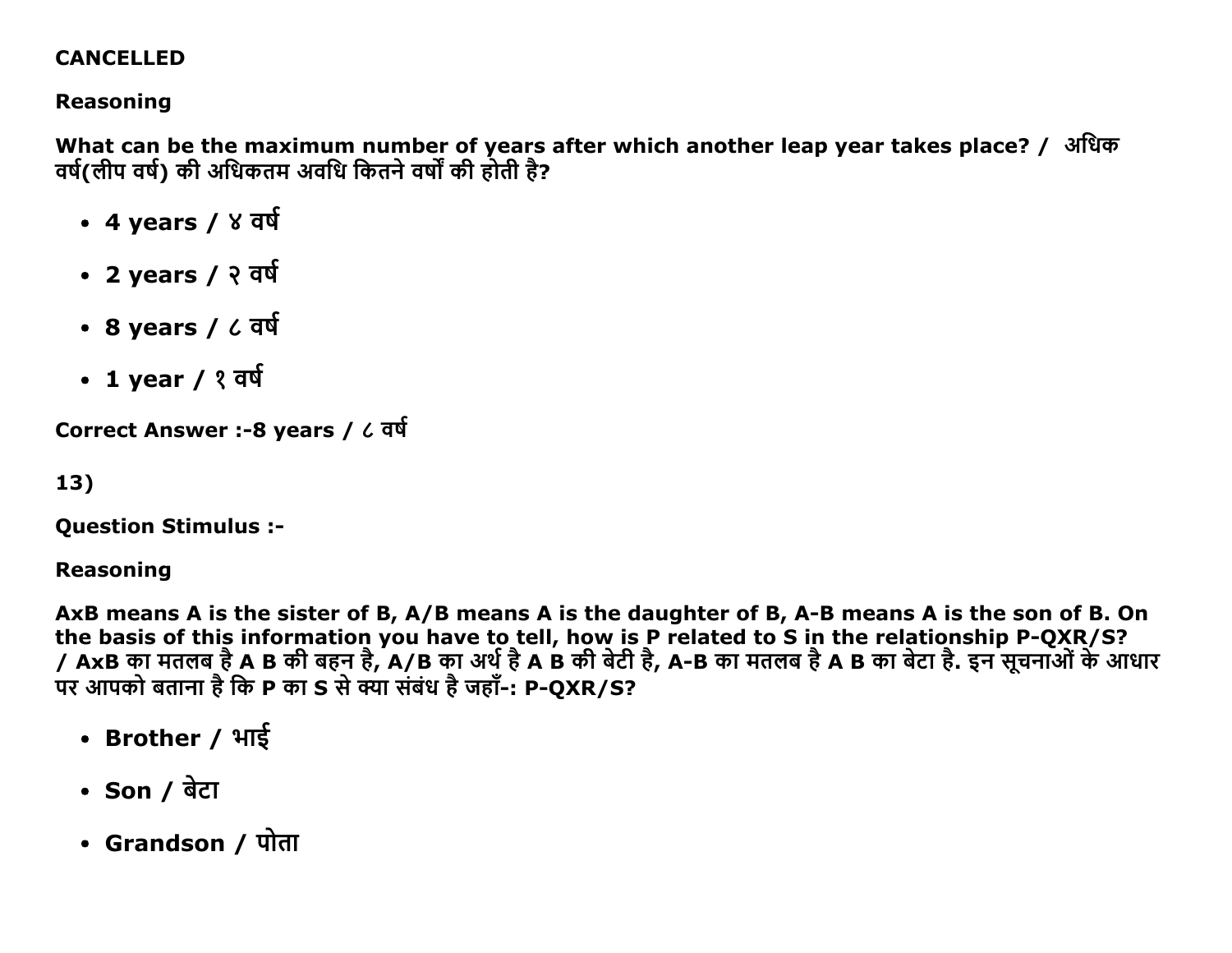• Daughter's Son / बेटी का बेटा

Correct Answer :-Daughter's Son / बेटी का बेटा

 $14)$ 

**Question Stimulus :-**

**Reasoning** 

How many N's are there in the following series, which are neither followed by M nor preceded by R?

MNRRMNSTNMRRMNQLNMRMNQPLNMRMNR / निम्नांकित श्रंखला में कितने 'N' है जिनके बाद में ना तो M है और नाहीं उनके पहले R है.

- $\bullet$  8/ $\prime$
- $3/3$
- $\cdot$  1/ ?
- $\cdot$  2/  $\sqrt{2}$

**Correct Answer :- 8 / 6** 

**Topic:- G3 General Science**  $1)$ 

**Question Stimulus :-**

**General Science** 

Who is the Minister of State (Independent) for New & Renewable Energy, Government of India? /<br>भारत सरकार के नवीन और नवीकरणीय ऊर्जा के राज्य मंत्री (स्वतंत्र) कौन हैं?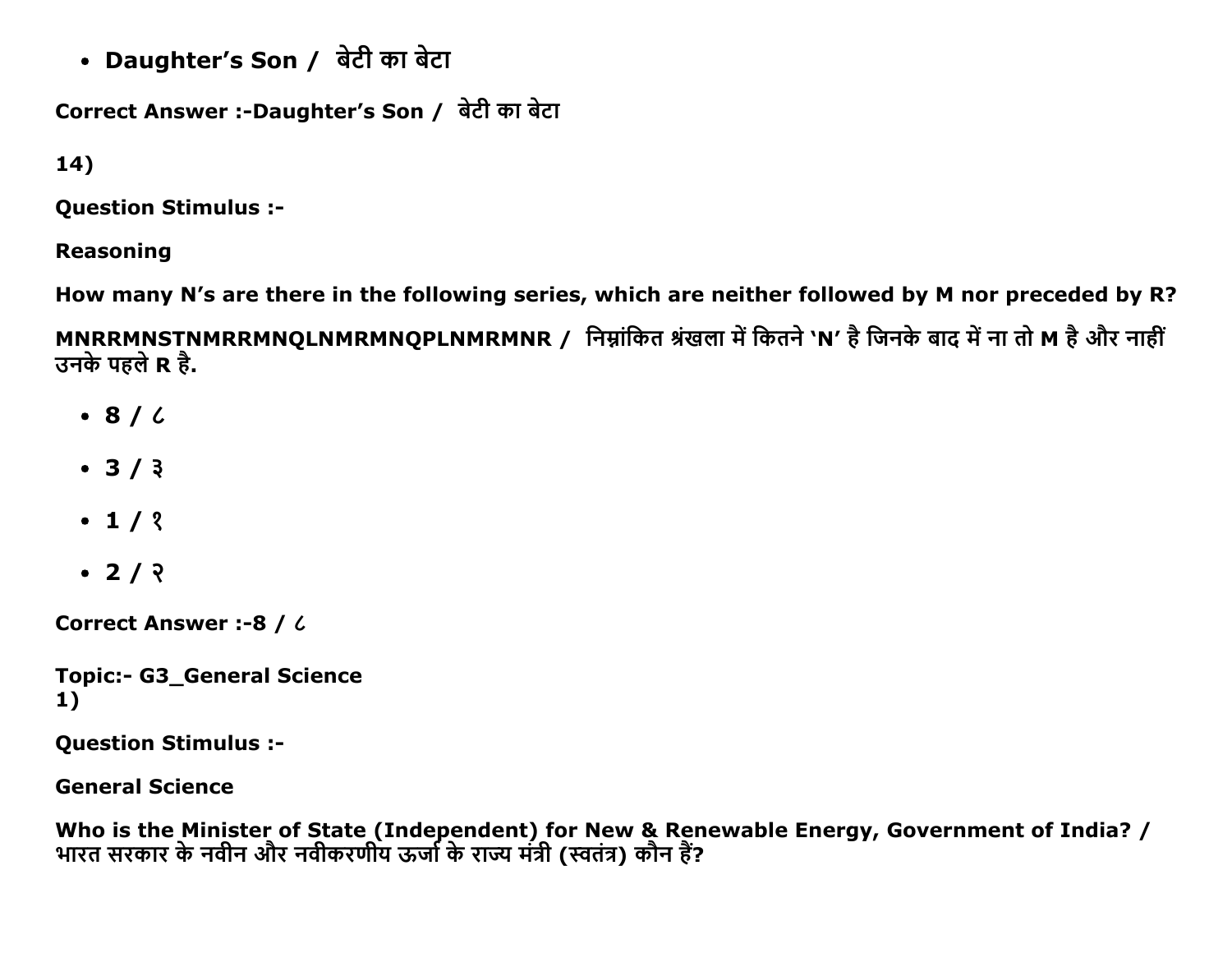- Mr. Piyush Goyal / श्री पियूष गोयल
- Ms. Maneka Gandhi / सुश्री मेनका गांधी
- Ms. Uma Bharti / सुश्री उमा भारती
- Mr. Rajiv Pratap Rudy / श्री राजीव प्रताप रूडी

Correct Answer :-Mr. Piyush Goyal / श्री पियूष गोयल

# $2)$

**Ouestion Stimulus :-**

**General Science** 

Which of the following reacts with Glass? / निम्नलिखित में से कौन कांच के साथ प्रतिक्रिया करता है?

- Sulfuric Acid / सल्फ्यूरिक अम्ल
- Nitric Acid / नाइट्रिक अम्ल
- Hydrofluoric Acid / हाइड्रोफ्लुओरिक अम्ल
- Potassium Dichromate / पोटैशियम डाईक्रोमेट

Correct Answer :-Hydrofluoric Acid / हाइड़ोफ्लुओरिक अम्ल

 $3)$ 

**Question Stimulus :-**

**General Science**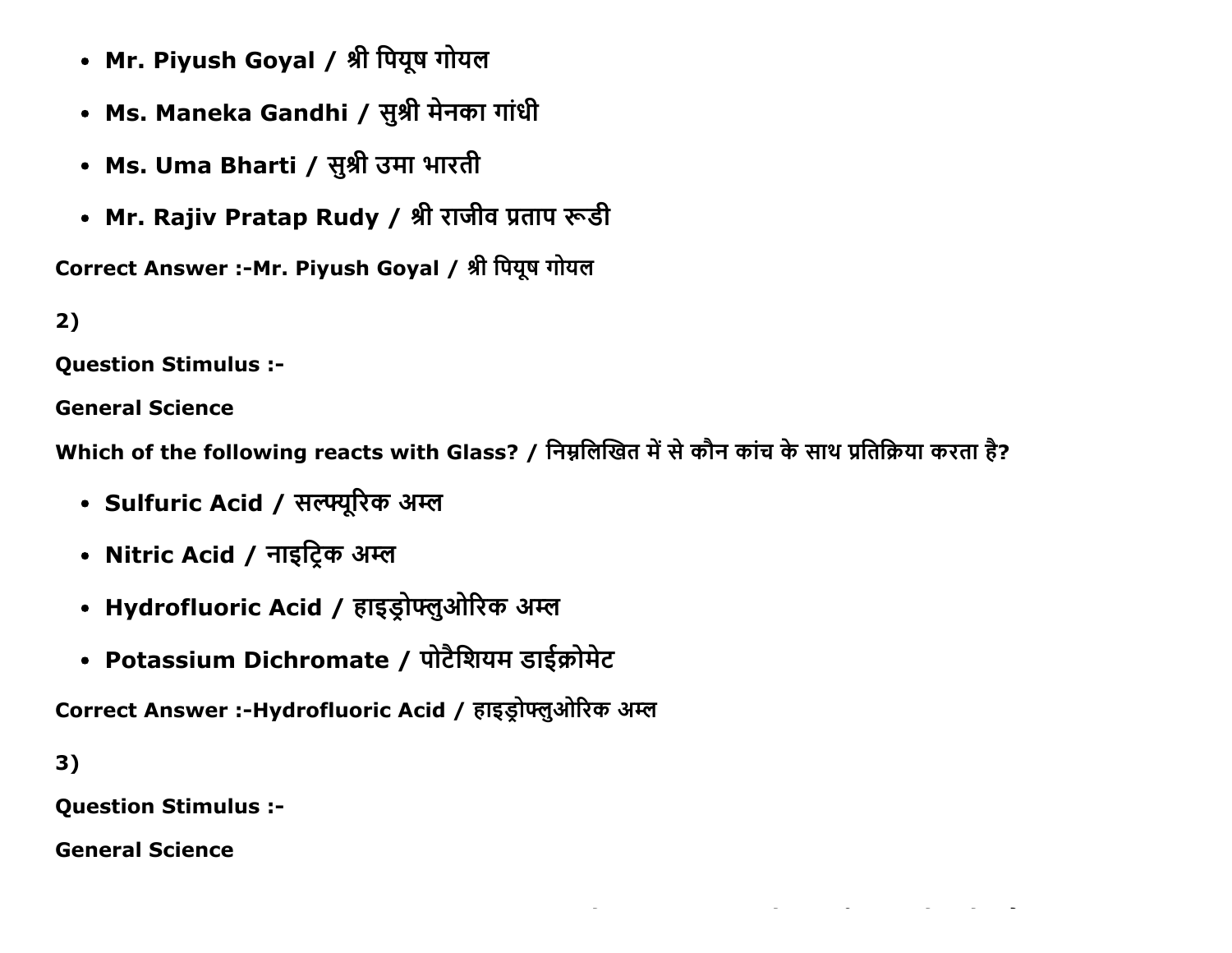Glucose on reaction with Br<sub>2</sub> water gives: / Br<sub>2</sub> के साथ प्रतिक्रिया करने पर शर्करा (ग्लूकोज़) देता है:

- Glucaric acid / ग्लूकारिक अम्ल
- Gluconic acid / ग्लुकोनिक अम्ल
- Saccharic acid / सक्कारिक अम्ल
- Citric acid / साइट्रिक अम्ल

Correct Answer :-Gluconic acid / ग्लुकोनिक अम्ल

# 4)

**Ouestion Stimulus :-**

**General Science** 

Which among the following is an evidence to show that there must be a force acting on Earth and directed towards the Sun? / निम्नलिखित में से कौन सा यह दर्शाने के लिए एक प्रमाण है कि निश्चित ही एक बल है जो पृथ्वी पर क्रिया करता है एवं सूर्य की ओर निर्दिष्ट (दिष्ट) है?

- Deviation of the falling bodies towards East / पतनशील पिंडों का पूर्व की ओर विचलन (झुकाव)
- Revolution of the Earth around the Sun / सूर्य के चारों ओर पृथ्वी की परिक्रमा
- Phenomenon of day and night / दिन एवं रात का होना
- Apparent motion of Sun around the Earth / पृथ्वी के चारो ओर सूर्य का आभासी संचलन

Correct Answer :-Revolution of the Earth around the Sun / सूर्य के चारों ओर पृथ्वी की परिक्रमा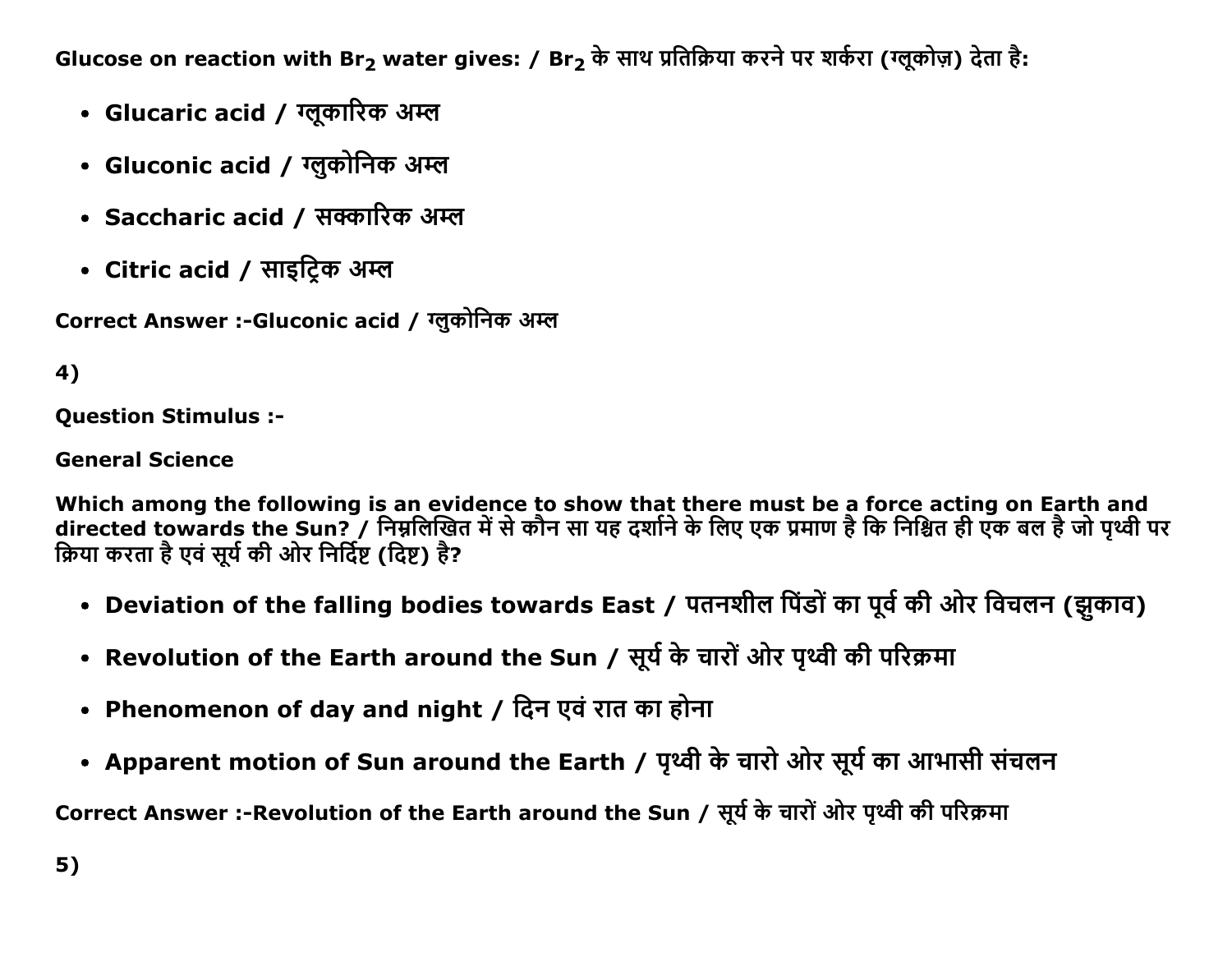#### **Question Stimulus :-**

#### **General Science**

White Revolution could not have been possible without the revolutionary contribution made by which of the following personalities? / निम्नलिखित में से कौन से व्यक्तित्व के द्वारा दिए हुए क्रांतिकारी योगदान के बिना श्वेत क्रांति संभव नहीं हो पाती?

- Alexander Graham Bell / अलेक्जेंडर ग्रैहम बेल
- Nicolaus Copernicus / निकोलस कॉपरनिकस
- Louis Pasteur / लुइस पैस्टर
- Aryabhata / आर्यभट्ट

Correct Answer :-Louis Pasteur / लुइस पैस्टर

```
6)
```
**Ouestion Stimulus :-**

**General Science** 

Which among the following is NOT an external storage device? / निम्नलिखित में से कौन सा एक बाह्य भण्डारण यंत्र नहीं है?

- CD / सीडी
- DVD / डीवीडी
- Magnetic Tape / चुम्बकीय पट्टी (मैग्नेटिक टेप)
- Monitor / मॉनिटर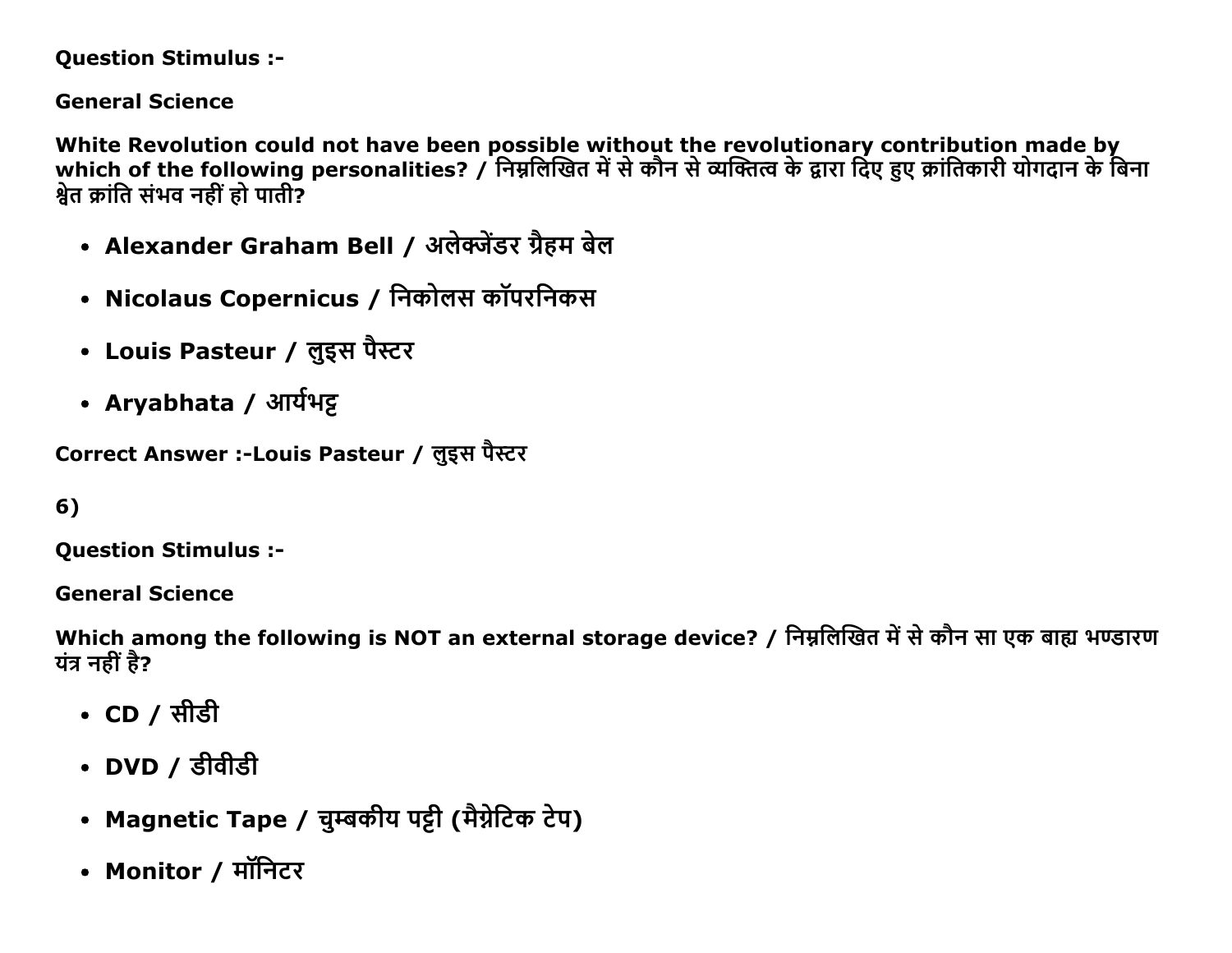Correct Answer :-Monitor / मॉनिटर

7)

**Question Stimulus :-**

**General Science** 

Which among the following is not a flightless bird? / निम्नलिखित में से कौन सा एक उड़ुयन-अक्षम पक्षी नहीं है?

- Emu / एमु
- Kiwi / कीवी
- Sooty Tern / सुटी टर्न
- Kakapo / काकापो

Correct Answer :-Sooty Tern / सुटी टर्न

8)

**Question Stimulus :-**

**General Science** 

Phenol gives characteristic colouration with: / इस के साथ फिनॉल चारित्रिक रंजन (रंगाई) देता है:

- Bromine Water / ब्रोमिन जल
- Ammonium Hydroxide / अमोनियम हाइड्रॉक्साइड
- Aqueous Ferric Chloride Solution / जलीय फेरिक क्लोराइड विलयन
- Iodine Solution / आयोडीन विलयन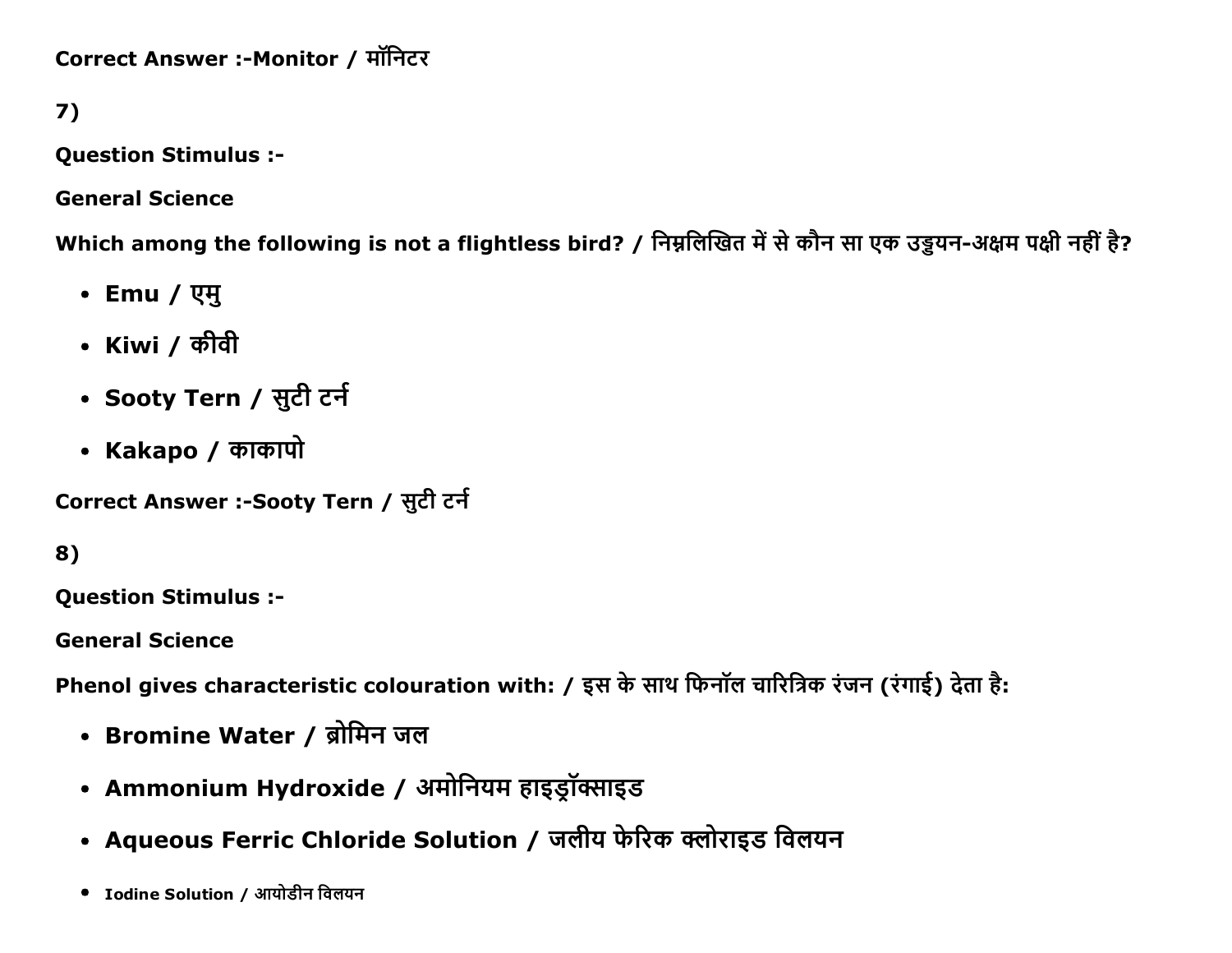Correct Answer :-Aqueous Ferric Chloride Solution / जलीय फेरिक क्लोराइड विलयन

9)

**Question Stimulus :-**

**General Science** 

The minimum acceleration with which a fireman can slide down a rope of breaking strength 2/3<sup>rd</sup><br>of his weight shall be: / जिस न्यूनतम त्वरण पर एक अग्निशमनकारी उसके शारीरिक भार के २/३ विघटन क्षमता युक्त रज्जु से फिसलकर नीचे आ सकता है, वह होगा:

- $\cdot$  0/0
- $\cdot$  3g /  $3g$
- $q/3 / q/3$
- $\cdot$  g

Correct Answer :- g/3 / g /3

 $10)$ 

**Question Stimulus :-**

**General Science** 

What process is being depicted in the figure below? / अधो वर्णित चित्र में कौन सी प्रक्रिया चित्रित की जा रही है?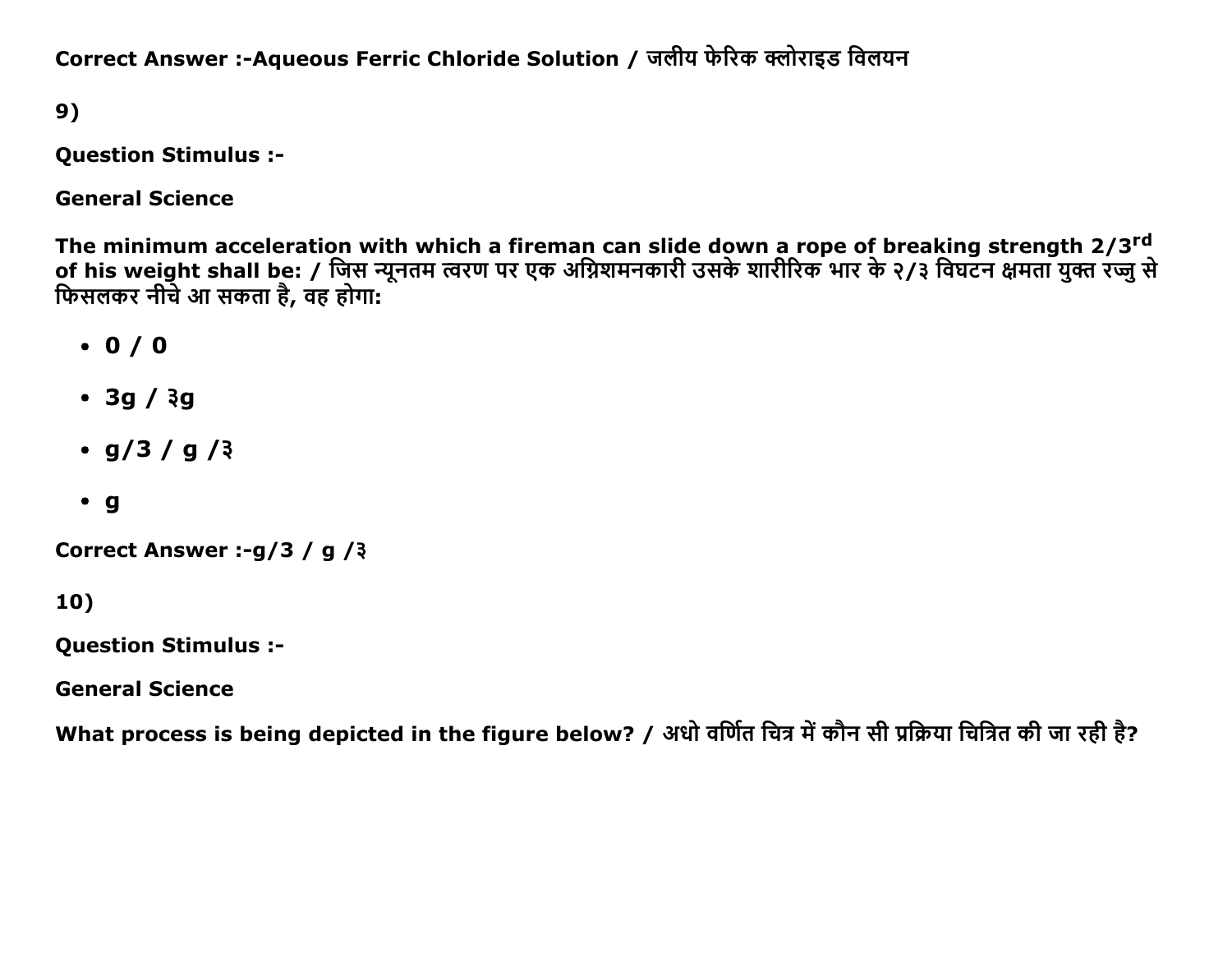

- Brewing / किण्वासवन
- Distillation / आसवन
- Evaporation / वाष्पीकरण
- Condensation / संघनन

Correct Answer :-Distillation / आसवन

## $11)$

**Question Stimulus :-**

**General Science** 

Ozone Layer is present in which of the following spheres? / निम्नलिखित मंडलों में से किस में प्रजारक (ओज़ोन)<br>परत उपस्थित है?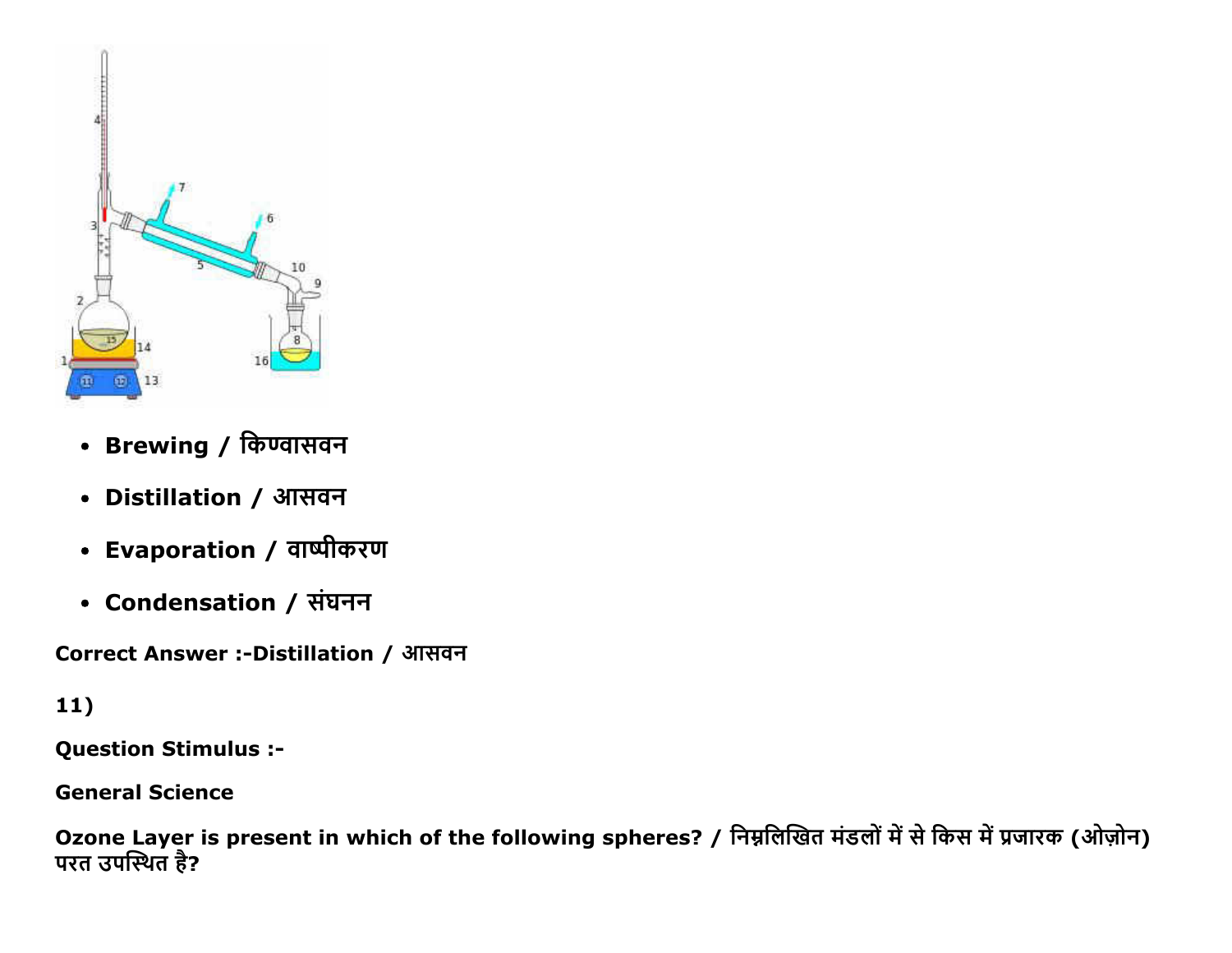- Ionosphere / आयन मंडल
- Stratosphere / समताप मंडल
- Troposphere / क्षोभ मंडल
- Mesosphere / मध्य मंडल

Correct Answer :-Stratosphere / समताप मंडल

 $12)$ 

**Ouestion Stimulus :-**

**General Science** 

Maximum amount of Fresh Water is used in: / अलवण जल के सर्वाधिक मात्रा का उपयोग इस में होता है:

- Agriculture / कृषिकार्य
- Drinking / पीना
- Pisciculture / मत्स्यपालन
- Cooking / खाना पकाना

Correct Answer :-Agriculture / कृषिकार्य

13)

**Question Stimulus :-**

**General Science** 

The unit of pole strength is / ध्रुवीय क्षमता का इकाई है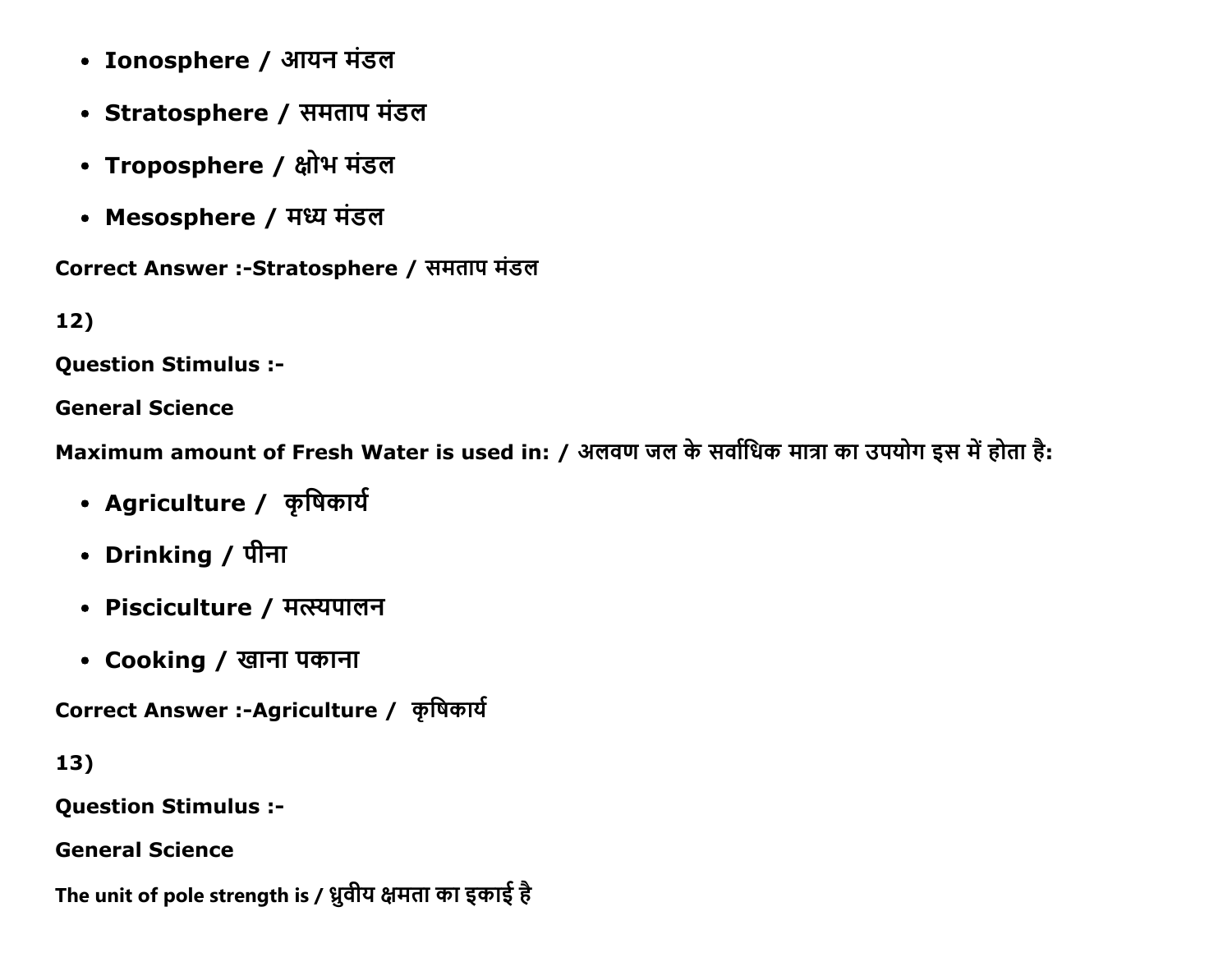- amp –metre <sup>2</sup> / एम्प-मीटर<sup>२</sup>
- amp metre / एम्प-मीटर
- amp/metre / एम्प/मीटर
- amp/ metre <sup>2</sup>/ एम्प/मीटर<sup>२</sup>

Correct Answer :-amp – metre / एम्प-मीटर

14)

**Ouestion Stimulus :-**

**General Science** 

Haemoglobin of the human blood forms a stable complex compound. With which of the following gas given below does it lead to human death? / मानव रक्त का रुधिर-वर्णिका (हीमोग्लोबिन) एक स्थिर जटिल यौगिक बनाता है। निम्नलिखित में से कौन से गैस के साथ यह मानव मृत्यु का कारण बनता है?

- Nitrogen / नाइट्रोजन
- Carbon dioxide / कार्बन डाइऑक्साइड
- Carbon Monoxide / कार्बन मोनोऑक्साइड
- Oxygen / ऑक्सीजन

Correct Answer :-Carbon Monoxide / कार्बन मोनोऑक्साइड

```
Topic:- G3 General Computer Knowledge
1)
```
**Question Stimulus :-**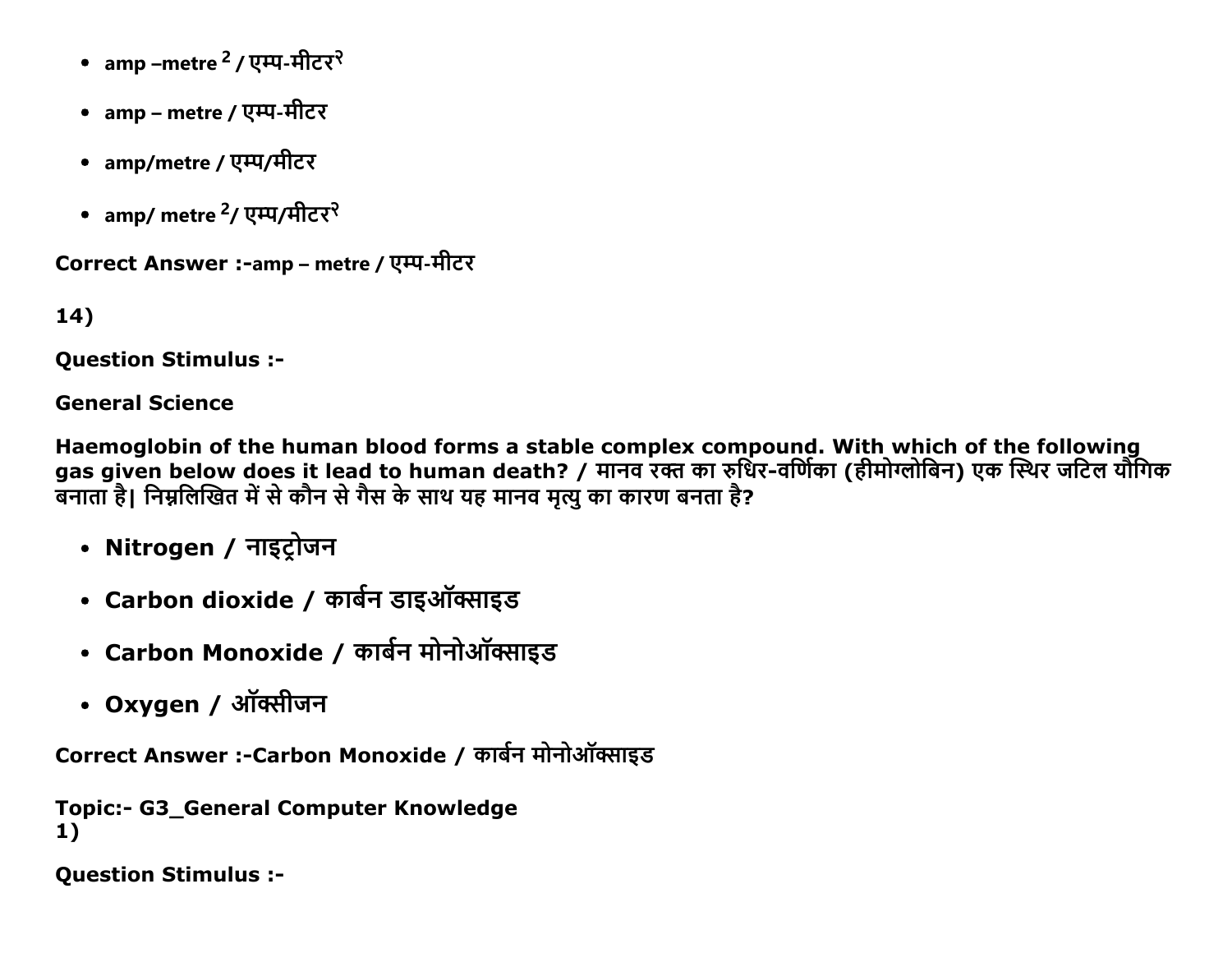#### **Computer**

TCP/IP protocol has been developed by which company? / टीसीपी/आईपी (TCP/IP) क्रमाचार कौन से प्रतिष्ठान द्रारा विकसित किया गया?

- BELL / बेल (BELL)
- DARPA / दर्प (DARPA)
- AT&T / एटी&टी (AT&T)
- Hayes / हायेस

Correct Answer :-DARPA / दर्प (DARPA)

```
2)
```
**Ouestion Stimulus :-**

## **Computer**

Which of the following function can be used for single character input from keyboard? / निम्नलिखित में से कौन से क्रिया का उपयोग कुंजीपटल (कीबोर्ड) से एकल अक्षर (संकेत) प्रविष्टि हेतु किया जा सकता है?

- Getch / गेच
- Getchar / गेचर
- Getche / गेचे
- None of the above / उपरोक्त में से कोई नहीं

Correct Answer :-Getchar / गेचर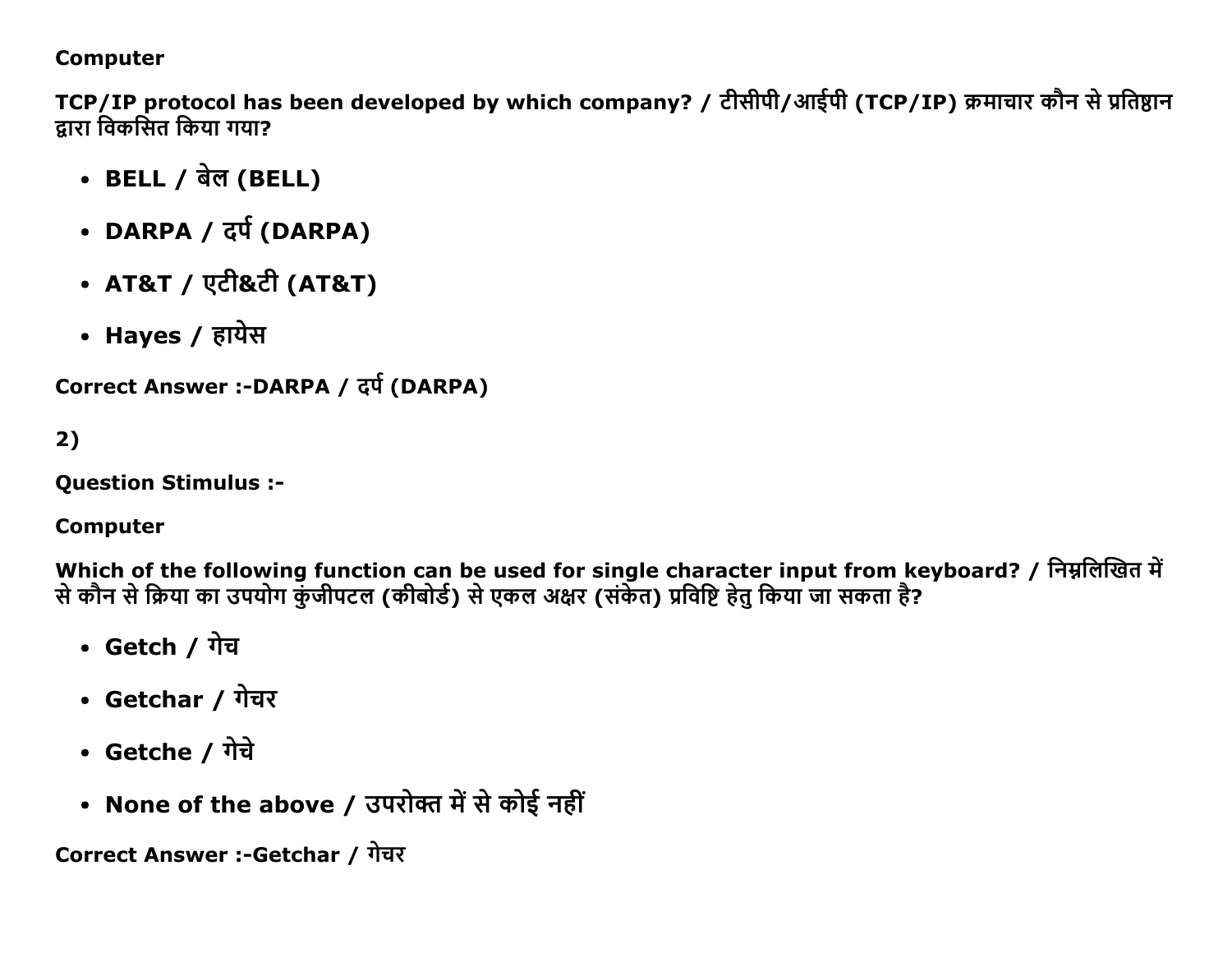**Question Stimulus :-**

**Computer** 

Computer virus has the ability to: / संगणक विषाणु (कंप्युटर वाइरस) में यह करने की क्षमता होती है:

- Bifurcate itself / स्वयं को द्विधाविभक्त करना
- Clone itself / स्वयं का प्रतिरूपण करना
- Terminate itself / स्वयं को समाप्त करना
- Hide itself / स्वयं को गुप्त रखना

Correct Answer :- Clone itself / स्वयं का प्रतिरूपण करना

4)

**Question Stimulus :-**

Cache memory is: / दुतिका (कैचे) स्मृति है:

- Fastest RAM / द्रुततम रैम (RAM)
- RAM /  $\overline{X}$ <sup>H</sup> (RAM)
- Virtual memory / आभासी स्मृति
- Hard disk / अनम्य चक्रिका (हार्ड डिस्क)

Correct Answer :-Fastest RAM / द्रुततम रैम (RAM)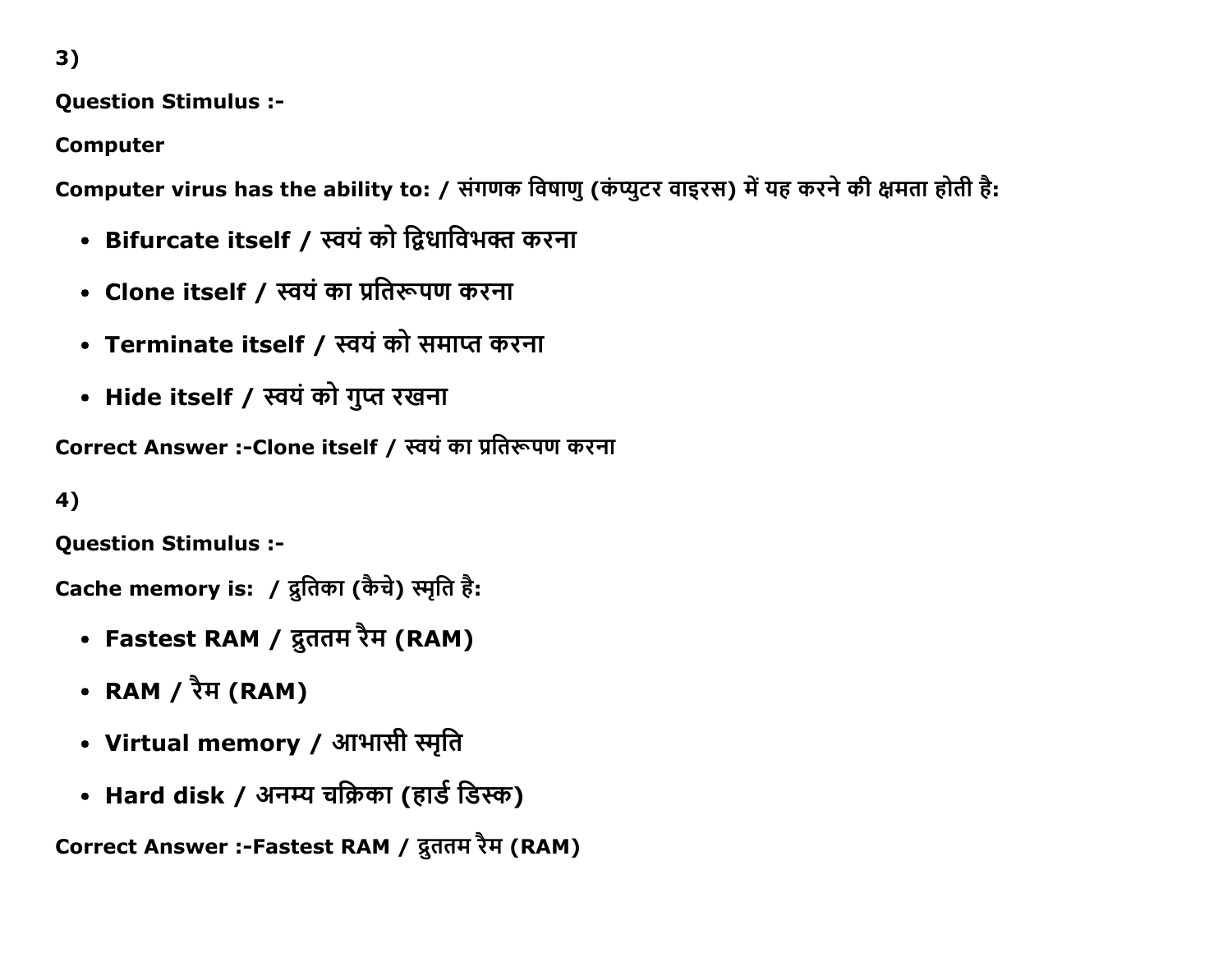**Question Stimulus :-**

**Computer** 

PASCAL language is created by: / PASCAL भाषा इनके द्वारा बनाया गया:

- Niklaus Wirth / निकलॉस वर्थ
- John Mark / जॉन मार्क
- Dennis M. Ritchie / डेनिस एम. रिची
- Aho / अहो

```
Correct Answer :- Niklaus Wirth / निकलॉस वर्थ
```
## $6)$

**Question Stimulus :-**

**Computer** 

Which of the following is a relational operator? / निम्नलिखित में से क्या एक संबंधपरक संकारक है?

- $\bullet$  < / <
- $+ 1 +$
- $+ + / + +$
- $\cdot$  / / /

Correct Answer :-< / <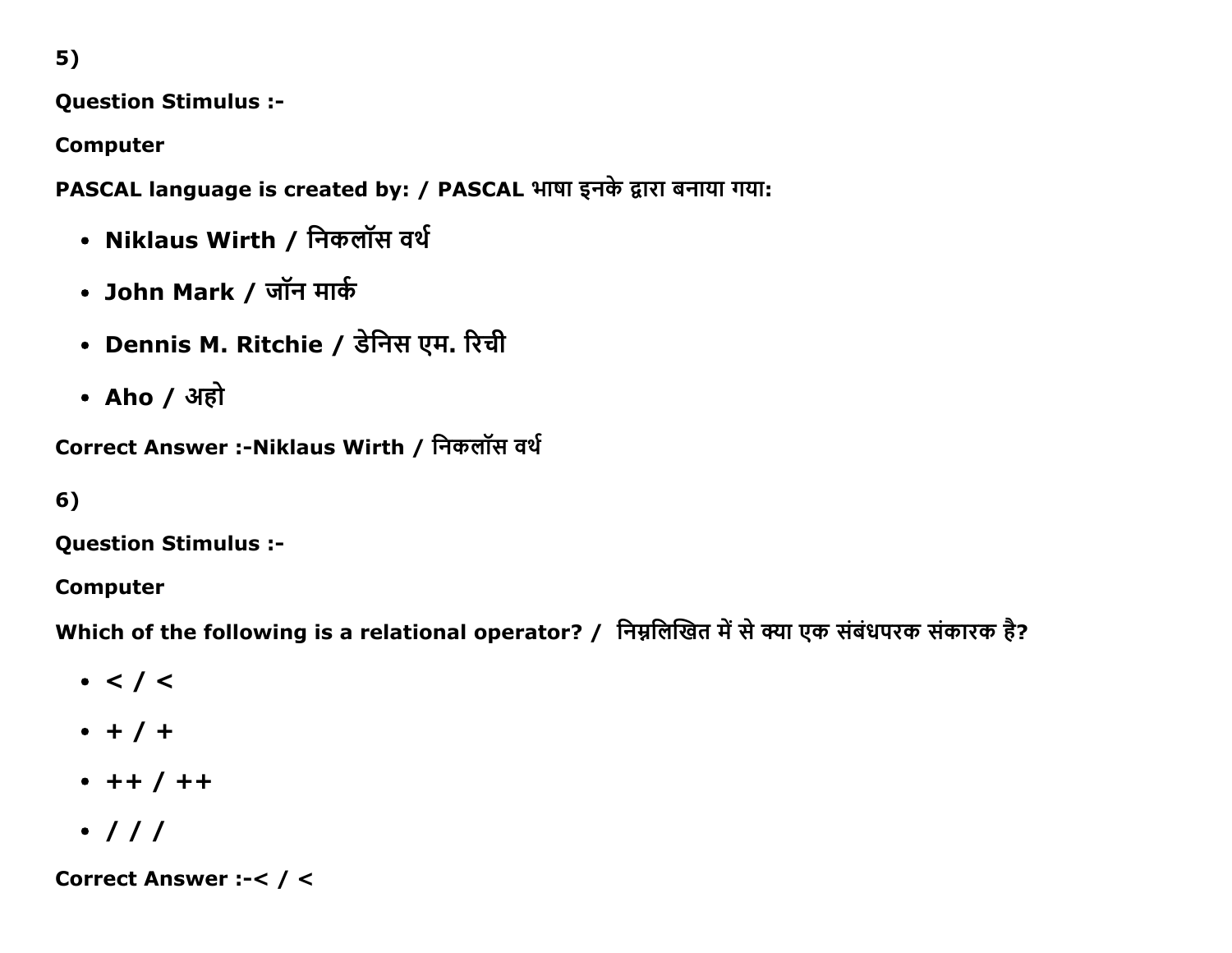Question Stimulus :

Computer

Semi conductor memory is: / अर्धचालक स्मृति है:

- Volatile / ह्रासी (उदवायी)
- Non Volatile / अनहासी
- Both of the above / उपरोक्त उभय
- None of the above / उपरोक्त में से कोई नहीं

Correct Answer :- Both of the above / उपरोक्त उभय

#### 8)

Question Stimulus :

Computer

In a kilobyte "K" is referred as: / एक किलोबाइट में, "K" से तात्पर्य है:

- 2000 bytes / २००० बाइट
- 1000 bytes / १००० बाइट
- 1024 bytes / १०२४ बाइट
- 1020 bytes / १०२० बाइट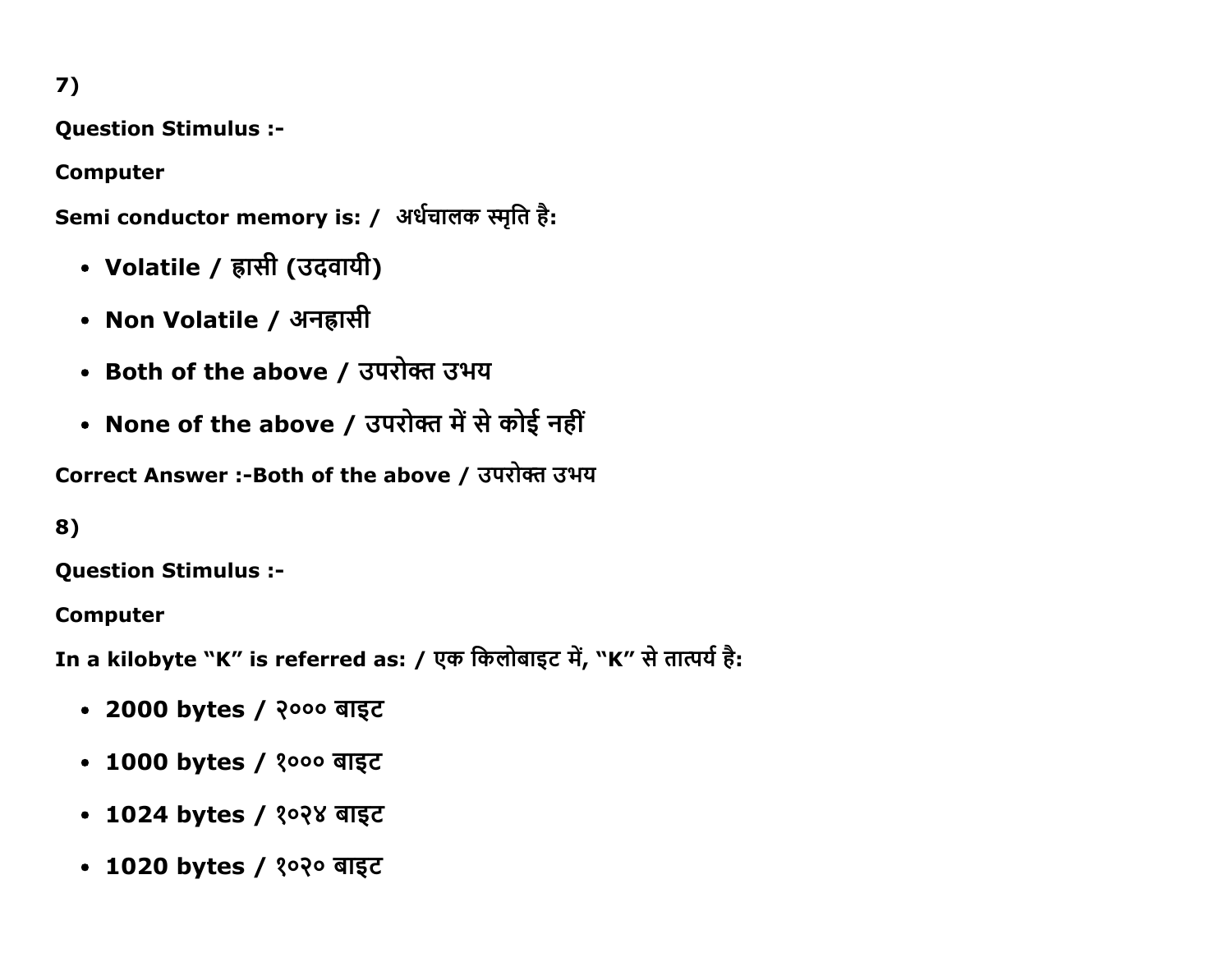```
Correct Answer :-1024 bytes / १०२४ बाइट
```

```
9)
```
Question Stimulus :

Computer

In a program computer, instructions are performed in: / एक क्रमादेश संगणक में, निर्देशों का पालन ऐसे किया जाता है:

- Sequential manner / क्रमबद्ध (अनुक्रमिक) रूप
- Random manner / यादृच्छिक (अव्यवस्थित) रूप
- Parallel manner / समांतराल रूप
- Consecutive manner / क्रमागत रूप

Correct Answer :-Sequential manner / क्रमबद्ध (अनुक्रमिक) रूप

10)

Question Stimulus :

Computer

Which device can be used for digital to analog signals? / अंकीय (डिजिटल) से अनुरूप (एनालॉग) संकेतों के लिए कौन से यन्त्र का उपयोग किया जा सकता है?

- Modem / मोडेम
- De modem / डी मोडेम्
- Modulator / अधिमिश्रक (मॉड्युलेटर)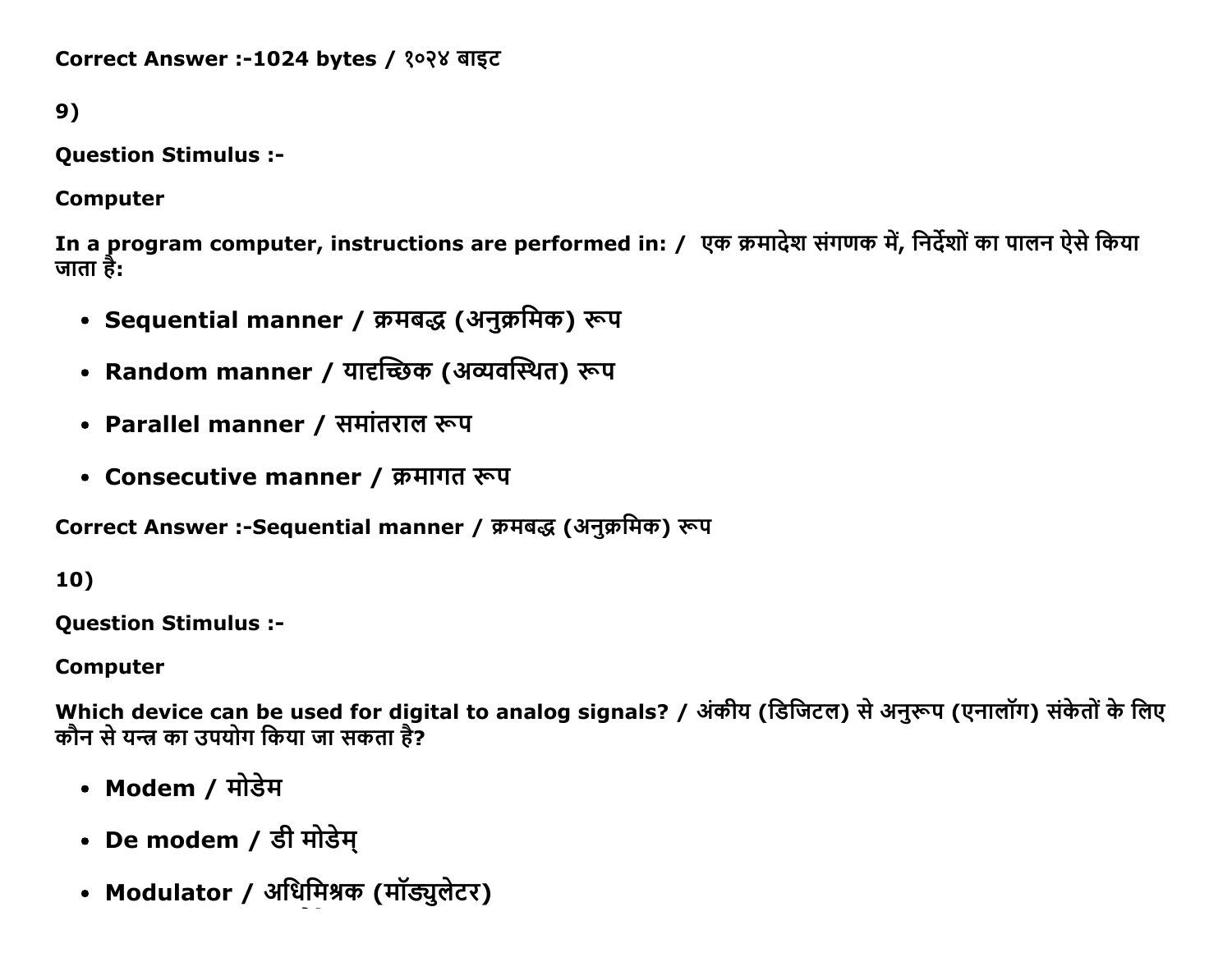• Packet / पुलिंदा (पैकेट)

Correct Answer :-Modem / मोडेम

 $11)$ 

**Question Stimulus :-**

**Computer** 

Elements of an array is accessed by: / किसी सारणी (त्रम) के तत्वों तक उपागम इसके द्वारा है:

- Index number / अनुक्रमणिका संख्या
- Parenthesis / कोष्ठक
- +operator / + संकारक
- Dot member operator / बिन्दु सदस्य (डॉट मेम्बर) संकारक

Correct Answer :-Index number / अनुक्रमणिका संख्या

 $12)$ 

**Question Stimulus :-**

**Computer** 

In E-mail which of the following protocol is used for messages? / वैदुयतिक डाक (ई-मेल) में, निम्नलिखित में से<br>कौन सा क्रमाचार संदेशों के लिए व्यवहृत होती है:

- IPC / आईपीसी (IPC)
- SMTP / एसएमटीपी (SMTP)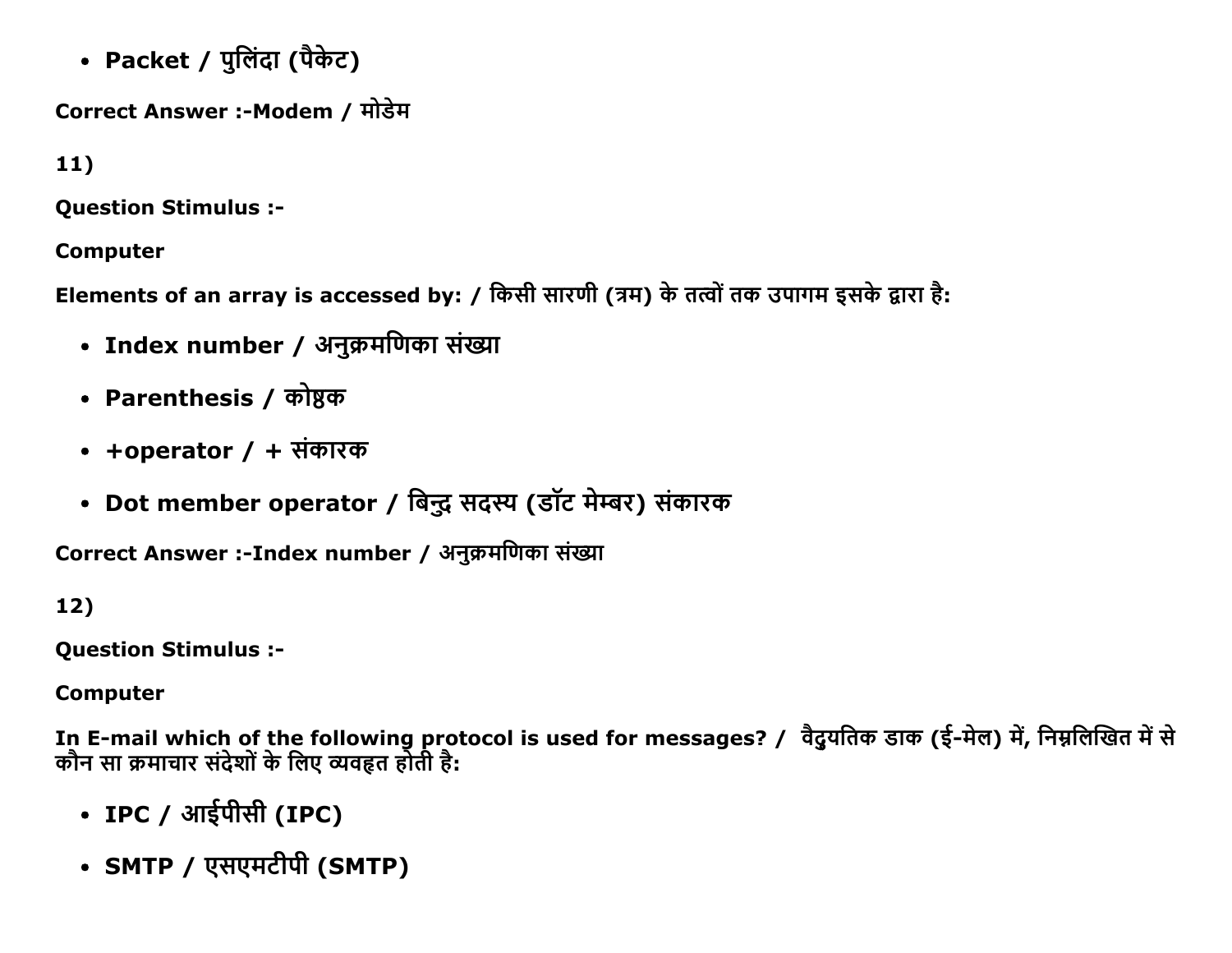- FTP / एफटीपी (FTP)
- HTTP / एचटीटीपी (HTTP)

```
Correct Answer :-SMTP / एसएमटीपी (SMTP)
```
**Question Stimulus :-**

**Computer** 

Half Duplex represents information travel in: / अर्ध द्विस्तर दर्शाता है कि सूचना इसमें संचारित होता है:

- Both ways at once / उभय दिशा में एक ही समय में
- Both ways but not at once / उभय दिशा में परंतु एक ही समय में नहीं
- Both of the above / उपरोक्त उभय
- None of the above / उपरोक्त में से कोई नहीं

Correct Answer :-Both ways but not at once / उभय दिशा में परंतु एक ही समय में नहीं

 $14)$ 

**Question Stimulus :-**

**Computer** 

Decimal number 80 can be represented in BCD code as: / दशमलव संख्या ८० को बीसीडी (BCD) कूट में इस प्रकार दर्शाया जा सकता है:

 $\bullet$  0100 0101 / 0200 0202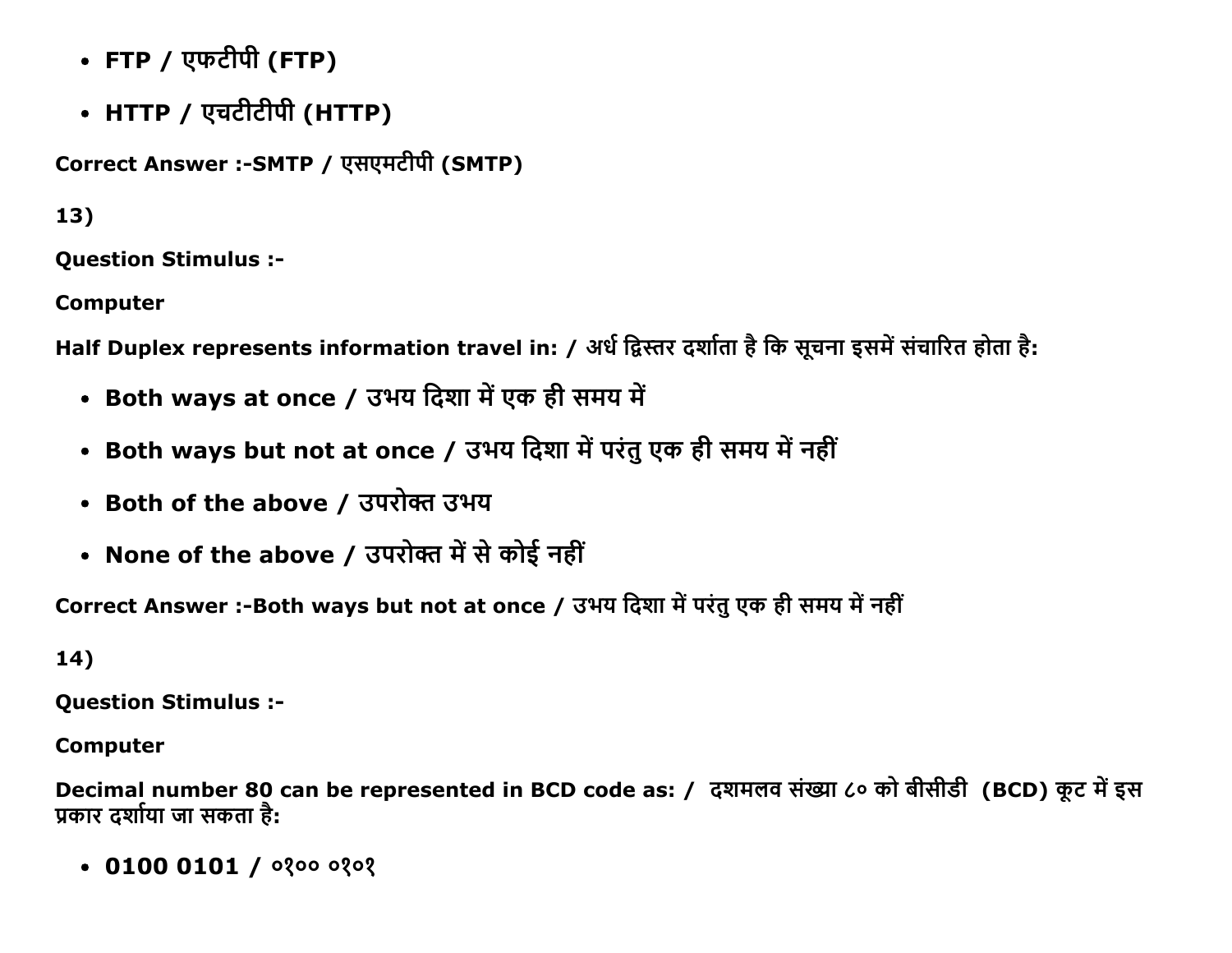- $\cdot$  1100 0011 / ? ? 00 00 ? ?
- $\cdot$  1000 0000 /  $3000$
- $\bullet$  1111 1111 / ११११ ११११

Correct Answer :-1000 0000 / 2000 0000

```
Topic:- G3_Civil
1)
```
Question Stimulus :

Civil

How is the lateral pressure of earth related to the depth of the soil? / पृथ्वी का पार्श्व दबाव मिट्टी की गहराई से कैसे संबंधित है?

- directly proportional, square / प्रत्यक्ष आनुपातिक, वर्गाकार
- inversely proportional, square / विपरीत आनुपातिक, वर्गाकार
- indirectly proportional, square / परोक्ष रूप से आनुपातिक, वर्गाकार
- directly proportional, rectangular / प्रत्यक्ष आनुपातिक, आयताकार

Correct Answer :-directly proportional, square / प्रत्यक्ष आनुपातिक, वर्गाकार

2)

Question Stimulus :

Civil

For a clay layer which one of the following is directly proportional to permeability? / एक मिट्टी की परत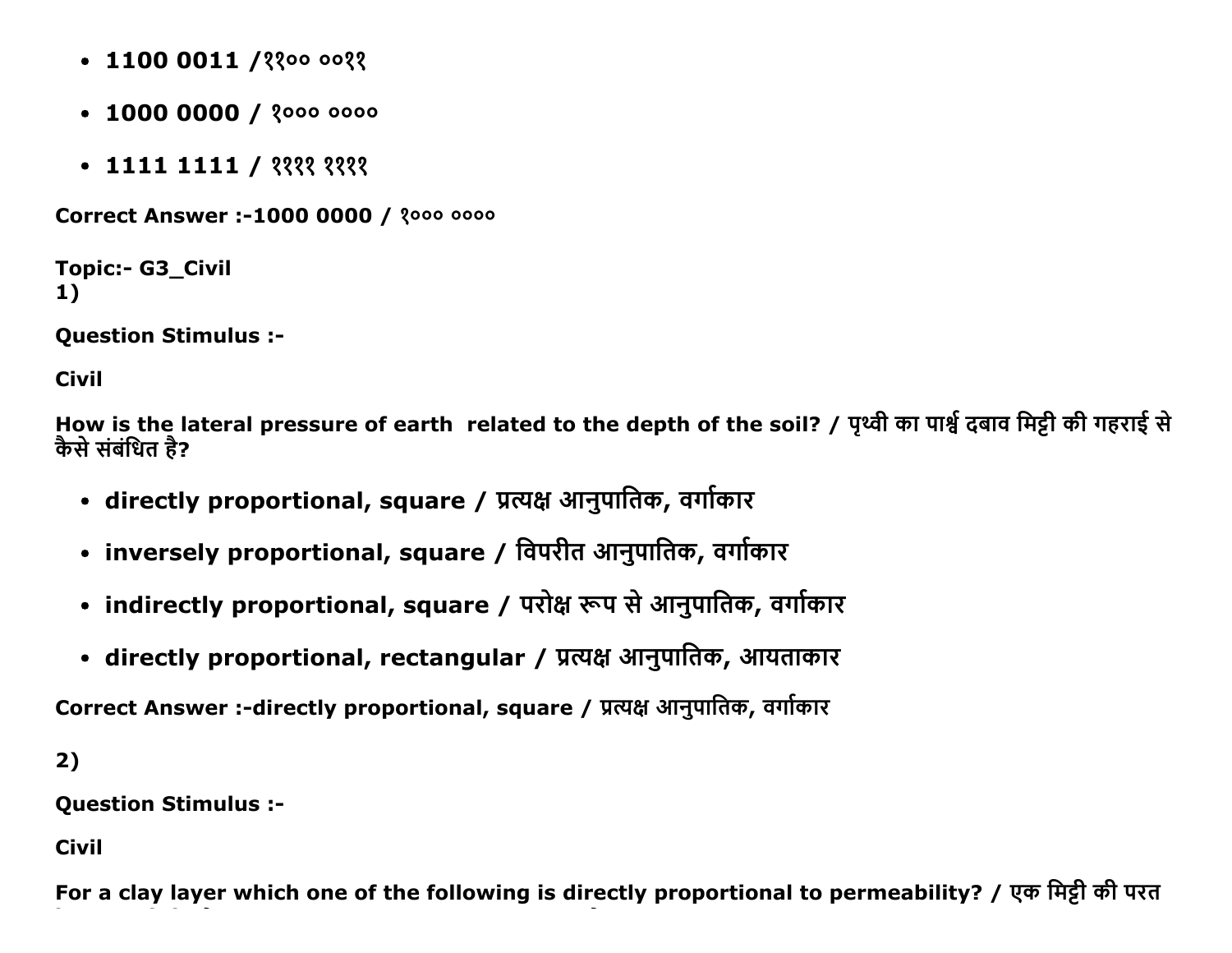के लिए इनमें से कौन एक प्रत्यक्ष रूप पारगम्यता का आनपातिक है?

- time factor / समय कारक
- weight factor / वजन कारक
- volume factor / मात्रा कारक
- pressure factor / दबाव कारक

Correct Answer :-time factor / समय कारक

## 3)

**Question Stimulus :-**

#### **Civil**

When the line of rivets does not lie in the direction of stress, the in a riveted joint should not exceed \_\_\_\_\_\_\_\_\_\_\_\_\_\_\_\_\_\_\_\_whichever is less. (Where t = thickness of the thinner outside plate). / यदि कीलक रेखा तनाव की दिशा में स्थित नहीं होता है, तब \_\_\_\_\_\_\_\_\_\_\_\_\_\_\_\_\_\_\_\_\_\_\_ कीलक से जोड़ने वाला जोड़ 

- maximum pitch, 32t or 300mm / अधिकतम ढाल, 32टी या 300 एमएम
- minimum pitch, 32t or 300mm / न्यूनतम ढाल, 32टी या 300 एमएम
- maximum pitch, 30t or 200mm / अधिकतम ढाल, 30टी या 200 एमएम
- maximum pitch, 30t or 300mm / अधिकतम ढाल, 30टी या 300 एमएम

Correct Answer :- maximum pitch, 32t or 300mm / अधिकतम ढाल, 32टी या 300 एमएम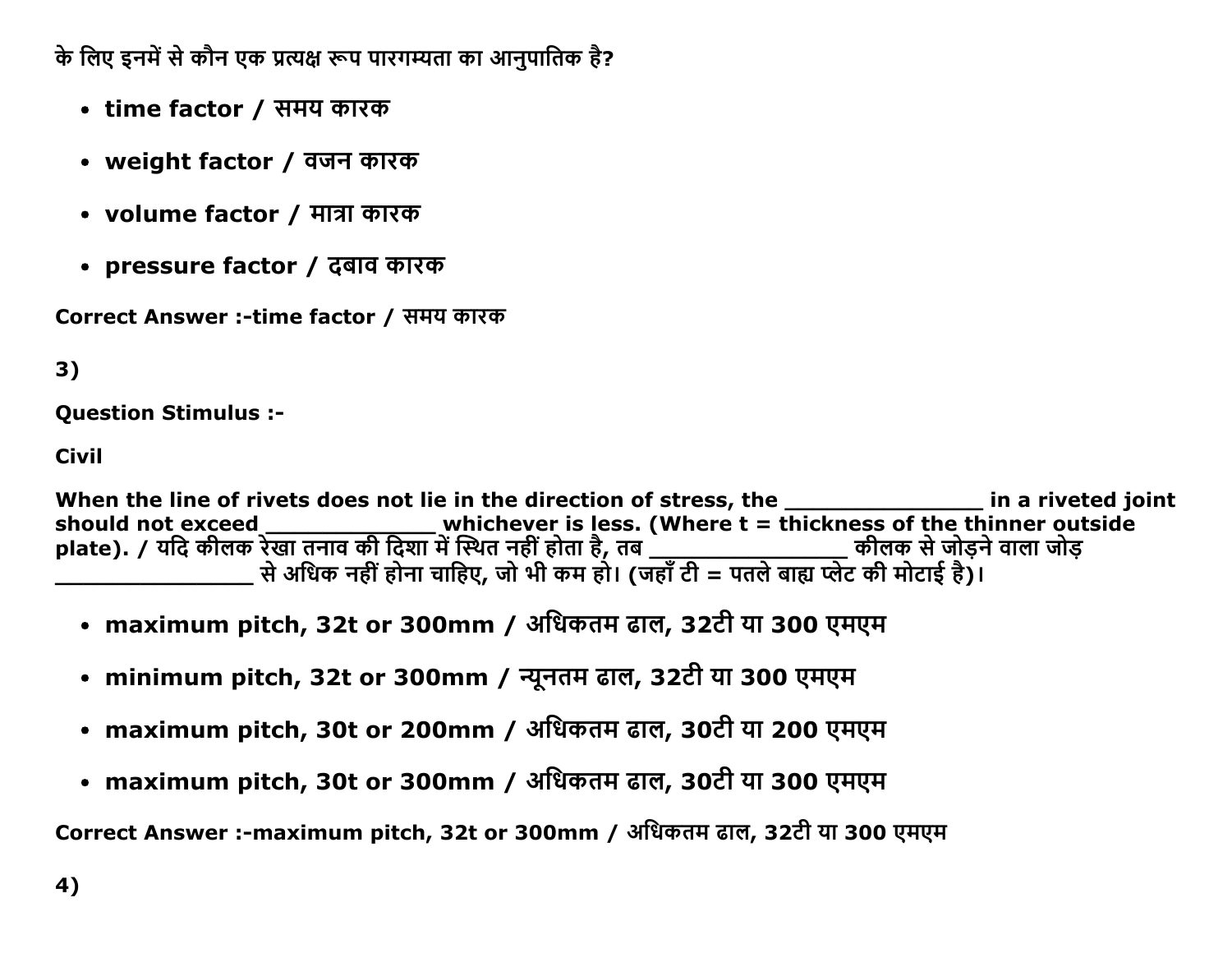#### **Question Stimulus :-**

**Civil** 

In S.I system of units, how the unit of force is written as? / इकाइयों के एस.आई प्रणाली में, बल की इकाई को कैसे लिखा जाता है?

- newton / न्यूटन
- mass / द्रव्यमान के
- Ka / किलोग्राम
- gram/cm / ग्राम / सेमी

Correct Answer :-newton / न्यूटन

 $5)$ 

**Question Stimulus :-**

**Civi** 

The discharge from the water pipe line is at a high velocity when the nozzle is placed at which part<br>of the pipe line? / टोंटी को पाइप लाइन के किस भाग पर रखने से पानी के पाइप लाइन से प्रवाह बहुत अधिक तीव्र गति से होता है?

- the beginning of the pipe line / पाइप लाइन के शुरू में
- the mid of the pipe line / पाइप लाइन के बीच में
- end of the pipe line / पाइप लाइन के अंत में
- the beginning and end of the pipe line / पाइप लाइन के शुरू में और अंत में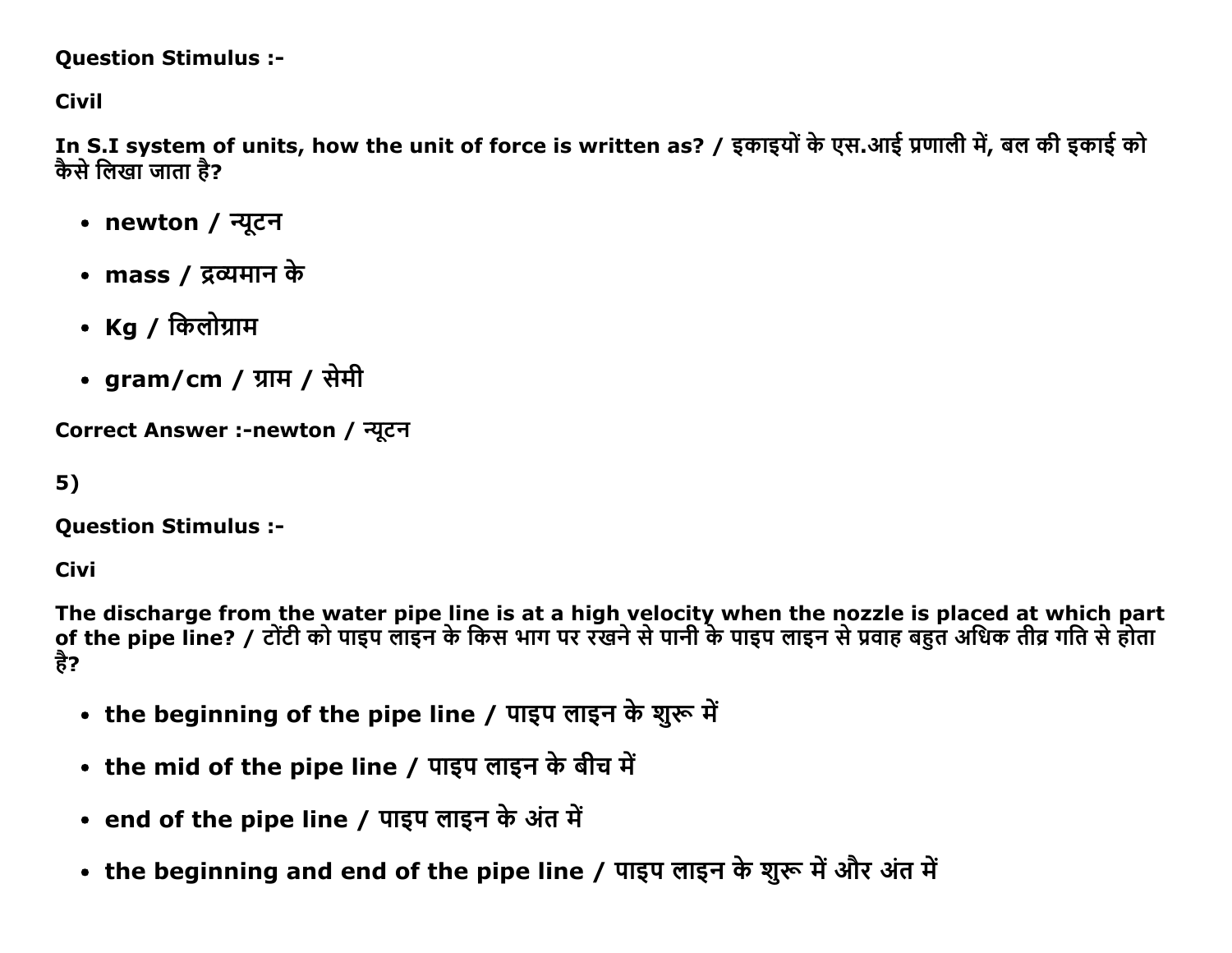Correct Answer :-end of the pipe line / पाइप लाइन के अंत में

6)

**Question Stimulus :-**

**Civil** 

The discharge corresponding to critical depth is maximum in which of the following channels? / निम्नलिखित चैनलों में से किसमें बहाव महत्वपूर्ण गहराई के संगत अधिकतम है?

- an open channel / एक खुले चैनल में
- a closed channel / एक बंद चैनल में
- a half-open channel / एक अर्द्ध-खुले चैनल में
- a half-closed channel / एक अर्द्ध-बंद चैनल में

Correct Answer :-an open channel / एक खुले चैनल में

# $7)$

**Question Stimulus :-**

**Civil** 

One of the following types of pump is used for lifting water from deep wells. / निम्नांकित में से किस पंप का उपयोग गहरे कुएं से पानी निकालने के लिए किया जाता है।

- centrifugal pump / केन्द्रापसारक पंप
- hydraulic pump / द्रवचालित पंप (हाइड्रॉलिक पंप)
- screw pump / स्क्रू पंप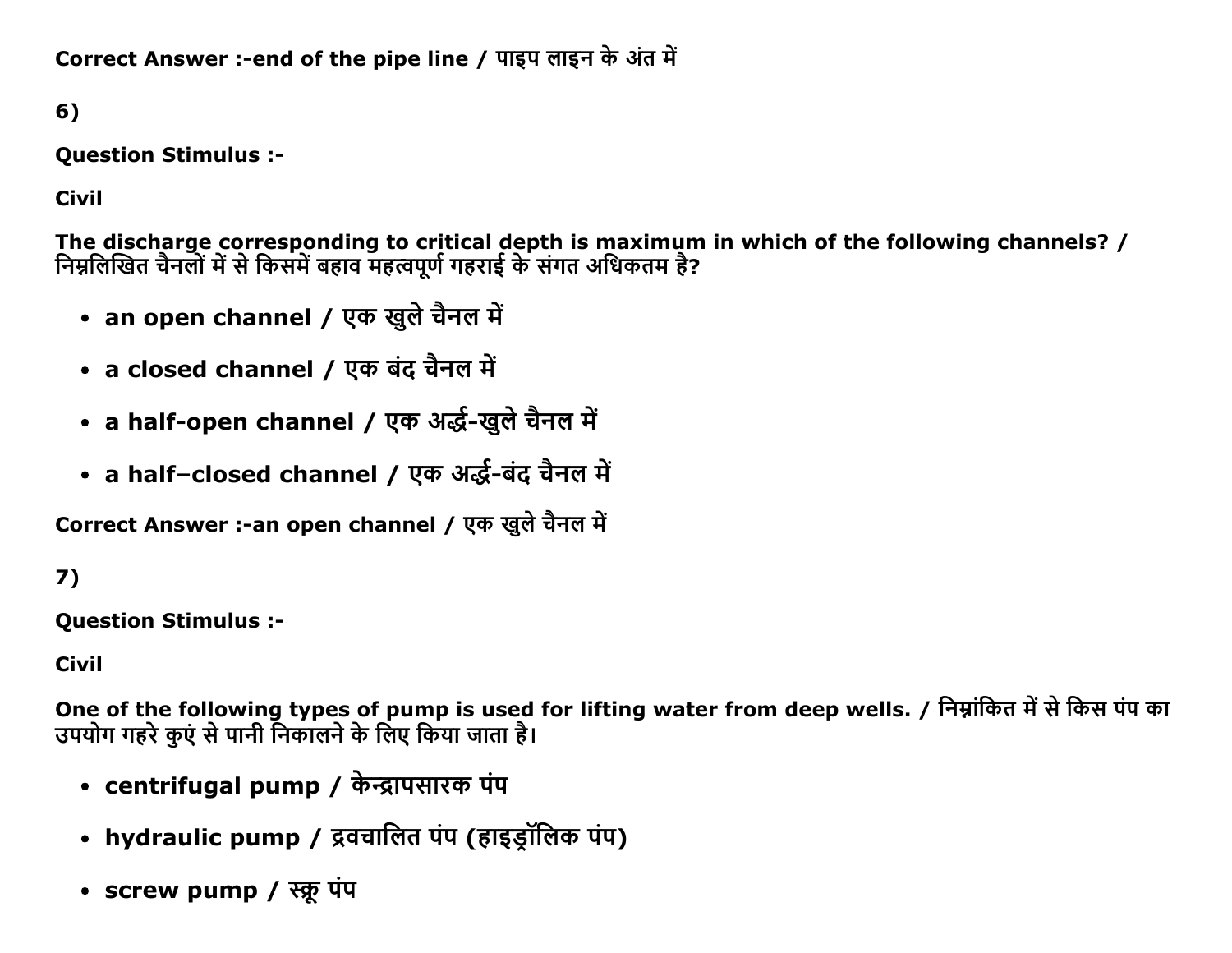• jet pump / जेट पंप

Correct Answer :-centrifugal pump / केन्द्रापसारक पंप

8)

Question Stimulus :

Civil

In ordinary residential buildings, at what level the D.P.C. may be provided? / साधारण आवासीय भवनों में किस स्तर पर डी.पी.सी. को स्वीकृत किया जा सकता है?

- between ground level and water table level / जमीनी स्तर और जलस्तर के बीच
- at ground level / जमीनी स्तर पर
- at plinth level / कुर्सी स्तर पर
- at water table level / जलस्तर पर

Correct Answer :-at plinth level / कुर्सी स्तर पर

9)

Question Stimulus :

CANCELLED

Civil

What is the principle cause of a Creep? / एक विसर्पण का मुख्य कारण क्या है?

• wave motion of rails due to moving trains / चलती गाड़ियों के कारण रेल की तरंग गति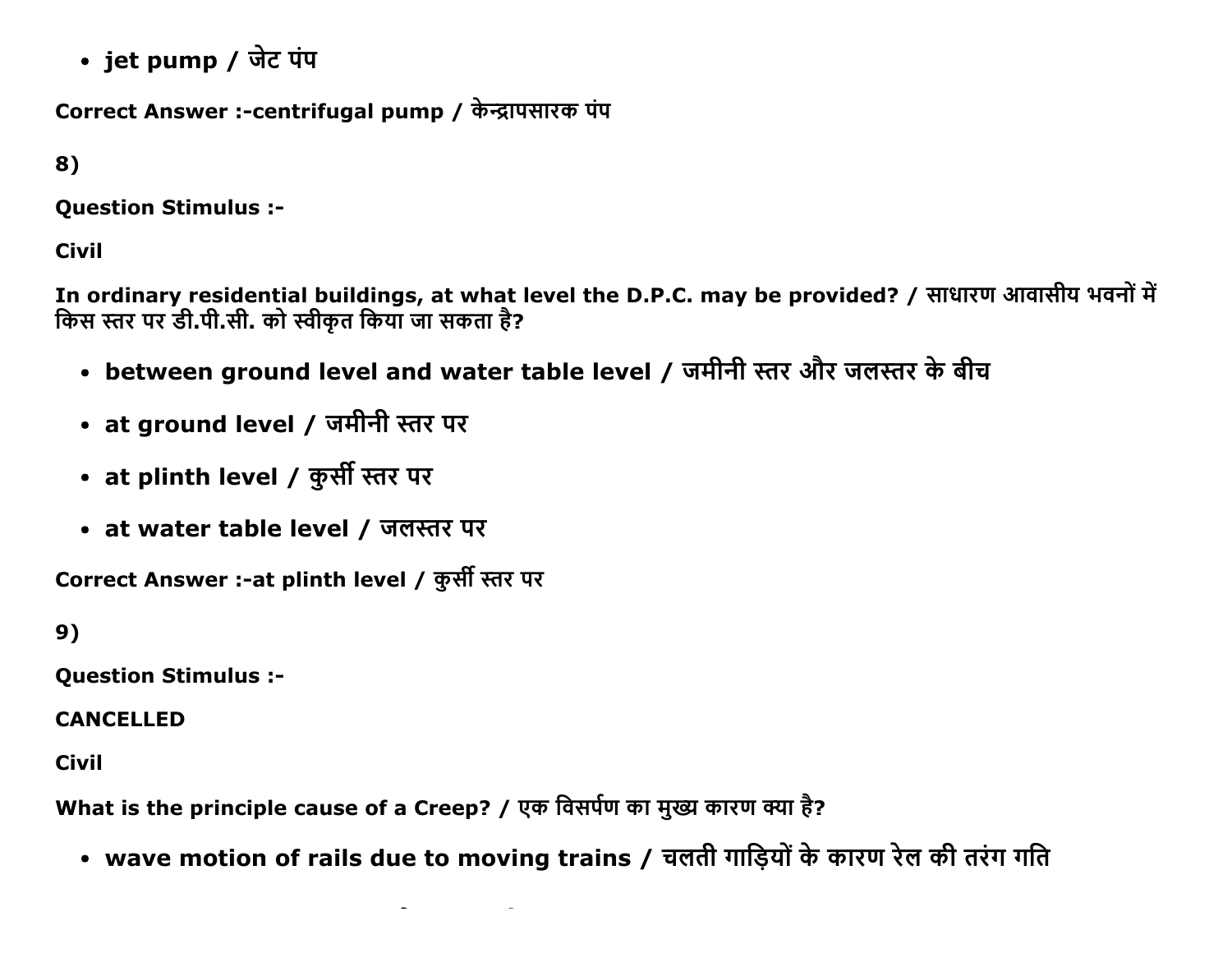- rigid holding of track / ट्रैक का कठोर पकड़
- motions in either direction as on a single track / एक ही ट्रैक पर किसी एक दिशा में गति
- longer lengths of rails / रेल की अधिक लंबाई

Correct Answer :-wave motion of rails due to moving trains / चलती गाडियों के कारण रेल की तरंग गति

10)

**Question Stimulus :-**

**Civil** 

In most of the economical rectangular section of a channel, depth is kept half to which one of the following? / अधिकांश किफायती चतुर्भुजाँकार अनुभाग वाले चैनल में, गहराई को किसका आंधा रखा जाता है?

- hydraulic radius / द्रवीय (हाइड्रॉलिक) त्रिज्या
- hydraulic volume / द्रवीय (हाइड्रॉलिक) आयतन
- hydraulic weight / द्रवीय (हाइड्रॉलिक) वजन
- hydraulic mean / द्रवीय (हाइड्रॉलिक) माध्य

Correct Answer :-hydraulic radius / द्रवीय (हाइड़ॉलिक) त्रिज्या

 $11)$ 

**Question Stimulus :-**

**Civil** 

The shift (S) of transition curve is \_\_\_\_\_\_\_\_-, if length of the transition curve (L= 4) and radius of the curve(R=2). / संक्रमण वक्र का शिफ्ट (एस) \_\_\_\_\_\_\_-, यदि संक्रमण वक्र की लंबाई (एल=4) और वक्र की त्रिज्या (आर=2)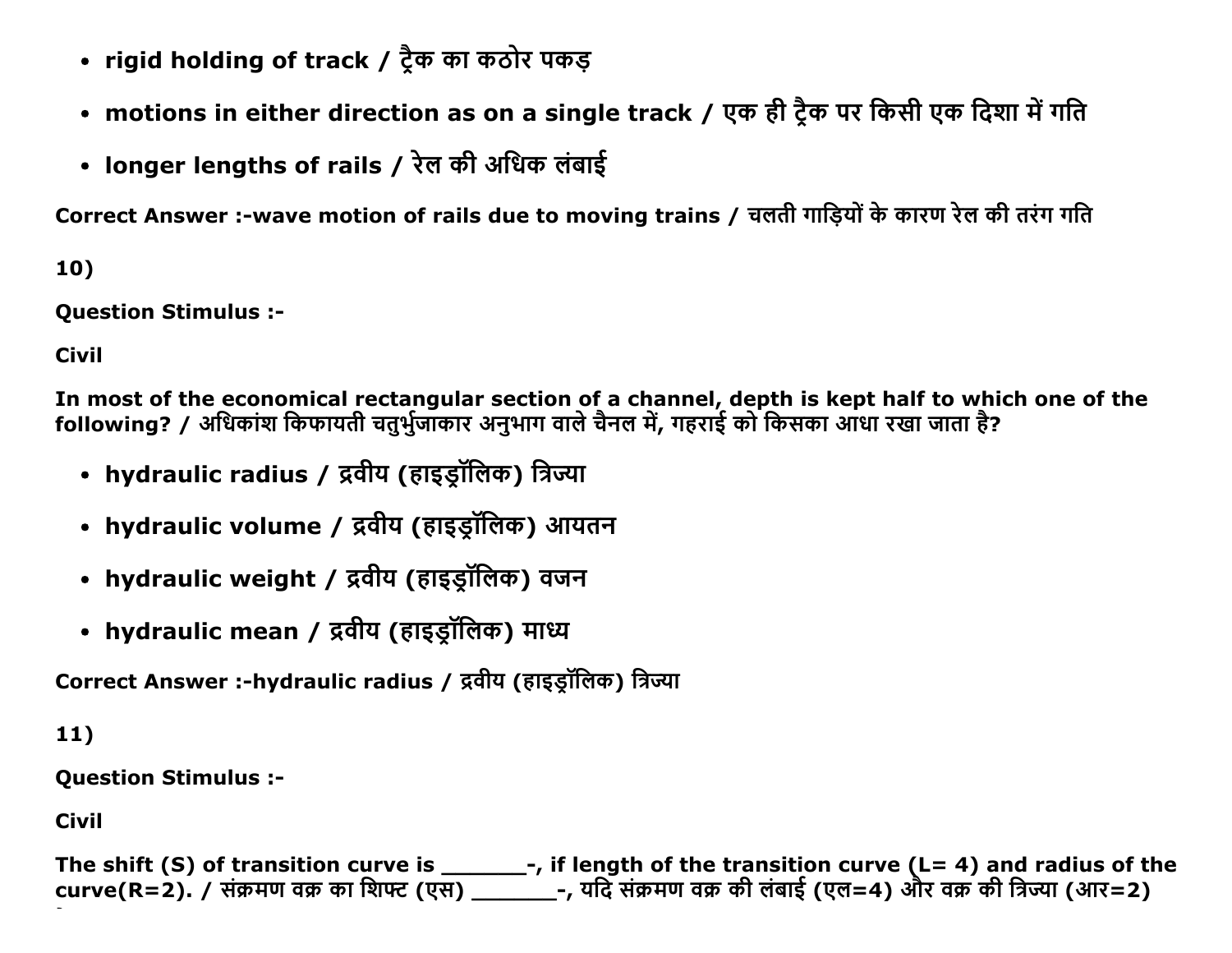- 0.3333
- $0.4444$
- $0.55555$
- 0.66666

Correct Answer :-0.3333

12)

Question Stimulus :

Civil

The infertility of the soil in water-logged areas is caused due to  $\_\_\_\_\_$  harmful salts. / जलप्लावित क्षेत्रों में अनुवेरता का कारण हानिकारक लवणों की मात्रा में \_\_\_\_\_\_\_\_\_\_\_\_\_ होना है।

- increasing / वृद्धि
- decreasing / कमी
- min-max / न्यूनतम-अधिकतम
- max-min / अधिकतम-न्यूनतम

**Correct Answer :-increasing / वृद्धि** 

13)

Question Stimulus :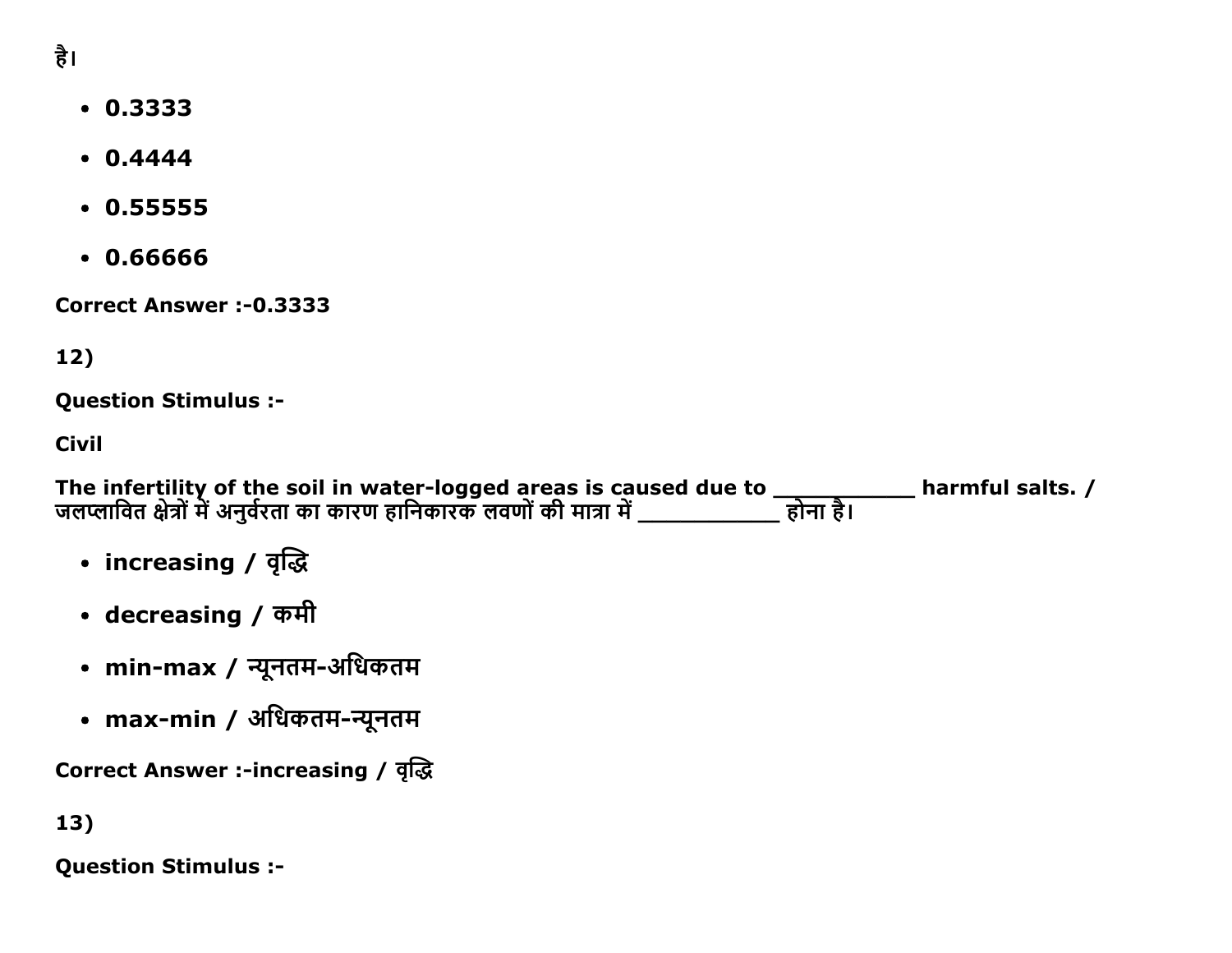## **Civil**

If the mass is a matter contained in a body. Then how it is expressed? / यदि पिंड में निहित पदार्थ को उस वस्तु का द्रव्यमान कहते हैं। तब इसे कैसे व्यक्त किया जाता है?

- Kg / किलोग्राम
- Kg/m / किलोग्राम / मीटर
- Kg/cm / किलो / सेमी
- Kg/sq / किलोग्राम / वर्ग

Correct Answer :-Kg / किलोग्राम

 $14)$ 

**Question Stimulus :-**

**Civil** 

Which type of pump is used for high viscous fluid pumping? / किस प्रकार के पंप का उपयोग उच्च स्यानता वाले तरल पदार्थ को निकालने के लिए किया जाता है?

- centrifugal pump / केन्द्रापसारक पंप
- hydraulic pump / द्रवचालित पंप (हाइड्रॉलिक पंप)
- screw pump / स्क्रू पंप
- jet pump / जेट पंप

Correct Answer :-screw pump / स्क्रू पंप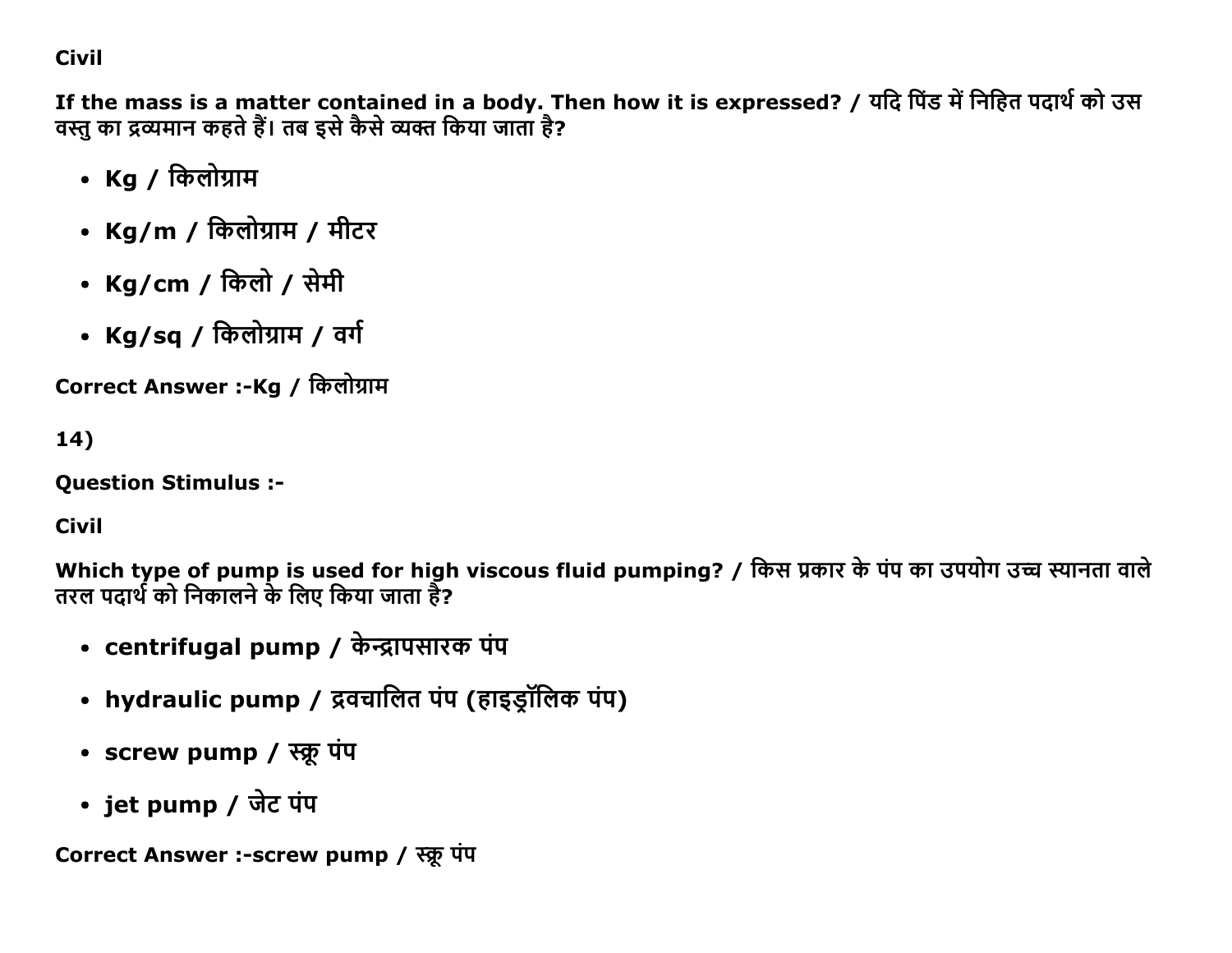**Question Stimulus :-**

**Civil** 

The increase in coefficient of passive earth pressure is accompanied by increase in which of the<br>following? / निष्क्रिय पृथ्वी दबाव के गुणांक में वृद्धि के साथ निम्नांकित में से किसमें वृद्धि होती हैं?

- angle of shearing resistance / अपरूपण प्रतिरोध के कोण में
- angle of corrosion / क्षरण के कोण में
- torque / टार्क
- power / बल

Correct Answer :-angle of shearing resistance / अपरूपण प्रतिरोध के कोण में

16)

**Ouestion Stimulus :-**

**Civil** 

The Young's modulus of concrete Ec is:- / कंक्रीट ईसी का यंग मापांक है:-

- 5700  $f_{ck}$
- $\cdot$  5700 $\sqrt{\text{f}_{\text{ck}}}$
- 1000  $f_{ck}$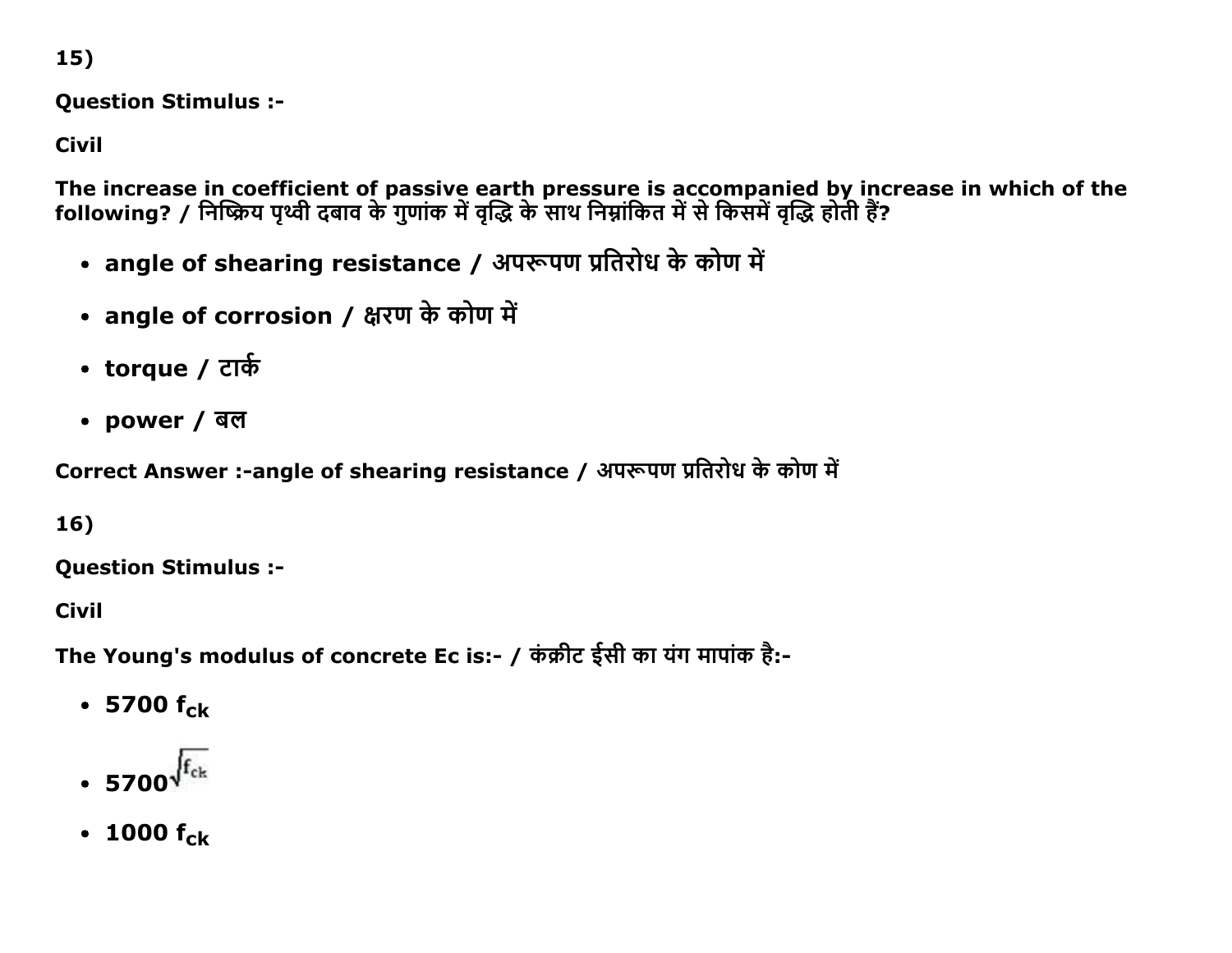• 1000  $\sqrt{f_{\rm ck}}$ 

# **Correct Answer: -5700**

 $17)$ 

**Ouestion Stimulus :-**

**Civil** 

Assume that the current cost for a 1.2-pupil school constructed of wood frame for a city is Rs. 180. We are asked to develop an order-of-magnitude estimate for a 9-pupil school. / मान लीजिए कि 1.2 -छात्रों वाले लकड़ी के ढ़ांचे वाले विद्यालय के निर्माण की लागत Rs. 180 हैं। हमसे 9-छात्रों वाले विद्यालय के लिए परिमाण कोटि की गणना करने के लिए कहा गया।

- $.1350$
- $.1345$
- $-1355$
- $-1352$

**Correct Answer:-1350** 

18)

**Question Stimulus :-**

**Civil** 

Which one of the following options is termed as water hammer in a pipe flow? / पाइप प्रवाह में निम्न विकल्पों में से किसे पानी हथौड़ा कहा जाता है?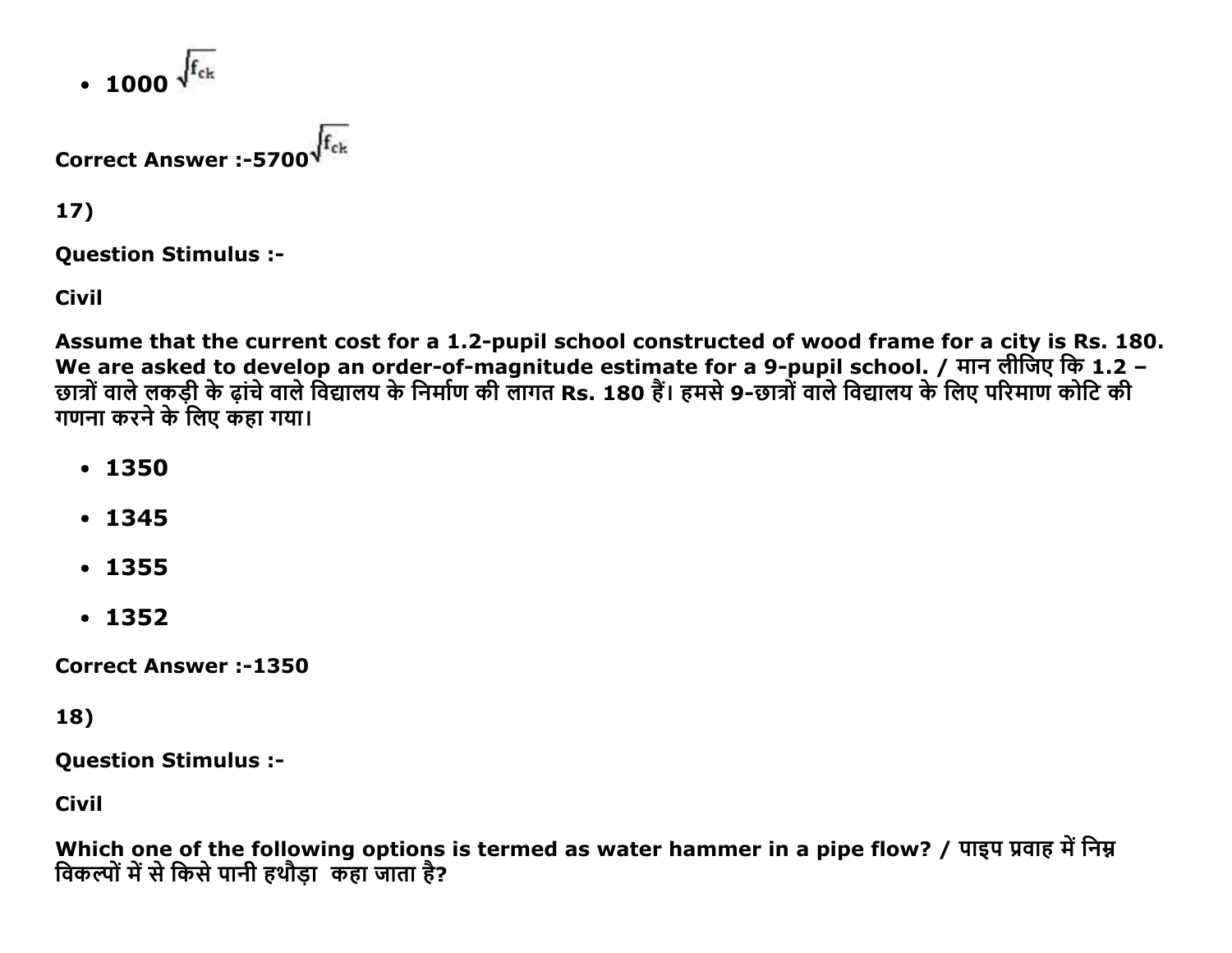- The sudden rise of pressure in a long pipe due to sudden closure of valve / अचानक वाल्व के बंद होने के कारण एक लंबे पाइप में अचानक दबाव के उत्पन्न होने
- The fall of pressure in a pipe flow due to constant closure of valve / वाल्व के लगातार बंद रहने के कारण एक पाइप प्रवाह में दबाव की कमी
- The rise of negative pressure / नकारात्मक दबाव में वृद्धि
- None of the above / उपरोक्त में से कोई नहीं

Correct Answer :-The sudden rise of pressure in a long pipe due to sudden closure of valve / अचानक वाल्व के बंद होने के कारण एक लंबे पाइप में अचानक दबाव के उत्पन्न होने

19)

**Question Stimulus :-**

**Civil** 

- volume, not less than / आयतन, से कम नहीं
- height, less than / ऊंचाई, से कम
- length, more than / लंबाई, में अधिक
- thickness , less than / मोटाई, से कम

Correct Answer :-thickness, less than / मोटाई, से कम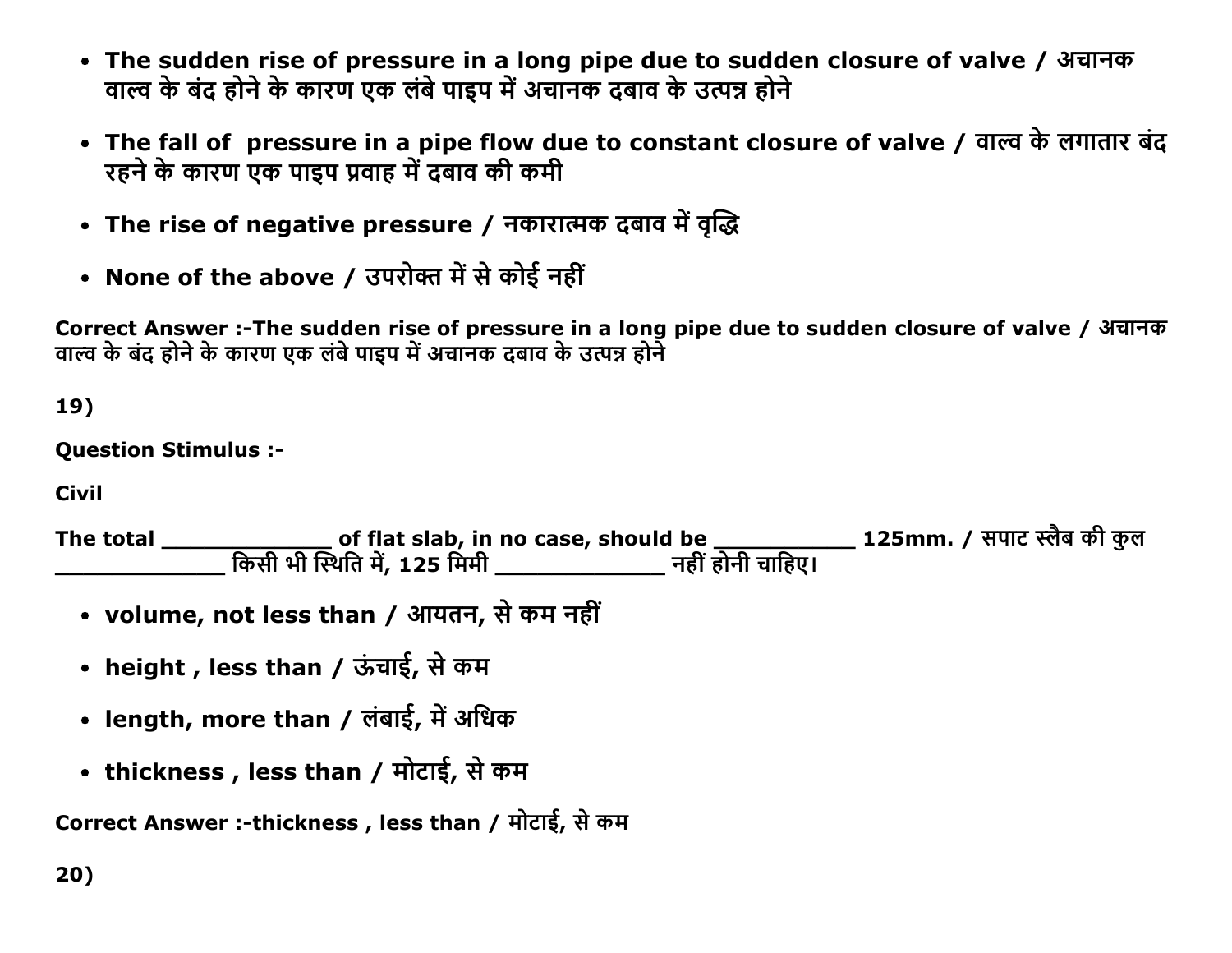#### **Question Stimulus :-**

## **Civil**

In a simply supported slab, the pitch of distribution reinforcement should \_\_\_\_\_\_\_\_\_\_\_\_\_\_\_\_\_\_\_\_\_\_\_\_\_\_\_\_\_\_\_\_\_\_\_<br>times the effective depth of slab or 60cm whichever is \_\_\_\_\_\_\_\_\_\_\_\_\_\_\_\_\_\_\_\_. / एक सामान्य रूप से समर्थित स्लैब भी हो।

- not be more than , smaller / से अधिक नहीं होना चाहिए, छोटा
- not be less than, larger / से कम नहीं होना चाहिए, बड़ा
- not be more than, larger / से अधिक नहीं होना चाहिए, बड़ा
- note be less than, smaller / से कम नहीं होना चाहिए, छोटा

Correct Answer :-not be more than , smaller / से अधिक नहीं होना चाहिए, छोटा

## $21)$

**Question Stimulus :-**

**Civil** 

What is the name of the pump that is used for lifting water to the boilers and turbines? / उस पंप का नाम बताएं जिसका उपयोग वाष्पित्र (क्वथनित्र) और टरबाइन तक पानी को पहँचाने के लिए किया जाता है।

- Jet pump / जेट पंप
- hydraulic pump / द्रवचालित पंप (हाइड़ॉलिक पंप)
- screw pump / स्क्रू पंप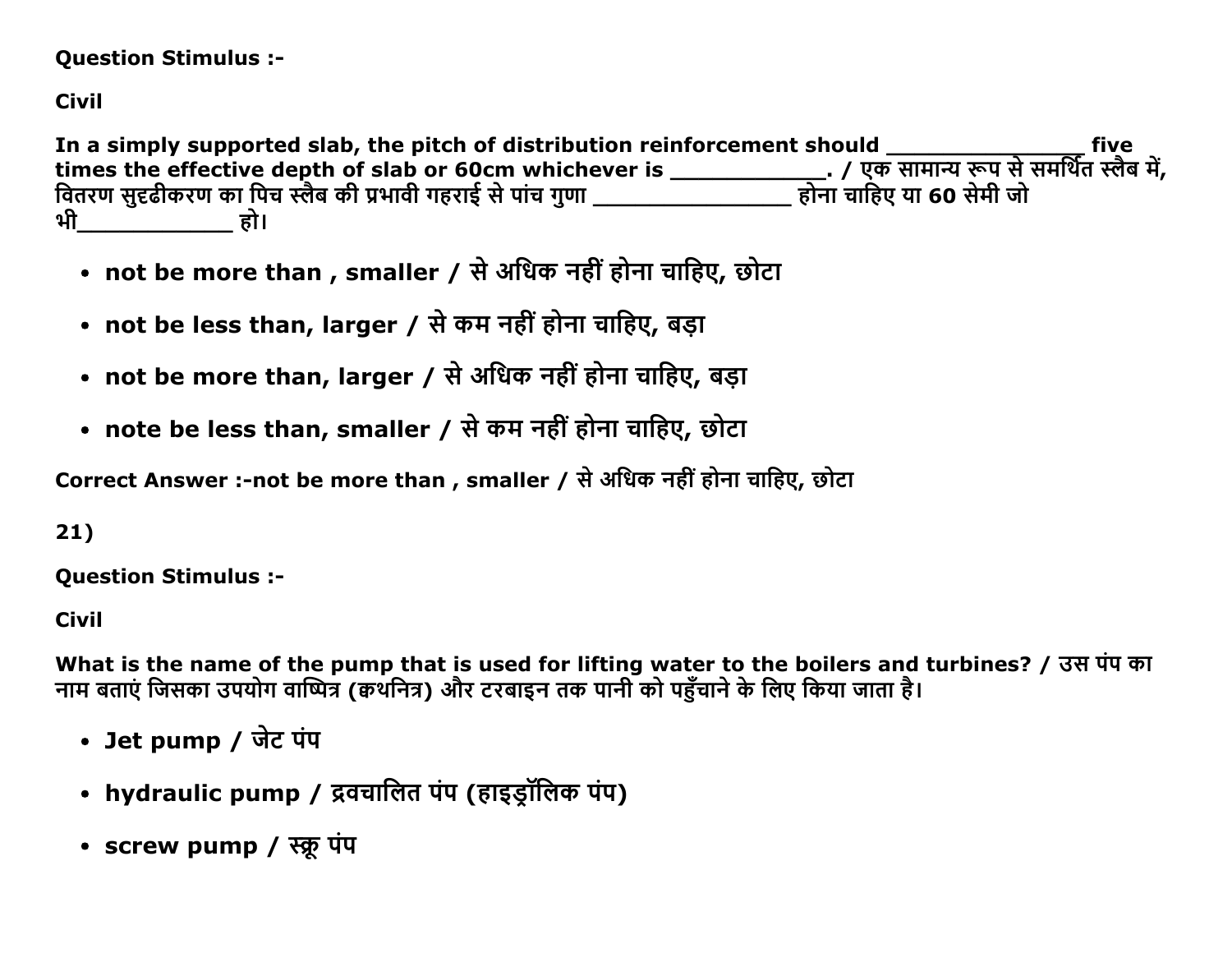• plunger pump / निमज्जक पंप (प्लन्जर पंप)

Correct Answer :-Jet pump / जेट पंप

 $22)$ 

**Ouestion Stimulus :-**

**Civil** 

- two-way, diagonal strips / दोतरफा प्रणाली, विकर्ण पट्टियाँ
- one-way, rectangular strips / एकतरफ़ा, चतुर्भुजाकार पट्टियाँ
- two-way, circular strips / दोतरफा प्रणाली, वृतीय पट्टियाँ
- one-way, diagonal strips / एकतरफ़ा, विकर्ण पट्टियाँ

Correct Answer :- two-way, diagonal strips / दोतरफा प्रणाली, विकर्ण पट्टियाँ

23)

**Question Stimulus :-**

**Civil** 

A siphon is used in connecting two reservoirs at different levels intervened by which of the following? / एक साइफन नली का इस्तेमाल विभिन्न स्तरों (ऊँचाइयों) पर स्थित दो जलाशयों को जोड़ने के लिए किया जाता है, जिसमें किसके द्वारा व्यवधान उत्पन्न किया जाता है?

• low ridge / नीचा मेड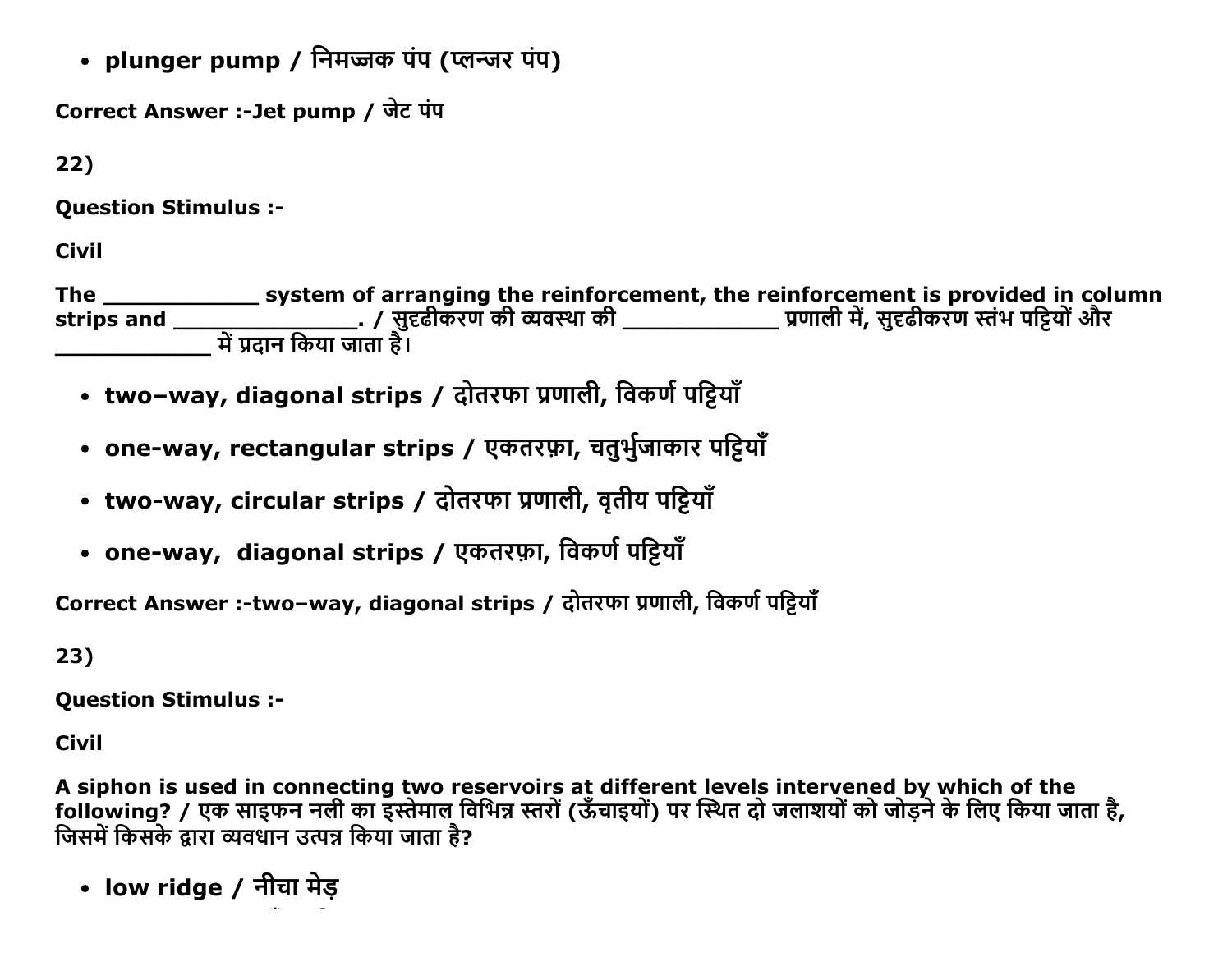- high ridge / ऊँचा मेड़
- extremely low ridge / अत्यधिक नीचा मेड़
- extremely high ridge / अत्यधिक ऊँचा मेड़

Correct Answer :-high ridge / ऊँचा मेड

24)

Question Stimulus :

Civil

The construction of residential building is categorized in which of the following categories? / पृथ्वी का पार्श्व दबाव मिट्टी की गहराई से कैसे संबंधित है?

- light construction / प्रत्यक्ष आनुपातिक, वर्गाकार
- heavy construction / विपरीत आनुपातिक, वर्गाकार
- medium construction / परोक्ष रूप से आनुपातिक, वर्गाकार
- average construction / प्रत्यक्ष आनुपातिक, आयताकार

Correct Answer :-light construction / प्रत्यक्ष आनुपातिक, वर्गाकार

25)

Question Stimulus :

Civil

What are particularly provided in the case of urban roads? / शहरी सड़कों के मामले में विशेष रूप से क्या उपलब्ध कराया जाता है?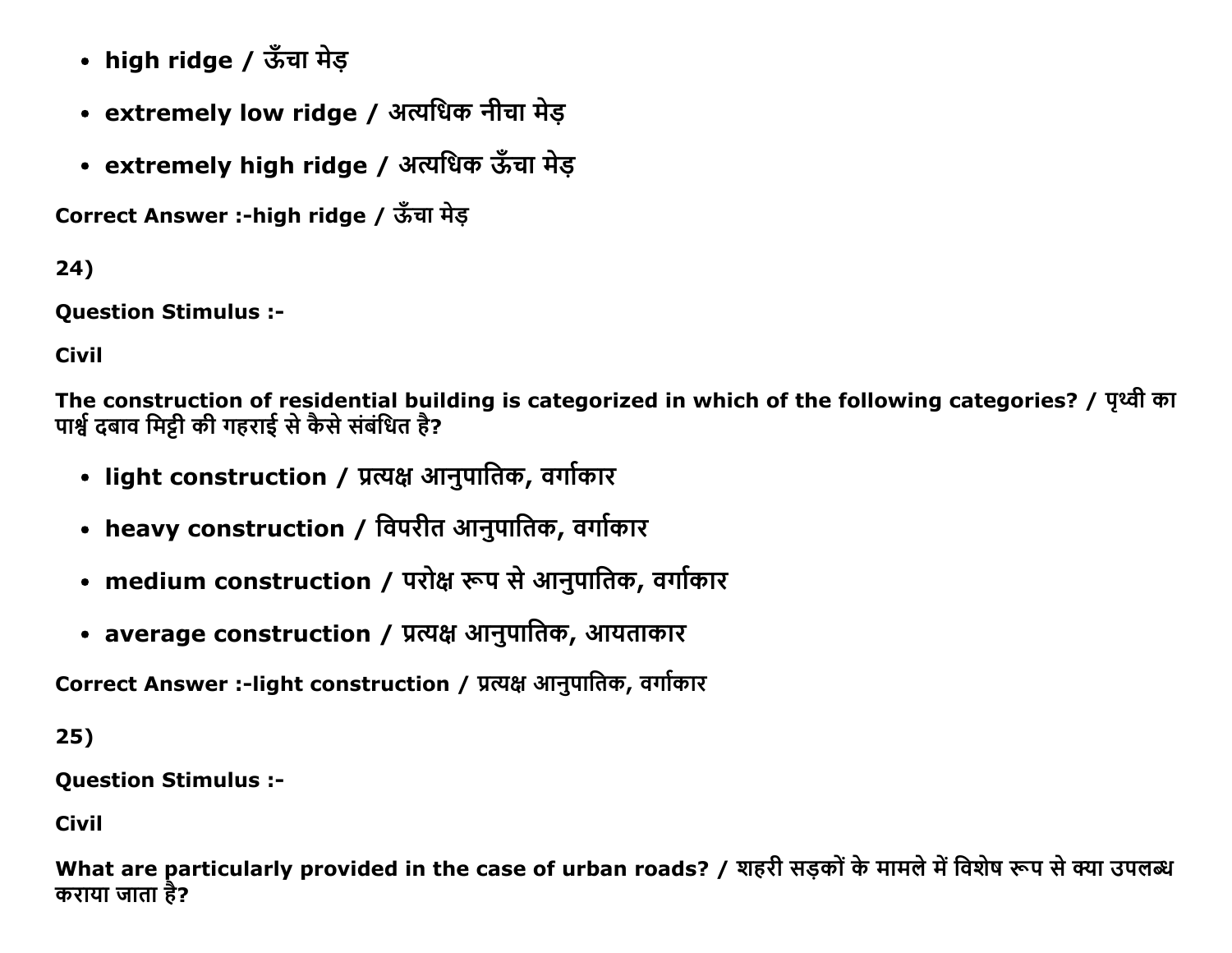- footpaths / फुटपाथ
- express way / चौड़ा मार्ग (एक्सप्रेस वे)
- carriage way / परिवहन मार्ग (कैरिज वे)
- highway / राजमार्ग (हाईवे)

Correct Answer :-footpaths / फुटपाथ

26)

Question Stimulus :

Civil

The total annual cost of highway transportation, if B= Rs. 40000, C = 200, N = 100 / राजमार्ग पर परिवहन की कुल वार्षिक लागत क्या होगी, यदि बी= Rs. 40000, सी=200, एन=100

 $\cdot$  2 3

- $\bullet$  4
- 5

**Correct Answer :-2** 

27)

Question Stimulus :

Civil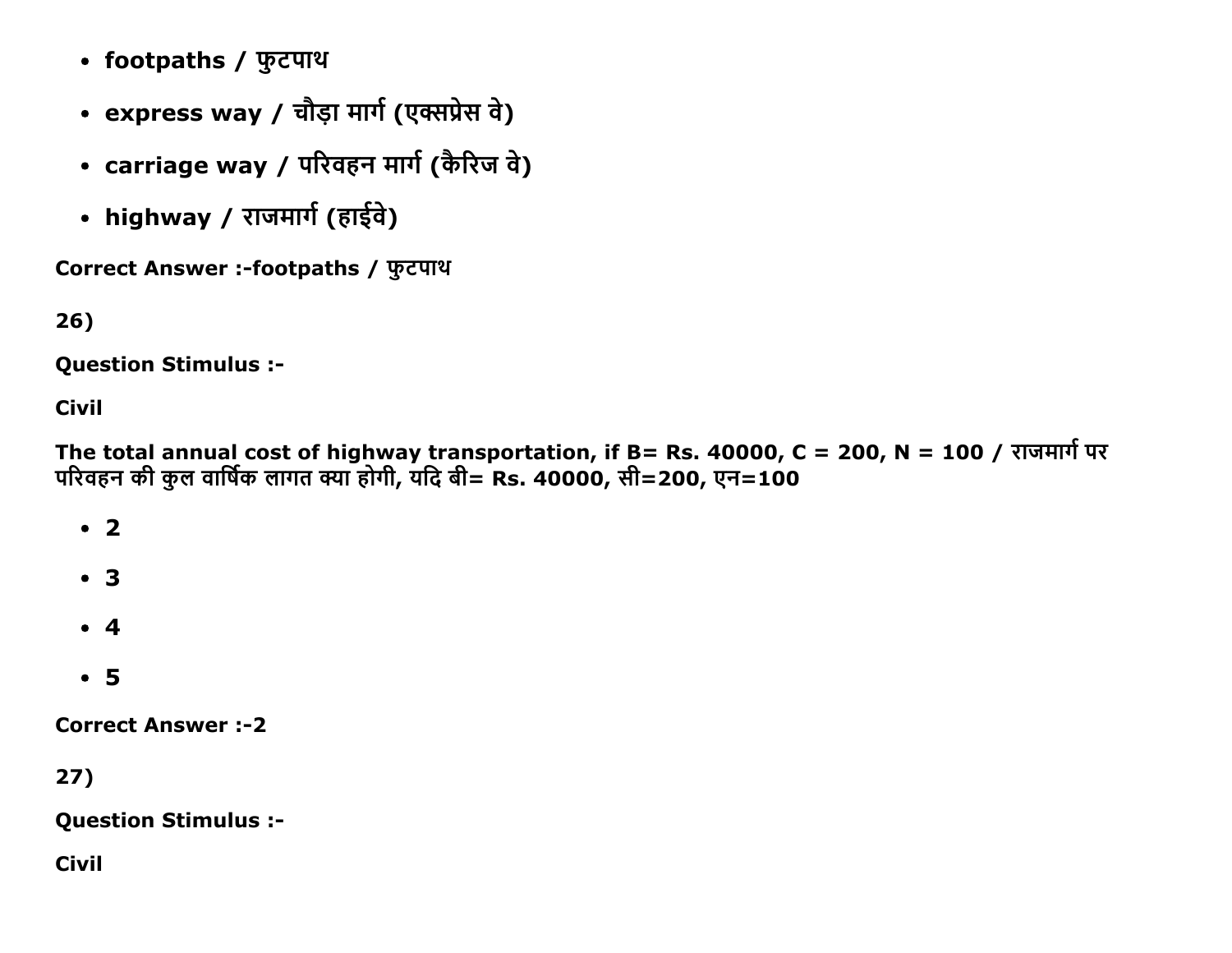Drop is which type of the slab around the column and how much is its thickness than the rest of the slab? / स्तंभ के चारों ओर गिरना (ड्राप) किस प्रकार का स्लैब होता है और इसकी मोटाई बाकी स्लैब की तुलना में कितनी अधिक होती है?

- flat slab, greater / सपाट स्लैब, अधिक
- circular slab, greater / वृतीय स्लैब, अधिक
- continuous slab, greater / निरंतर स्लैब, बड़ा
- flat slab, smaller / सपाट स्लैब, छोटा

Correct Answer :-flat slab, greater / सपाट स्लैब, अधिक

28)

**Ouestion Stimulus :-**

**Civil** 

What is the efficiency of the machine ratio? / मशीन अनुपात की दक्षता क्या है?

- output to the input of the machine / मशीन के उत्पादन से आदान तक
- output of the machine / मशीन का उत्पादन
- input to the output of the machine / मशीन के आदान से उत्पादन तक
- input to the machine / मशीन के लिए आदान

Correct Answer :-output to the input of the machine / मशीन के उत्पादन से आदान तक

29)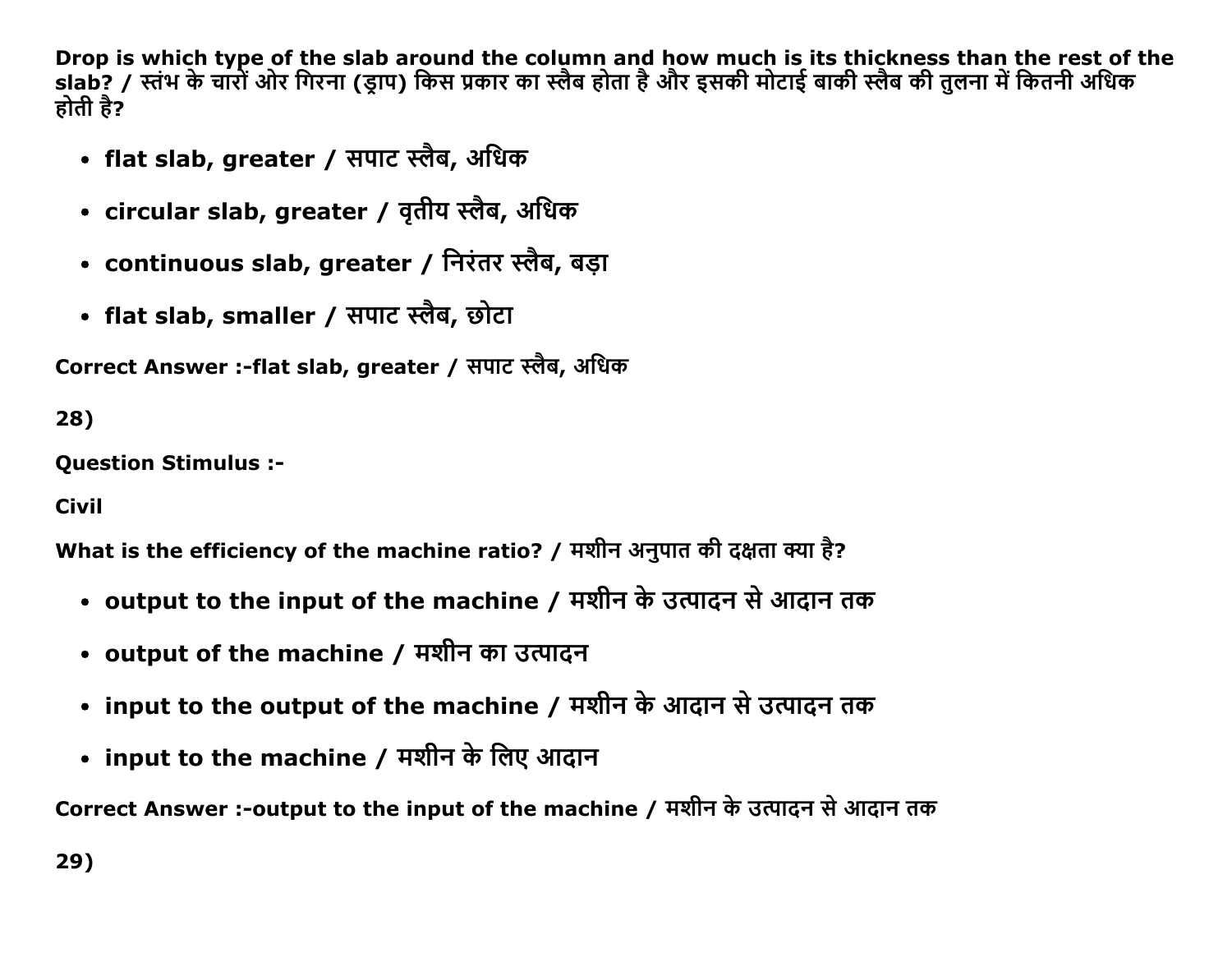### **Question Stimulus :-**

**Civil** 

In which of the following, the specific energy is the total energy measured with respect to the datum passing through the bottom of the channel. / निम्नलिखित में से किसमें, चैनल के नीचे से गुजर रहे आधार के संबंध में मापी गई विशिष्ट ऊर्जा ही कल ऊर्जा होती है।

- open channel / खुले चैनल में
- closed channel / बंद चैनल में
- mix-match channel / मिश्रित-मिलान चैनल में
- open and closed channel / खुला और बंद चैनल में

Correct Answer :-open channel / खुले चैनल में

30)

**Ouestion Stimulus :-**

**Civil** 

In which of the following type alternate bars are curtailed at 1/7<sup>th</sup> of the span? / निम्नलिखित में किस प्रकार के वैकल्पिक सलाखों को अवधि के 1/7वें हिस्से तक छोटा किया जाता हैं?

- simply support slab / सामान्य समर्थित स्लैब
- continuous slab / निरंतर स्लैब
- circular slab / परिपत्र स्लैब
- flat slab / फ्लैट स्लैब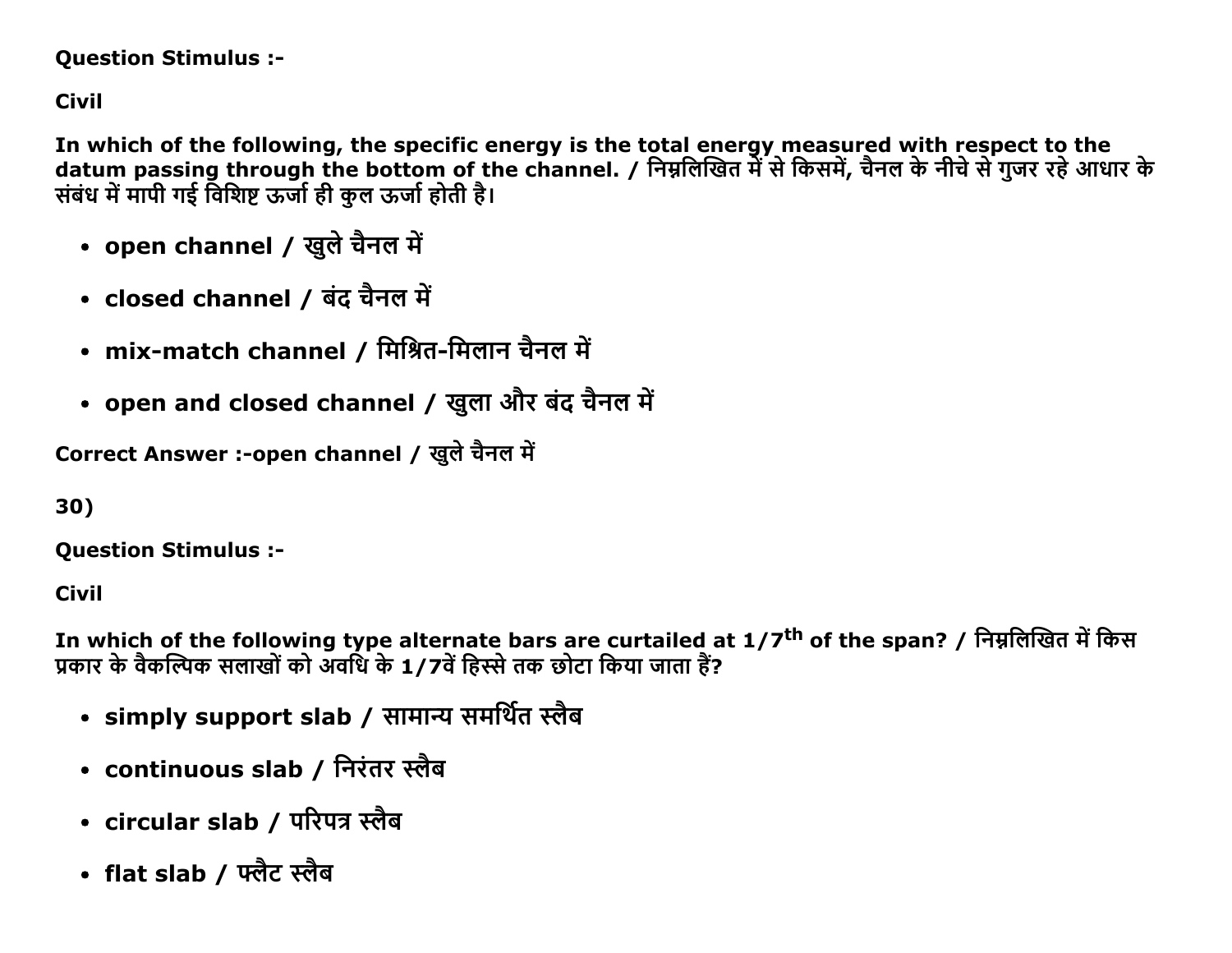Correct Answer :-simply support slab / सामान्य समर्थित स्लैब

31)

**Question Stimulus :-**

**Civil** 

To obtain a gradual increase of curvature from a value of \_\_\_\_\_\_\_\_\_\_\_\_\_ at the tangent to a<br>\_\_\_\_\_\_\_\_\_\_\_\_ at the circular curve. / स्पर्शज्या पर \_\_\_\_\_\_\_\_\_\_ मान से \_\_\_\_\_\_\_\_\_\_ वृत्ताकार वक्र पर वक्रता में क्रमिक वृद्धि प्राप्त करने के लिए।

- zero, maximum / शून्य, अधिकतम
- one, minimum / एक, न्यूनतम
- zero, minimum / शून्य, न्यूनतम
- one, maximum / एक, अधिकतम

Correct Answer :- zero, maximum / शून्य, अधिकतम

32)

**Question Stimulus :-**

**CANCELLED** 

**Civil** 

If L is the average length of a panel, then the total thickness of a flat slab of interior panels without drops, should not be less than L/\_? / यदि एक पैनल की औसत लंबाई एल है, तब एक सपाट स्लैब के आंतरिक पैनल की कुल मोटाई बिना गिरे हुए, एल/\_ से कम नहीं होनी चाहिए?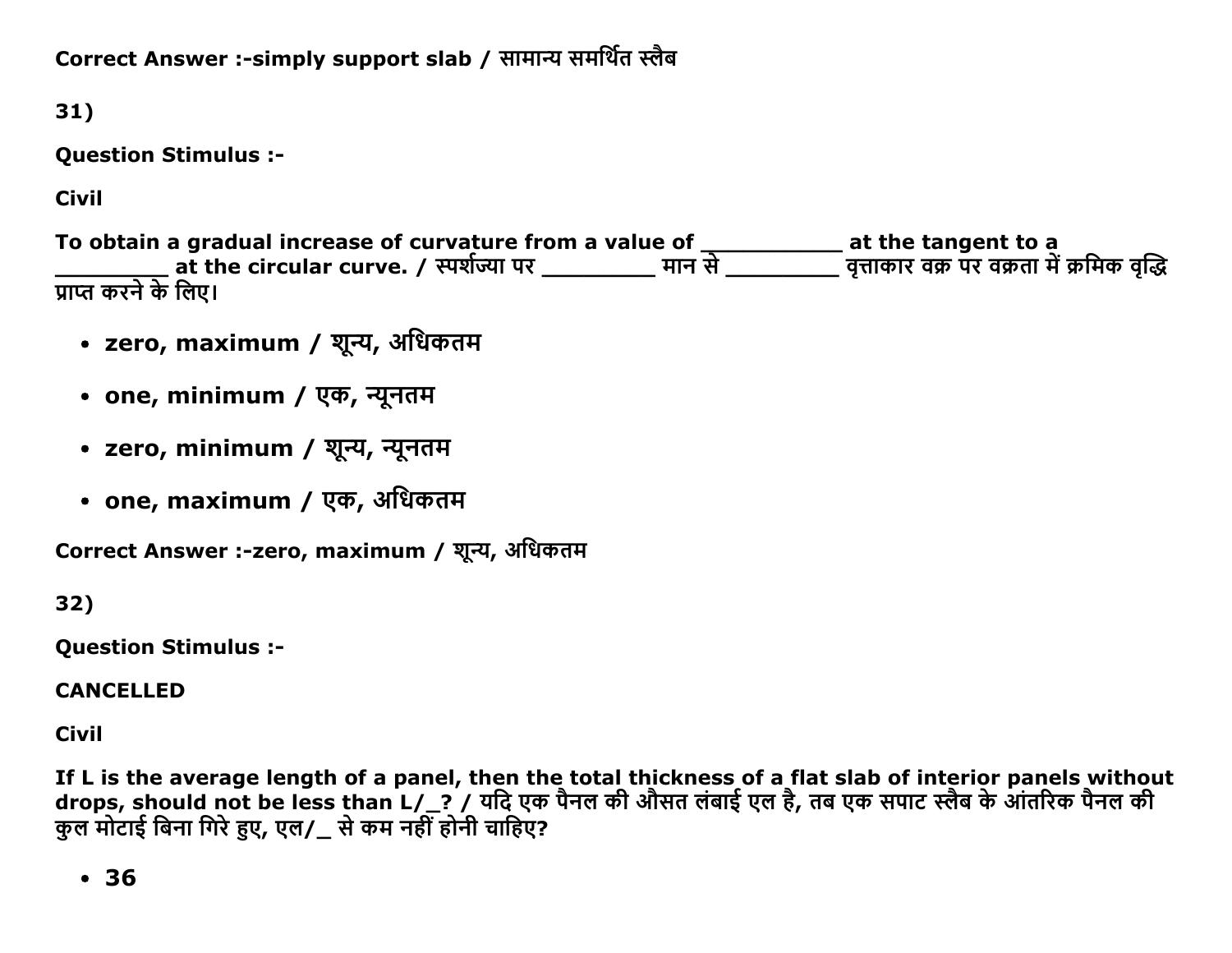- $\cdot$  32
- $45$
- $34$

**Correct Answer:-36** 

33)

**Ouestion Stimulus :-**

**CANCELLED** 

**Civil** 

Assume that we have information on an old process plant that has the capacity to produce 10 gallons/day of a particular chemical. The cost today to build the plant would be Rs.1, 000. The appropriate cost factor for this type of plant is 0.5. An order-of-magnitude estimate of the cost is required for a plant with a capacity of 30 gallons/ day. / मान लीजिए कि हमारे पास एक पुराने प्रक्रिया संयंत्र स<br>संबंधित सूचना है जिसकी क्षमता 10 गैलन/दिन एक विशेष प्रकार के रसायन का उत्पादन करने का हैं। वर्तमान समय में ऐस निर्माण की लागत Rs.1, 000 होगी। इस प्रकार के संयंत्र के लिए उचित लागत कारक 0.5 है। 10 गैलन/दिन उत्पादन क्षमता वाले संयंत्र के निर्माण के लिए लागत के परिमाण कोटि की गणना करें।

- $\cdot$  1732.05
- $\cdot$  1777.05
- $\cdot$  1776.50
- $\cdot$  1777.8

**Correct Answer:-1732.05**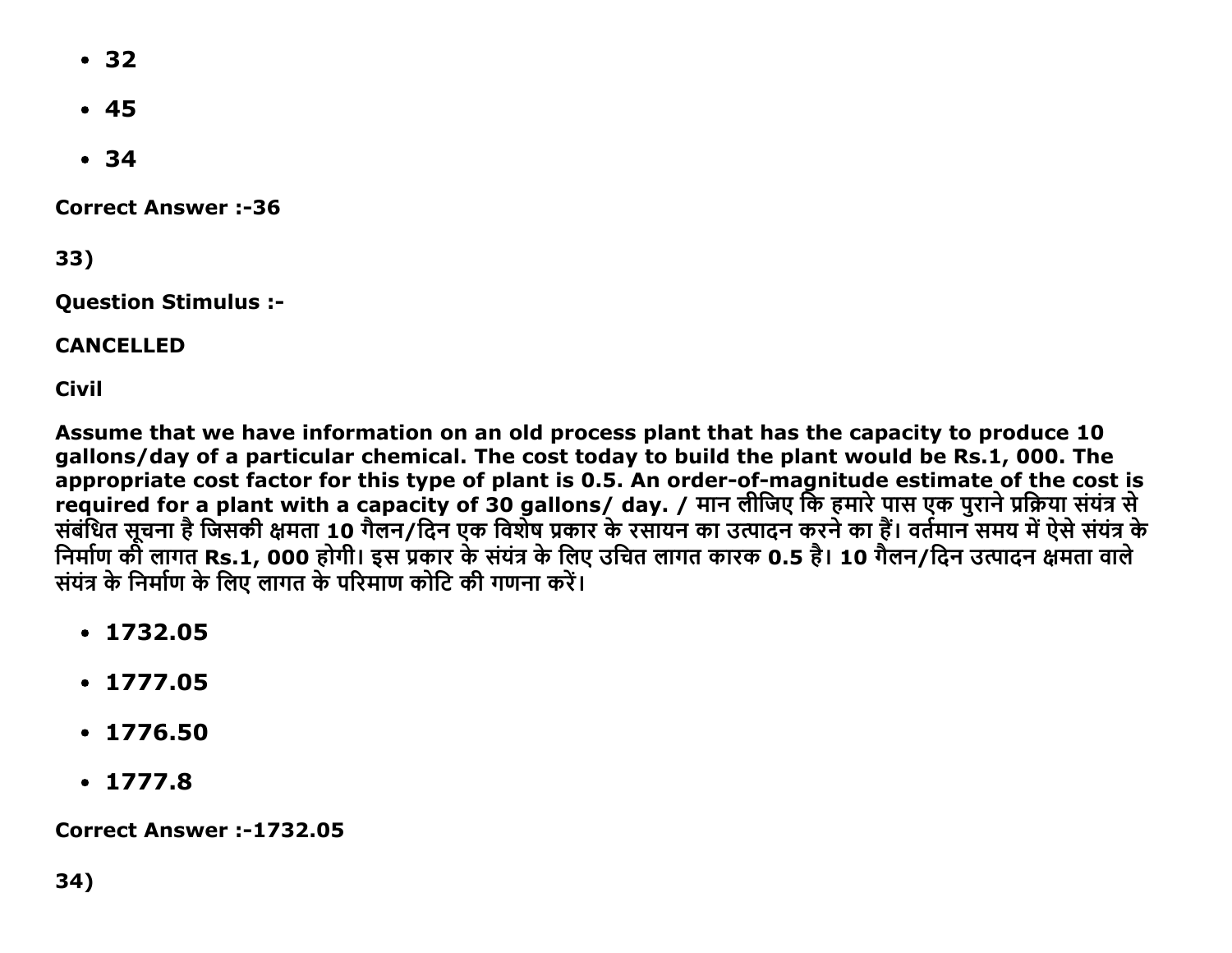#### **Question Stimulus :-**

**Civil** 

What is the strength of timber if it is in the direction parallel to the grains? / लकड़ी की शक्ति क्या होगी यदि कण के समानांतर दिशा में स्थित है?

- maximum / अधिकतम
- minimum / न्यूनतम
- natural / उटासीन
- balanced / संतुलित

Correct Answer :-maximum / अधिकतम

35)

**Question Stimulus :-**

Civil

The momentum is defined as the total motion possessed by a body. Mathematically, how it is<br>written? / संवेग को किसी निकाय से होकर गुजरने वाले कुल गति के रूप में परिभाषित किया गया है। गणितीय विधि में इसे कैसे लिखा जाता है?

- momentum=mass \* velocity / संवेग = द्रव्यमान \* वेग
- momentum=distance \* velocity / संवेग = दूरी \* वेग
- momentum=distance \* mass / संवेग = दूरी \* द्रव्यमान
- momentum=velocity \* gravity / संवेग = वेग \* गुरूत्वाकर्षण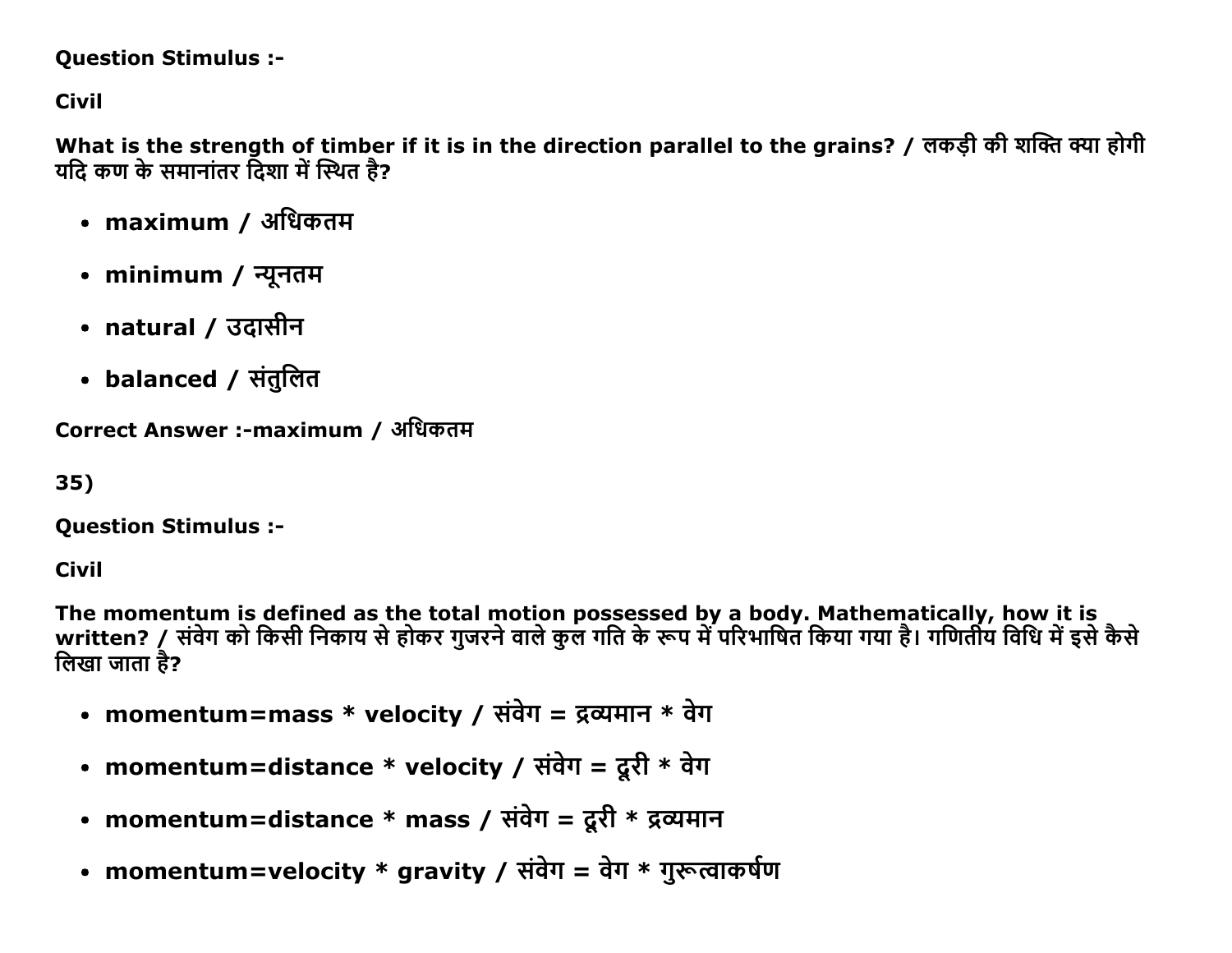Correct Answer :-momentum=mass \* velocity / संवेग = द्रव्यमान \* वेग

36)

**Question Stimulus :-**

**Civil** 

The weight of a body is a force that is attracted towards the center of which of the following options? / एक निकाय अर्थात पिंड का वजन एक बल है जो कि केंद्र की ओर आकर्षित होता है, वह निम्नलिखित विकल्पों में से कौन है?

- earth / पृथ्वी
- gravity / गुरुत्वाकर्षण
- mass / द्रव्यमान
- distance / दूरी

Correct Answer :-earth / पृथ्वी

37)

**Question Stimulus :-**

**Civil** 

If the pipes are connected in series, how much is the total head loss to the sum of the head loss in each pipe. / यदि पाइप श्रृंखला में संयोजित हैं, तो कुल अग्रभाग की हानि में से प्रत्येक पाइप में अग्रभाग की कितनी हानि होती हैं?

- equal / बराबर
- not equal / बराबर नहीं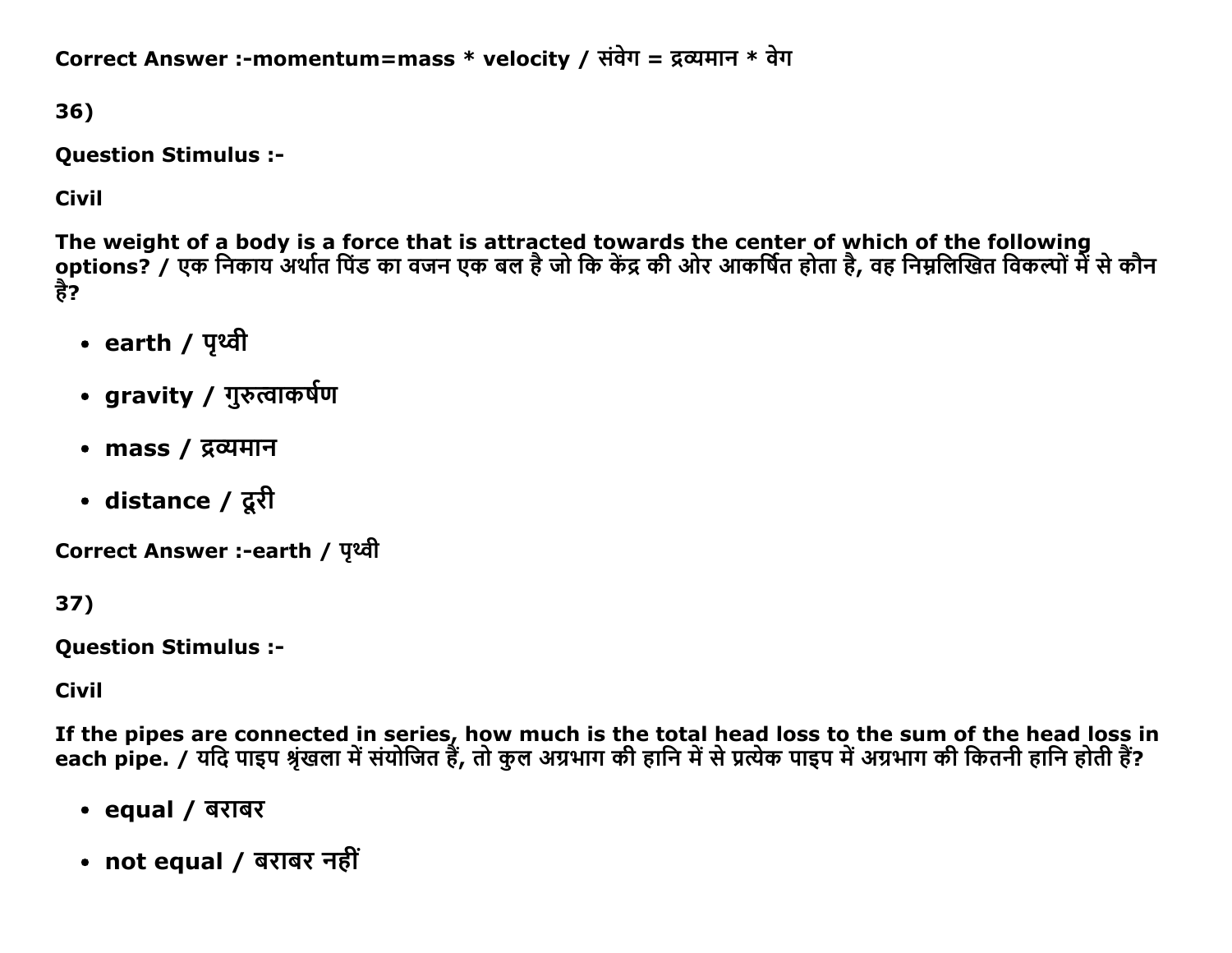- 2 times / 2 गुना
- 4 times / 4 गुना

Correct Answer :-equal / बराबर

38)

**Ouestion Stimulus :-**

**Civil** 

What is the lining of a canal assures distribution? / वितरण का आश्वासन देने वाली नहर का स्तर क्या होगा?

- economical water / किफायती पानी
- economical air / किफायती हवा
- not economical water / किफायती पानी नहीं
- not economical air and water / किफायती पानी और हवा नहीं

Correct Answer :-economical water / किफायती पानी

39)

**Question Stimulus :-**

**Civil** 

Which one of the following belongs to the category of energy transfer machines? / निम्नांकित में से कौन-सा ऊर्जा स्थानान्तरण करने वाले मशीनों की श्रेणी से संबंधित हैं?

• centrifugal pump / केन्द्रापसारक पंप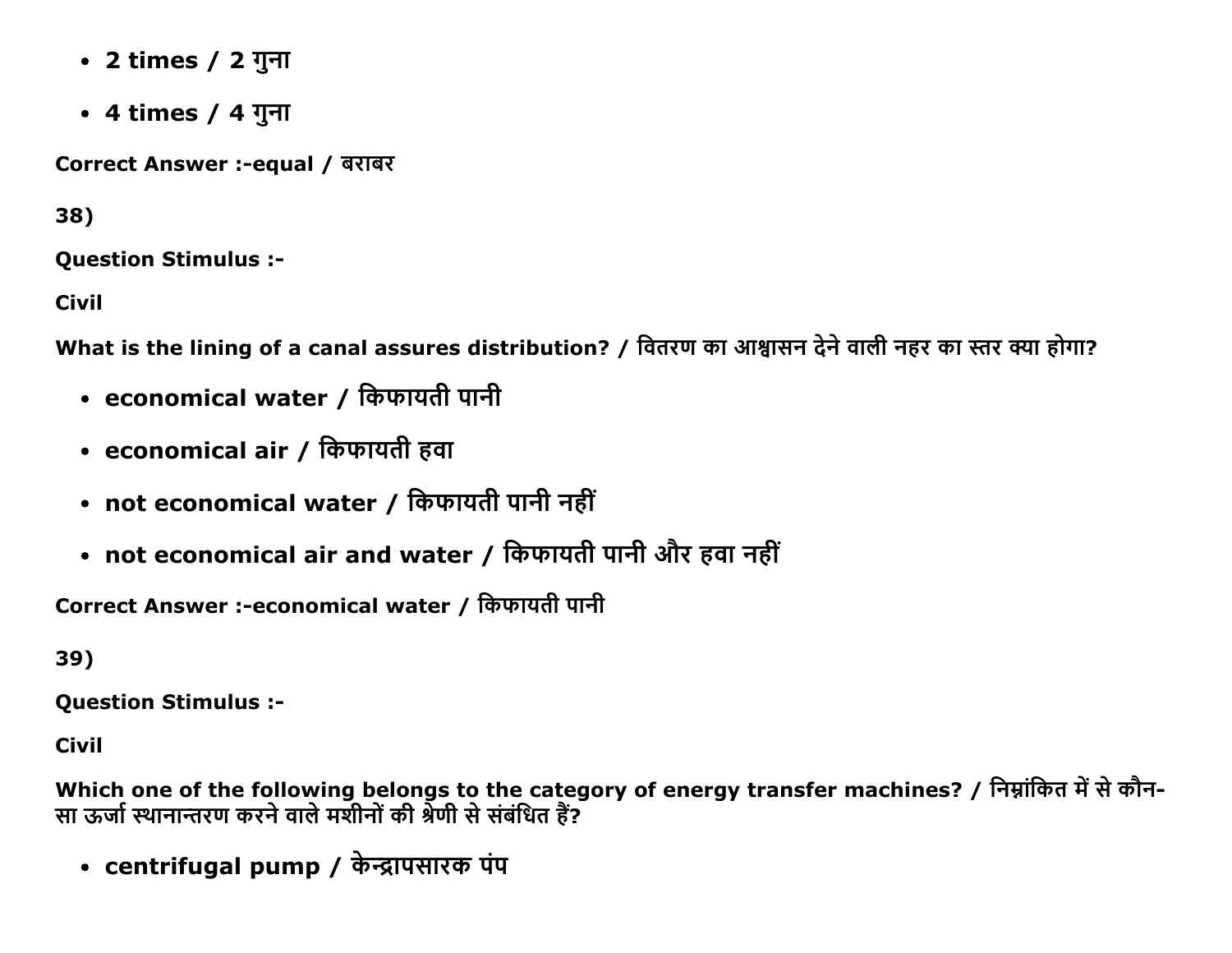- hydraulic coupling / द्रवचालित पंप (हाइड्रॉलिक पंप)
- screw coupling / स्क्रू पंप
- jet coupling / जेट पंप

Correct Answer :-hydraulic coupling / द्रवचालित पंप (हाइड़ॉलिक पंप)

40)

Question Stimulus :

## CANCELLED

Civil

When a shaft of diameter (D=4) is subjected to a twisting moment (T=6) and a bending moment (M=4), then the maximum shear stress is / जब एक शाफ़्ट का व्यास (डी=4) मुड़ने वाले गुरूत्व के (टी=6) और वकन गुरूत्व (एम=4) के अधीन रहता है, तब अधिकतम अपरूपण प्रतिबल कितना होगा:

- 9.181
- 8.91
- 10.181
- 11.181

Correct Answer :-9.181

41)

Question Stimulus :

Civil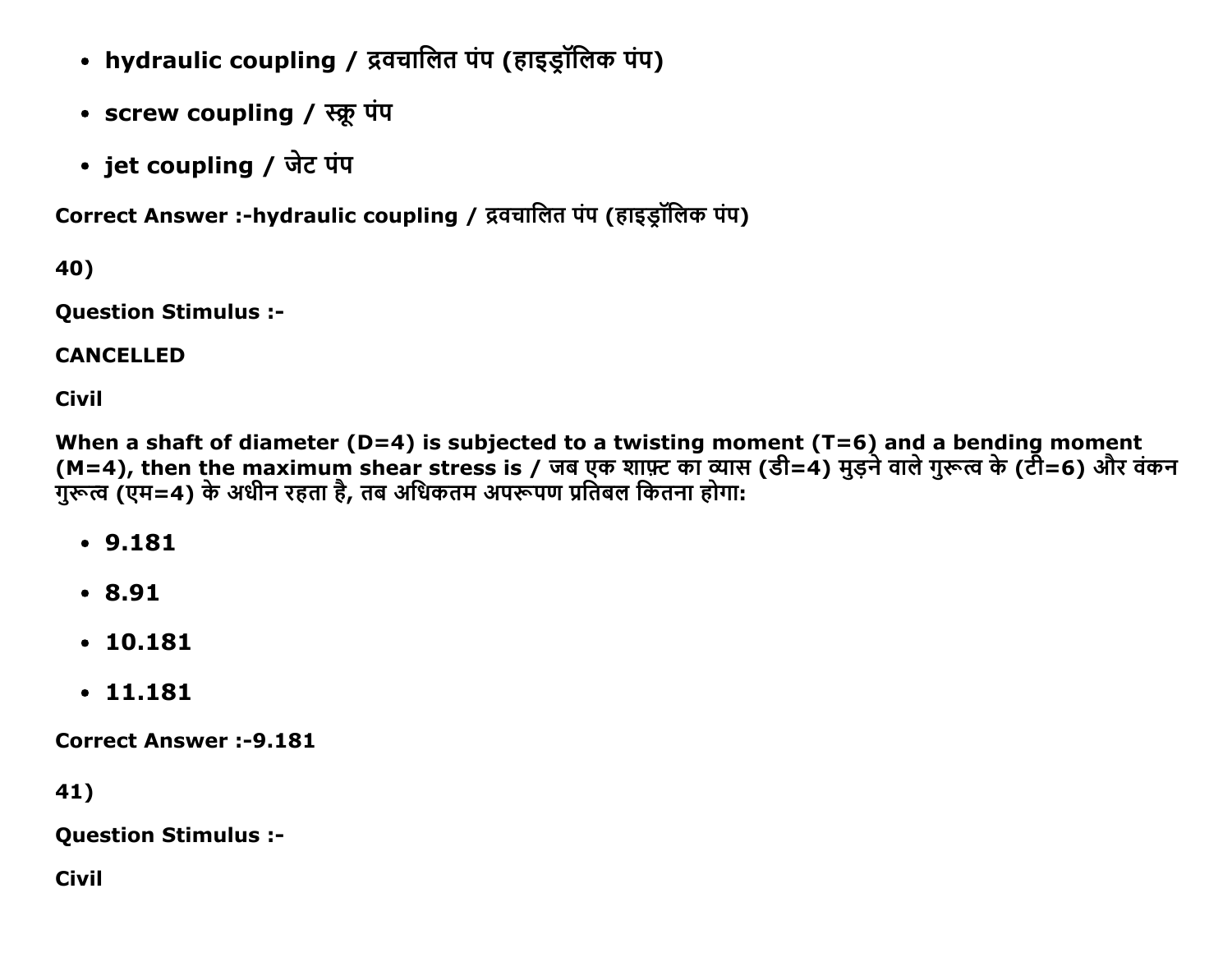In India, the first preference is given to roads for what purposes? / भारत में, सड़क को पहली प्राथमिकता किन उद्देश्यों के लिए दी जाती हैं?

- transportation / परिवहन
- safety aids / सुरक्षा सहायता
- signal / सुरक्षा सहायता
- pedestrian signal / पैदल यात्रियों के संकेत

Correct Answer :-transportation / परिवहन

42)

**Ouestion Stimulus :-**

**Civil** 

How much is the length of an equivalent pipe in comparison to a compound pipe? / एक संयुक्त पाइप की तुलना में एक समतुल्य पाइप की लंबाई कितनी होती हैं?

- not equal / असमान
- equal / समान
- minimum / न्यूनतम
- maximum / अधिकतम

Correct Answer :-equal / समान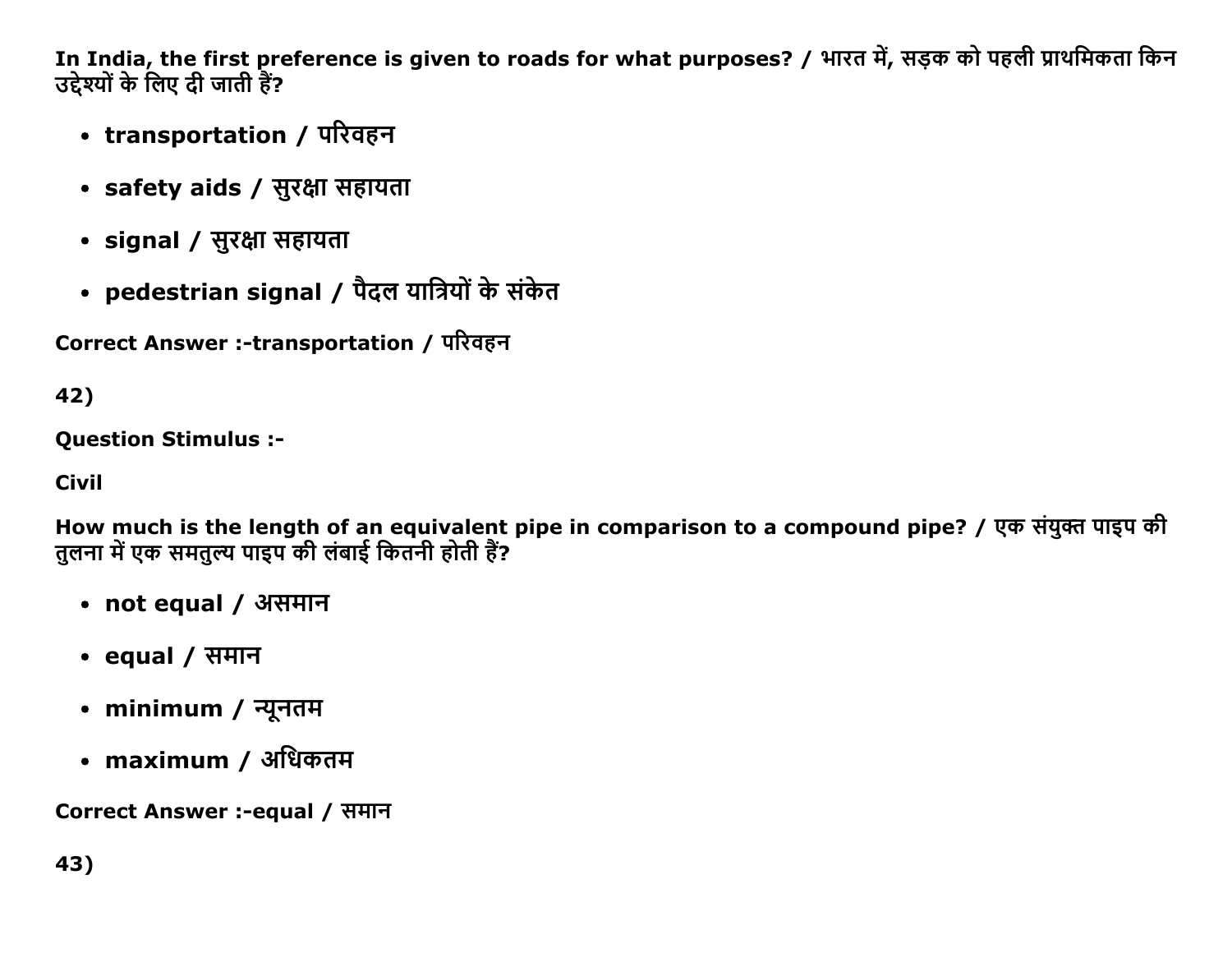**Question Stimulus :-**

**Civil** 

- Border Road Development / सीमा सड़क विकास संगठन
- Central Road Development / केंद्रीय सड़क विकास संगठन
- State Road Development / राज्य सड़क विकास संगठन
- Defence Road Development / रक्षा सड़क विकास संगठन

Correct Answer :-Border Road Development / सीमा सड़क विकास संगठन

44)

**Question Stimulus :-**

Civil

Kennedy gave a relationship between the depths of flowing water and \_\_\_\_\_\_\_\_\_\_\_\_\_\_\_\_\_\_\_\_. / कैनेडी ने<br>प्रवाहित हो रहे पानी की गहराई और \_\_\_\_\_\_\_\_\_\_\_\_\_\_\_\_\_\_\_\_\_ के बीच एक संबंध प्रतिपादित किया है।

- critical velocity / क्रांतिक वेग
- displacement / विस्थापन
- distance / दूरी
- angular distance / कोणीय दूरी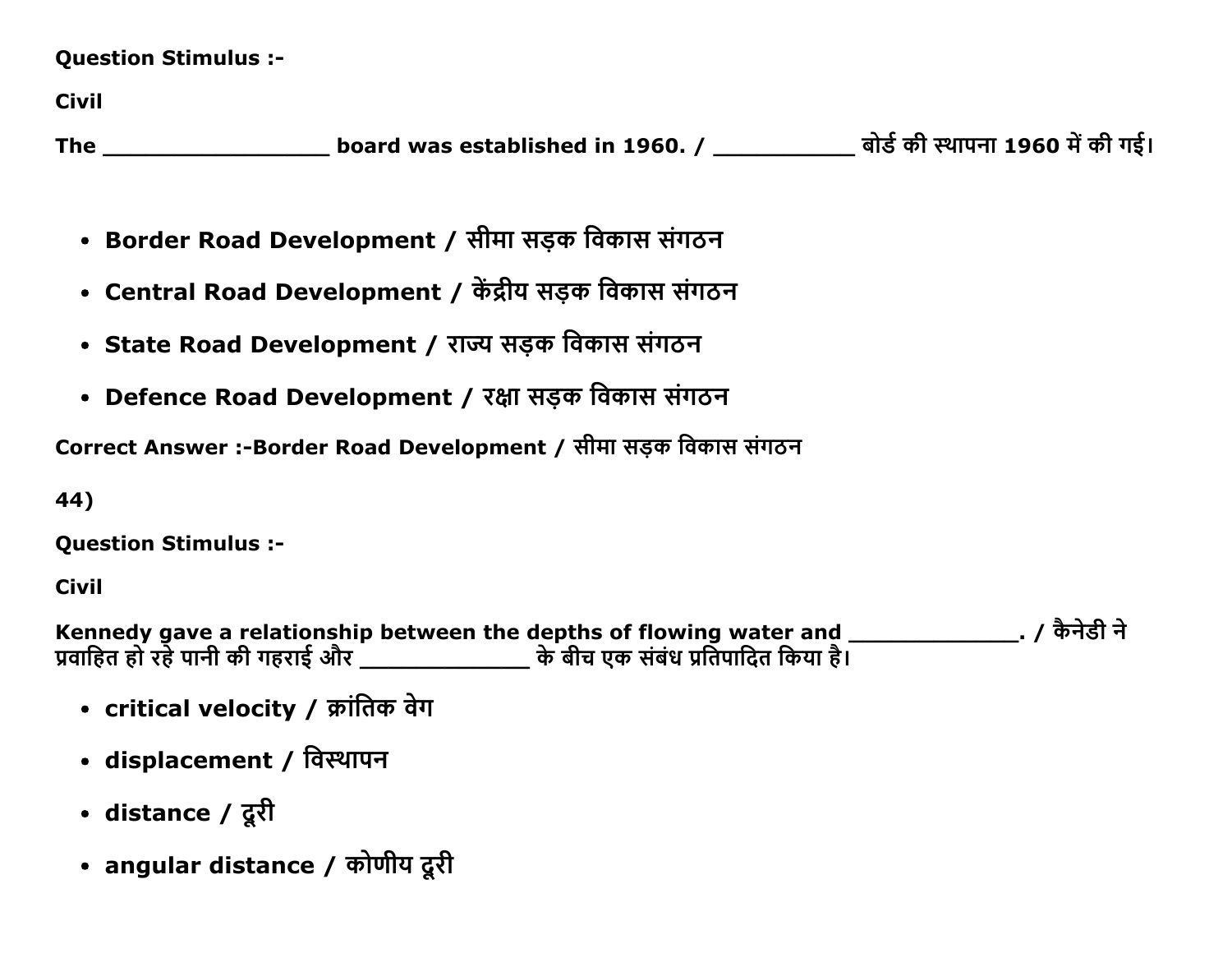Correct Answer :-critical velocity / क्रांतिक वेग

45)

**Question Stimulus :-**

**Civil** 

In the design of rigid pavements the flexural strength of concrete represents what type of factor? /<br>कठोर फुटपाथ के डिजाइन में कंक्रीट का फ्लेयेयूरल शक्ति किस कारक का प्रतिनिधित्व करती है?

- major / प्रमुख
- minor / गौण
- below major / प्रमुख से नीचे
- above minor / गौण से अधिक

Correct Answer :-major / प्रमुख

46)

**Ouestion Stimulus :-**

**Civil** 

In what direction the flow of water should be, in order to decrease the neutral stress? / पानी का प्रवाह किस दिशा में होना चाहिए, ताकि उदासीन तनाव कम हो जाएं?

- downward on the soil mass / मिट्टी के ढेर पर नीचे की दिशा में
- upward on the soil mass / मिट्टी के ढेर पर ऊपर की दिशा में
- top to bottom on the soil mass / मिट्टी के ढेर पर ऊपर से नीचे की दिशा में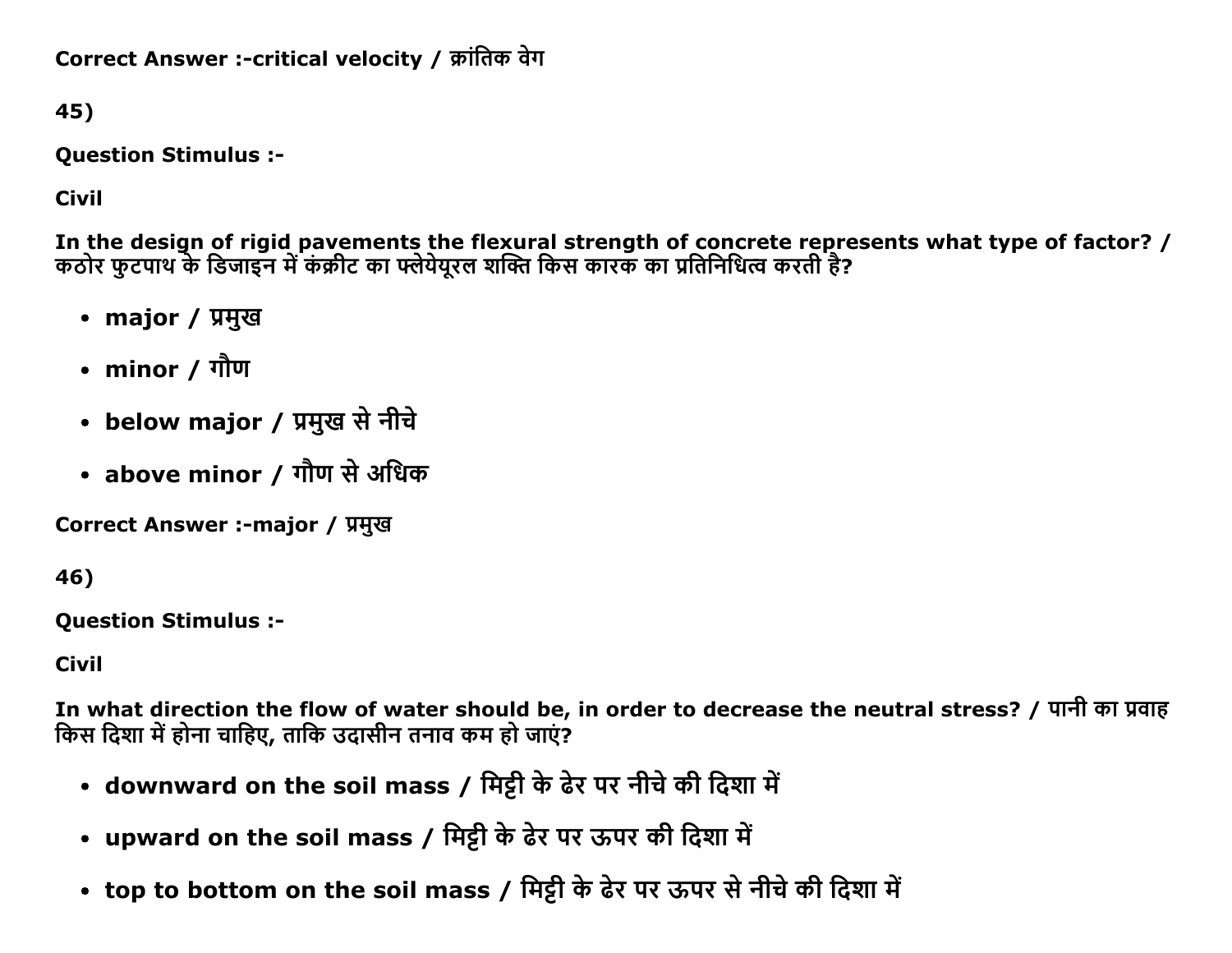• bottom to top on the soil mass / मिट्टी के ढेर पर नीचे से ऊपर की दिशा में

Correct Answer :-downward on the soil mass / मिट्टी के ढेर पर नीचे की दिशा में

47)

**Question Stimulus :-**

**Civil** 

Ultimate shear stress is used to identify which of the following quality of soil? / परम अपरूपण प्रतिबल का उपयोग निम्नांकित में से मिट्टी के किस गुण की पहचान के लिए किया जाता है?

- cohesion / संसंजन
- density / घनत्व
- relative density / आपेक्षिक घनत्व
- strength / बल

Correct Answer :-strength / बल

48)

**Question Stimulus :-**

**Civil** 

Cement-aggregate ratio is the proportional to \_\_\_\_\_\_\_\_ of the concrete. / सीमेंट-कंक्रीट का कुल अनुपात का आनुपातिक होता है

- durability / स्थायित्व
- workability / व्यवहार्यता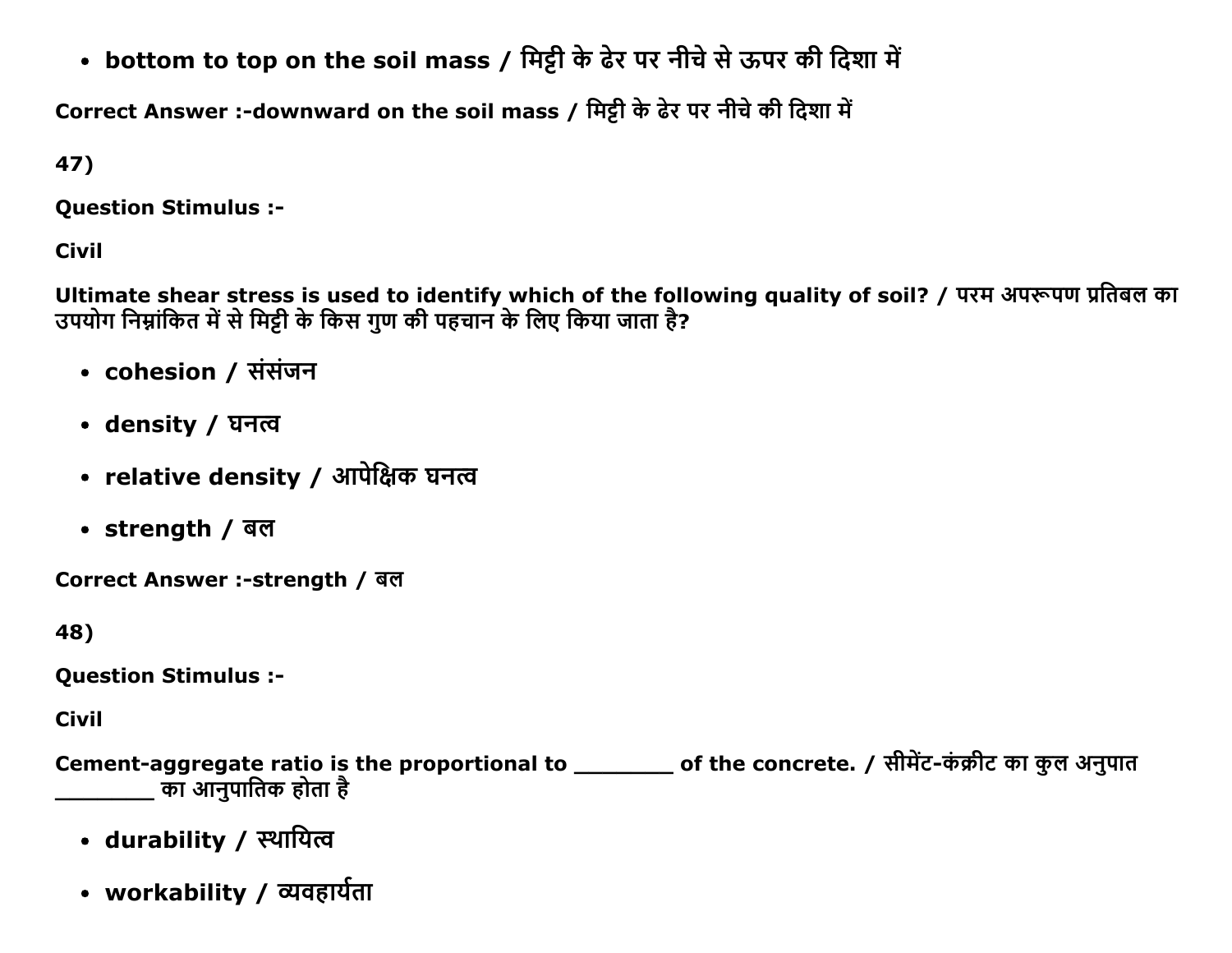- fitness / अनुरूपता
- soundness / मजबूती

Correct Answer :-durability / स्थायित्व

49)

**Ouestion Stimulus :-**

**CANCELLED** 

**Civil** 

The polar moment of inertia of a hollow shaft of outer diameter (D=4) and inner diameter (d=2)<br>is\_\_\_\_\_\_\_\_. / बाहरी व्यास (डी = 4) और भीतरी व्यास (डी = 2) वाले एक खोखले शाफ्ट की जड़ता का ध्रुवीय गुरूत्व \_\_\_\_\_\_ है।

- $\cdot$  1.57
- $1.76$
- $.1.67$
- $.1.79$

**Correct Answer:-1.57** 

50)

**Question Stimulus :-**

**Civil** 

The State Highways should have \_\_\_\_\_\_\_\_\_ wide carriage –way with \_\_\_\_\_wide shoulder on each<br>side. / राज्य राज्यमार्ग पर \_\_\_\_\_\_\_\_\_ चौड़ा परिवहन मार्ग के साथ प्रत्येक ओर \_\_\_\_\_ चौड़ा ढलान होना चाहिए।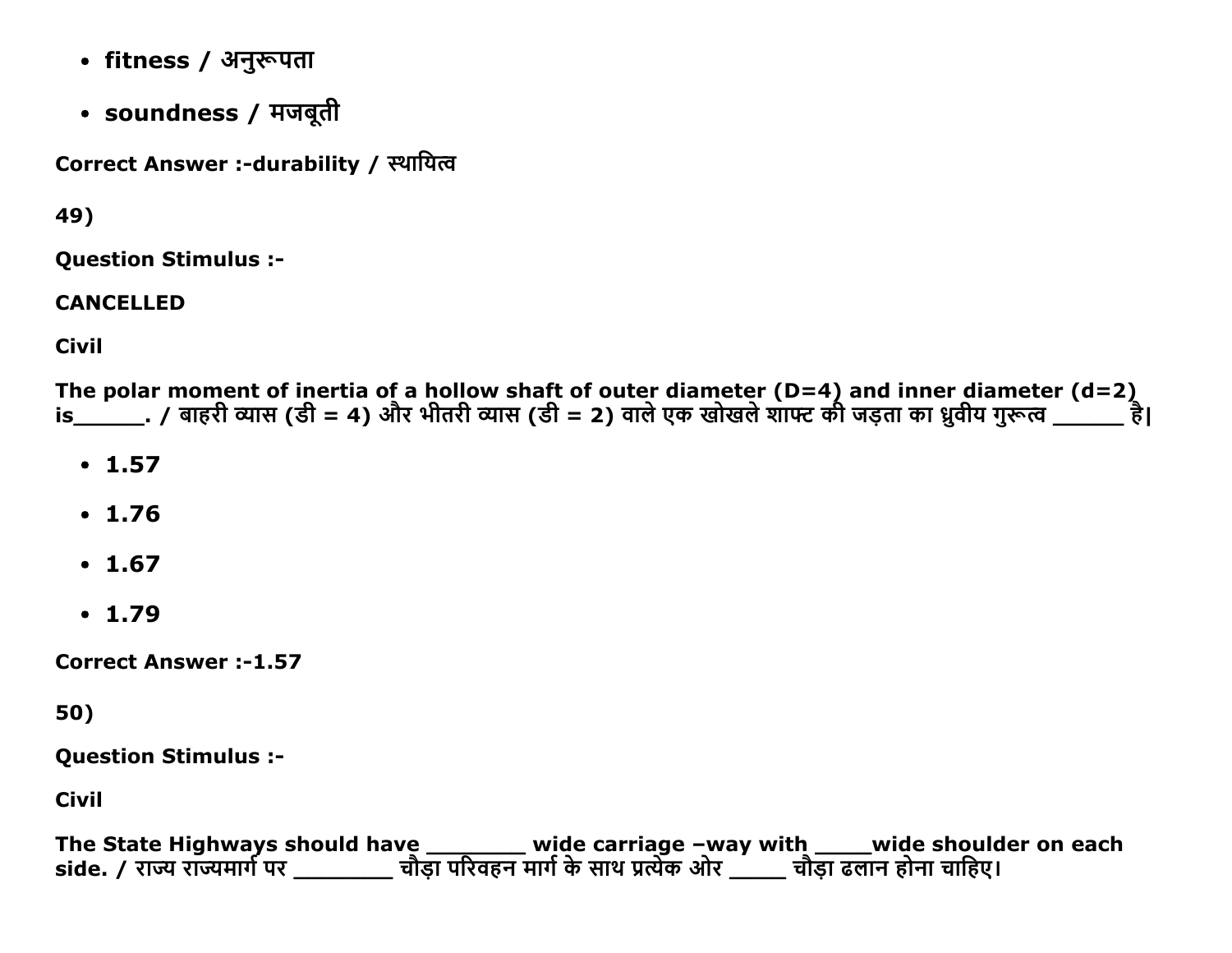- 8m ; 2m / 8 मीटर; 2 मीटर
- 10m ; 4m / 10 मीटर; 4 मीटर
- 8m; 4m / 8 मीटर; 4 मीटर
- 8m ; 6m / 8 मीटर; 6 मीटर

Correct Answer :-8m ; 2m / 8 मीटर; 2 मीटर

51)

**Ouestion Stimulus :-**

**Civil** 

In conducting the detailed survey for a strip covering on either side of the chosen center line, what should be the width in case of straight stretches and in case of sharp curves? / चुने हुए केंद्र की रेखाओं के दोनों तरफ एक पट्टी को कवर करने के लिए विस्तृत सर्वेक्षण करने में, सीधे हिस्सों और तीखें मोड़ की स्थिति में चौड़ाई क्या होनी चाहिए?

- 15m ; 30m / 15 मीटर; 30 मीटर
- 15m ; 40m / 15 मीटर; 40 मीटर
- 10m ; 40m / 10 मीटर; 40 मीटर
- 15m ; 60m / 15 मीटर; 60 मीटर

Correct Answer :-15m ; 30m / 15 मीटर; 30 मीटर

52)

**Question Stimulus :-**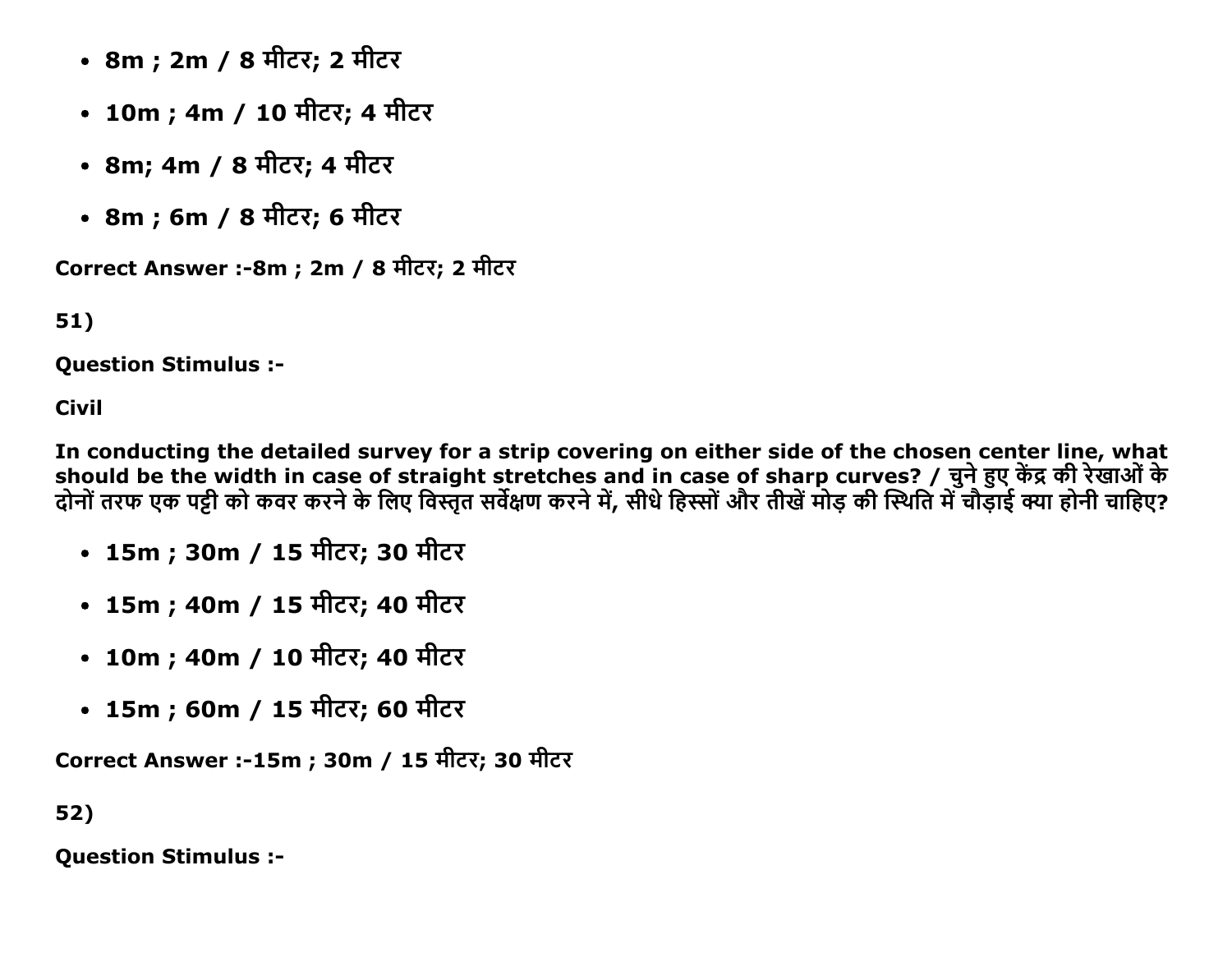### **CANCELLED**

**Civil** 

Footpaths are higher than the road surface. What is the range of their height? / फ़ुटपाथ सड़क की सतह से ऊँचा होता है। उनकी ऊँचाई की सीमा क्या होती है?

- 15cm to 20cm / 15 सेमी से 20 सेमी
- 15cm to 25cm / 15 सेमी से 25 सेमी
- 20cm to 25cm / 20 सेमी से 25 सेमी
- 15cm to 30cm / 15 सेमी से 30 सेमी

Correct Answer :-15cm to 20cm / 15 सेमी से 20 सेमी

53)

**Question Stimulus :-**

**Civil** 

\_\_\_\_\_\_\_ force is equal to 9.8 N. / \_\_\_\_\_\_\_\_ बल 9.8 न्यूटन के बराबर है।

- 1kg / 1 किलोग्राम
- 1kg/m / 1 किलोग्राम/मीटर
- 1kg/cm / 1 किलोग्राम/सेमी
- 1 kg/m-sq / 1 किलोग्राम/मीटर-वर्ग

Correct Answer :-1kg / 1 किलोग्राम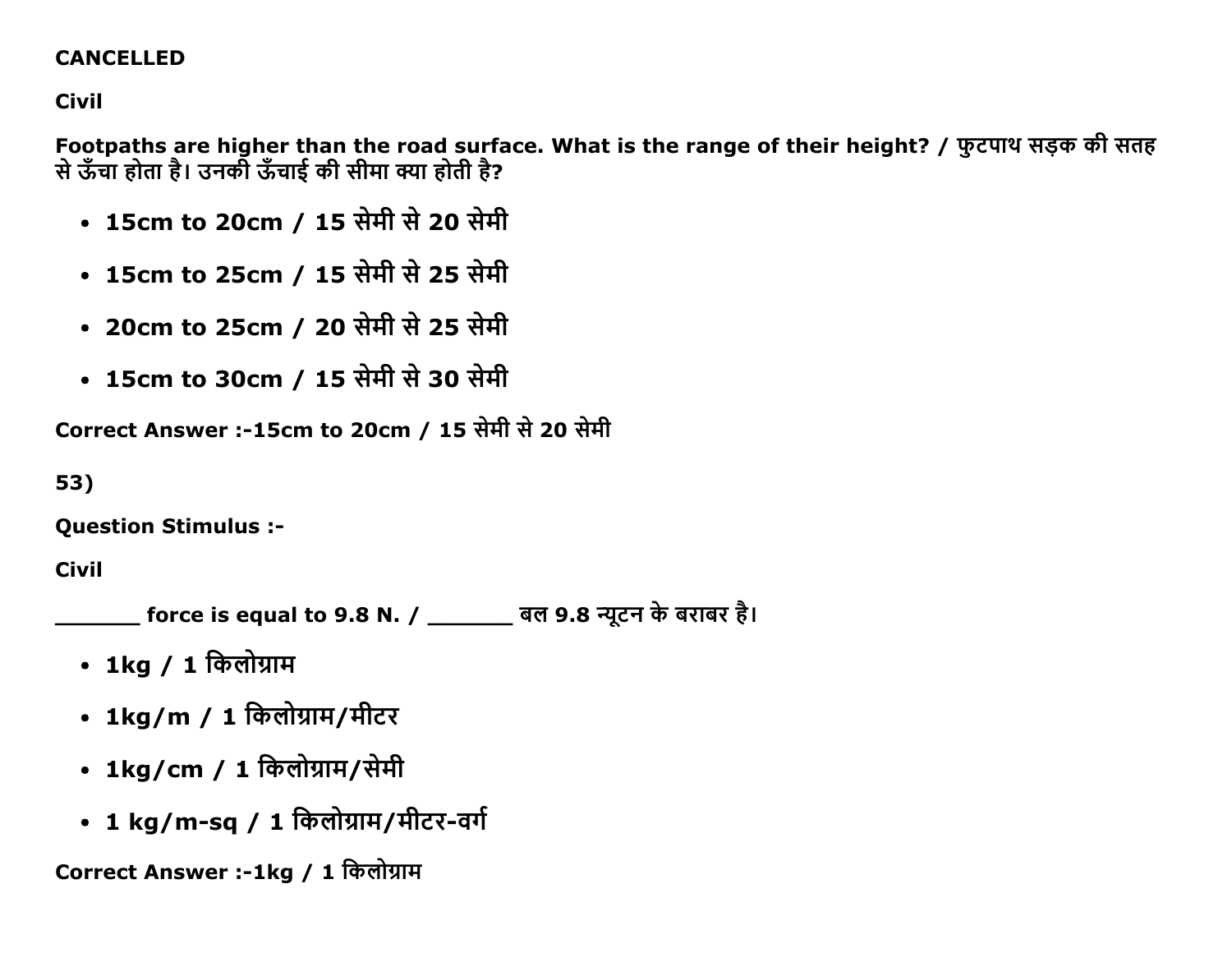54)

**Question Stimulus :-**

**Civil** 

Name the pump that is different from others in the same group? / उस पंप का नाम बताएं जो उसी समूह के अन्य पंपों से भिन्न है?

- plunger pump / निमज्जक पंप (प्लन्जर पंप)
- hydraulic pump / द्रवचालित पंप (हाइड्रॉलिक पंप)
- viscous pump / स्यानता पंप
- jet pump / जेट पंप

Correct Answer :-plunger pump / निमज्जक पंप (प्लन्जर पंप)

55)

**Question Stimulus :-**

**Civil** 

According to Indian Roads Congress, the \_\_\_\_\_\_\_\_\_\_\_\_\_\_\_of a road vehicle is 2.25m. / भारतीय सड़क कांग्रेस<br>के अनुसार, एक सड़क पर वाहन की \_\_\_\_\_\_\_\_\_\_\_\_\_\_ 2.25मीटर है।

- maximum width / अधिकतम चौड़ाई
- maximum length and minimum width / अधिकतम लंबाई और न्यूनतम चौड़ाई
- minimum width and maximum length / न्यूनतम चौड़ाई और अधिकतम लंबाई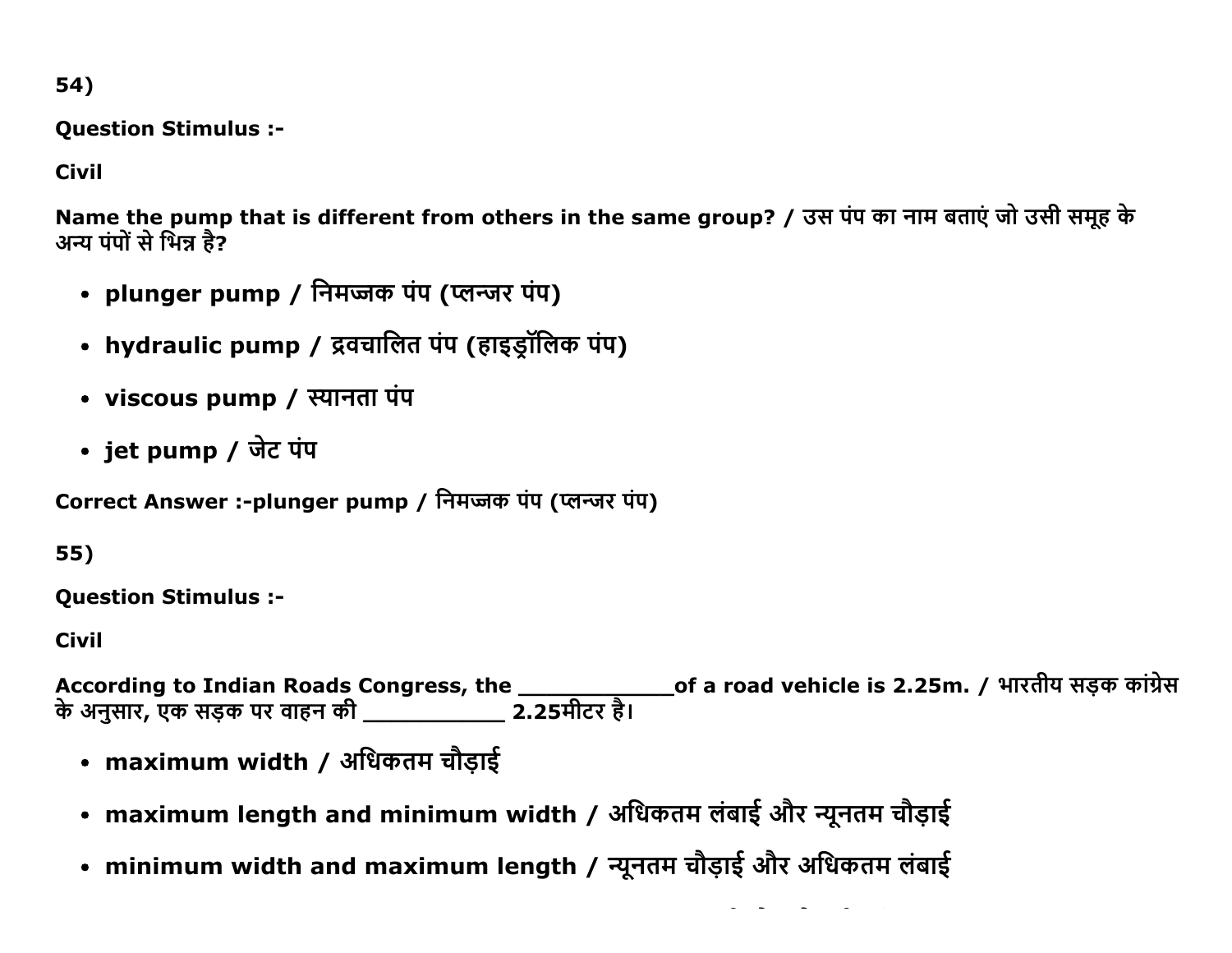• minimum length and maximum width / न्यूनतम लंबाई और चौड़ाई अधिकतम

Correct Answer :-maximum width / अधिकतम चौडाई

56)

**Ouestion Stimulus :-**

**CANCELLED** 

**Civil** 

If L = 4 is the length of wheel base of vehicle and R = 4 is the mean radius of a curve, then the amount of extra width (b) to be provided on roads is \_\_\_\_\_\_\_ / यदि एक वाहन के पहिए के आधार की लंबाई एल=4 है और मुख्य वक्रता की त्रिज्या 4 है, तब सड़क पर अतरिक्त चौड़ाई (बी) का परिमाण होगा \_\_\_\_\_\_\_\_\_\_\_\_

- $\cdot$  12
- $\cdot$  13
- $\cdot$  14
- $\cdot$  15

**Correct Answer:-12** 

57)

**Question Stimulus :-**

**Civil** 

**Example 1 friction.** /

• dry loose sand, internal / सूखी ढीली रेत, आंतरिक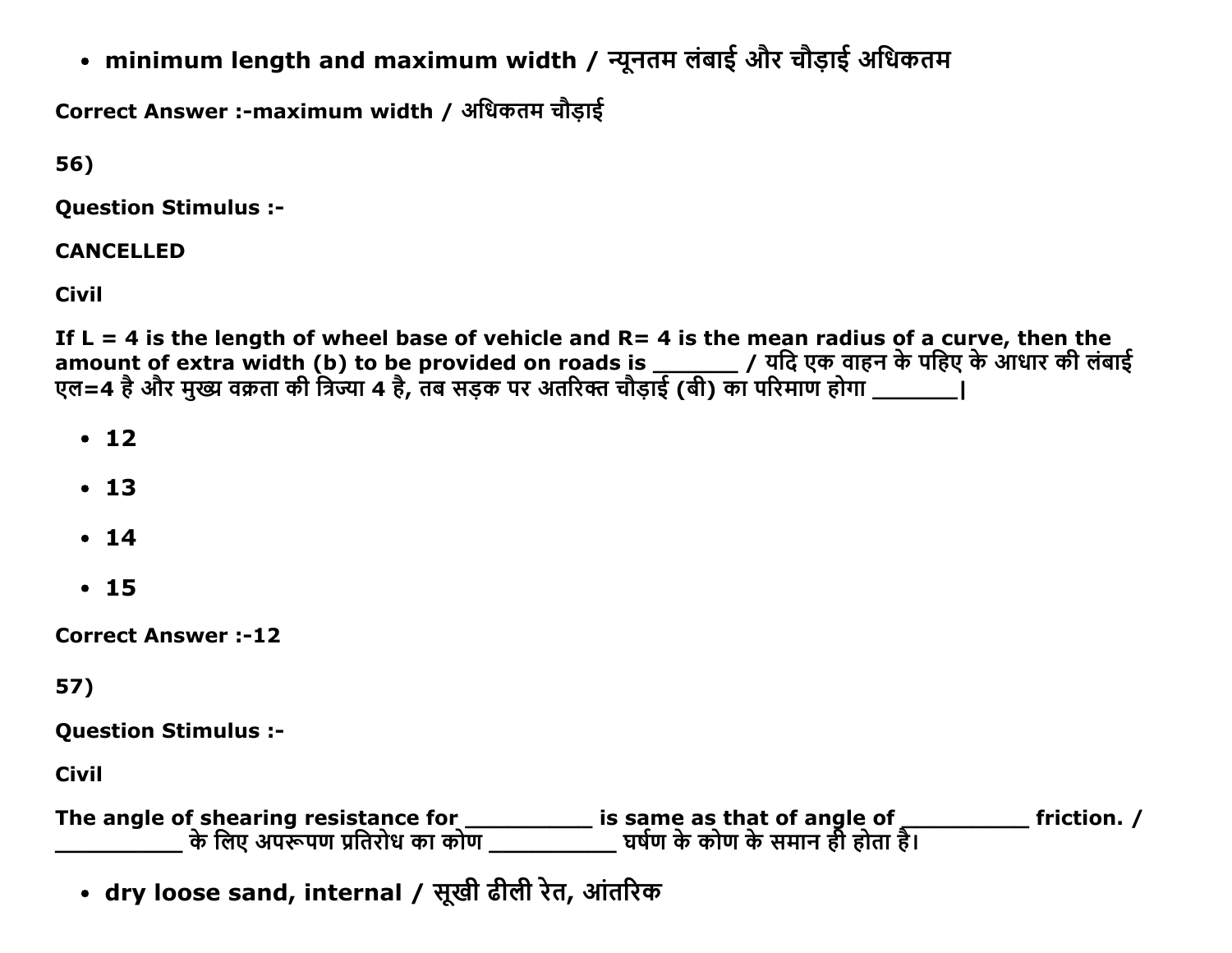- wet sand , external / गीली रेत, बाहरी
- dry and wet sand, middle / सूखा और गीला रेत, मध्य
- only sand, external / केवल रेत, बाहरी

Correct Answer :-dry loose sand, internal / सूखी ढीली रेत, आंतरिक

58)

**Question Stimulus :-**

**Civil** 

The breadth is 2 times the depth in case of the channel of rectangular section, then, under this condition how will be the discharge through the channel? / जब चतुर्भुजाकार अनुभाग वाले चैनल में चौड़ाई गहराई का 2 गुना होता है, तब इस स्थिति के अंतर्गत चैनल के माध्यम से प्रवाह कैसे होगा?

- minimum / न्यूनतम
- maximum / अधिकतम
- max-min / अधिकतम-न्यूनतम
- min-max / न्यूनतम-अधिकतम

Correct Answer :-maximum / अधिकतम

59)

**Question Stimulus :-**

**Civil** 

In a sharp-crested weir, how much is the thickness of the weir, taking into account the height of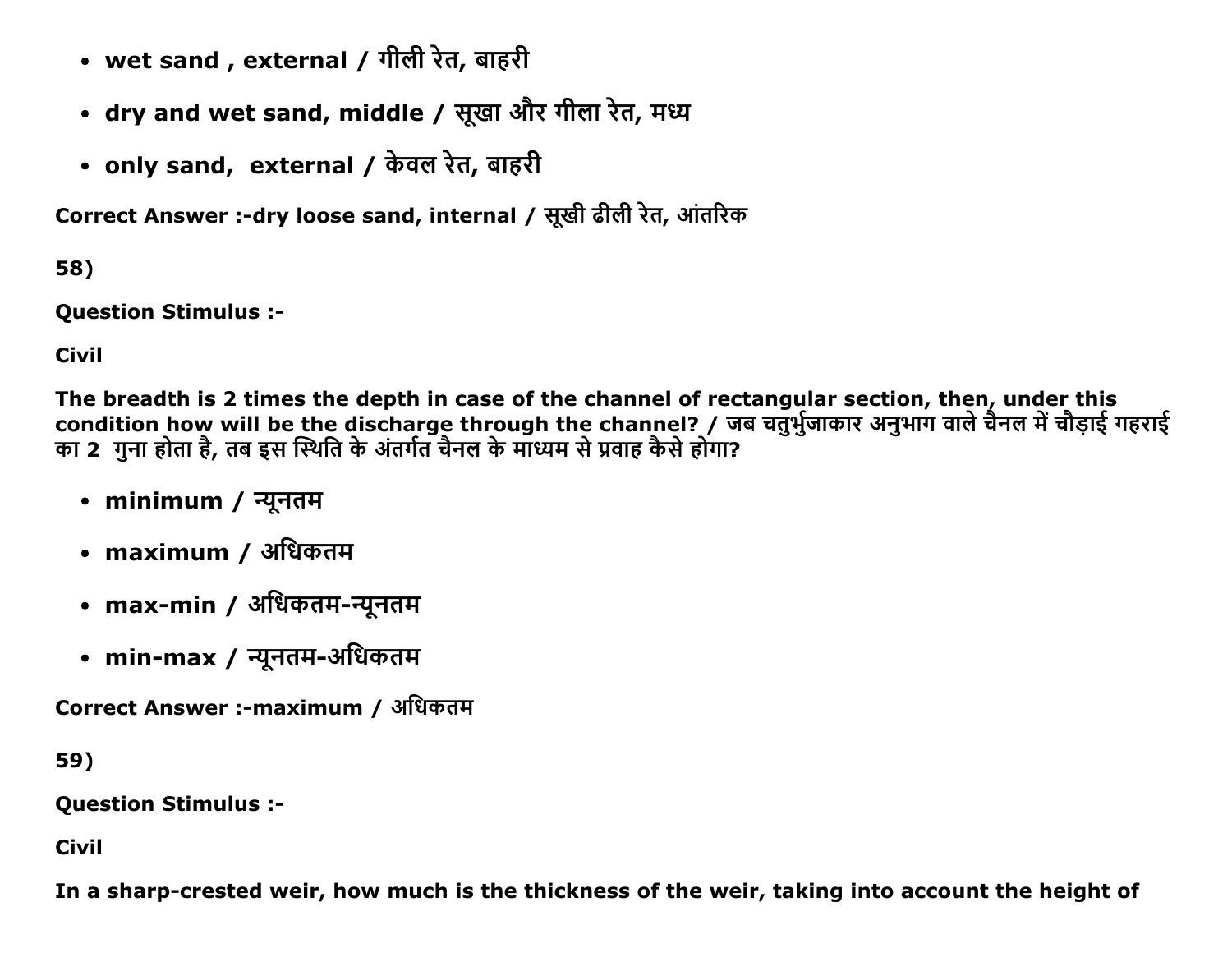the water above the crest of the weir. / एक तीव्र-मोडदार मेड में, मेड की मोटाई कितनी होगी, जब मेड के शिखर के ऊपर पानी की ऊंचाई को ध्यान में रखा जाता है।

- more than half / आधे से अधिक
- twice than half / आधे से दुगुना
- thrice than half / आधे से तिगुना
- less than half / आधे से कम

Correct Answer :-less than half / आधे से कम

60)

**Ouestion Stimulus :-**

**Civil** 

A panel of a \_\_\_\_\_\_\_\_\_\_\_\_\_\_\_\_\_\_\_\_\_\_\_\_ is the area enclosed between the centre lines connecting adjacent columns in and the outline of the column heads. / एक बीच घिरा रहता है।

- flat slab, two directions / सपाट स्लैब, दो दिशाओं में
- flat slab, four directions / सपाट स्लैब, चार दिशाओं में
- continuous slab, two directions / निरंतर स्लैब, दो दिशाओं में
- circular slab, three directions / वृतीय स्लैब, तीन दिशाओं में

Correct Answer :-flat slab, two directions / सपाट स्लैब, दो दिशाओं में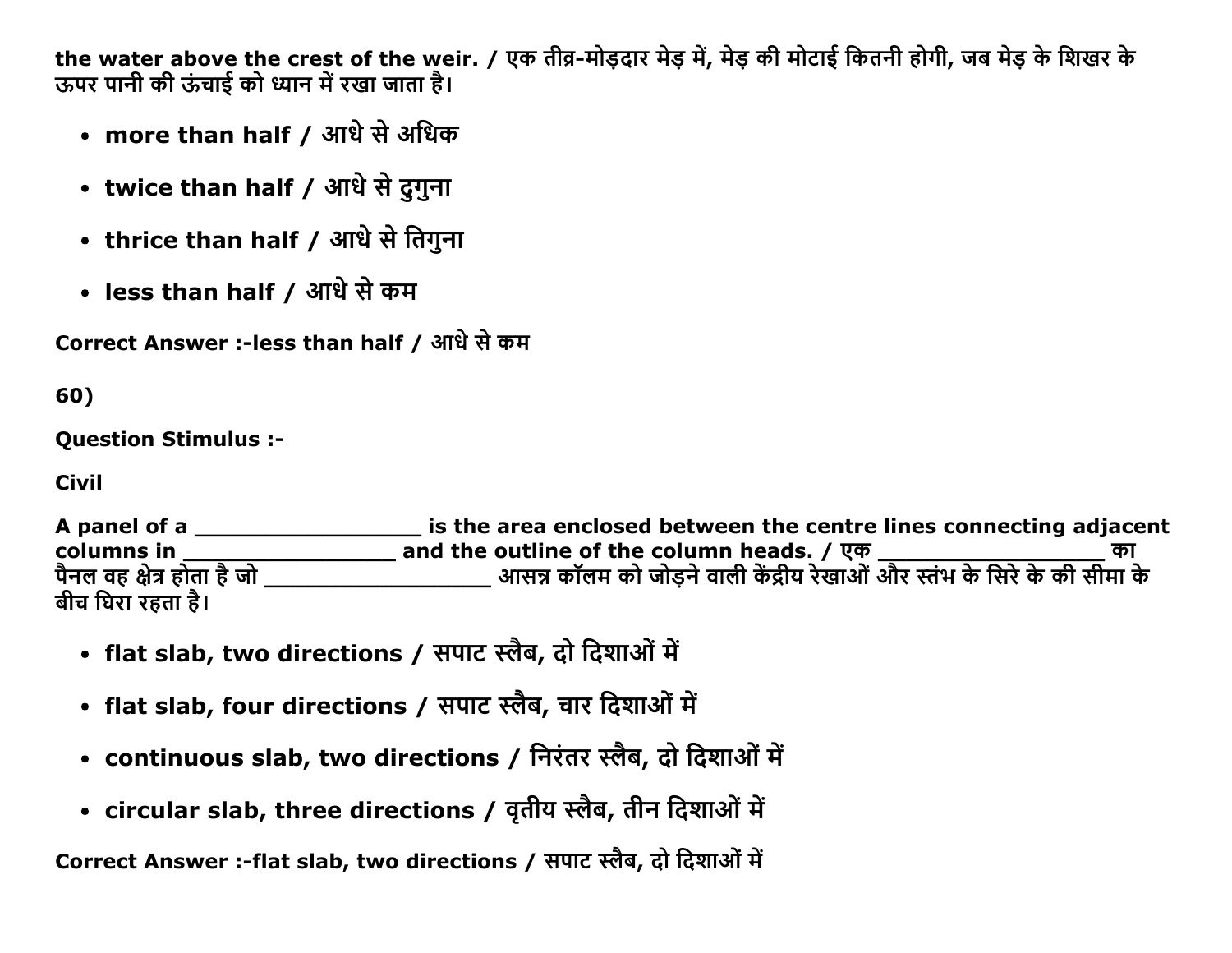61)

## **Question Stimulus :-**

**Civil** 

Which among the following organizations was set up in 1930? / निम्नांकित में से किस संगठन की स्थापना सन 1930 ईस्वी में की गई थी?

- central road organization / केंद्रीय सड़क संगठन
- state road organization / राज्य सडक संगठन
- town road organization / कस्बा सड़क संगठन
- urban road organization / शहरी सड़क संगठन

Correct Answer :-central road organization / केंद्रीय सड़क संगठन

62)

**Question Stimulus :-**

**Civil** 

In doors and windows, style is: / दरवाजे और खिड़कियों में, शैली है:

- the vertical member of the frame / फ्रेम का ऊर्ध्वाधर सदस्य
- the vertical member of the shutter / शटर का ऊर्ध्वाधर सदस्य
- the member which divides the frame into two vertical portions / वह सदस्य जो फ्रेम दो ऊर्ध्वधिर भागों में बांटता है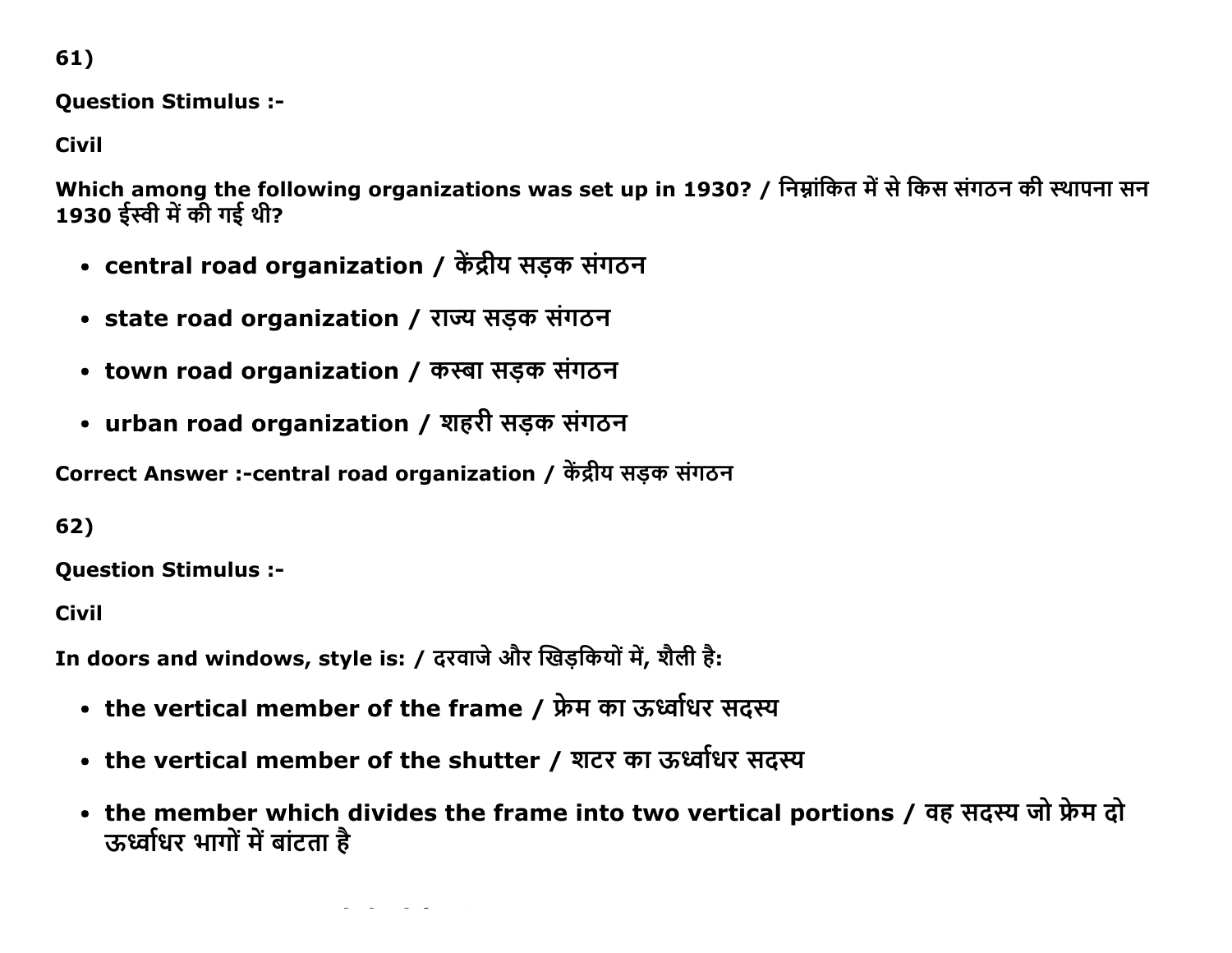• None of these / इनमें से कोई नहीं

Correct Answer :-the vertical member of the shutter / शटर का ऊर्ध्वाधर सदस्य

63)

Question Stimulus :

Civil

Why is light excluded in BOD incubator? / प्रकाश को बीओडी इनक्यूबेटर में शामिल क्यों नहीं किया गया है?

- to encourage anaerobic conditions / अवायवीय स्थितियों प्रोत्साहित करने के लिए
- to prevent growth of algae / शैवाल के विकास को रोकने के लिए
- to control aerobes / वायुजीवों को नियंत्रित करने के लिए
- to encourage growth of fungi / कवक के विकास को प्रोत्साहित करने के लिए

Correct Answer :-to prevent growth of algae / शैवाल के विकास को रोकने के लिए

64)

Question Stimulus :

Civil

Which type of meter is used to measure hydraulic jump? / किस प्रकार के मीटर का उपयोग द्रवीय झंप (हाइडॉलिक जंप) को मापने के लिए किया जाता है?

- critical depth meter / क्रांतिक गहराई मीटर
- depth of channel meter / चैनल मीटर की गहराई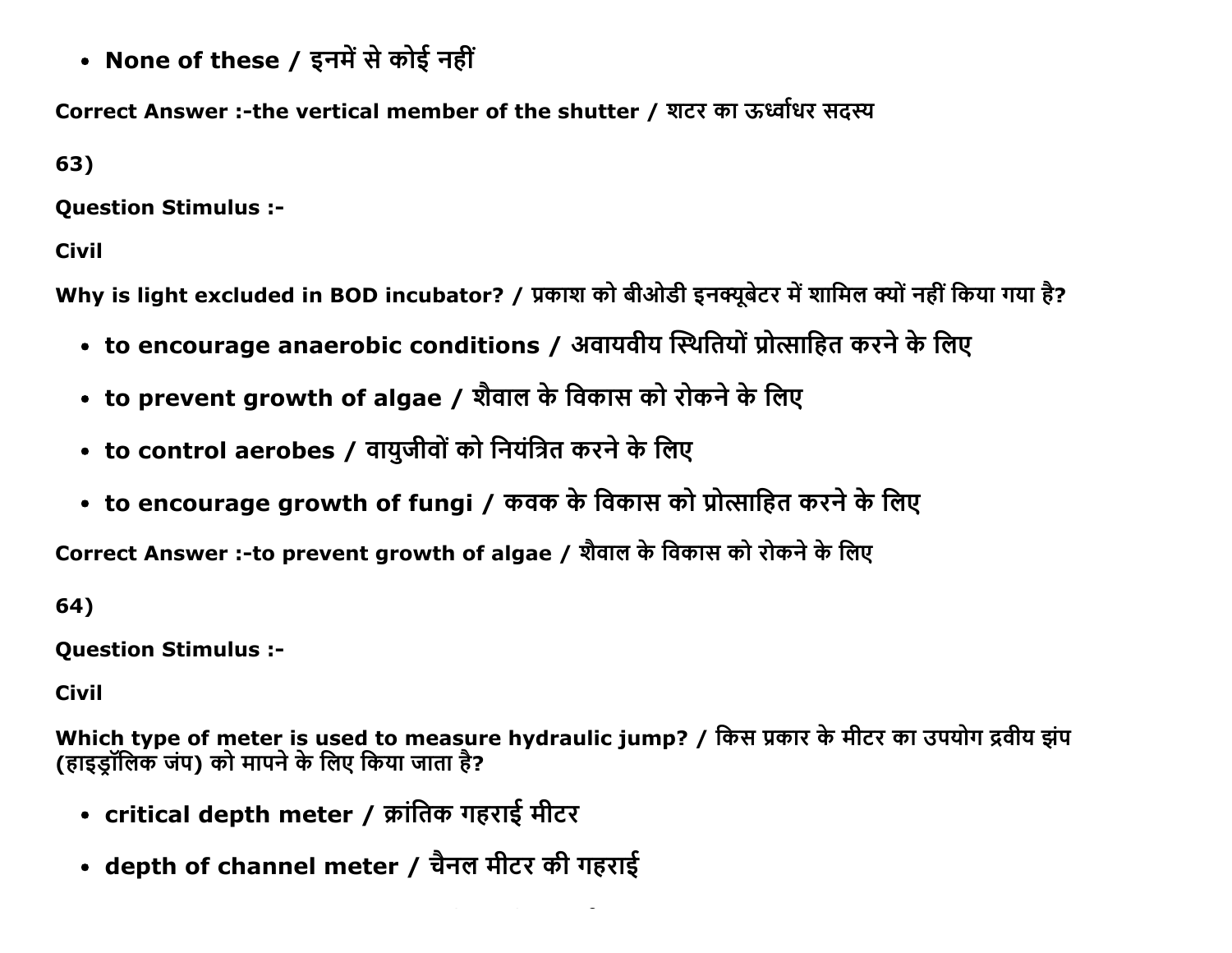- depth of flow meter / प्रवाह मीटर की गहराई
- velocity meter / वेग मीटर

Correct Answer :-critical depth meter / क्रांतिक गहराई मीटर

65)

Question Stimulus :

CANCELLED

Civil

How much is the effective diameter of a particle for the Stoke's law to be applicable? / स्टोक का नियम लागु होने के लिए एक कण प्रभावी व्यास कितना होना चाहिए?

- less than 0.0002 mm / 0.0002 मिमी से कम
- less than 0.002 mm / 0.002 मिमी से कम
- more than 0.02 mm / 0.02 मिमी से अधिक
- $0.2 \text{ mm} / 0.2 \text{ }\hat{\text{H}}$ मी

Correct Answer :-less than 0.0002 mm / 0.0002 मिमी से कम

66)

Question Stimulus :

Civil

What is the velocity of flow at all points in the cross-section of a channel? / एक चैनल के पार अनुभाग में सभी बिन्दुओं पर प्रवाह का वेग कितना होगा?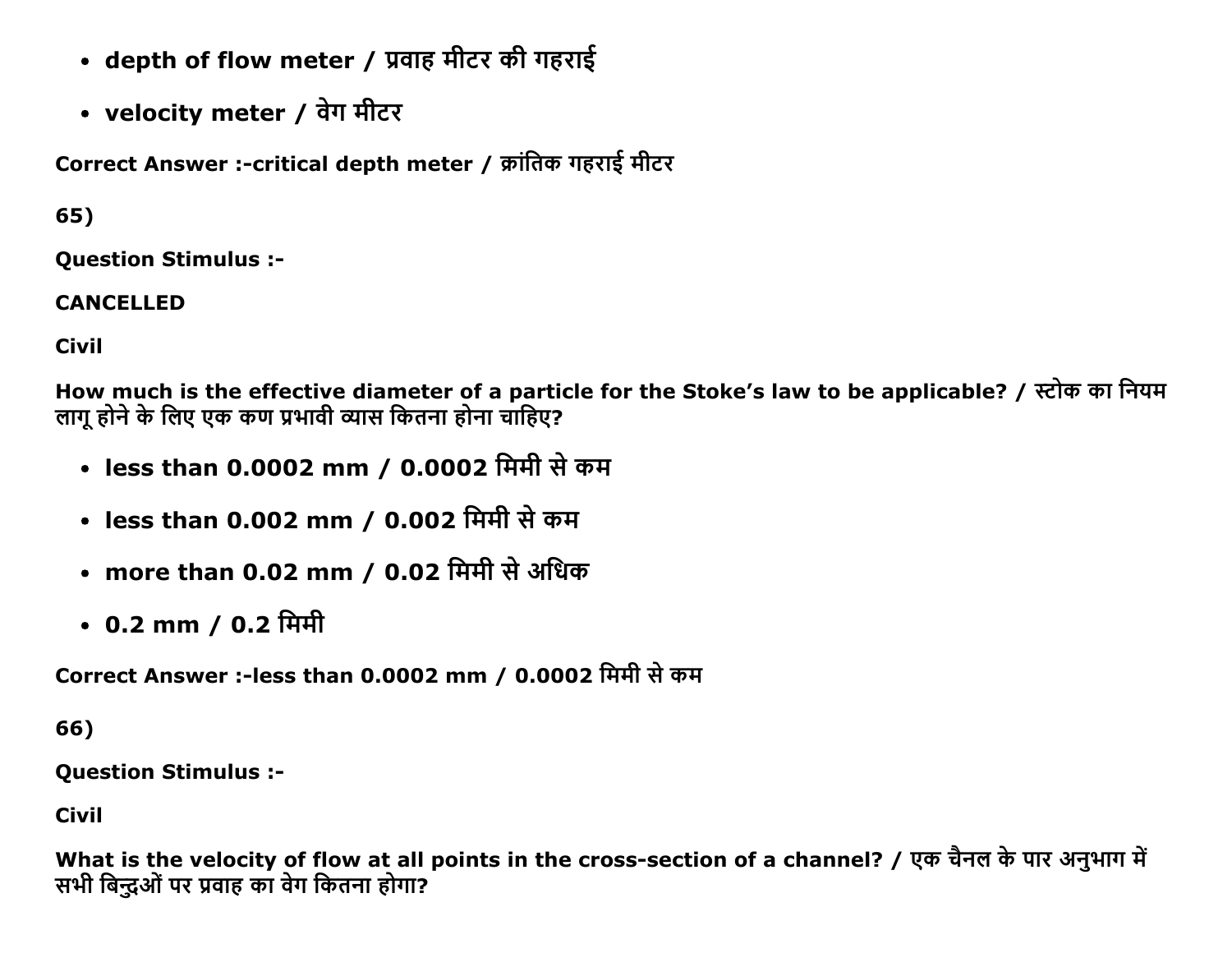- not same / असमान
- same / समान
- minimum / न्यूनतम
- maximum / अधिकतम

Correct Answer :-not same / असमान

67)

**Ouestion Stimulus :-**

#### **CANCELLED**

**Civil** 

In Lane's weighted creep theory, he proposed a weight of \_\_\_\_\_\_\_\_\_ for vertical creep and \_\_\_\_\_\_<br>for horizontal creep. / लेन के भारित विसर्पण सिद्धांत में, वह ऊर्ध्वाधर विसर्पण के लिए \_\_\_\_\_\_\_\_\_\_ के वजन और क्षैतिज<br>विसर्पण

- three, one / तीन, एक
- two, one / दो, एक
- three, two / तीन, दो
- two, three / दो, तीन

Correct Answer :-three, one / तीन, एक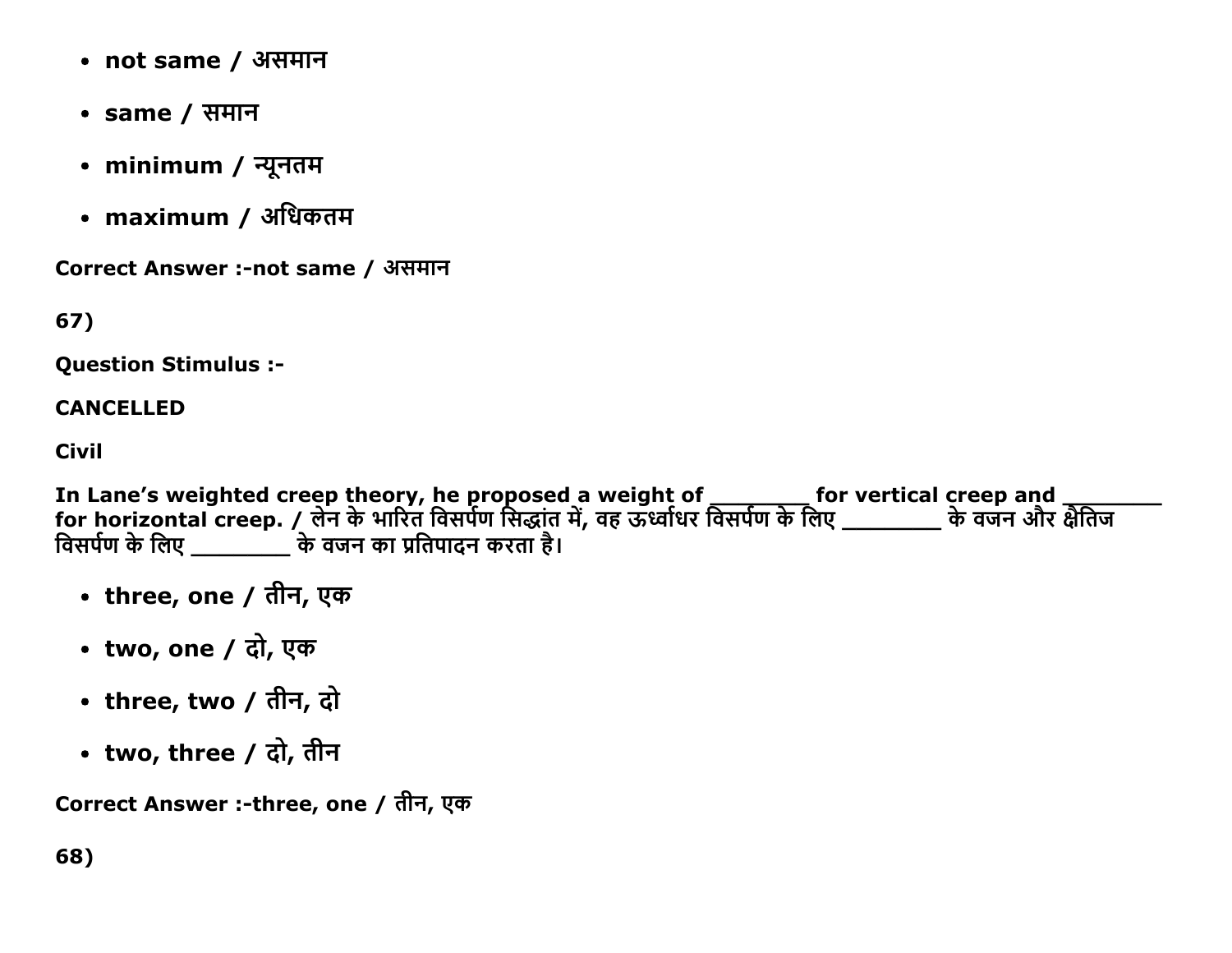### **Question Stimulus :-**

# **Civil**

If the sides of a slab simply supported on its edges and spanning in two ways \_\_\_\_\_\_\_\_\_\_\_\_\_\_, then<br>the \_\_\_\_\_\_\_\_\_\_\_\_\_\_\_\_\_\_\_\_\_bending moment is \_\_\_\_\_\_\_\_\_\_\_\_\_\_\_\_\_\_\_by 0.50. / यदि एक स्लैब के भुजाओं को केवल इसके<br>किनारों पर स

- are equal, maximum, multiplied / बराबर हैं, अधिकतम, गुणा किया गया
- are not equal, minimum, added / बराबर नहीं है, न्यूनतम, जोड़ा गया
- are equal, maximum, divided / बराबर हैं, अधिकतम, विभाजित किया गया
- are not equal, minimum, multiplied / बराबर नहीं है, न्यूनतम, गुणा किया गया

Correct Answer :-are equal, maximum, multiplied / बराबर हैं, अधिकतम, गुणा किया गया

69)

**Ouestion Stimulus :-**

**Civil** 

The angular velocity is the rate of change of angular\_\_\_\_\_\_\_\_\_\_\_\_ of a body. / एक निकाय के \_\_\_\_\_\_\_\_\_\_\_\_\_\_\_\_\_\_\_ के परिवर्तन की दर को कोणीय वेग कहते है।

- displacement / विस्थापन
- rotation / घूर्णन
- vector / सदिश
- direction / दिशा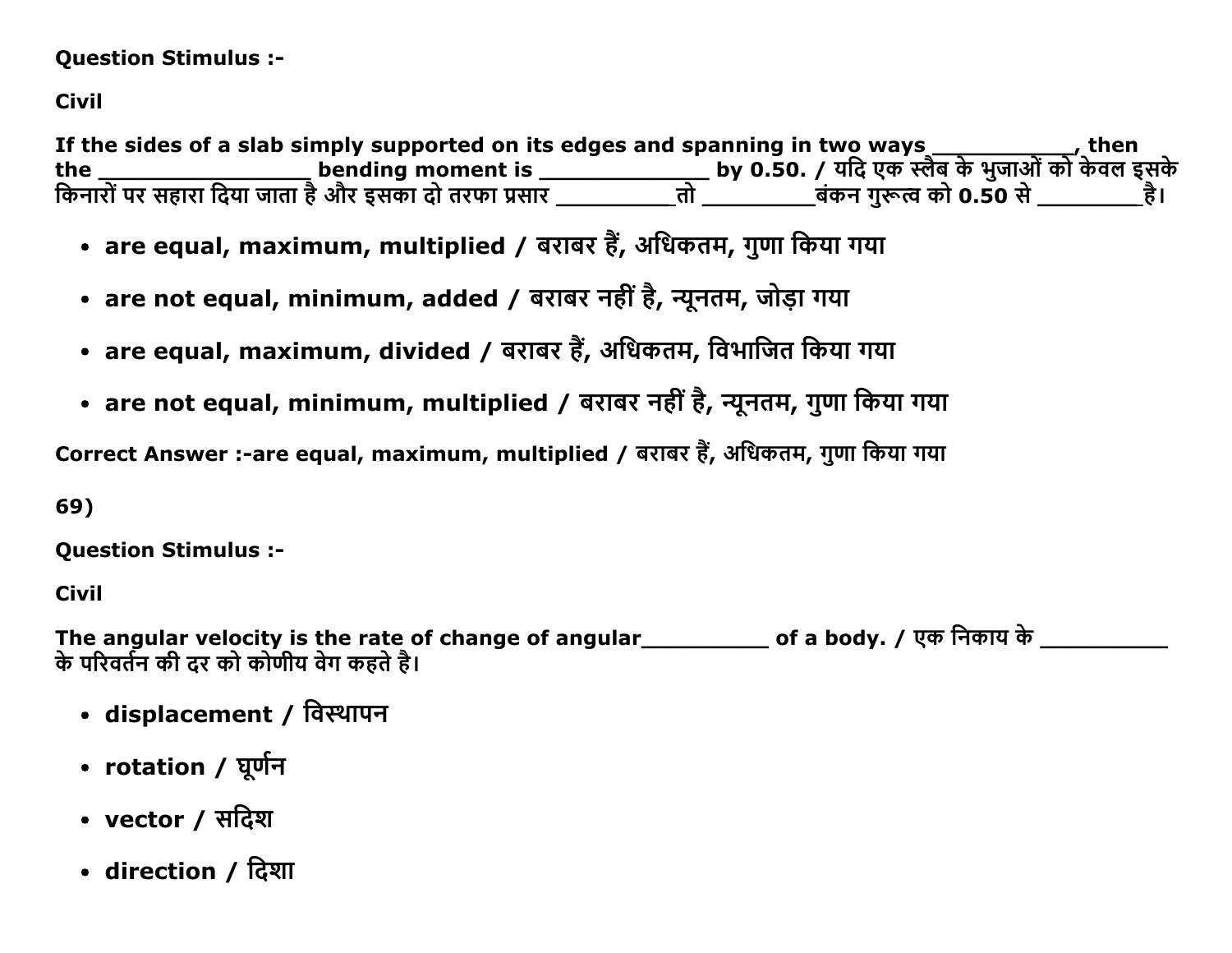Correct Answer :-displacement / विस्थापन

70)

**Question Stimulus :-**

**Civil** 

Cement ratio for durable concrete is 0.8 for? / टिकाऊ कंक्रीट के लिए सीमेंट का अनुपात किसके लिए 0.8 होता है?

- maximum water / अधिकतम जल
- minimum water / न्यूनतम जल
- minimum sand / न्यूनतम रेत
- maximum sand / अधिकतम रेत

Correct Answer :-maximum water / अधिकतम जल

71)

**Question Stimulus :-**

**Civil** 

To consider the construction work as minor work, what is the upper limit of the cost of a construction work if the lower limit is Rs. 20,000? / विनिर्माण कार्य को मामूली कार्य के रूप में विचार करने पर, किसी विनिर्माण कार्य की ऊपरी सीमा क्या है यदि निचली सीमा Rs. 20,000 है?

- $\cdot$  Rs. 80,0000/-
- $\cdot$  Rs. 90,000/-
- Rs.  $1,00,000/-$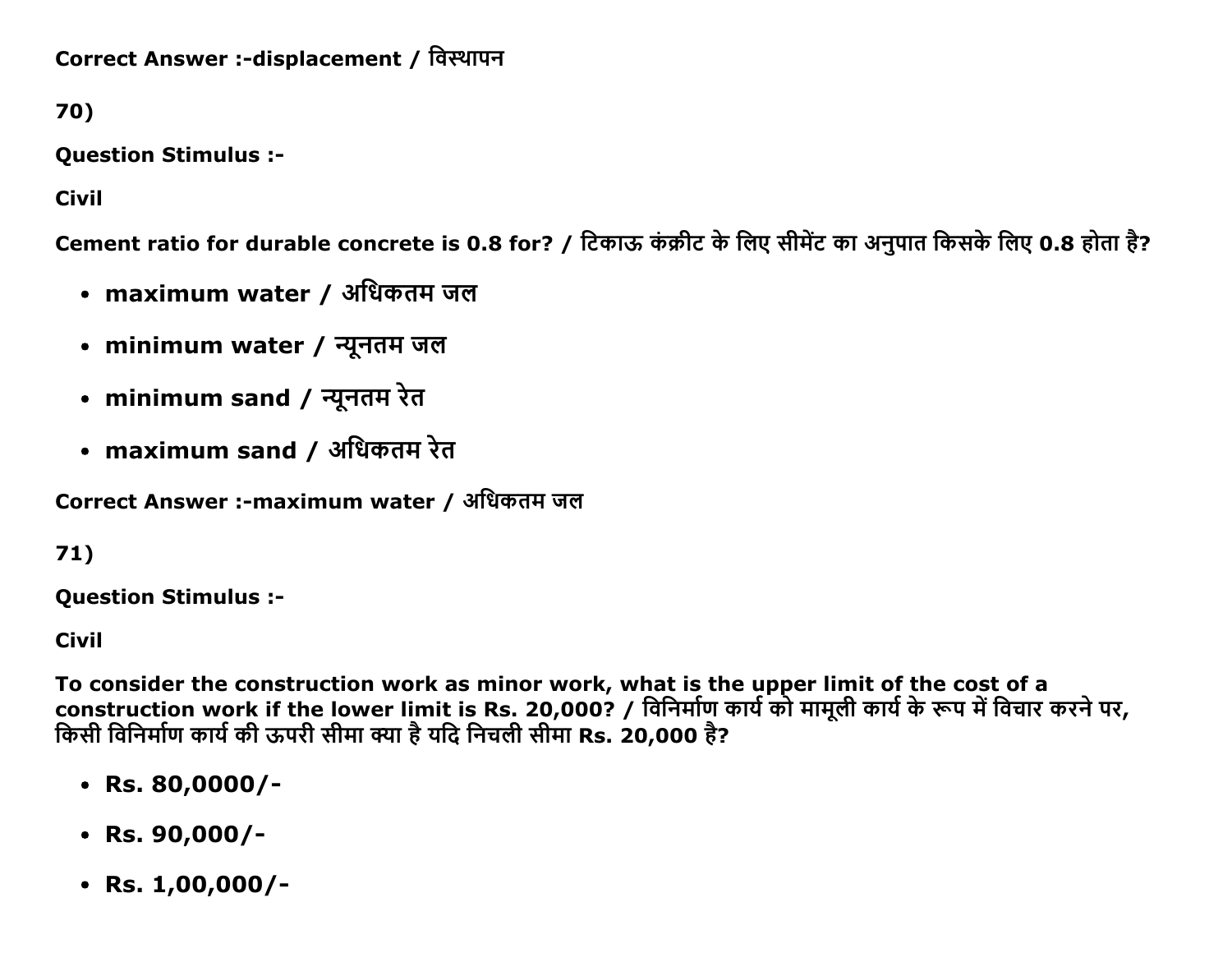$\cdot$  Rs. 70,000/-

**Correct Answer :- Rs. 1,00,000/-**

72)

**Question Stimulus :-**

**Civil** 

A truss is called a composite truss when \_\_\_\_\_\_\_. / एक ट्रस को एक समग्र ट्रस कहा जाता है जब \_\_\_\_\_\_\_\_ |

- it has two slopes on each side / इसके प्रत्येक ओर दो ढलान होता है
- it is a combination of king and queen post-trusses / यह राजा और रानी के बाद ट्रस का एक संयोजन है
- it is made of two different materials / यह दो अलग अलग सामग्री से मिलकर बना है
- it has both valleys and hips / इसमें घाटियाँ और कूल्हा दोनों है

Correct Answer :- it is made of two different materials / यह दो अलग अलग सामग्री से मिलकर बना है

73)

**Question Stimulus :-**

**Civil** 

What kind of capacity is found to be greater in dense sand? / घने रेत में किस प्रकार की क्षमता का अधिक होना पाया जाता है?

- bearing capacity / धारण करने की क्षमता
- pouring capacity / उलेड़ने की क्षमता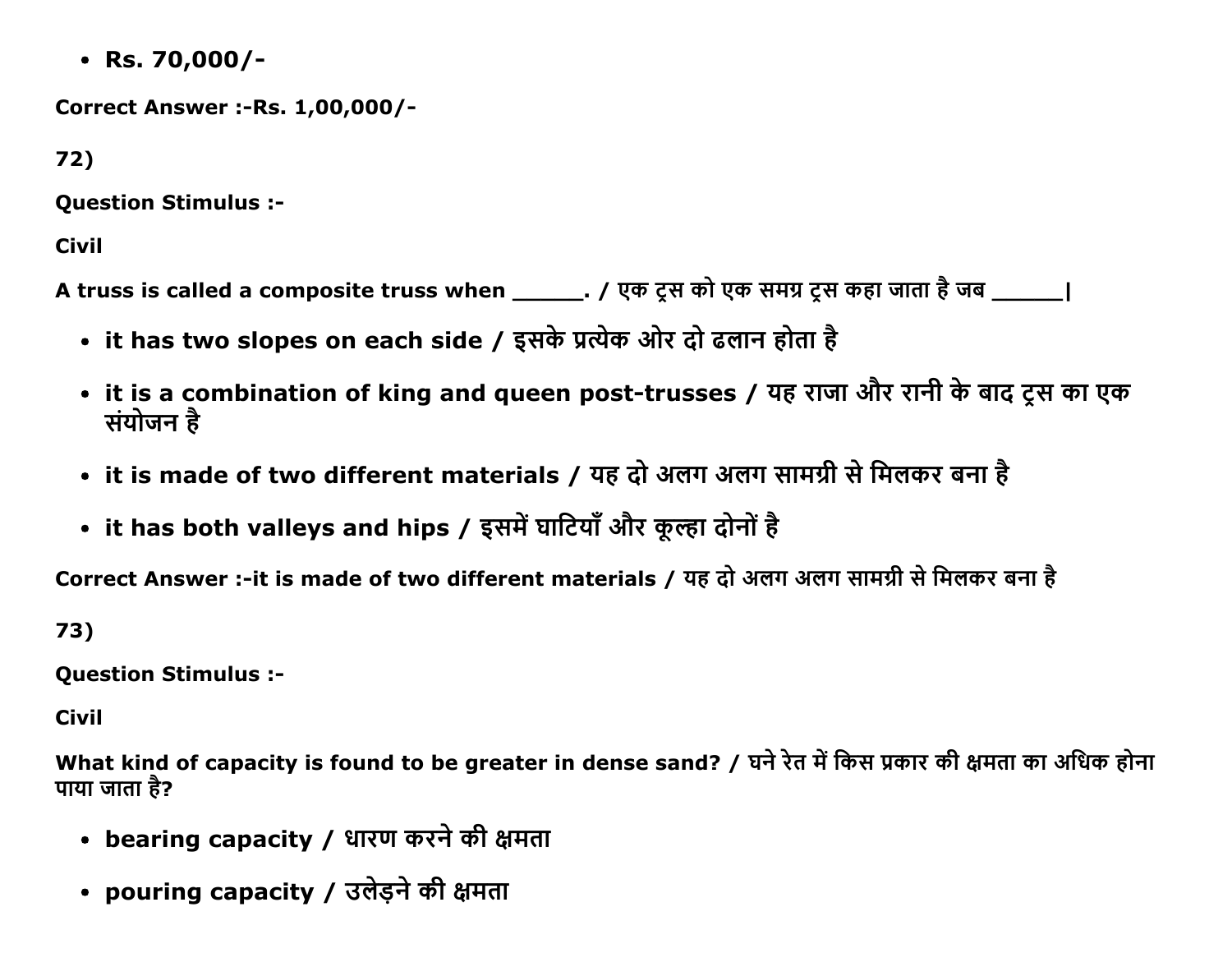- absorb capacity / अवशोषण करने की क्षमता
- resistance capacity / प्रतिरोध करने की क्षमता

Correct Answer :-bearing capacity / धारण करने की क्षमता

74)

**Ouestion Stimulus :-**

**Civil** 

When a shaft of diameter D is subjected to a twisting moment ( $T=6$ ) and a bending moment ( $M=4$ ), then the equivalent twisting moment (Te) is: / जब एक शाफ़्ट का व्यास डी मुड़ने वाले गुरूत्व के (टी=6) और वंकन गुरूत्व (एम=4) के अधीन रहता है, तब समतुल्य मुड़ने वाला गुरूत्व (टीई) कितना होगा:

- $.7.211$
- $6.211$
- $.8.211$
- $.9.211$

**Correct Answer:-7.211** 

 $75)$ 

**Question Stimulus :-**

**Civil** 

Name of the department which was formed to look after the work of road construction during the period of Load Dalhousie. / लार्ड डलहौजी के शासन के दौरान सड़क निर्माण के काम देखने के लिए जिस विभाग का गठन किया गया था. उसका नाम बताएं?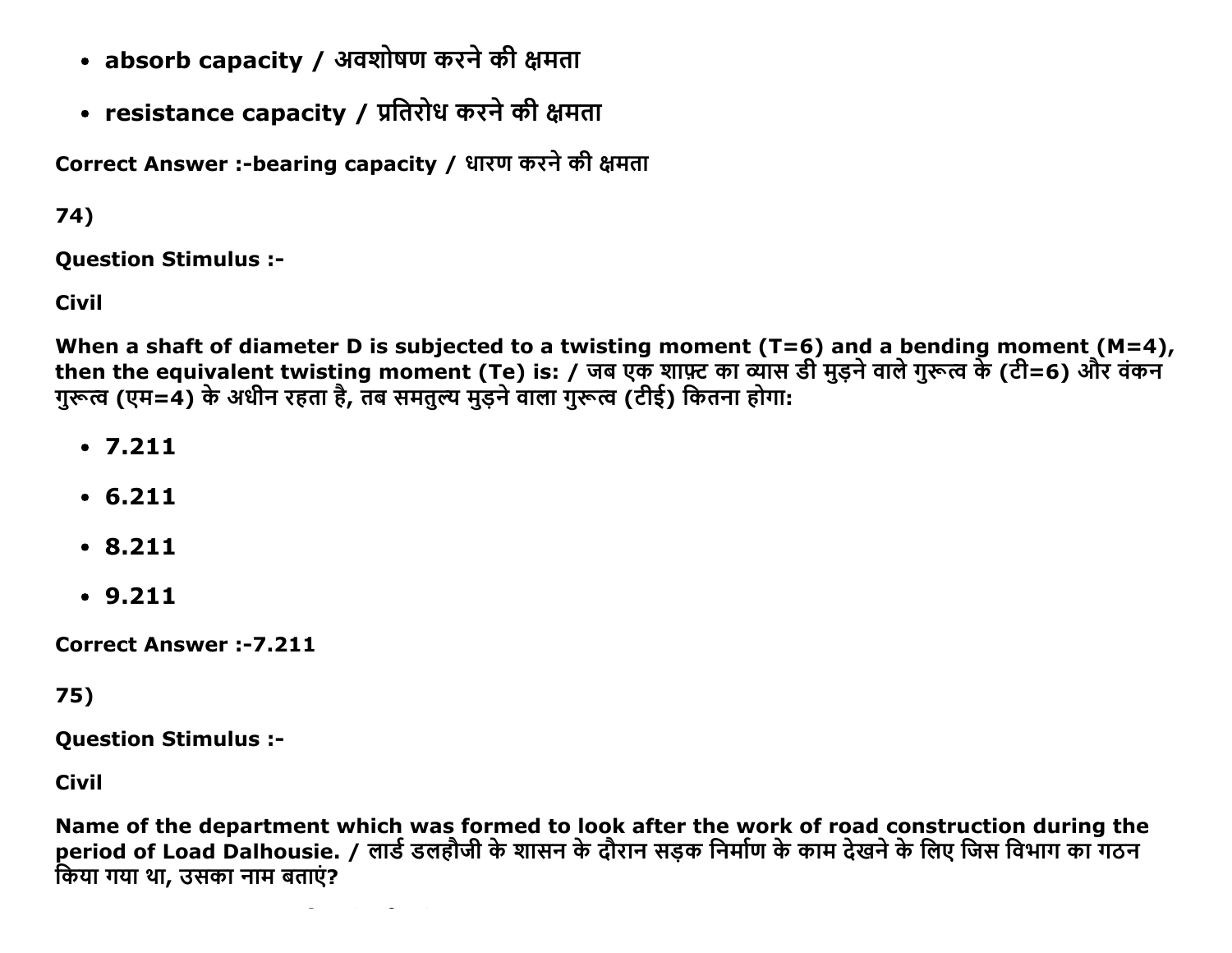- Public works / लोक निर्माण विभाग
- private works / निजी निर्माण विभाग
- state works / राज्यकीय निर्माण विभाग
- central works / केंद्रीय निर्माण विभाग

Correct Answer :-Public works / लोक निर्माण विभाग

76)

**Question Stimulus :-**

**Civil** 

A saturation line shows the dry density as a function of what content for soil containing no air<br>voids? / एक संतृप्ति रेखा बिना हवा के रिक्तियों वाले मिट्टी के लिए किस पदार्थ के एक कार्य के रूप में सूखे घनत्व को दिखाता है

- a) water / क) पानी
- b) oil / ख) तेल
- c) air / ग) हवा
- d) both a and b / घ) क और ख दोनों

Correct Answer :-a) water / क) पानी

 $77)$ 

**Question Stimulus :-**

**Civil**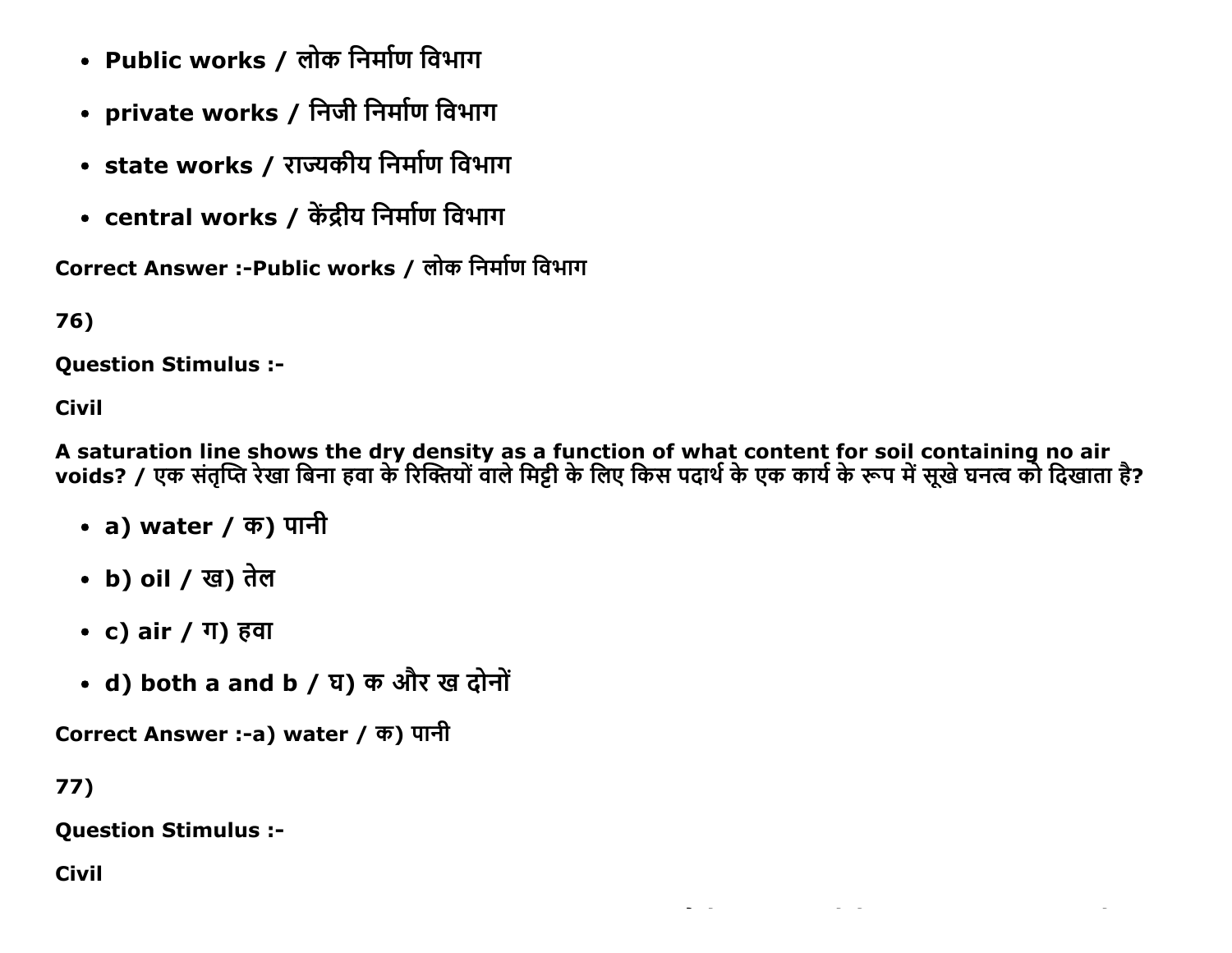How is an equivalent pipe treated for all calculations? / कैसे सभी आकलनों में एक समतुल्य पाइप का उपयोग किया जाता है?

- ordinary pipe / साधारण पाइप
- extra ordinary pipe / असाधारण पाइप
- hydraulic pipe / हाइड्रोलिक (द्रवीय) पाइप
- compound pipe / संयुक्त पाइप

Correct Answer :-ordinary pipe / साधारण पाइप

78)

**Ouestion Stimulus :-**

**Civil** 

विद्यमान रहता है।

- hydraulic ram, small / द्रवचालित रैम, अल्प
- centrifugal pump, small / केन्द्रापसारक पंप, अल्प
- jet pump, large / जेट पंप, विशाल
- screw pump, small / स्क्रू पंप, अल्प

Correct Answer :-hydraulic ram, small / द्रवचालित रैम, अल्प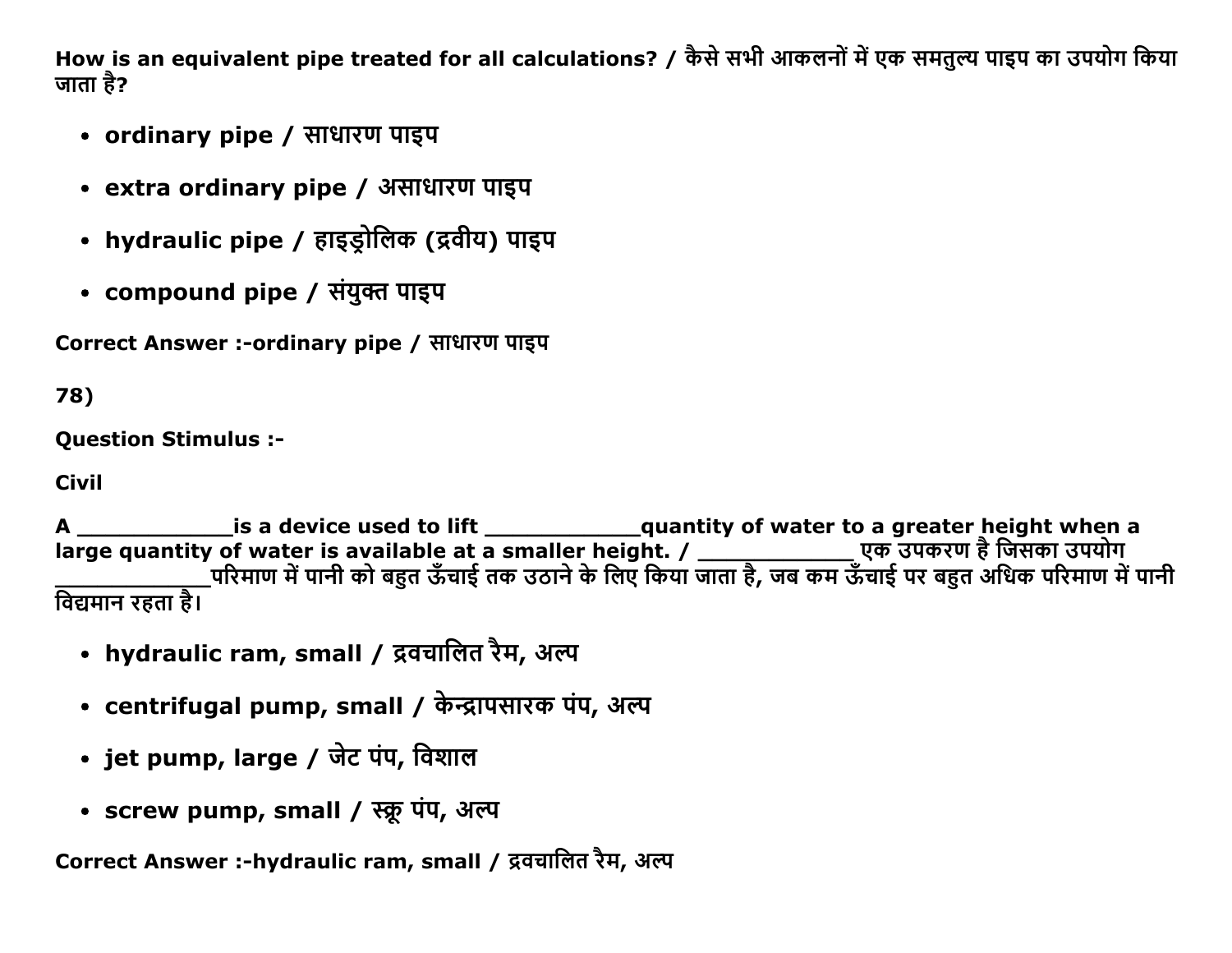79)

**Question Stimulus :-**

**Civil** 

Why is BOD test not well suited to industrial wastes? / बीओडी परीक्षण अच्छी तरह से औद्योगिक कचरे के लिए अनुकूल क्यों नहीं होता है?

- it is a slow process / यह एक धीमी प्रक्रिया है
- toxic chemicals produce wrong results / जहरीले रसायनों गलत परिणाम पैदा करते है
- the waste lacks in nutrients / अपशिष्ट पदार्थों में पोषक तत्वों में कमी होती है
- Oxidation is incomplete / ऑक्सीकरण अधूरा रहता है

Correct Answer :-toxic chemicals produce wrong results / जहरीले रसायनों गलत परिणाम पैदा करते है

80)

**Question Stimulus :-**

**Civil** 

What is the ratio of area of flow and wetted perimeter is termed as? / प्रवाह के क्षेत्र का अनुपात और सिक्त (नम) परिधि को कहा जाता है?

- hydraulic radius / द्रवीय त्रिज्या
- hydraulic diameter / द्रवीय व्यास
- hydraulic circular diameter / द्रवीय वृत्तीय परिधि
- hydraulic velocity / द्रवीय गति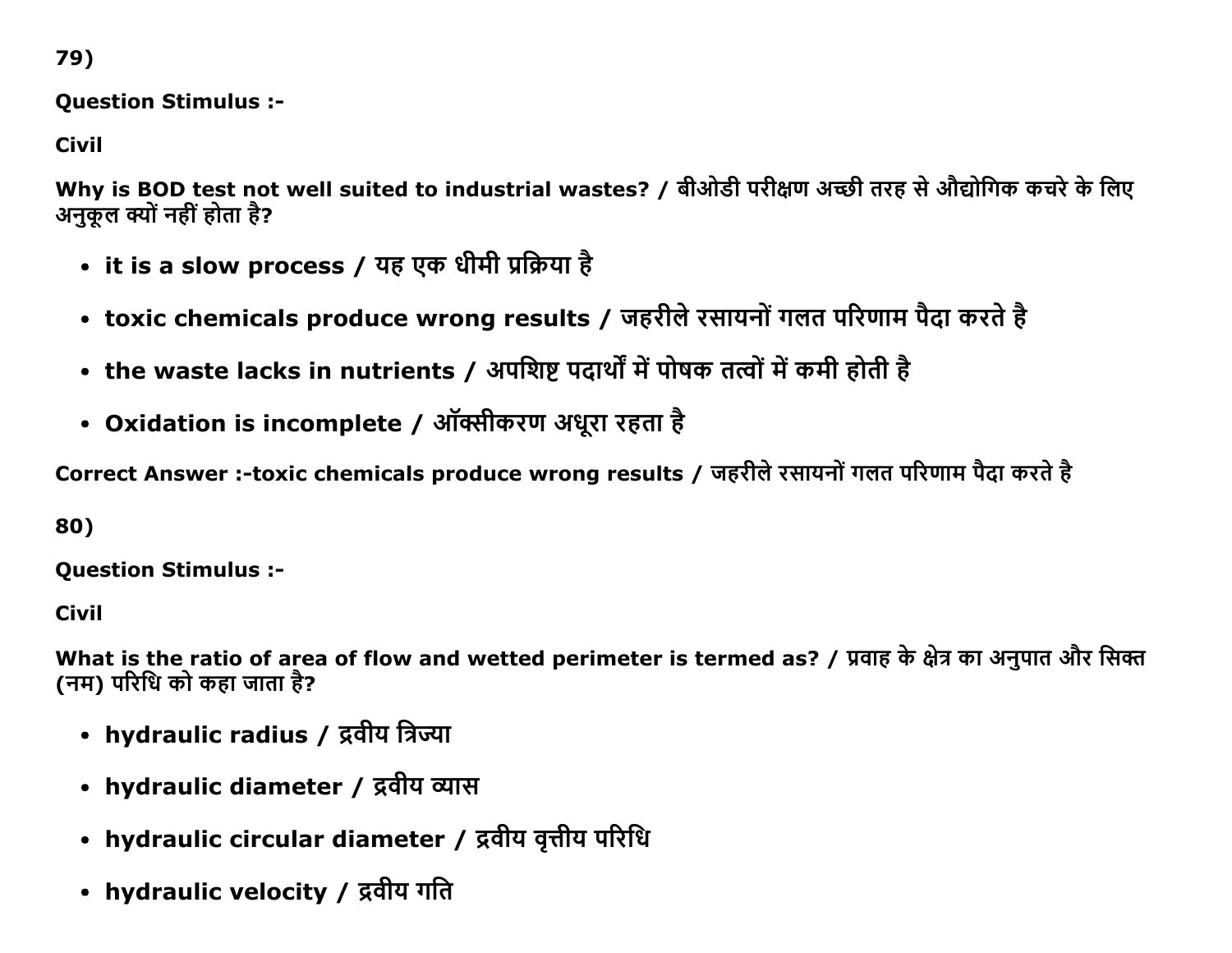Correct Answer :-hydraulic radius / द्रवीय त्रिज्या

81)

**Question Stimulus :-**

**Civil** 

At the end of the reconnaissance phase, the selected alignment is pegged by using poles of what height on which the distance between the two pegs is marked? / आवीक्षण चरण के अंत में, चयनित सरेखण का अनुमान कितने मीटर ऊंचे डंडे का उपयोग करके लगाया जाता है जिस पर दो खूंटे के बीच की दूरी को चिह्नित किया जाता है?

- 2m high / 2 मीटर ऊँचे
- 2m low / 2 मीटर नीचे
- 3m high / 3 मीटर ऊँचे
- 4m high / 4 मीटर ऊँचे

Correct Answer :-2m high / 2 मीटर ऊँचे

82)

**Question Stimulus :-**

**Civil** 

What should be the condition in the pipe as compared to the vapour pressure of a liquid, for the siphon to work satisfactorily? / साइफन नली के संतोषजनक ढ़ंग से कार्य करने के लिए, एक तरल पदार्थ के वाष्प दबाव की तलना में पाइप में स्थिति कैसी होनी चाहिए?

- minimum pressure / न्यूनतम दबाव
- maximum power / अधिकतम शक्ति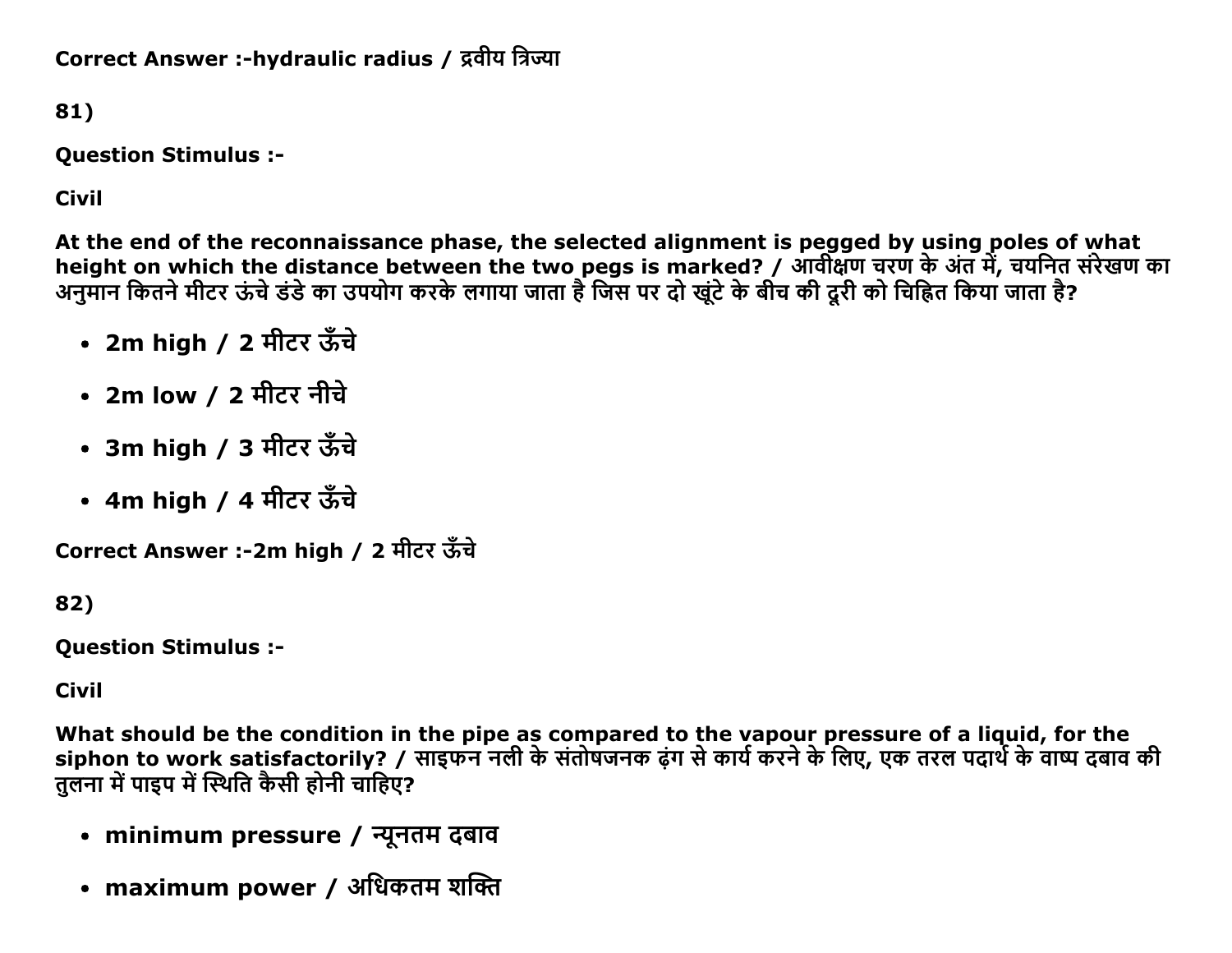- minimum velocity / न्यूनतम वेग
- maximum pressure / अधिकतम दबाव

Correct Answer :-minimum pressure / न्यूनतम दबाव

83)

Question Stimulus :

Civil

The longest road was constructed during the time of \_\_\_\_\_\_\_\_\_\_ (Note: from Lahore to Delhi). / सबसं लबी सड़क का निर्माण \_\_\_\_\_\_\_\_\_\_\_ के शासनकाल के दौरान कराया गया था (ध्यान दे: लाहौर से दिल्ली तक)।

- Sher Shah Suri / शेर शाह सूरी
- Deepak Suri / दीपक सूरी
- Santosh Suri / संतोष सूरी
- Suresh Suri / सुरेश सूरी

Correct Answer :-Sher Shah Suri / शेर शाह सूरी

# 84)

Question Stimulus :

Civil

How is the field irrigation requirement computed? / खेत में सिंचाई की आवश्यकता की गणना कैसे की जाती है?

• Net irrigation requirement + conveyance losses / शुद्ध सिंचाई की आवश्यकता + संप्रेषण हानि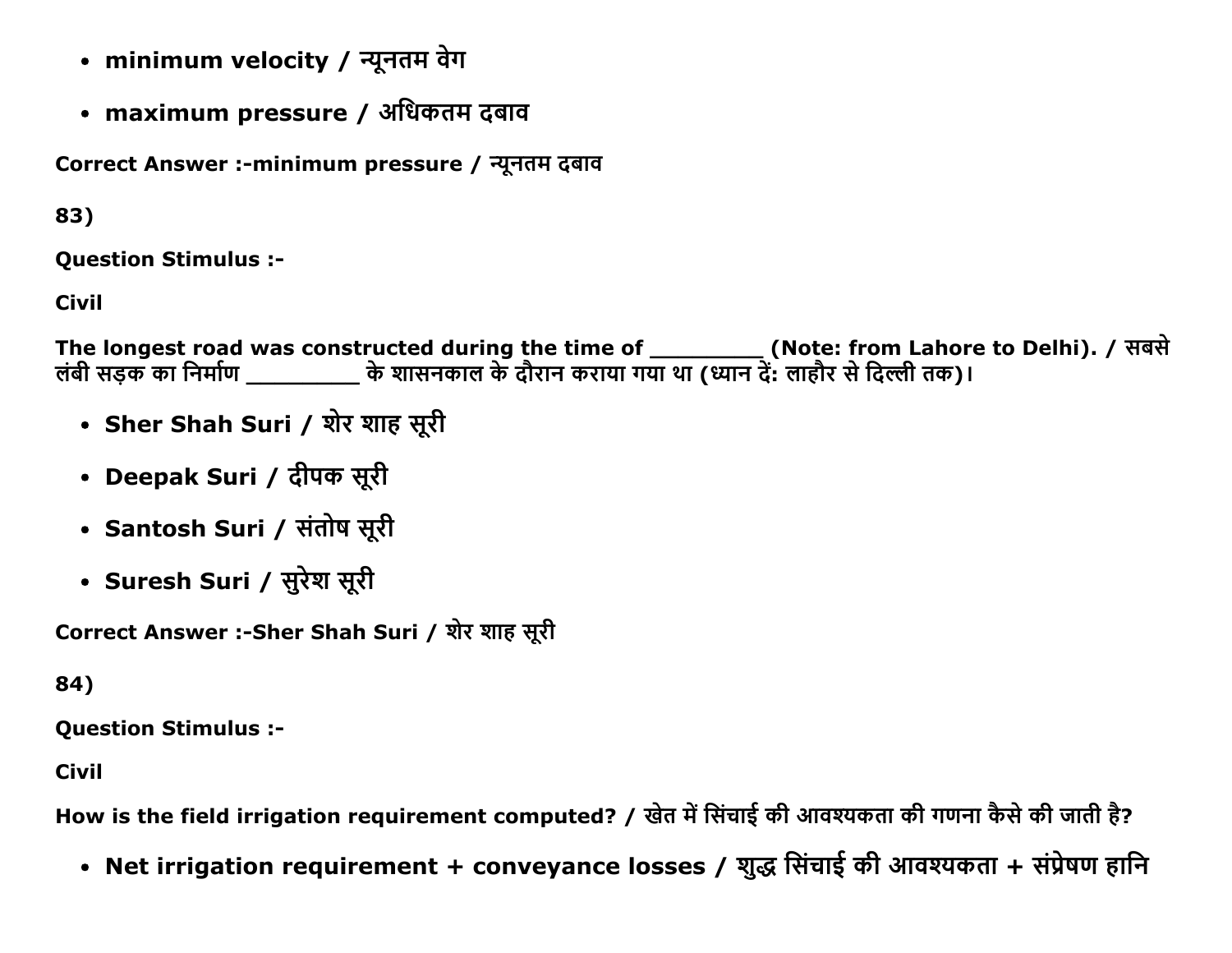- Consumptive use + field application losses / विनाशकारी उपयोग + खेत में अनुप्रयोग पर हानि
- Consumptive use + conveyance losses / विनाशकारी उपयोग + संप्रेषण घाटा
- Net irrigation requirement + field application losses / शुद्ध सिंचाई की आवश्यकता + खेत में अनुप्रयोग पर हानि

Correct Answer :-Net irrigation requirement + field application losses / शुद्ध सिंचाई की आवश्यकता + खेत में अनप्रयोग पर हानि

85)

Question Stimulus :

Civil

Assume that a historical plant with the same process cost Rs. 2 million, with the equipment portion of the plant costing Rs. 1 million. Determine the cost of a new plant if the equipment has been determined to cost Rs. 2 million. / मान लेजिए कि समान प्रक्रिया वाले ऐतिहासिक सयत्र की लागत Rs. 2 मिलियन हे, साथ हीं संयंत्र के उपकरण वाले भाग की कीमत Rs. 1 मिलियन है। नए संयंत्र के लागत की गणना करें यदि उकरणों की लागत Rs. 2 मिलियन निधार्रित की गई है।

- 4
- 5
- 6
- $\bullet$  7

Correct Answer :4

86)

Question Stimulus :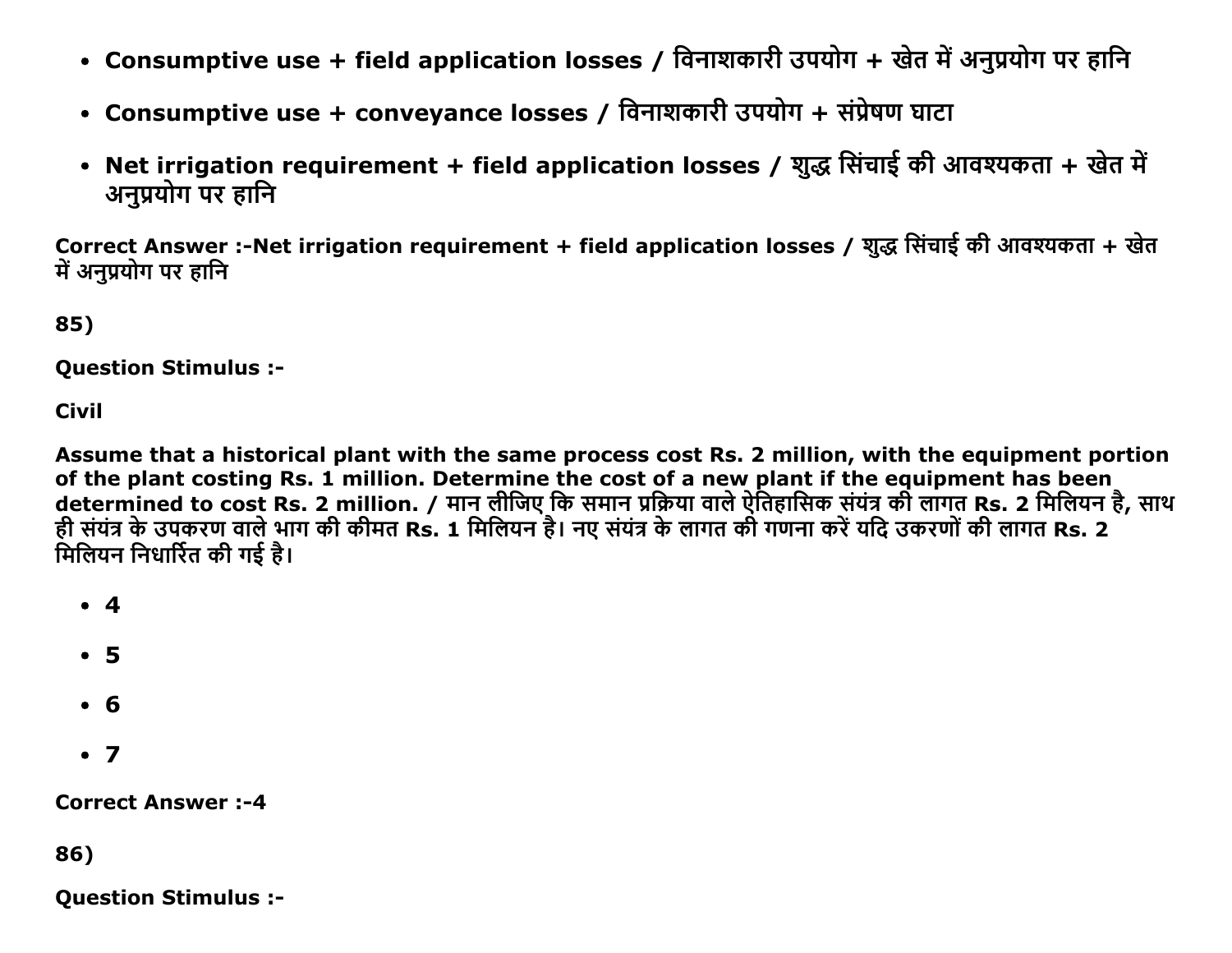#### **Civil**

Which of the following parameters due to changes in atmospheric conditions do not produce stresses in flexible pavements? / वायुमंडलीय परिस्थितियों में परिवर्तन के कारण निम्नांकित में से कौन-सा मानदंड लचीले फुटपाथ में तनाव उत्पन्न नहीं करता है?

- temperature / तापमान
- pressure / दवाब
- tension / तनाव
- capacity / धारिता

Correct Answer :-temperature / तापमान

87)

**Question Stimulus :-**

Civil

A land is said to be water-logged when the \_\_\_\_\_\_\_\_\_\_\_circulation is stopped in the root zone due to<br>the rise in \_\_\_\_\_\_\_\_\_\_table. / एक क्षेत्र जल से प्लावित है जब \_\_\_\_\_\_\_\_\_\_ के परिसंचरण को जड़ क्षेत्र में \_\_\_\_\_\_\_\_\_\_\_\_ के

- air, water / हवा, पानी
- water, air / पानी, हवा
- air, sand / हवा, रेत
- water, sand / पानी, रेत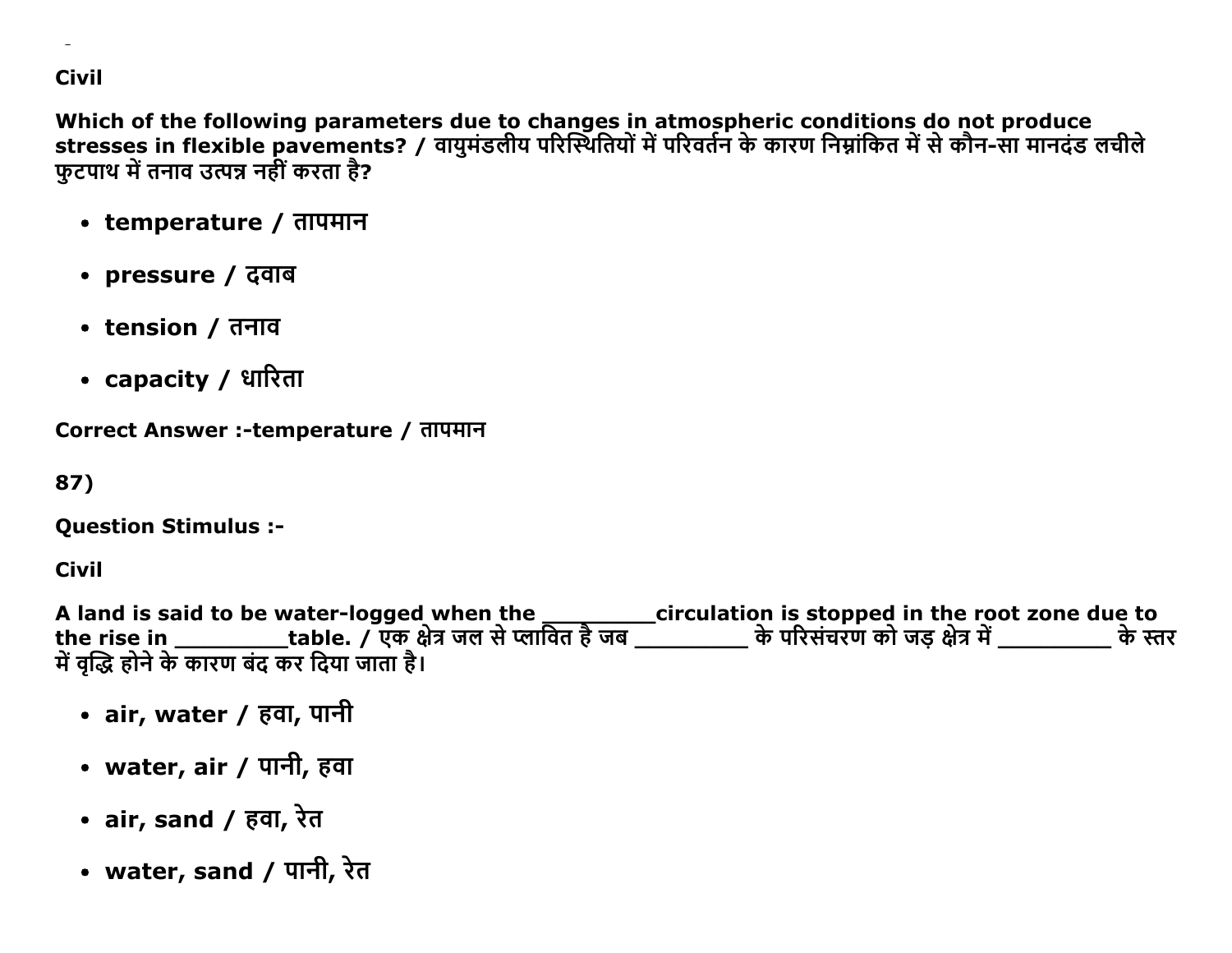```
Correct Answer :-air, water / हवा, पानी
```
88)

**Question Stimulus :-**

**Civil** 

The polar modulus for a solid shaft of diameter (D=6) is: / व्यास (डी = 6) वाले ठोस शाफ़्ट की जड़ता का ध्रुवीय मापांक  $\_\_\_\$ है:

- $-42.411$
- $-41.411$
- $-40.411$
- $-43.411$

**Correct Answer:-42.411** 

89)

**Question Stimulus :-**

**Civil** 

Which type of road was constructed during 1540 to 1545 A.D.? / सन 1540 से 1545 ईस्वी के दौरान किस सड़क का निर्माण किया गया था?

- grand trunk / ग्रैंड ट्रंक
- road trunk / सड़क टूंक
- city trunk / शहर टूंक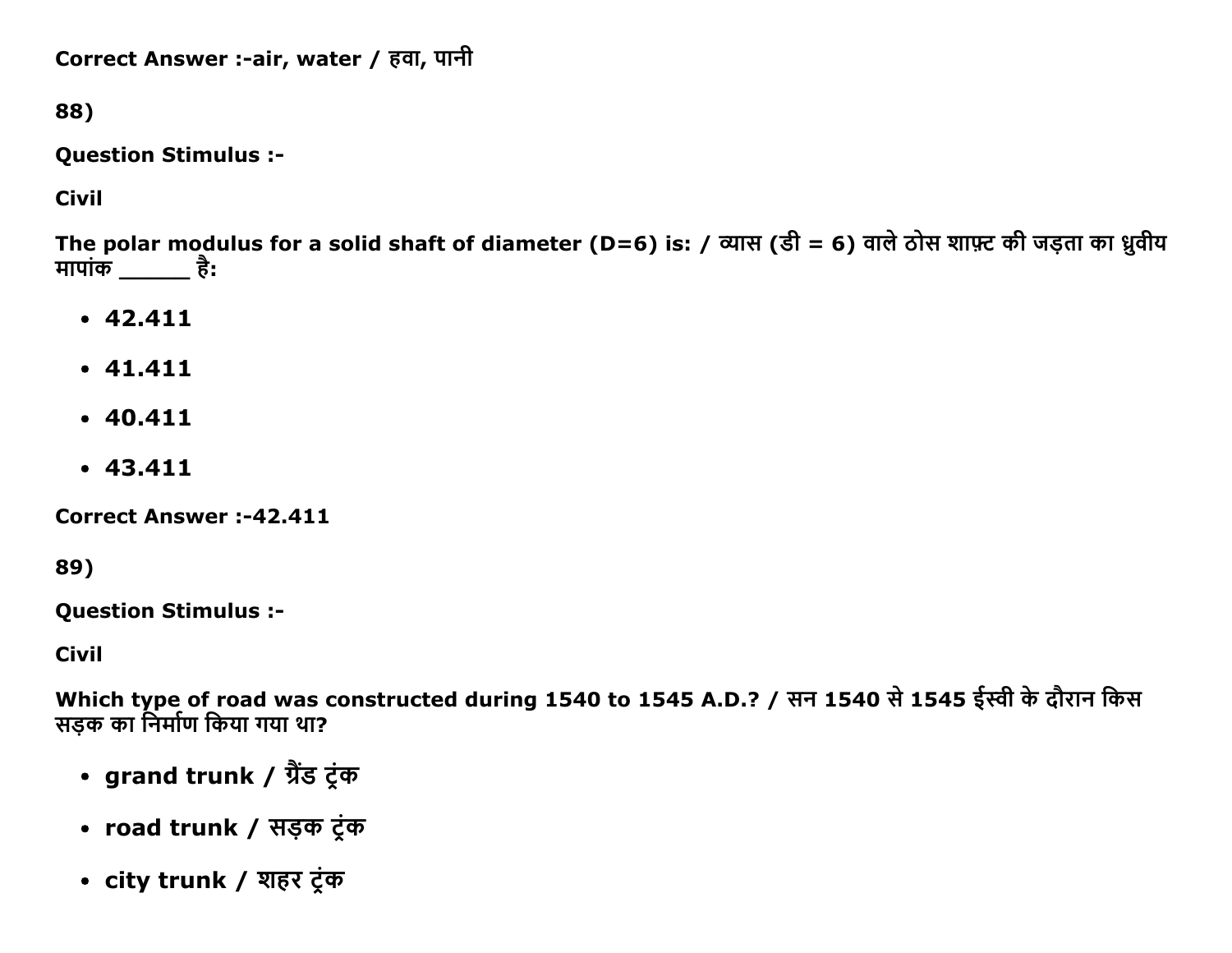• town trunk / क़स्बा टंक

```
Correct Answer :-grand trunk / ग्रैंड टंक
```
90)

**Ouestion Stimulus :-**

**Civil** 

A channel is said to be in scouring when: / एक चैनल को परिशोधन में कहा जाता है जब:

- the critical velocity ratio is one / क्रांतिक वेग का अनुपात एक होता है
- the critical displacement ratio is one / क्रांतिक विस्थापन का अनुपात एक होता है
- the critical angular ratio is one / क्रांतिक कोणीय अनुपात एक होता है
- the critical viscous ratio is one / क्रांतिक स्यानता का अनुपात एक होता है

Correct Answer :-the critical velocity ratio is one / क्रांतिक वेग का अनुपात एक होता है

 $91)$ 

**Question Stimulus :-**

**Civil** 

When a shaft of diameter (D) is subjected to a twisting moment ( $T=4$ ) and bending moment ( $M=2$ ), then equivalent bending moment (Me) is: / जब एक शाफ़्ट का व्यास (डी) मुड़ने वाले गुरूत्व के (टी=4) और वंकन गुरूत्व (एम=2) के अधीन रहता है, तब समतुल्य वंकन गुरूत्व (एमई) कितना होगा:

- $-3.23$
- $-4.23$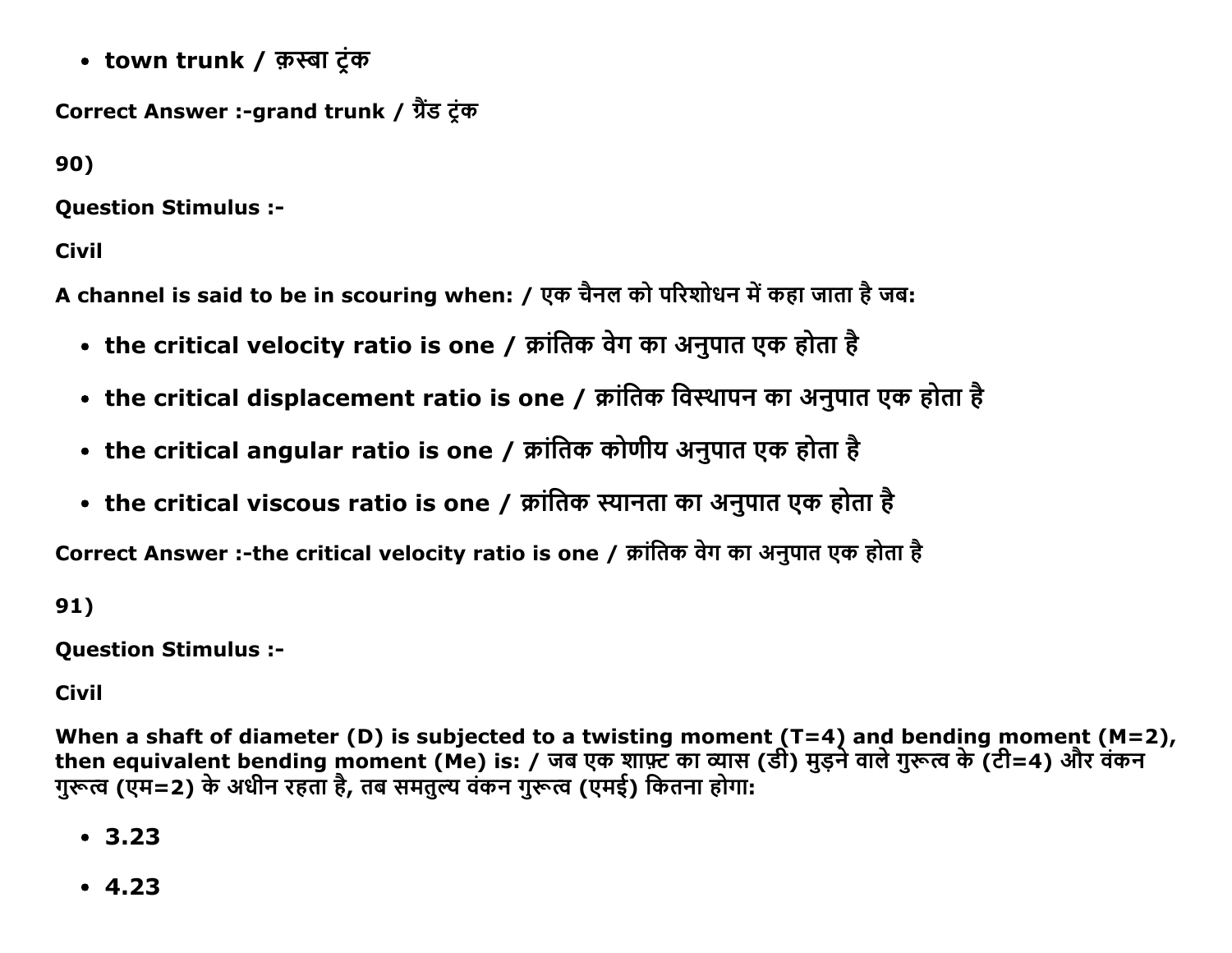- $-5.23$
- $6.23$

**Correct Answer:-3.23** 

92)

**Ouestion Stimulus :-**

**Civil** 

The polar moment of inertia of a solid circular shaft of diameter (D=4) is: / व्यास (डी = 4) वाले ठोस वृत्ताकार शाफ़्ट की जड़ता का ध्रुवीय गुरूत्व \_\_\_\_\_\_\_ है:

- $.25.13$
- $.24.13$
- $.23.13$
- $.22.13$

**Correct Answer:-25.13** 

93)

**Question Stimulus :-**

**CANCELLED** 

**Civil** 

The maximum rate of super-elevation (e) is \_\_\_\_\_\_\_\_\_\_, if speed of vehicle is V= 80km/hr.; radius<br>of curvature (R= 4m). / अधि-उन्नयन (ई) की अधिकतम दर \_\_\_\_\_\_\_\_\_\_ है, यदि वाहन की गति वी= 80 किमी/घंटा है.; और वक्रता की त्रिज्या (आर = 4 मीटर) हैं।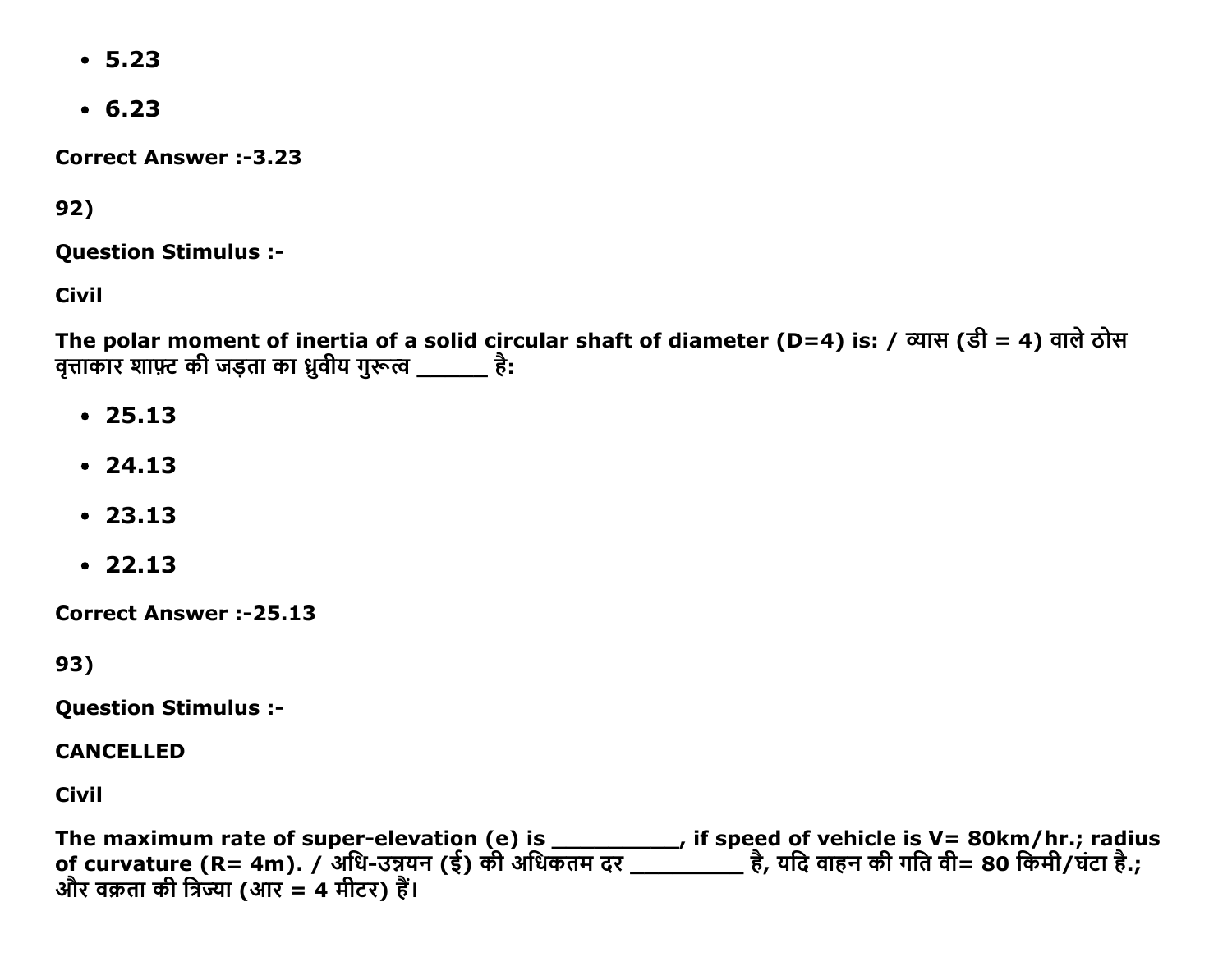- $0.088$
- $.00445$
- $0.7777$
- $0.333$

**Correct Answer:-0.088** 

94)

**Question Stimulus :-**

**Civil** 

What is the road within a city or town is called as? / एक शहर या नगर के भीतर के सड़क को क्या कहा जाता है?

- urban road / शहरी सड़क
- town road / कस्बा की सड़क
- country road / देहात की सड़क
- rural road / ग्रामीण सड़क

Correct Answer :-urban road / शहरी सड़क

95)

**Question Stimulus :-**

**Civil** 

From the following where are Bifurcated stairs commonly used? / सामान्य रूप से निम्नलिखित में कहाँ विभाजित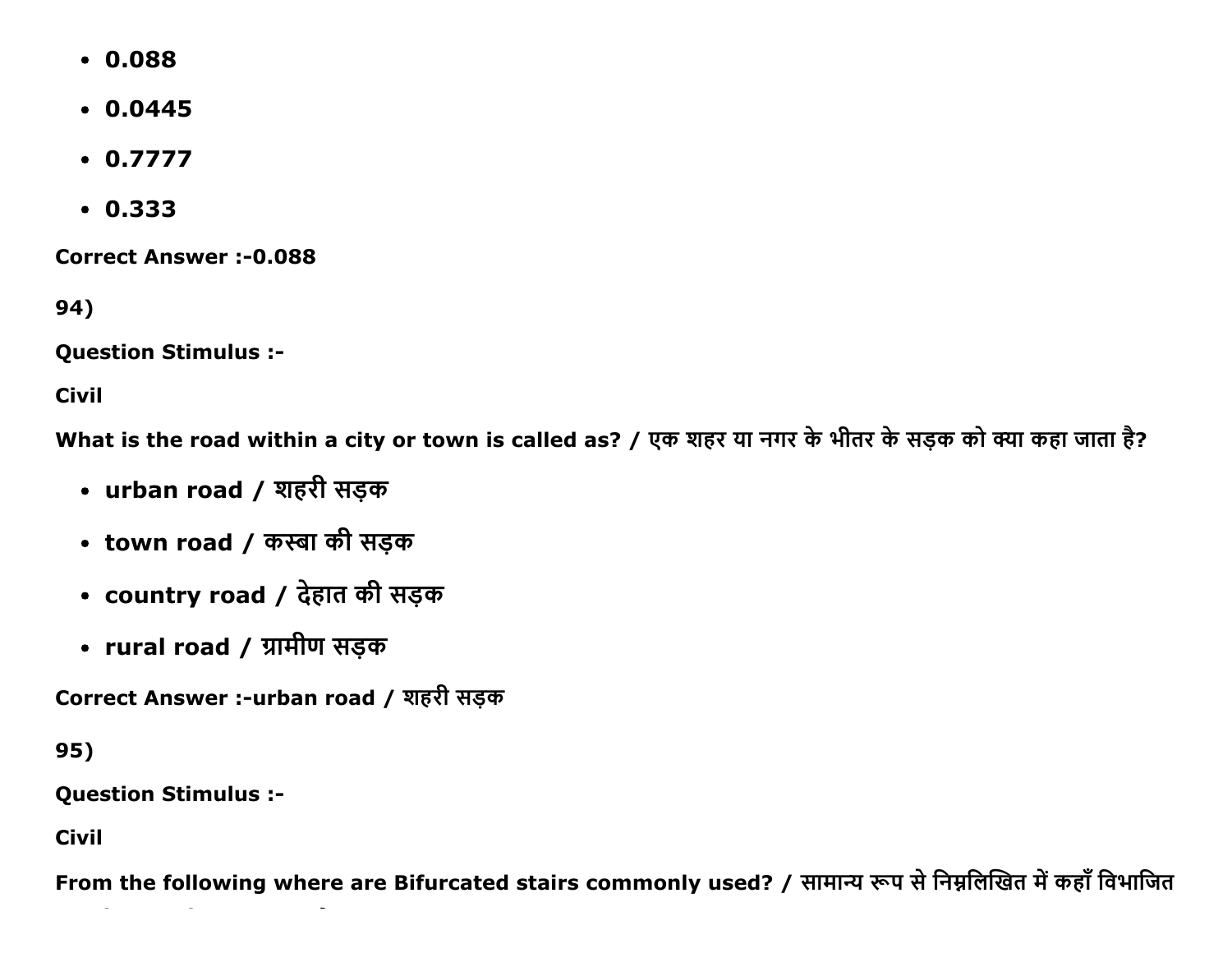सीढ़ियों का उपयोग किया जाता हैं?

- at the entrance of public buildings / सार्वजनिक भवनों के प्रवेश द्वार पर
- as an emergency stair at the back of the building / भवन के पीछे एक आपातकालीन सीढी के रूप में
- in small residential buildings / छोटे आवासीय भवनों में
- none of these / इनमें से कोई नहीं

Correct Answer :-at the entrance of public buildings / सार्वजनिक भवनों के प्रवेश द्वार पर

96)

**Question Stimulus :-**

**Civil** 

What is a relatively fixed point of known elevation above datum called? / आधार के ऊपर ज्ञात ऊंचाई पर अपेक्षाकत एक निश्चित बिंद को क्या कहा जाता है?

- datum point / आधार बिंदु
- bench mark / बेंच मार्क
- reduced level / घटा हुआ स्तर
- reference level / संदर्भ स्तर

Correct Answer :-bench mark / बेंच मार्क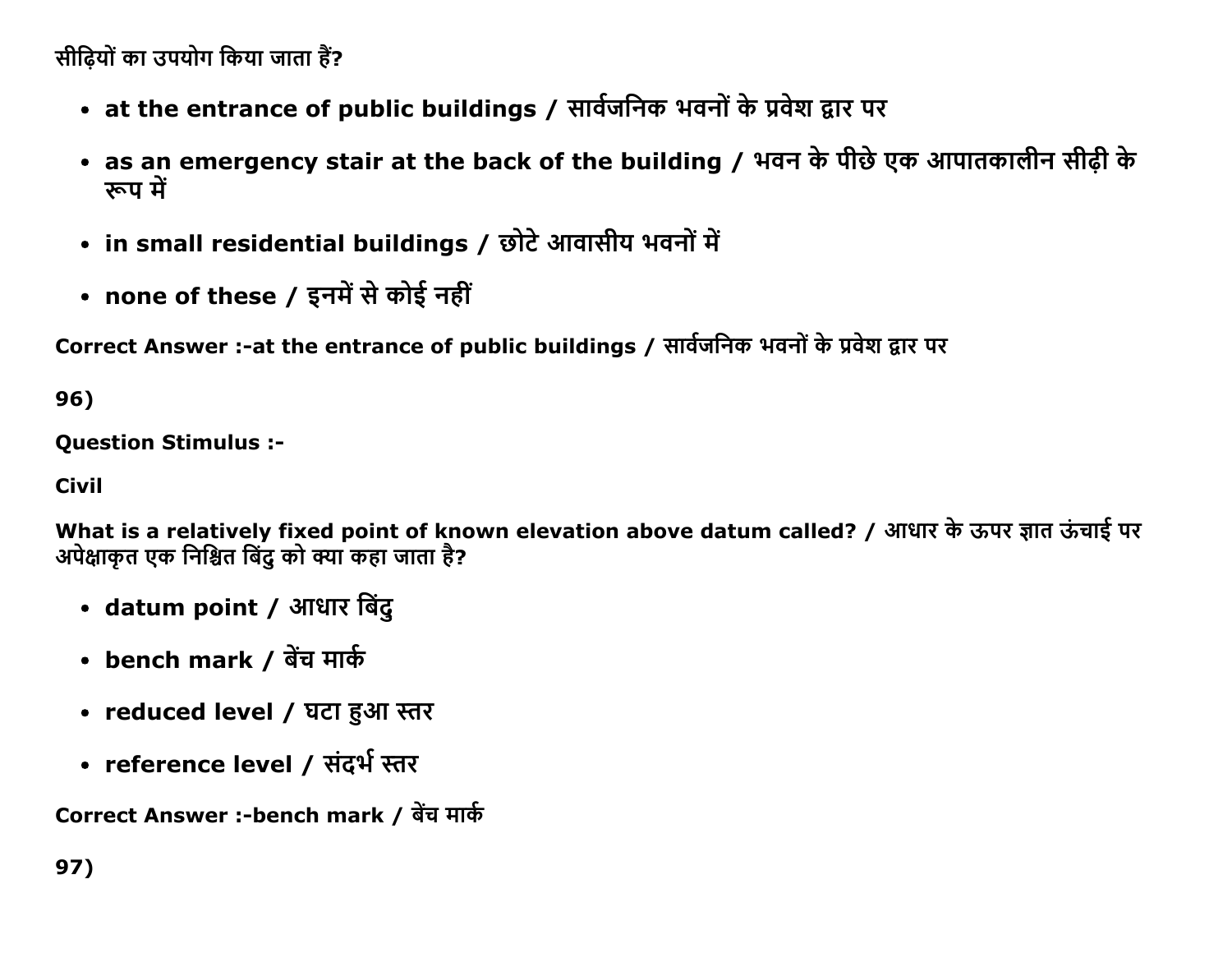**Question Stimulus :-**

**Civil** 

If, the value of g is taken as  $+9.81 \text{ m/s}^2$  for downward motion, then what will be the value for upward motion? / यदि नीचे की ओर गति के लिए जी का मान +9.81 मी/से<sup>2</sup> माना जाता है, तो ऊपरी गति का मान क्या होगा?

- $\cdot$  9.81 m/s<sup>2</sup>
- 9.81 m/s<sup>2</sup>
- 9.00 m/s<sup>2</sup>
- $\cdot$  8.91 m/s<sup>2</sup>

Correct Answer :-- 9.81 m/s<sup>2</sup>

98)

**Question Stimulus :-**

**Civil** 

What does Sludge from a Biological treatment unit contain? / एक जैविक उपचार इकाई से निकलने वाले कीचड़ में क्या शामिल करता है?

- harmful inorganic sediments / हानिरहित हानिकारक अकार्बनिक अवसाद
- rich in organic matter and bacteria / कार्बनिक पदार्थ और जीवाणुओं से समद्ध
- rich in inorganic matter and micro organisms / अकार्बनिक पदार्थ और सूक्ष्म जीवों से समृद्ध
- rich in bigger inert solids / विशाल अक्रिय पदार्थों से समृद्ध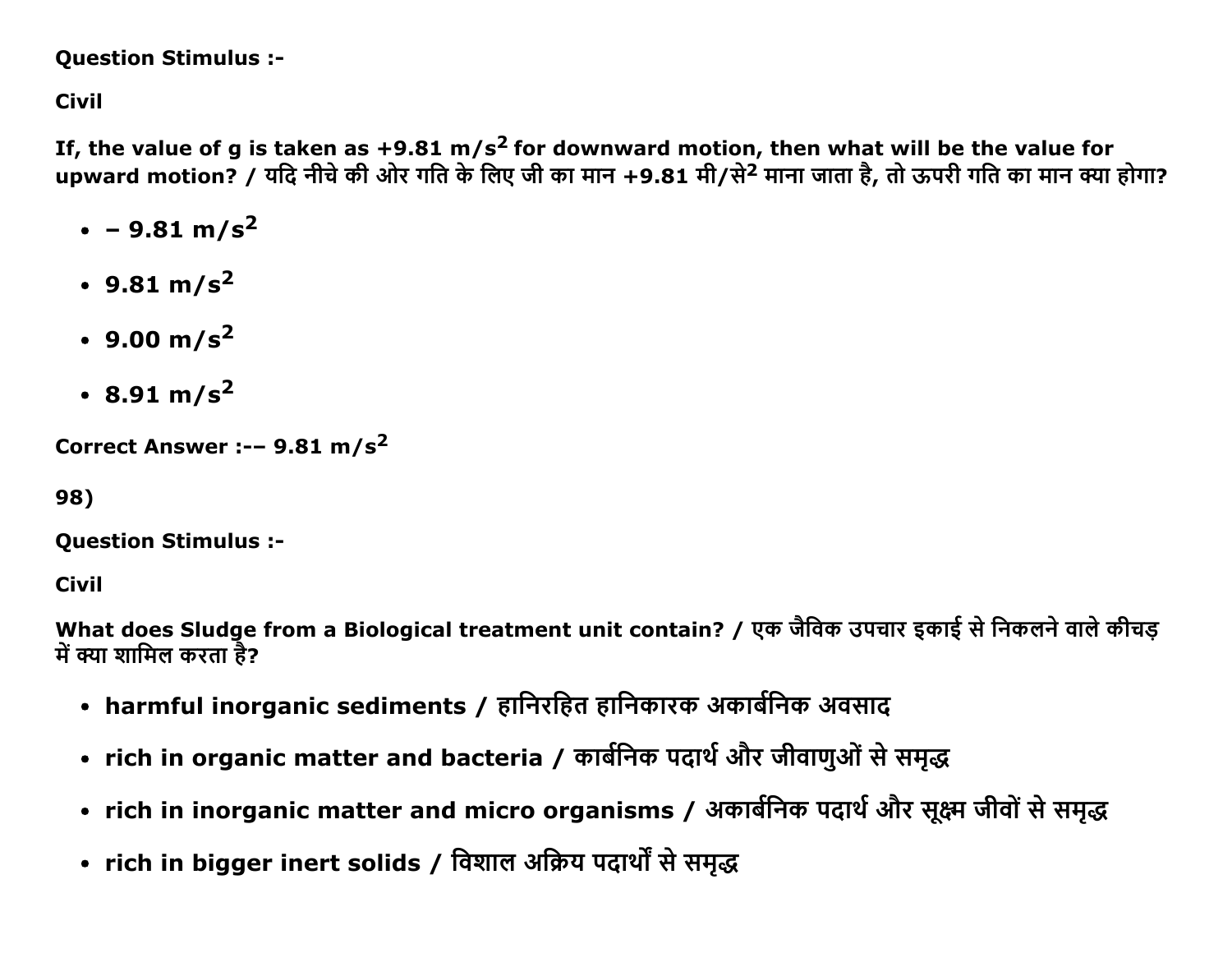Correct Answer :-rich in organic matter and bacteria / कार्बनिक पदार्थ और जीवाणुओं से समृद्ध

99)

**Question Stimulus :-**

**CANCELLED** 

**Civil** 

The expression for the length of a transition curve (L) in meters is \_\_\_\_\_\_\_ if rate of change of radial acceleration (C= 4); radius of circular curve in meters (R = 3); and speed of the vehicle (V= 

- $.13.889$
- $.14.889$
- $.15.889$
- $.16.889$

**Correct Answer:-13.889** 

100)

**Question Stimulus :-**

**Civil** 

| The reinforcement in the | is placed below the reinforcement in |             |
|--------------------------|--------------------------------------|-------------|
| the                      | में सहढीकरण को                       | में सहढीकरण |
| के नीचे रखा जाता है।     |                                      |             |

• short span, long span / छोटी सी अवधि, लंबी अवधि